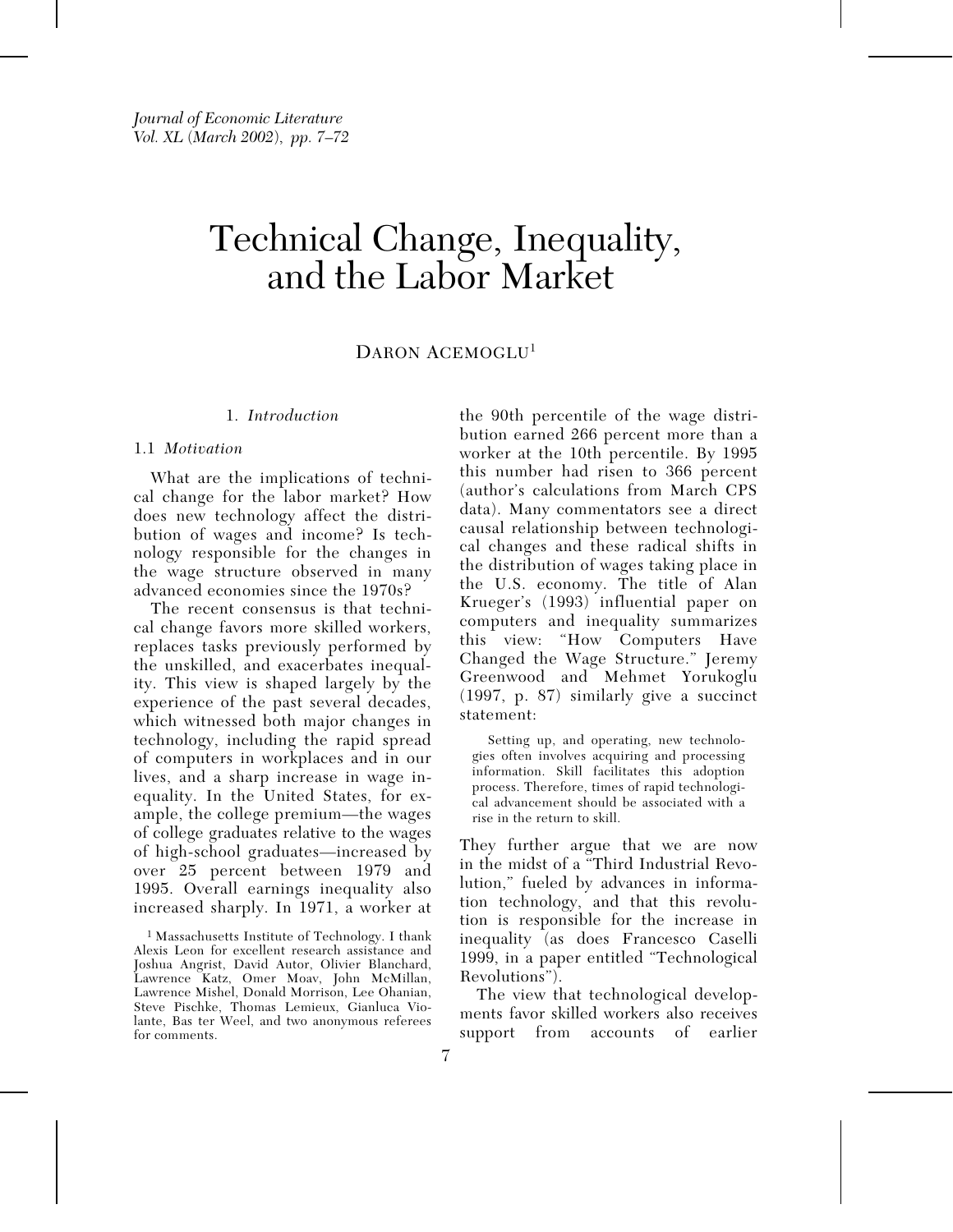episodes. For example, there were already signs of significant *technology-skill complementarity* in the 1910s. Claudia Goldin and Lawrence Katz (1998) argue that the spread of batch and continuousprocess methods of production increased the demand for skills. They add, ". . . the switch to electricity from steam and water-power energy sources was reinforcing because it reduced the demand for unskilled manual workers in many hauling, conveying, and assembly tasks" (p. 695). Over this period, capital-intensive industries increased the demand for skills considerably (see Goldin and Katz 1998, table 3), and the scope of these industries expanded with the sharp fall in the price of electricity (see, for example, Arthur Woolf 1984, p. 178). The rapid increase in the importance of white-collar and clerical occupations gave another boost to the demand for skills. Generalizing from the experience of the 1920s, Harry Jerome (1934, p. 402) argued that ". . . in the future . . . there is considerable reason to believe that the effect of further [mechanization] will be to raise the average skill required."

The early twentieth-century evidence was so powerful that Zvi Griliches (1969) suggested capital and skills are intrinsically complementary. Richard Nelson and Edmund Phelps (1967), Finis Welch (1970), Theodore Schultz (1975), and Jan Tinbergen (1975) also argued that technological developments increase the demand for skills. Events since then support this notion. Personal computers, computer-assisted production techniques, and robotics appear to complement skilled workers, replacing many labor-intensive tasks. In this light, it is perhaps natural to view the increase in inequality over the past several decades as a direct consequence of technical change.

Although the consensus is now broad,

the idea that technological advances favor more skilled workers is a twentiethcentury phenomenon. In nineteenthcentury Britain, skilled artisans destroyed weaving, spinning, and threshing machines during the Luddite and Captain Swing riots, in the belief that the new machines would make their skills redundant. They were right: the artisan shop was replaced by the factory and later by interchangeable parts and the assembly line (e.g., John James and Jonathan Skinner 1985; Goldin and Katz 1998). Products previously manufactured by skilled artisans started to be produced in factories by workers with relatively few skills, and many previously complex tasks were simplified, reducing the demand for skilled workers.2 Joel Mokyr (1990, p. 137) describes this process vividly:

First in firearms, then in clocks, pumps, locks, mechanical reapers, typewriters, sewing machines, and eventually in engines and bicycles, interchangeable parts technology proved superior and replaced the skilled artisans working with chisel and file.

2 In the absence of detailed econometric evidence, it is difficult to generalize from the historical examples and conclude that technical change was definitely skill-replacing during the nineteenth century. Still, the only econometric evidence that I am aware of supports this view. Using the 1850 Census of Manufacturers, James and Skinner (1985) find that there was more rapid substitution of capital for skilled workers than unskilled workers. It can also be argued that technical change always increases the demand for "skills," and the artisans who were hurt as a result of new technology were not "skilled" since they lacked the flexibility to adapt to the required changes. This argument is not totally convincing, since the artisans earned considerably more than other laborers (for example, James and Skinner 1985 report over 60 percent wage differentials for building and printing workers relative to laborers in the 1850s). So the artisans possessed skills that were being rewarded by the market, and the standardization of the production process destroyed these rewards. On the other hand, it has to be noted that many of the skill-replacing technologies of the nineteenth century may have also increased the demand for engineers and managers (see, e.g., Goldin and Katz 1998).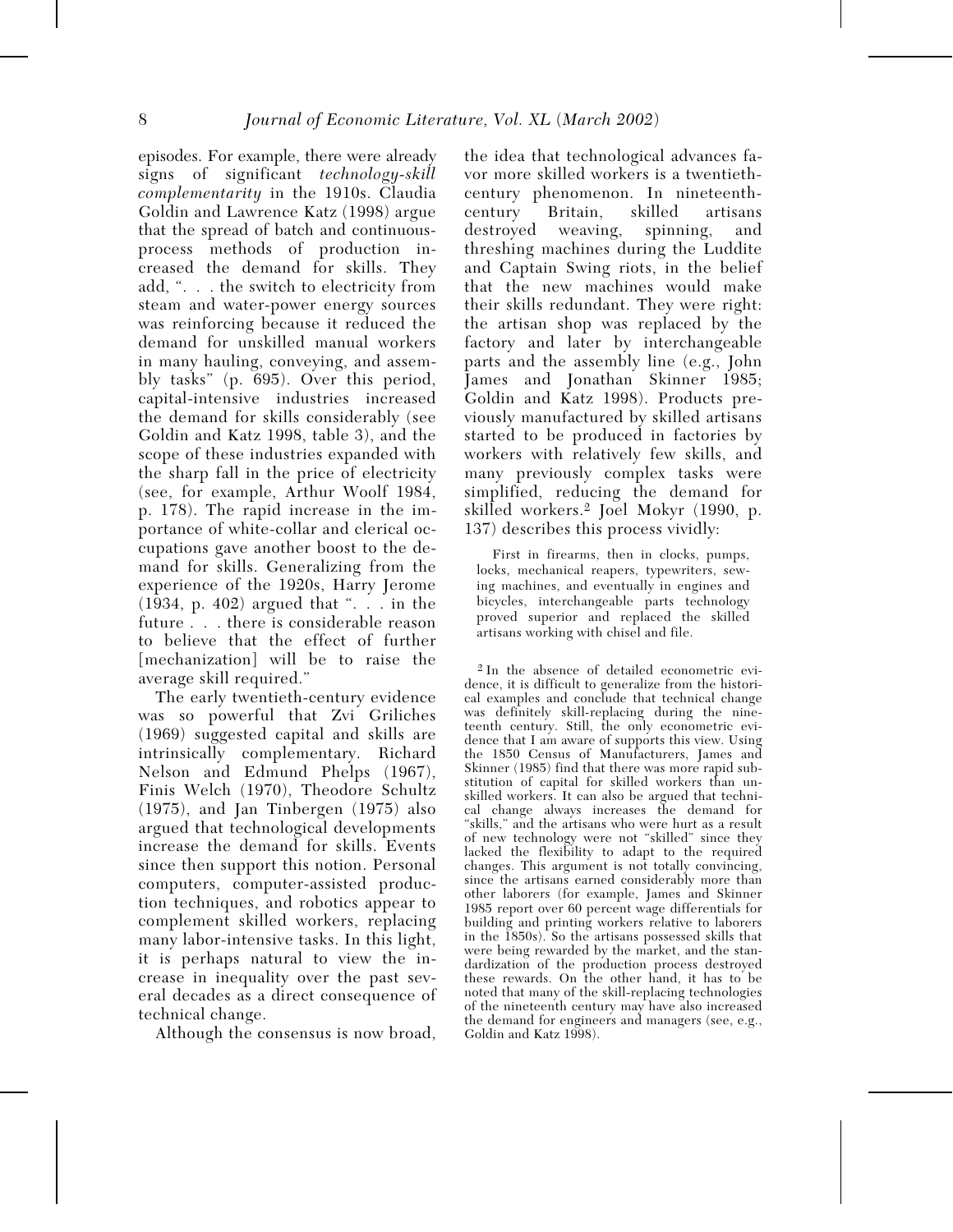Interchangeable parts were in fact very much designed to be skill-replacing (unskill-biased). Eli Whitney, a pioneer of interchangeable parts, described the objective of this technology as:

. . . to substitute correct and effective operations of machinery for the skill of the artist which is acquired only by long practice and experience; a species of skill which is not possessed in this country to any considerable extent. . . . (quoted in H. J. Habakkuk 1962, p. 22)

The experience of the nineteenth and early twentieth centuries led Harry Braverman (1974) and Stephen Marglin (1974) to argue that technical change was "deskilling"—a major purpose of technical change was to expand the division of labor and simplify tasks previously performed by artisans by breaking them into smaller, less skill-requiring pieces. Braverman (1974, p. 113), for example, suggested that the first principle of management and production techniques of the period was "dissociation of the labor process from skills of the workers. The labor process is to be rendered independent of craft, tradition, and the workers' knowledge."

A longer view therefore suggests that technological advances may not have always increased the demand for skills. In fact, most early nineteenth-century innovations appear to have replaced skilled workers and expanded tasks performed by the unskilled. But then, why have technological advances been skillbiased in the twentieth century? And, are technological changes *the major cause* of the recent increase in inequality?

This essay attempts to answer these questions. It has two main theses:

• The behavior of wages and returns to schooling indicates that technical change has been skill-biased during the past sixty years and probably for most of the twentieth century. Furthermore, an acceleration in skill bias during the past few decades appears to be the main cause of the increase in inequality.

• We can understand the behavior of technical change by recognizing that the development and use of technology is, at least in part, a response to profit incentives.3 When developing skill-biased techniques is more profitable, new technology will tend to be skill-biased. I suggest that the early nineteenth century was characterized by skill-replacing developments because the increased supply of unskilled workers in the English cities (resulting from migration from rural areas and from Ireland) made the introduction of these technologies profitable. In contrast, the twentieth century has been characterized by skill-biased technical change because the rapid increase in the supply of skilled workers has *induced* the development of skillcomplementary technologies. The recent acceleration in skill-biased technical change is in turn likely to have been a response to the rapid increase in the supply of skills during the past several decades. However, I also argue that despite the acceleration in skill bias, we are most likely not in the midst of a "technological revolution"; what has changed is not necessarily the overall rate of progress, but the types of technologies that are being developed.

<sup>3</sup> Precedents of this approach include Jacob Schmookler (1966), who emphasized *demand pull* and the extent of the market as key determinants of innovations; the endogenous growth theory, e.g., Paul Romer (1990), Gene Grossman and Elhanan Helpman (1991), and Philippe Aghion and Peter Howitt (1992); the induced innovation theory, including Syed Ahmad (1965), Charles Kennedy (1964), Paul Samuelson (1970), Yujiro Hayami and Vernon Ruttan (1970), and Paul David (1975); and recent work including my own, Acemoglu (1998, 1999b, 2000), Acemoglu and Fabrizio Zilibotti (1999), and Michael Kiley (1999).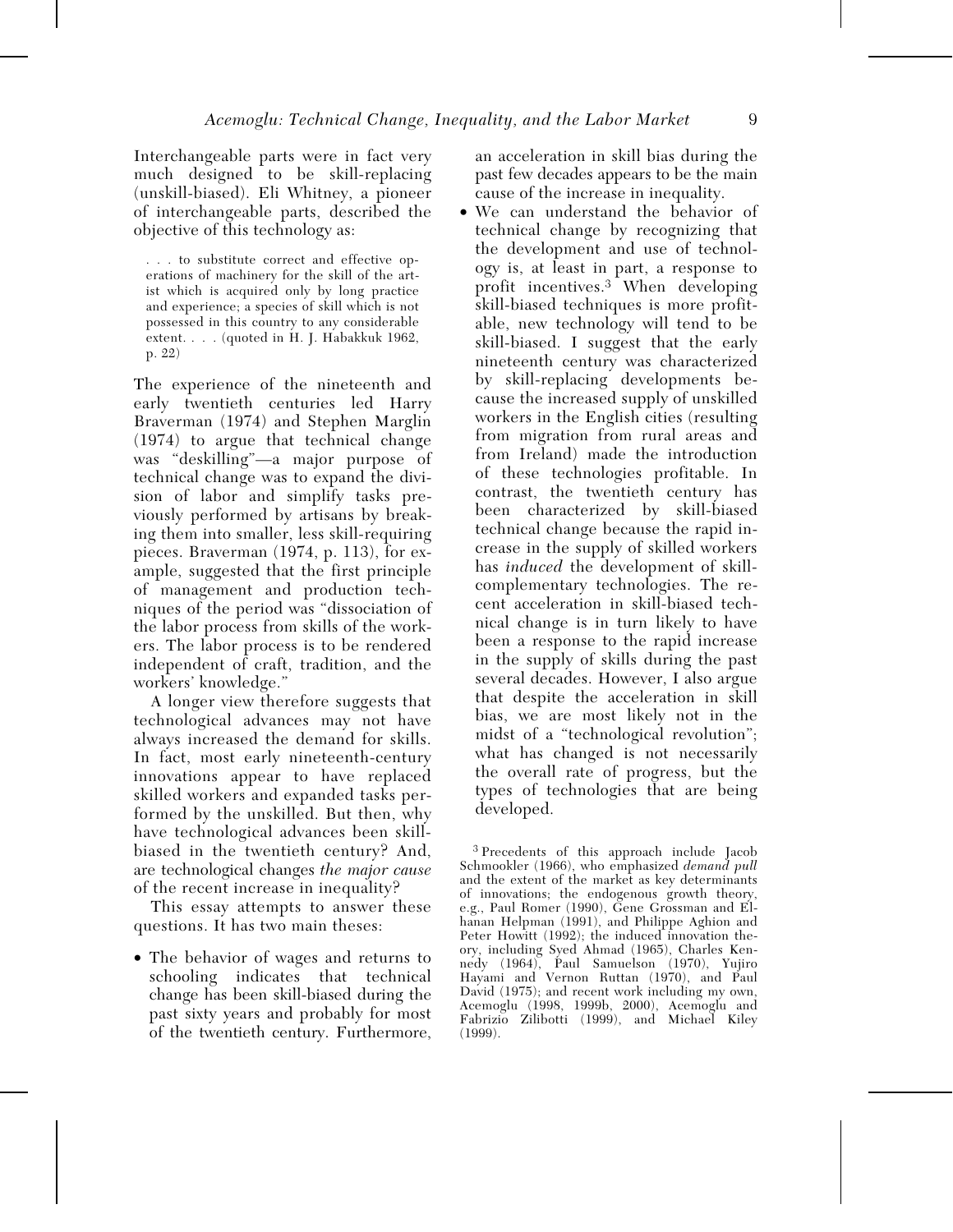Finally, I conjecture that recent technological developments are likely to have affected the organization of the labor market—including the way firms are organized, labor market policies, and the form of labor market "institutions" and may have had a large effect on the structure of wages through this channel.

In the process of developing this argument, this essay sets out a simple theoretical framework in which inequality and returns to skills are determined by supply and demand forces (technology).4 Using this framework as a unifying device, I critically survey many of the theories that explain the recent increase in inequality by technological factors and discuss how various pieces of evidence can be interpreted within this framework.

#### 1.2 *Summary of the Argument*

I begin with a roadmap of the argument. Since the effect of new technology on the distribution of wages in the recent past is central to the focus here, I organize this essay around a number of salient facts from the post-war U.S. economy.5 Briefly, these facts are:

- 1. The past sixty years have seen a large increase in the supply of more educated workers, while returns to education have risen.
- 2. Returns to education fell during the 1970s, when there was a very sharp increase in the supply of educated workers. Returns to education then began a steep rise during the 1980s.
- 3. Overall wage inequality rose sharply beginning in the early 1970s. In-

creases in within-group (residual) inequality—i.e., increases in inequality among observationally equivalent workers—account for much of this rise.

4. Average wages have stagnated and wages of low-skill workers have fallen in real terms since 1970.

I argue that technical change over the past sixty years, or even over the past century, has been skill-biased. This conclusion follows from fact 1 above: in the absence of substantial skill bias in technology, the large increase in the supply of skilled workers would have depressed the skill premium. In 1970, Welch (1970, p. 36) reached the same conclusion, and argued:

With the phenomenal rise in average education, why have rates of return failed to decline? . . .

It is obvious that changes have occurred to prevent the decline in returns to acquiring education that would normally accompany a rise in average educational level. Presumably, these changes have resulted in growth in demand for . . . education . . . sufficient to absorb the increased supply with constant or rising returns.

The thirty years after Welch wrote these words witnessed a much more rapid increase in the supply of education and a sharp increase in the returns to more skilled workers, suggesting that skillbiased changes in technology continued throughout the postwar period.

And yet, if technical change has been skill-biased throughout the recent past, why did inequality increase during the past thirty years, but not before? There are at least two possible answers to this question. The first, which I call the *steady-demand hypothesis*, maintains that demand for skills increases at a constant pace, so changes in inequality must be explained by the pace of the increase in the supply of skills. According to this hypothesis, inequality (returns to skills)

<sup>4</sup> Precedents of the supply and demand approach include, among others, Gary Becker (1964), Finis Welch (1970), and Jan Tinbergen (1975).

<sup>5</sup> I limit the discussion of the major trends to the U.S. economy because of space constraints and also because there is notably more research to build upon.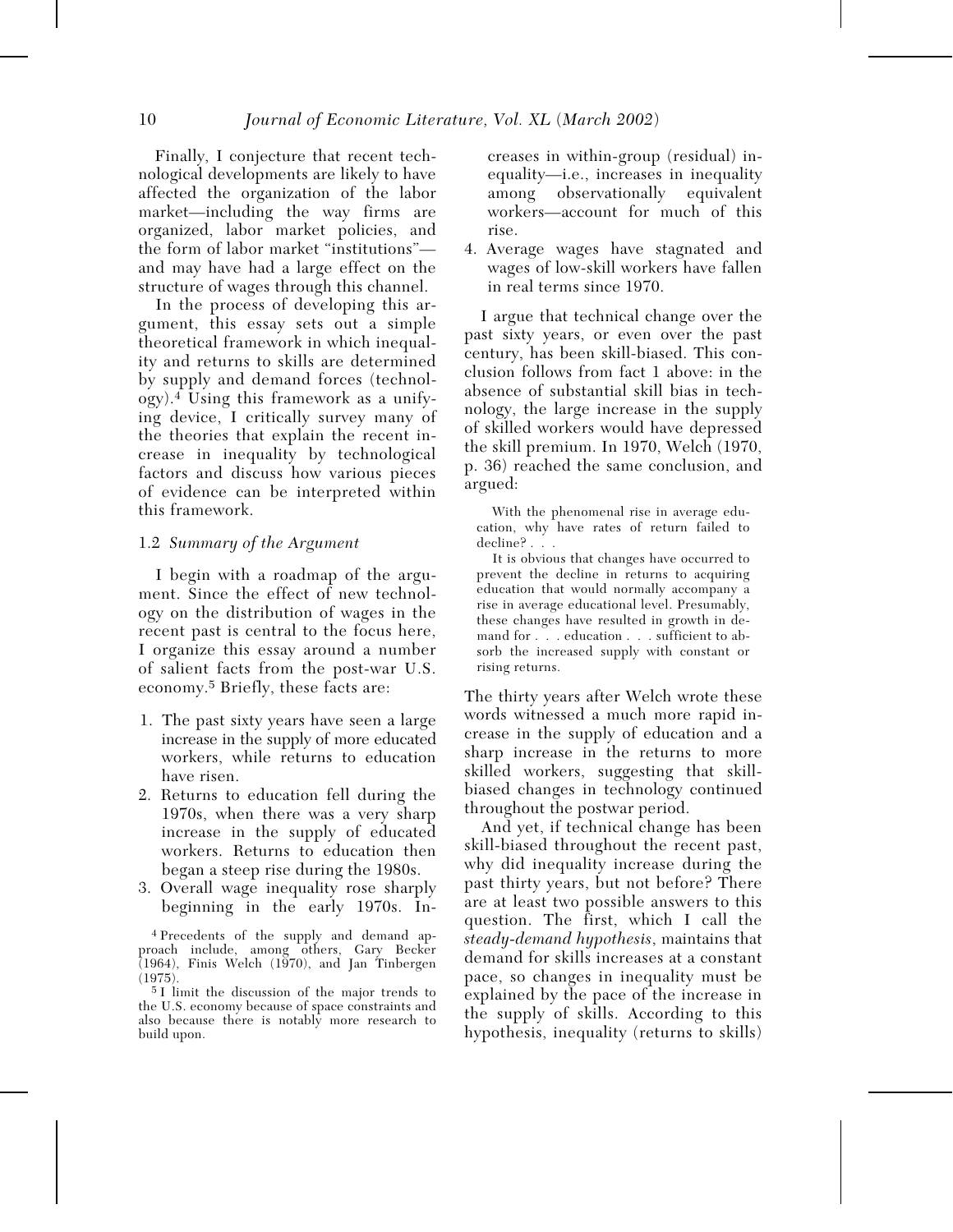was relatively stable before the 1970s, because the rate of skill accumulation in the U.S. economy was as rapid as the constant pace of skill-biased technical change (e.g., Katz and Kevin Murphy 1992; Murphy, Craig Riddell, and Paul Romer 1998; David Card and Thomas Lemieux 2000). The recent increase in inequality is then explained, not by a major technological change, but by a decline in the growth rate of the supply of skills. The second possible answer comes from the *acceleration hypothesis*, which maintains that there has been an acceleration in skill bias beginning in the 1970s or the 1980s. According to this hypothesis, there is a discontinuity in the growth rate of the demand for skills. The most popular version of this hypothesis claims that there has been a notable acceleration in the skill bias of technology, driven by advances in information technology, or perhaps a "Third Industrial Revolution."

So was there an acceleration in skill bias? This question is difficult to answer, as we lack direct measures of the degree of skill bias. To tackle this question, one therefore needs to look at a variety of evidence often pointing in different directions. I conclude below that skill-biased technical change is likely to have accelerated over the past several decades. This conclusion is based on the sharp increase in overall inequality starting in the 1970s and on the fact that returns to schooling rose over the past thirty years despite the unusually rapid increase in the supply of educated workers.

Why did the demand for skills accelerate over this period? And why has new technology favored more skilled workers throughout the twentieth century, but not during the nineteenth century? One approach would view technology as exogenous, stemming from advances in science or from the behavior of entrepreneurs driven by a variety of nonprofit motives. Demand for skills increased faster during the past thirty years, this approach would maintain, because of a *technological revolution* led by the microchip, personal computers, and the internet.6 New technologies of the early nineteenth century were skillreplacing (unskill-biased) because the technological frontier then only enabled the invention of skill-replacing techniques.

Nevertheless, there are several problems with this approach. First, although a number of papers, including Greenwood and Yorukoglu (1997), Andres Hornstein and Krusell (1997), and Galor and Moav (2000), show that rapid technical change may lead to slower total factor productivity (TFP) growth, the slow rates of TFP and output growth of the past several decades are difficult to reconcile with a technological revolution during this time period. Second, demand for skills appears to have accelerated starting in the late 1970s, precisely when the supply of skills increased very rapidly. Exogenous technology theories do not explain the timing of this acceleration.7

6 See, among others, Krueger (1993), Eli Berman, John Bound, and Griliches (1994), and David Autor, Katz, and Krueger (1998) for evidence that the rapid spread of computers has increased the demand for skills. See Per Krusell, Lee Ohanian, Victor Rios-Rull, and Giovanni Violante (2000), Oded Galor and Daniel Tsiddon (1997), Greenwood and Yorukoglu (1997), Aghion and Howitt (1998, ch. 9), Caselli (1999), Galor and Omer Moav (2000), Violante (2000), Yonna Rubinstein and Tsiddon (1999), Aghion, Howitt, and Violante (2000), and Eric Gould, Moav, and Bruce Weinberg (2000) for models in which rapid technical change increases the demand for skills and causes a rise in inequality.

7 Naturally, supply and demand may have moved together because supply responded to demand. I argue below that the large increase in the supply of educated workers was not in anticipation of, or in response to, high returns, but driven by a variety of other factors. More generally, I often focus on the effect of the supply of skills on technology not because I view supply as exogenous,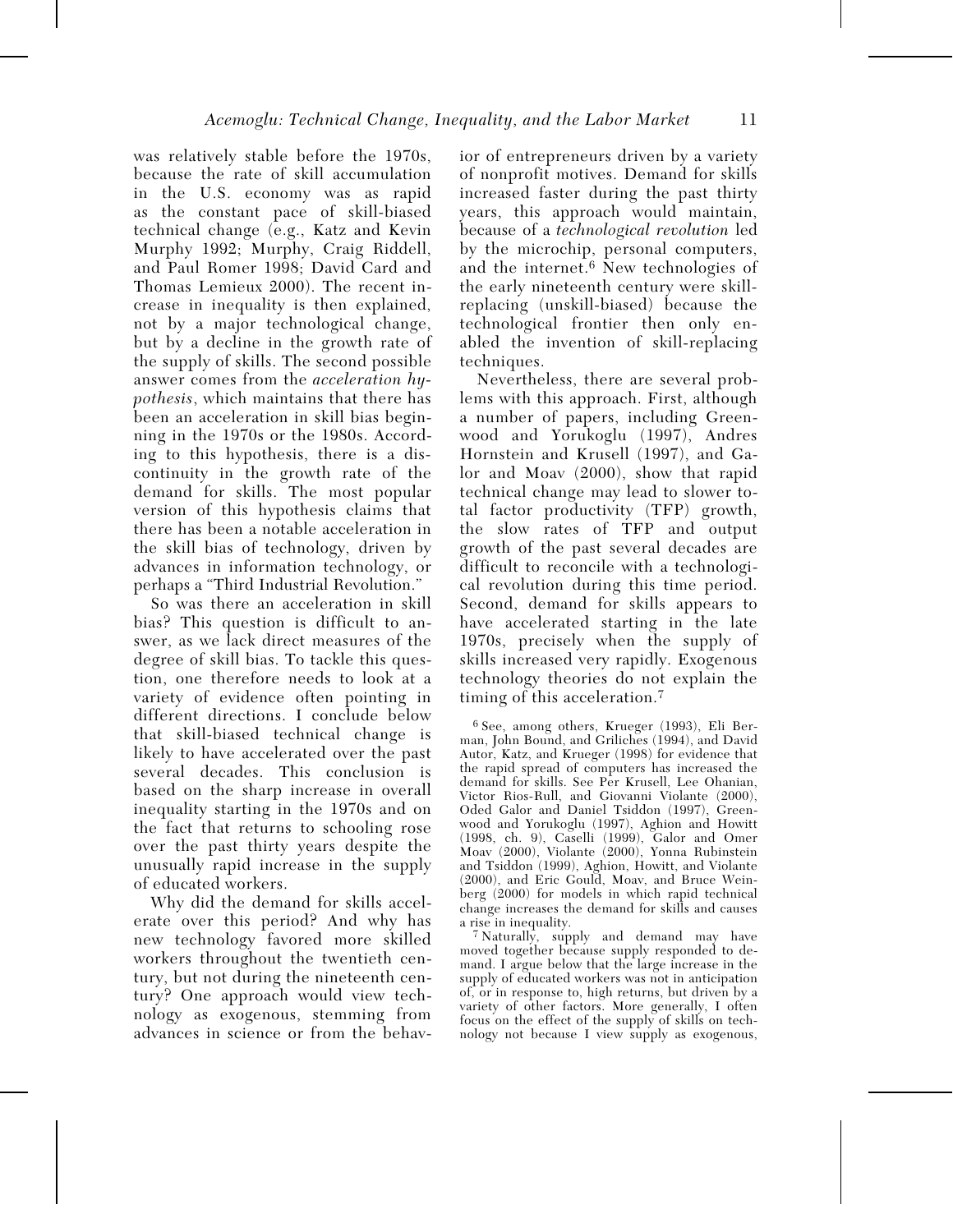An alternative theory maintains instead that new technologies are *endogenous* and respond to incentives. It was the large increase in the supply of skilled workers, this approach claims, that induced the acceleration in the demand for skills. When skill-biased techniques are more profitable, firms will have greater incentives to develop and adopt such techniques. A key determinant of the profitability of new technologies is their market size; machines that can be sold in greater numbers will be more profitable. Jacob Schmookler (1966), in his pioneering study, *Invention and Economic Growth*, placed great emphasis on market size. He argued that (p. 206) "invention is largely an economic activity which, like other economic activities, is pursued for gain; . . . expected gain varies with expected sales of goods embodying the invention." This reasoning implies that machines complementary to skilled workers will be more profitable to develop when there are more skilled workers to use them. New technologies have become more skill-biased throughout most of the twentieth century because the supply of skilled workers has grown steadily. This perspective also suggests that a faster increase in the supply of skills can lead to an acceleration in the demand for skills (Acemoglu 1998). So the timing of the increases in supply and demand is not a coincidence instead, it reflects technology responding to the supply of skills. Furthermore, rapid skill-biased technical change is not necessarily associated with rapid overall technical progress. In fact, an

acceleration in skill bias could cause a TFP slowdown because it creates an imbalance in the composition of R&D.

This approach also provides a possible explanation for the skill-replacing technical change of the early nineteenth century. The emergence of the most skill-replacing technologies of the past two hundred years, the factory system, coincided with a large change in relative supplies. This time, there was a large migration of unskilled workers from villages and Ireland to English cities (see, for example, Habakkuk 1962; Paul Bairoch 1988; or Jeffrey Williamson 1990). This increase in the "reserve army of unskilled workers," slightly paraphrasing Karl Marx, created profit opportunities for firms to exploit by introducing technologies that could be used with unskilled workers. In fact, contemporary historians considered the incentive to replace skilled artisans by unskilled laborers to be a major objective of technological improvements of the period. Ure, a historian in the first half of the nineteenth century, describes these incentives as follows:

It is, in fact, the constant aim and tendency of every improvement in machinery to supersede human labor altogether, or to diminish its costs, by substituting the industry of women and children for that of men; of that of ordinary labourers, for trained artisans. (quoted in Habakkuk 1962, p. 154)

These incentives for skill-replacing technologies, I argue, were shaped by the large increase in the supply of unskilled workers. So, it may be precisely the differential changes in the relative supply of skilled and unskilled workers that explain both the presence of skill-replacing technical change in the nineteenth century and skill-biased technical change during the twentieth century.

A major shortcoming of the "pure technological" approaches—of both exogenous and endogenous varieties—is

but simply because the effect of supply on technology is more important in understanding the questions posed above. I discuss below how supply may respond to changes in skill premia, and how this response may account for the joint behavior of the supply of, and demand for, skills over the past century.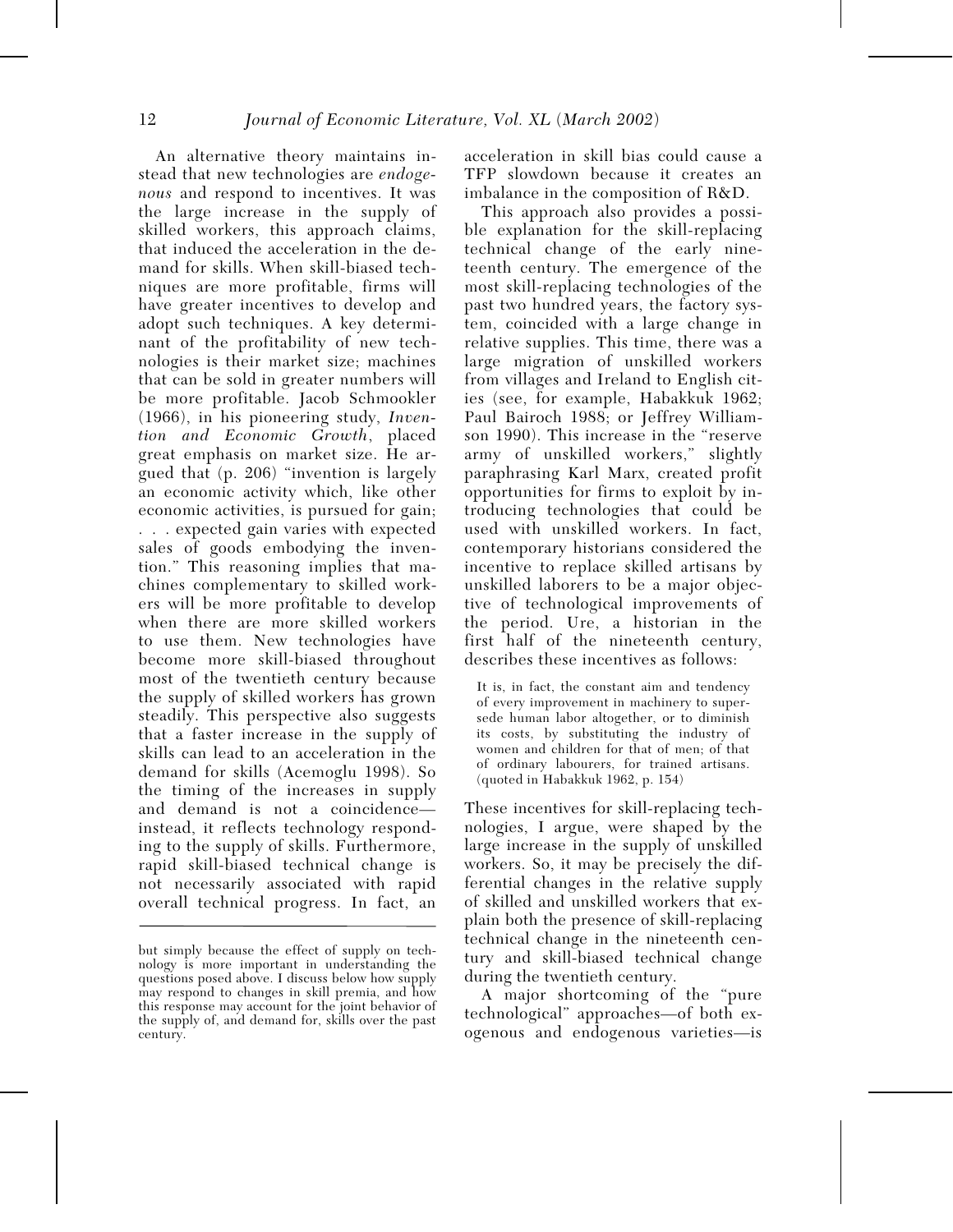that they do not provide a natural explanation for the fall in the wages of low-skill workers. Although a number of papers, including Caselli (1999), Greenwood and Yorukoglu (1997), and Galor and Moav (2000), show that technological revolutions may be associated with a fall in the wages of low-skill workers, it is difficult to see how sustained technological change can be associated with *an extended period* of falling wages of low-skill workers and stagnant average wages. This leads to the next question for this essay.

Why did the real wages of low-skill workers fall over the past several decades? There are a number of possible answers. First, labor-market institutions, for example labor unions, underwent important changes over the past thirty years, and these changes may have reduced the wages of many manufacturing workers, causing an increase in inequality and a decline in the real wages of low-skill workers (e.g., Richard Freeman 1991; John DiNardo, Nicole Fortin, and Lemieux 1995; David Lee 1999). Second, international trade between skill-scarce less-developed countries and skill-abundant rich economies increased over this period, and this may have put downward pressure on the wages of low-skill workers in the United States (e.g., Adrian Wood 1994; Edward Leamer 1995). Third, there has been a transformation of the way in which firms are organized, or perhaps in the way that firms and workers match (see, for example, Acemoglu 1999a; Michael Kremer and Eric Maskin 1999; Timothy Bresnahan 1997; Bresnahan, Erik Brynjolfsson, and Lorin Hitt 1999; and Autor, Frank Levy, and Richard Murnane 2000). Although each of these factors could have been the cause of the recent changes in the wage structure, I argue that their direct effect has been limited. Instead, I suggest that organizational change, labor-market institutions, and international trade have interacted with technical change in a fundamental way, amplifying the direct effect of technical change on inequality, and likely causing the decline in the wages of less-skilled workers.

Therefore, the overall picture that emerges is not necessarily one in which technology is the only factor affecting the distribution of income. On the contrary, the underlying thesis of this essay is that technology itself is no more than an endogenous actor. To explain the changes in the distribution of income, and to forecast what other changes may happen in the future, we need to understand the forces that shape technological progress, and how technology interacts with the overall organization of the labor market.

There is considerable uncertainty on many issues, and both more theoretical and more empirical work are needed. Two areas deserve special attention. The first is the differential behavior of residual inequality and returns to schooling during the 1970s. Most economists view changes in residual inequality as related to changes in labormarket prices. It is therefore puzzling that during the 1970s, while returns to schooling fell, residual and overall inequality increased. I argue below that models based on a single skill index (one type of skill or many types of skills that are perfect substitutes) are unable to explain this pattern. Instead, we need models with multidimensional skills. Moreover, for this type of model to explain the behavior of residual inequality during the 1970s and the 1980s, technological progress needs to have changed the demand for different types of skills differentially. The endogenous technology models discussed above provide a possible explanation for why different dimensions of skills may have been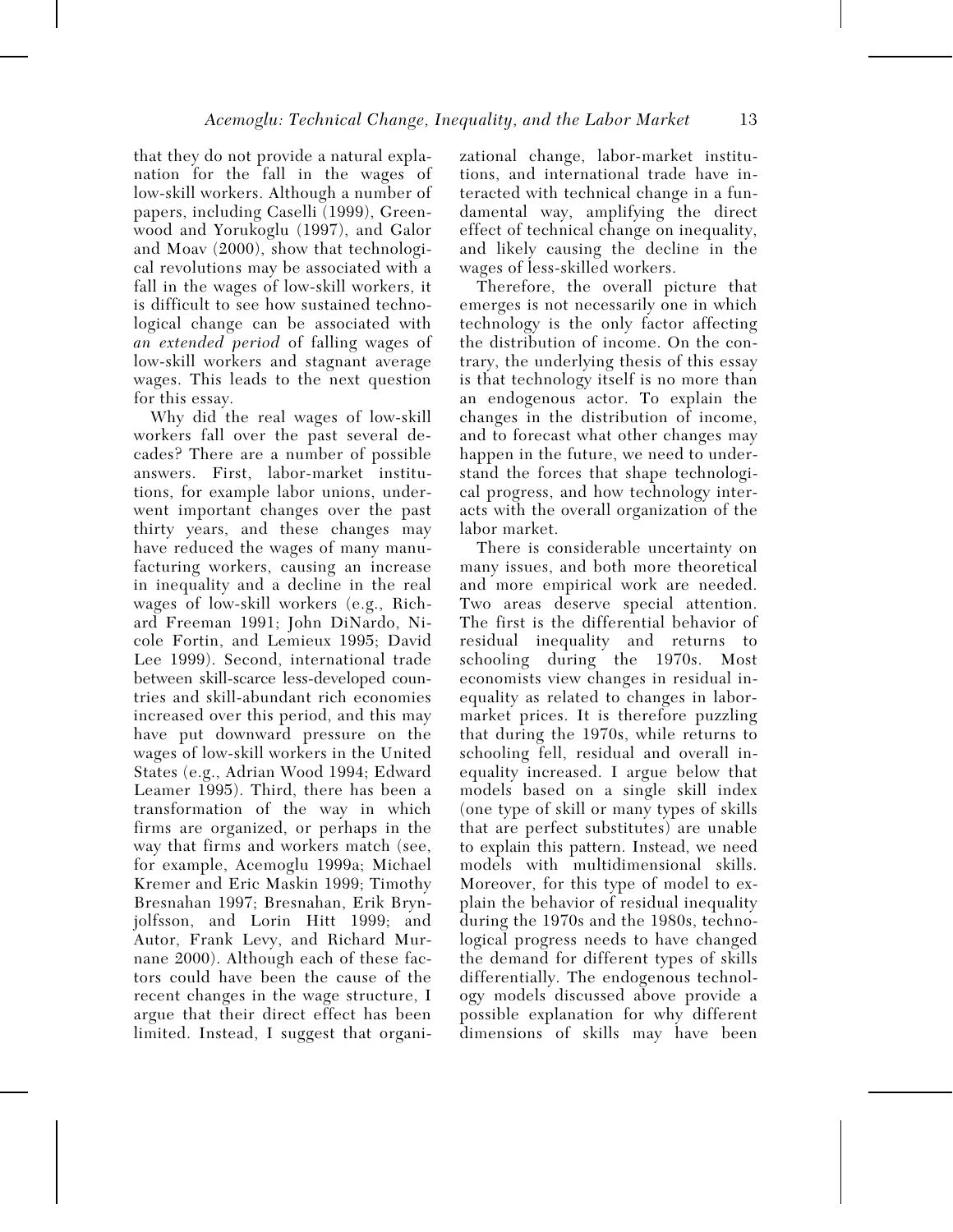affected differentially by technical change. Nevertheless, the reasons for this type of behavior require much more research. More generally, we know relatively little about the determinants of residual inequality, and this topic is a major research area for the future. The second area is cross-country differences in the behavior of wage inequality. While inequality increased sharply in the United States, the United Kingdom, and Canada, it increased much less in Germany and many Scandinavian economies. Although there are a number of recent papers addressing these questions, much uncertainty still remains. I conjecture that cross-country differences in wage inequality may reflect, in part, technological choices made by these countries in response to the different incentives created by their labor-market institutions, but much more research on this topic is required.

# 2. *Empirical Trends*

The objective of this section is to illustrate a number of major inequality trends from the past several decades. My aim is not to offer a comprehensive survey of the empirical literature, but simply to highlight the most salient trends to anchor the theoretical discussion (see, e.g., Peter Gottschalk 1997; George Johnson 1997; Katz and Autor 2000, for recent surveys).

Figure 1 plots a measure of the supply of college skills between 1949 and 1995, constructed along the lines of Autor, Katz, and Krueger (1998), as the ratio of college equivalents (those with at least college  $+0.5 \times$  those with some college) to noncollege equivalents (those with high school or less  $+$  0.5  $\times$ those with some college).8 It also plots returns to college. This picture summa-

rizes many of the salient trends I want to emphasize. In particular,

1. There has been a remarkable increase in the supply of skills in the U.S. economy over the past sixty years. In 1939, just over 6 percent of American workers were college graduates. By 1996 this number had increased to over 28 percent. In 1939, almost 68 percent of all workers did not have a high school degree. In 1996, this number had fallen to less than 10 percent (see, for example, Autor, Katz, and Krueger 1998, table 1). The relative supply of skills plotted in figure 1 provides a summary of these changes.

2. There has been no tendency for the returns to college to fall in the face of this large increase in supply—on the contrary, there is an increase in the college premium over this time period. An important issue is whether changes in the returns to college (or more generally other measures of wage inequality) correspond to true changes in the returns to skills. As is well-known in the labor literature, observed schooling premia may reflect returns to ability. This raises the possibility that changes in the returns to schooling may be driven by composition effects (changes in the composition of ability across schooling groups). In the appendix, I elaborate how changes in the distribution of unobserved skills across groups can create composition effects, and show that these composition effects cannot be responsible for the changes in the wage structure. Therefore, here I interpret these changes in the observed returns to schooling as changes in the true price of skills.

3. Following an acceleration in the supply of skills, returns to college fell sharply during the 1970s, leading Richard Freeman to conclude that "*Americans are over-educated*" (Free- <sup>8</sup> See the appendix for data details. man 1976). Returns to college then rose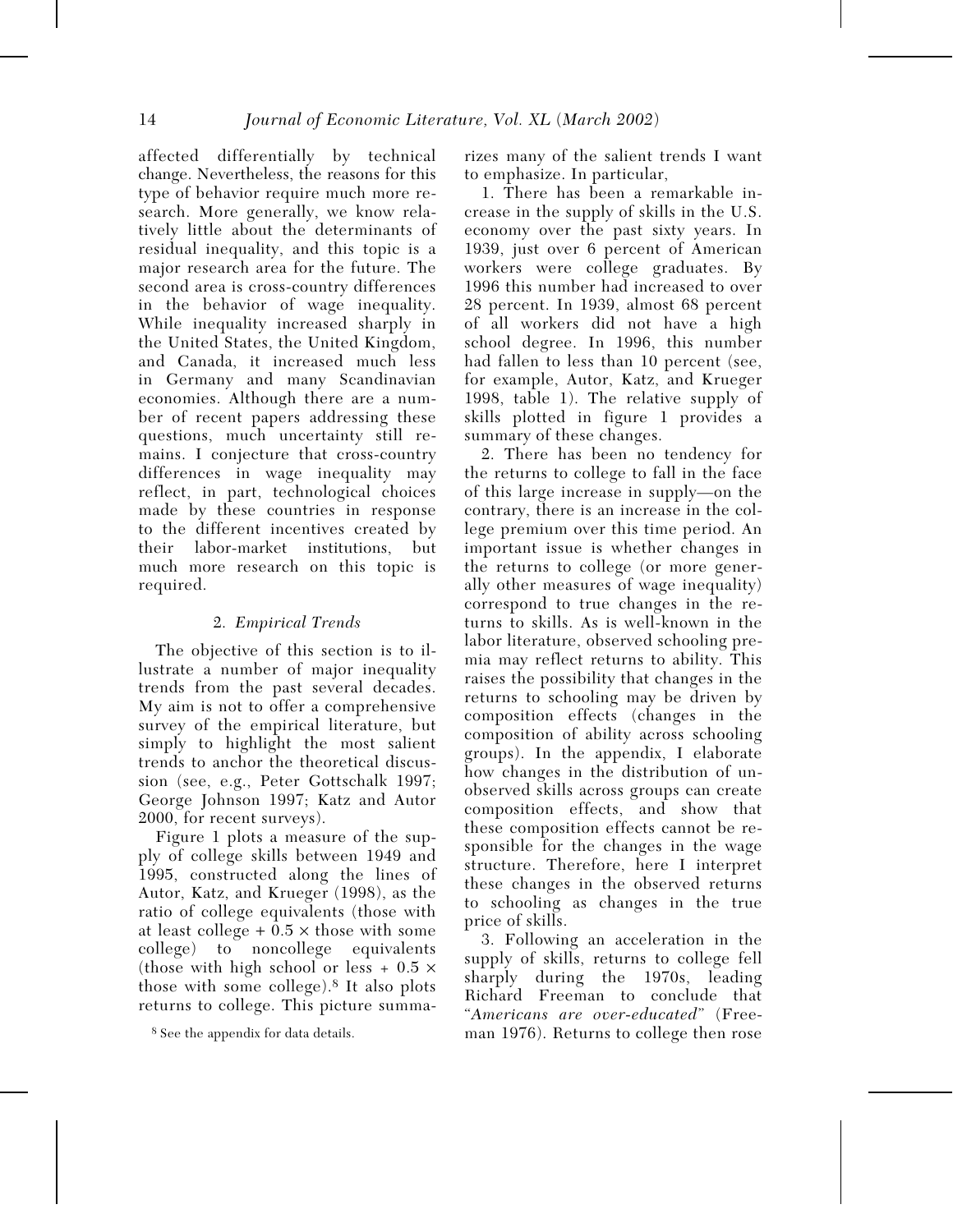

Relative Supply of College Skills and College Premium

*Figure* 1. The Behavior of the (log) College Premium and Relative Supply of College Skills (weeks worked by college equivalents divided by weeks worked of noncollege equivalents) between 1939 and 1996. Data from March CPSs and 1940, 1950, and 1960 censuses.

very sharply during the 1980s. This increase in the returns to schooling has been one of the major motivating facts for the empirical inequality literature (e.g., Bound and Johnson 1992; Katz and Murphy 1992).

There have also been important changes in the overall distribution of wages. Figure 2 plots the 90th, 50th and 10th percentiles of the overall wage (weekly earnings) distribution for white male workers between 1963 and 1997 (with the 1963 values for all series indexed to 100).9 This figure

illustrates two more important patterns:

1. Overall wage inequality started to increase sharply in the early 1970s after a period of relative stability—prior to the 1970s, the 90th, 50th, and 10th percentiles of the wage distribution followed each other closely, but came apart sharply in the 1970s.

2. Median wages stagnated from 1975 onwards, while workers at the 10th percentile of the wage distribution (i.e.,

<sup>9</sup> Sample constructed as described in the appendix. I focus here on wage inequality for white men since labor market participation of women increased substantially over the sample period, and

this would likely contribute to the composition effects. Moreover, male-female wage difference narrowed substantially over the same time period as well. School quality for black men also underwent significant transformation (e.g., Welch 1973; Card and Krueger 1992), and this could create significant composition effects.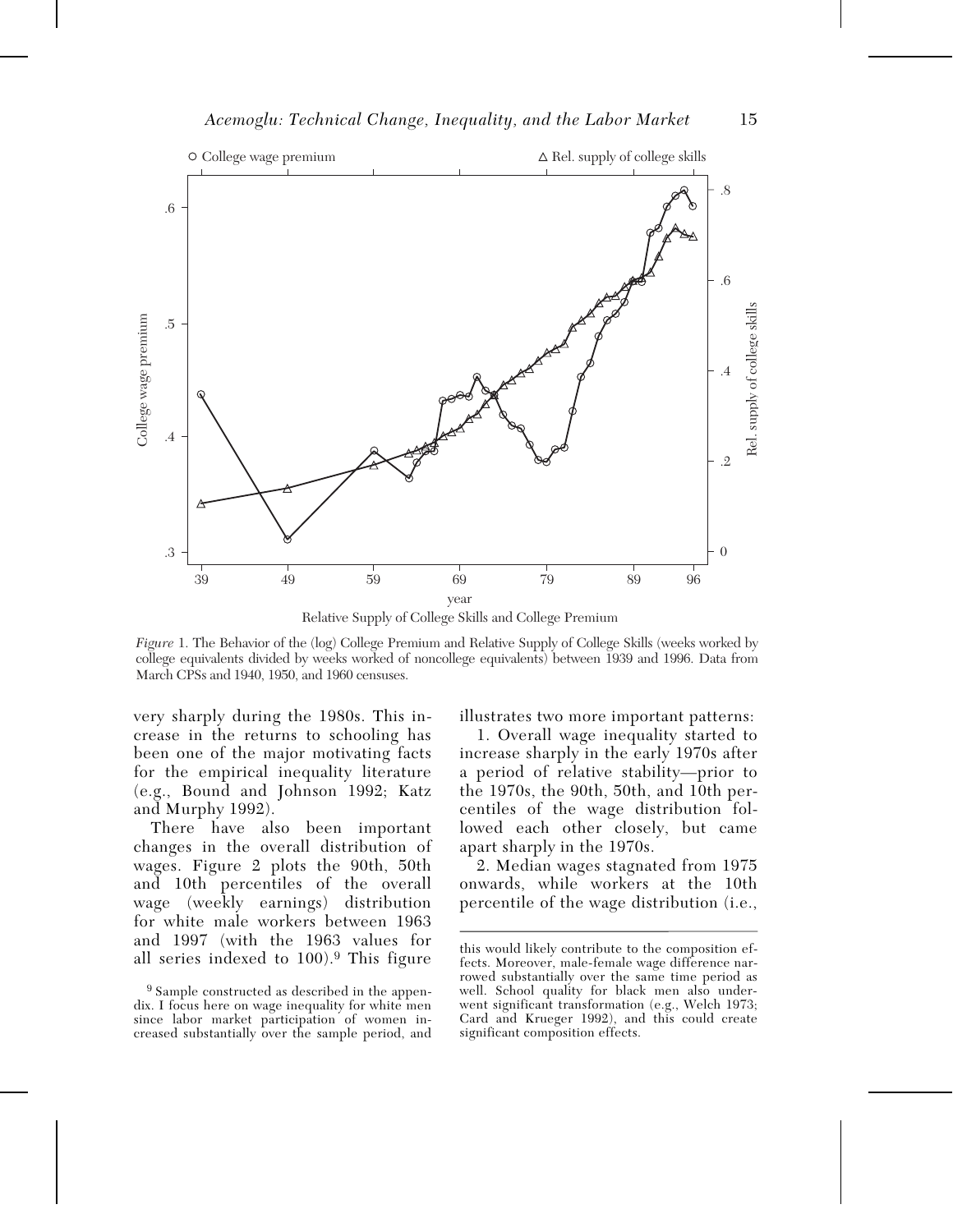

*Figure* 2. Changes in the Indexed Value of the 90th, 50th, and 10th Percentiles of the Wage Distribution for White Males (1963 values normalized to 100). Data from March CPSs.

"low-skill workers") saw their earnings fall in real terms to levels even below those in 1963.10

10 Average wages, like median wages, have stagnated. For example, white men aged 30–49 earned 409 a week in 1999 dollars in 1949, and 793 in 1969, which corresponds approximately to a 3.4 percent a year increase in real wages between 1949 and 1969. In contrast, the same age group earned 909 in 1989, or experienced only a 0.6 percent a year increase between 1969 and 1989 (all numbers author's calculation from census data). The behavior of the median and average wage growth depends on the consumption deflator. I have followed the literature in using the personal consumption expenditure deflator. It has been argued that this deflator overstates inflation because of difficulties in measuring quality change (e.g., Michael Boskin et al. 1995). Even in the presence of such measurement problems, a large gap remains between the rate of increase of real wages before and after the 1970s, unless there is an "acceleration" in this bias exactly around the 1970s. Part of this gap is due to the increased importance of nonwage income and benefits. In fact, thanks to

Figure 3 turns to another measure: residual (within-group) inequality, which shows inequality among observationally equivalent workers. This figure displays three measures of residual inequality among white male workers between 1963 and 1997: 50–10, 90–50 and 0.5 times 90–10 log wage residual differentials (I plot 0.5 times 90–10 wage differentials in order to fit this on the same scale as the other measures).

the increase in benefits, the share of labor in national income has not fallen over this period (see, e.g., Krueger 1999). So whether average wages have stagnated or continued to increase in line with output growth depends on how benefits are valued relative to earnings. It is also important to note that if these non-wage benefits are taken into account, inequality appears to have increased even more than the numbers here indicate (Brooks Pierce 2000). This is because high-wage workers are the primary recipients of such benefits.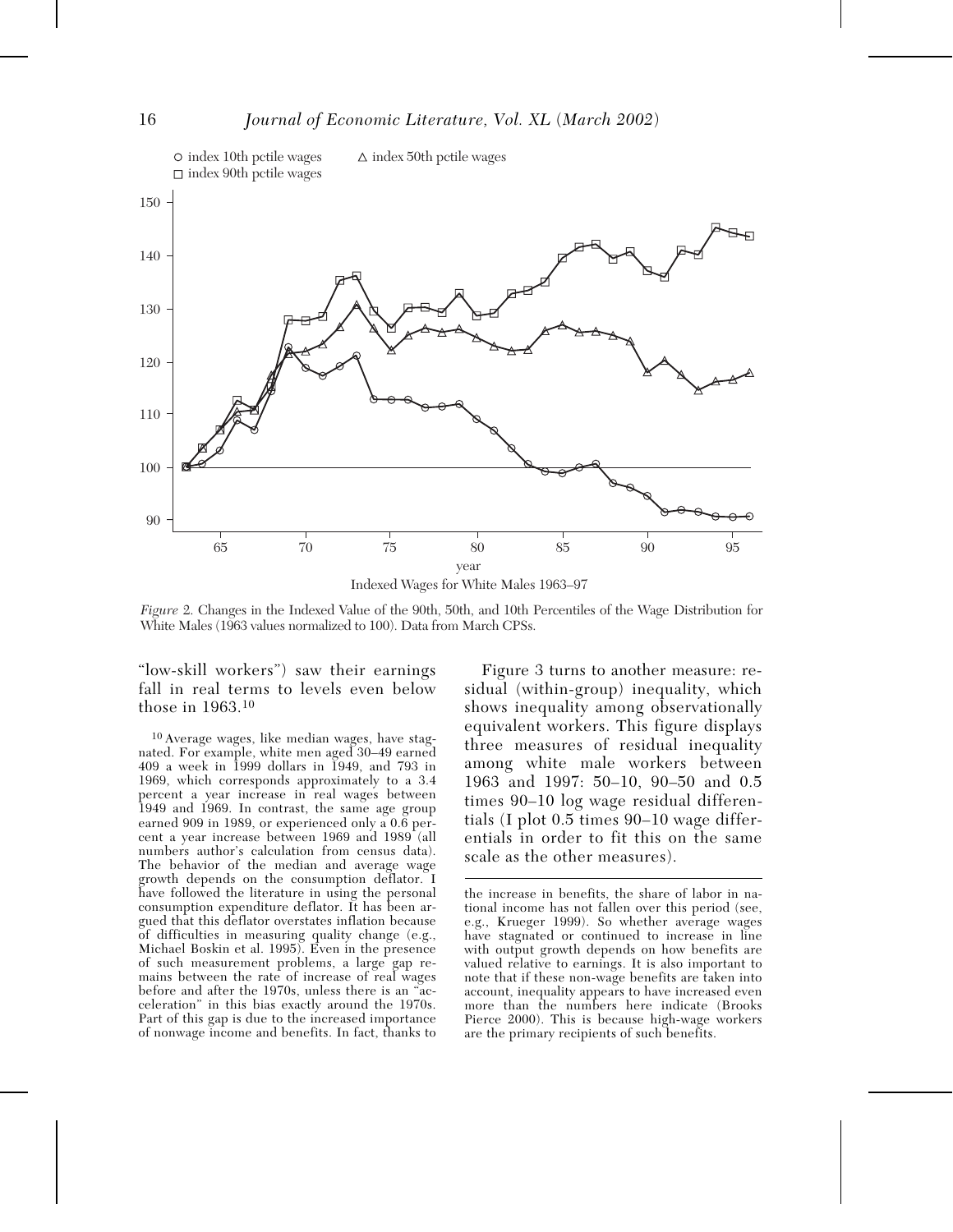

Residual Inequality Measures for White Males 1963–97

*Figure* 3. 90–50, 50–10 and 0.5 × 90–10 Differentials from Log Weekly Wage Regressions for White Males Aged 18–65.

To calculate these measures, I look at the residuals from a standard Mincerian wage regression of the form

$$
\ln w_{it} = X'_{it}\beta_t + v_{it},\tag{1}
$$

where  $w_{it}$  is weekly earnings for individual *i* observed in year *t*, and *Xit* is a set of controls which include nine education dummies, a quartic in experience, and region controls (constructed from the March CPSs; see the appendix for details of the sample). The fact that  $\beta_t$  is indexed by *t* indicates that returns to these observed characteristics are allowed to vary from year to year. The measures of residual inequality are calculated as the difference between the 90th and the 10th (or the 50th and the 10th, etc.) percentile values of the residual distribution from this regression, *vit*. Residual inequality appears to have increased very much in tandem with overall inequality it shows a sharp increase starting in the early 1970s.11 Remarkably, all three measures of residual inequality behave very similarly, suggesting that forces affecting the top of the male wage distribution (90–50) are also affecting the bottom of the wage distribution (50–10). Finally, note an important contrast between figure 1 and figures 2 and 3. While returns to schooling fell during the 1970s, overall

11 DiNardo, Fortin, and Lemieux (1995) provide evidence from the May Current Population Survey (CPS) data that residual and overall wage inequality started to increase in the 1980s. Katz and Autor (2000), on the other hand, find that residual wage inequality started to increase in the 1970s from March and May CPS data, and from census data. See the appendix. Recent work by Thomas Piketty and Emanuel Saez (2001) also finds an increase in inequality during the 1970s using data from the Internal Revenue Service tax returns.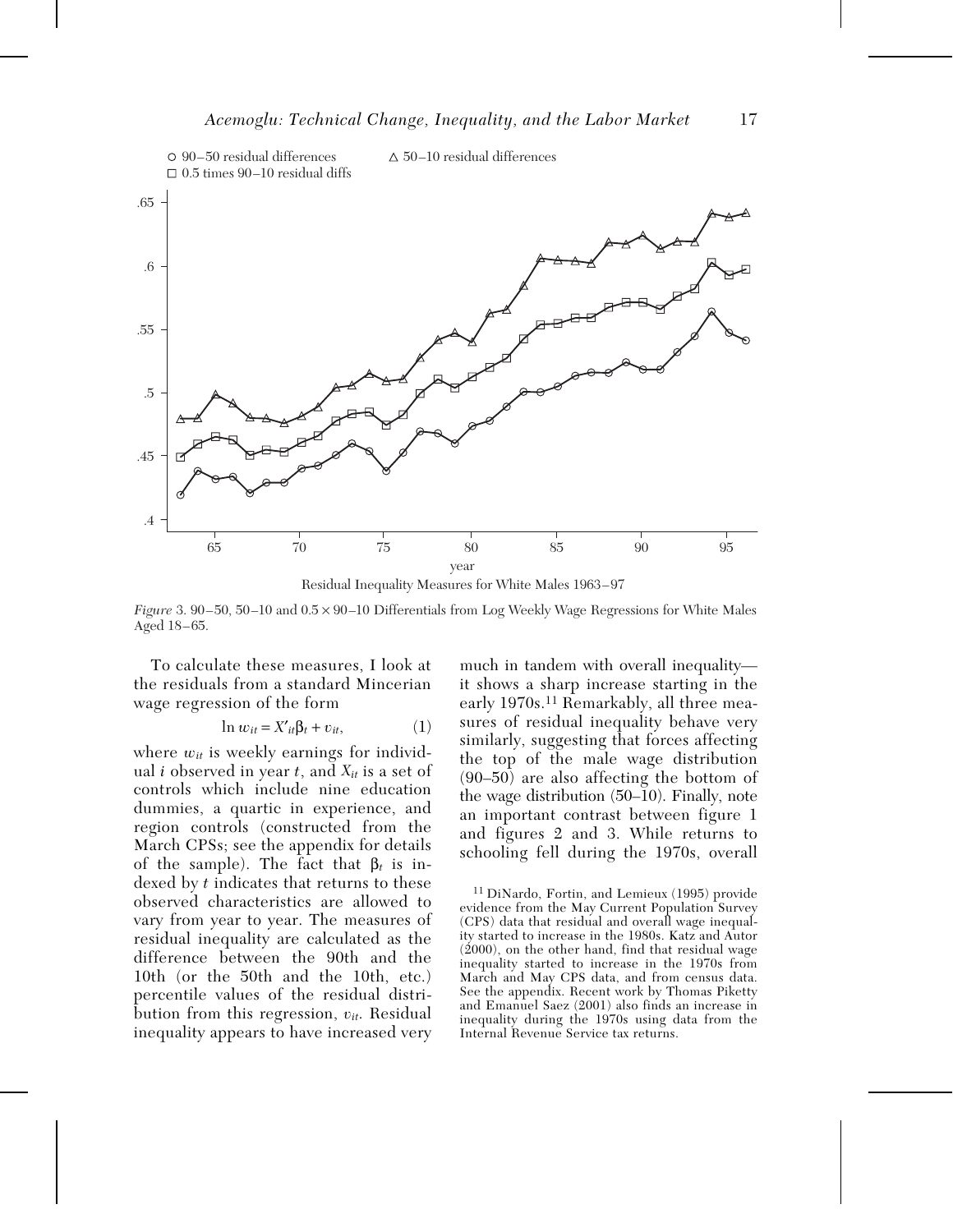and residual inequality increased. I return to this issue later in the essay.

#### 3. *Introduction to the Theory of Skill Premia*

While, undoubtedly, many factors affect the distribution of wages, a natural starting point for an economic analysis is that of supply and demand. In the introduction to his pioneering study of income distribution, Tinbergen (1975, p. 15) wrote

. . . what matters is the difference between qualities *available* and qualities *required* by the demand side, that is by the organization of production. (italics in original)

This is where I begin as well. I introduce a simple framework that links wages to supply of skills and to demand generated by the technology possibilities frontier of the economy. There are two types of workers, skilled and unskilled (high and low-education workers), who are imperfect substitutes. Imperfect substitution between the two types of workers is important in understanding how changes in relative supplies affect skill premia. For now I think of the unskilled workers as those with a high school diploma, and the skilled workers as those with a college degree.12 So the focus in this section is on returns to schooling (or betweengroup inequality), and  $\overline{I}$  use the terms "skill" and education interchangeably. In practice, education and skills are only imperfectly correlated, so it is useful to bear in mind that since there are skilled and unskilled workers within the same education group, an increase in

12 This classification of workers into skilled and unskilled groups is obviously appropriate only for the twentieth-century United States. In many other countries or periods, high school graduates could be considered to be "skilled" workers. More generally, the two-skill model is a convenient simplification, less realistic than a world with a continuum of imperfectly substitutable skills.

the returns to skills will also lead to an increase in within-group inequality.

Suppose that there are  $L(t)$  unskilled (low-education) workers and *H*(*t*) skilled (high-education) workers, supplying labor inelastically at time *t*. All workers are risk neutral, and maximize (the present value of) labor income. Also suppose that labor markets are competitive (I return below to the role played by noncompetitive elements, especially in the European context).

The production function for the aggregate economy takes the constant elasticity of substitution (CES) form

$$
Y(t) = [(Al(t)L(t))\rho + (Ah(t)H(t))\rho]1/\rho, (2)
$$

where  $\rho \leq 1$ , and  $A_l(t)$  and  $A_h(t)$  are factoraugmenting technology terms. Although all the results of interest hold for a general constant returns to scale *F*(.) function, I focus on the CES production function to simplify the discussion. I drop the time argument when this causes no confusion.

The elasticity of substitution between skilled and unskilled workers in this production function is  $\sigma = 1/(1 - \rho)$ . I refer to skilled and unskilled workers as gross substitutes when the elasticity of substitution  $\sigma > 1$  (or  $\rho > 0$ ), and gross complements when  $\sigma < 1$  (or  $\rho < 0$ ). Three noteworthy special cases are: (i)  $\sigma \rightarrow 0$  (or  $\rho \rightarrow -\infty$ ) when skilled and unskilled workers will be Leontieff, and output can be produced only by using skilled and unskilled workers in fixed proportions; (ii) σ→∞ when skilled and unskilled workers are perfect substitutes, and (iii)  $\sigma \rightarrow 1$ , when the production function tends to the Cobb Douglas case. The value of the elasticity of substitution will play a crucial role in the interpretation of the results that follow. In particular, in this framework, technologies either increase the productivity of skilled or unskilled workers, that is, there are no explicitly skillreplacing or unskilled-labor-replacing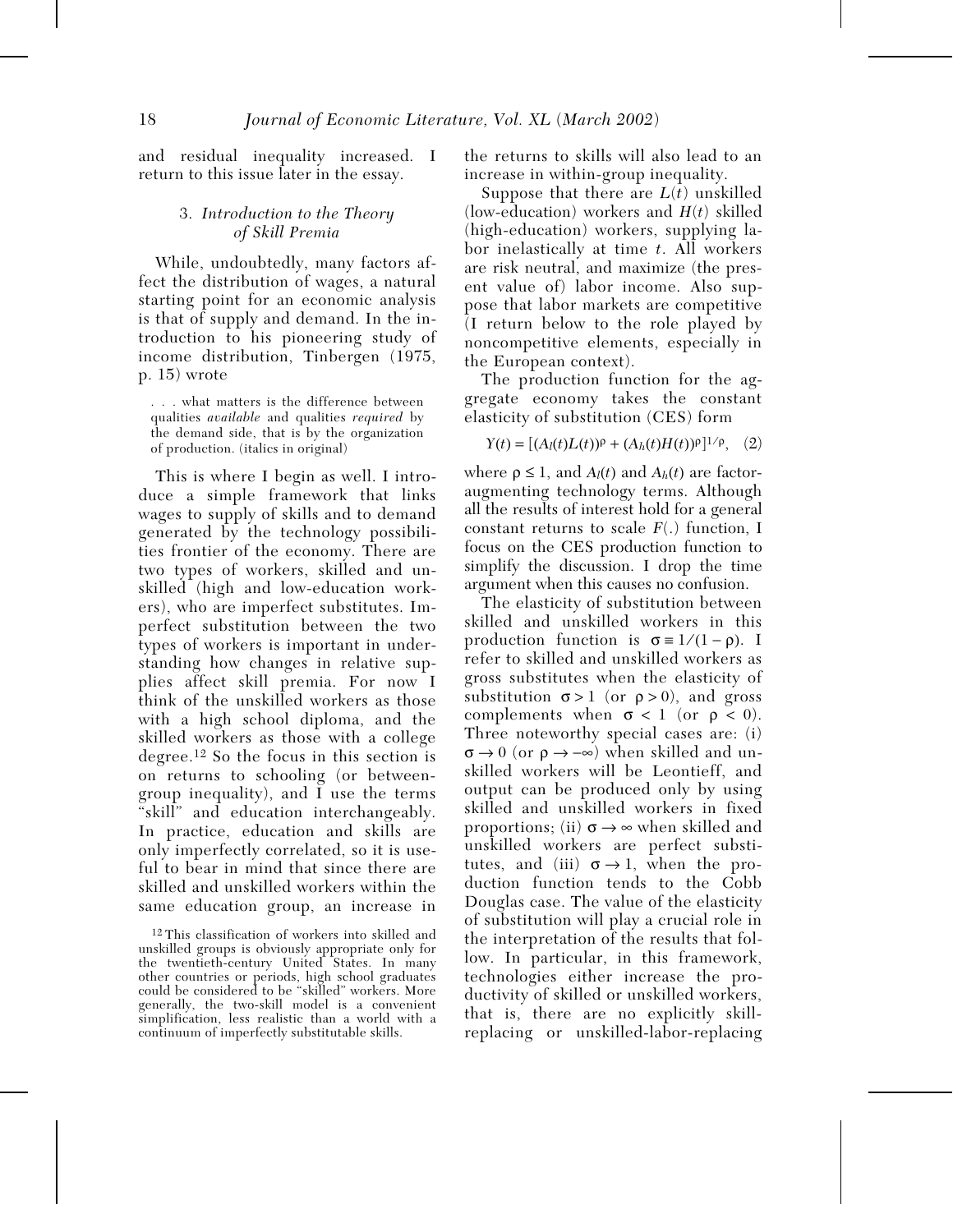technologies.13 But, as we will see below, depending on the value of the elasticity of substitution, an increase in *Ah* can act either to complement or to "replace" skilled workers.

The production function (2) admits three different interpretations:

1. There is only one good, and skilled and unskilled workers are imperfect substitutes in the production of this good.

2. The production function (2) is also equivalent to an economy where consumers have utility function  $[Y_l^{\rho} + Y_h^{\rho}]^{1/\rho}$ defined over two goods. Good *Yh* is produced using only skilled workers, and *Yl* is produced using only unskilled workers, with production functions  $Y_h = A_h H$ , and  $Y_l = A_l L$ . In this interpretation, it is important that the economy is closed. We will see in section 6.3 that different results obtain when international trade in these two goods is allowed.

3. A mixture of the above two whereby different sectors produce goods that are imperfect substitutes, and high- and low-education workers are employed in both sectors.

Although the third interpretation is more realistic, I generally use one of the first two, as they are easier to discuss. Since labor markets are competitive, the unskilled wage is

$$
w_L = \frac{\partial Y}{\partial L} = A_l^{\rho} [A_l^{\rho} + A_h^{\rho} (H/L)^{\rho}]^{(1 - \rho)/\rho}.
$$
 (3)

13 A more general formulation would replace equation (2) with the production function

$$
Y(t) = [(1 - b_t)(A_l(t)L(t) + B_l(t))^{\rho}+ b_t(A_h(t)H(t) + B_h(t))^{\rho}]^{1/\rho},
$$

where  $B_l$  and  $B_h$  would be directly unskilled-laborreplacing and skill-replacing technologies, and an increase in  $b_t$  would correspond to some of the tasks previously performed by the unskilled being taken over by the skilled (see, e.g., Johnson and Stafford 1999 on this). For most of the analysis here, there is little to be gained from this more general production function (but see section 5.3).

This equation implies  $\frac{\partial w_L}{\partial H/L} > 0$ : as the fraction of skilled workers in the labor force increases, the unskilled wage should increase. Similarly, the skilled wage is

$$
w_H = \frac{\partial Y}{\partial H} = A_h^{\rho} [A_l^{\rho} (H/L)^{-\rho} + A_h^{\rho}]^{(1-\rho)/\rho},
$$

which yields  $\frac{\partial w_H}{\partial H/L}$  < 0; everything else equal, as skilled workers become more abundant, their wages should fall. Combining these two equations, the skill premium—the wage of skilled workers divided by the wage of unskilled workers—is14

$$
\omega = \frac{w_H}{w_L} = \left(\frac{A_h}{A_l}\right)^{\rho} \left(\frac{H}{L}\right)^{-(1-\rho)}
$$

$$
= \left(\frac{A_h}{A_l}\right)^{(\sigma-1)/\sigma} \left(\frac{H}{L}\right)^{1/\sigma}.
$$
(4)

Equation (4) can be rewritten in a more convenient form by taking logs,

$$
\ln \omega = \frac{\sigma - 1}{\sigma} \ln \left( \frac{A_h}{A_l} \right) - \frac{1}{\sigma} \ln \left( \frac{H}{L} \right). \tag{5}
$$

Naturally, the skill premium increases when skilled workers become more scarce, i.e.,

$$
\frac{\partial \ln \omega}{\partial \ln H/L} = -\frac{1}{\sigma} < 0. \tag{6}
$$

This is the usual substitution effect, and shows that for *given skill bias of technology*, as captured by  $A_h/A_l$ , the relative demand curve for skill is downward sloping with elasticity  $1/\sigma = (1 - \rho)$ . Intuitively, an increase in *H/L* creates two different types of substitution. First, if

14 For some parameter values, skilled workers may have lower wages than the unskilled, i.e.,  $\omega \leq 1$ . One may want to impose

$$
\left(\frac{A_h}{A_l}\right)^{\sigma-1} > \frac{H}{L},
$$

to avoid this. Alternatively, one could assume that skilled workers can use the technologies normally used by the unskilled,  $A_l$ , and be more (or equally) productive at this than the unskilled.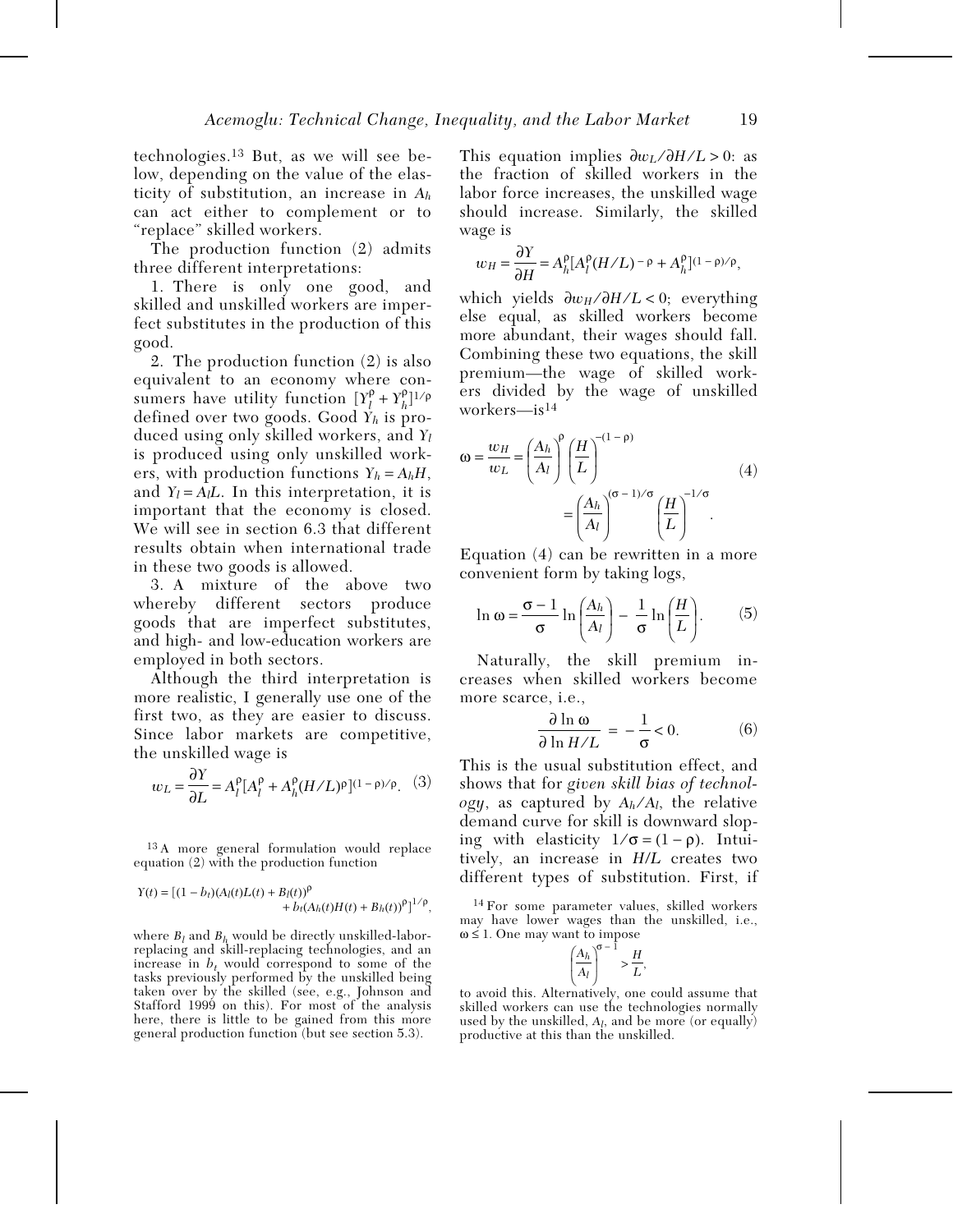

*Figure* 4. The Relative Demand for Skills

skilled and unskilled workers are producing the same good, but performing different functions, an increase in the number of skilled workers will necessitate a substitution of skilled workers for tasks previously performed by the unskilled. Second, if skilled and unskilled workers are producing different goods, the greater number of skilled workers will lead to a substitution of the consumption of the unskilled good by the skilled good. In both cases, this substitution hurts the relative earnings of skilled workers.

Figure 4 draws the relative demand for skills, equation (5), against the relative supply of skills, *H/L*, which is taken to be given for the purposes of this exercise. An increase in the relative supply, from *H/L* to *H*′*/L*′, moves the equilibrium point along the downward sloping relative demand curve, and reduces the skill premium from ω to ω′.

An interesting case study of the response of the returns to schooling to an increase in the supply of skills is provided by the experience in the West Bank and Gaza Strip during the 1980s. As Joshua Angrist (1995) illustrates, there was a very large increase in the supply of skilled Palestinian labor as Palestinian institutions of higher education, totally absent before 1972, began to open. Angrist shows that premia to college graduate workers (relative to high school graduates) that were as high as 40 percent quickly fell to less than 20 percent. The extent of substitution was also clear. First, many college graduate workers could not find employment in skilled jobs: Angrist (1995) shows a sharp increase in the unemployment rate of college graduates, and Ze'ev Schiff and Ehud Ya'ari (1989) report that only one in eight Palestinian graduates could find work in his profession, with the rest working as unskilled laborers, mainly in the construction industry. Second, premia for tasks usually performed by more educated workers fell sharply. Between 1984 and 1987, the premium for administrative and managerial jobs (relative to manual laborers) fell from .32 to .12, while the premium for clerical workers fell from .02 to –.08 (see Angrist 1995 for details).

As equation (6) shows, the elasticity of substitution,  $\sigma$ , is important for the behavior of the skill premium when supply changes. The elasticity of substitution is also crucial for the response of the skill premium to changes in technology. Unfortunately, this parameter is rather difficult to estimate, since it refers to an elasticity of substitution that combines substitution both within and across industries. Nevertheless, there are a number of estimates using aggregate data that give a range of plausible values. The majority of these estimates are between  $\sigma = 1$  and 2 (see for example Freeman 1986). The response of college premium for Palestinian labor reported in Angrist (1995), for example, implies an elasticity of substitution between workers with sixteen years of schooling and those with less than twelve years of schooling of approximately  $\sigma = 2$ .

Given the focus of this essay, it is also important to know how the skill premium responds to technology. Differentiation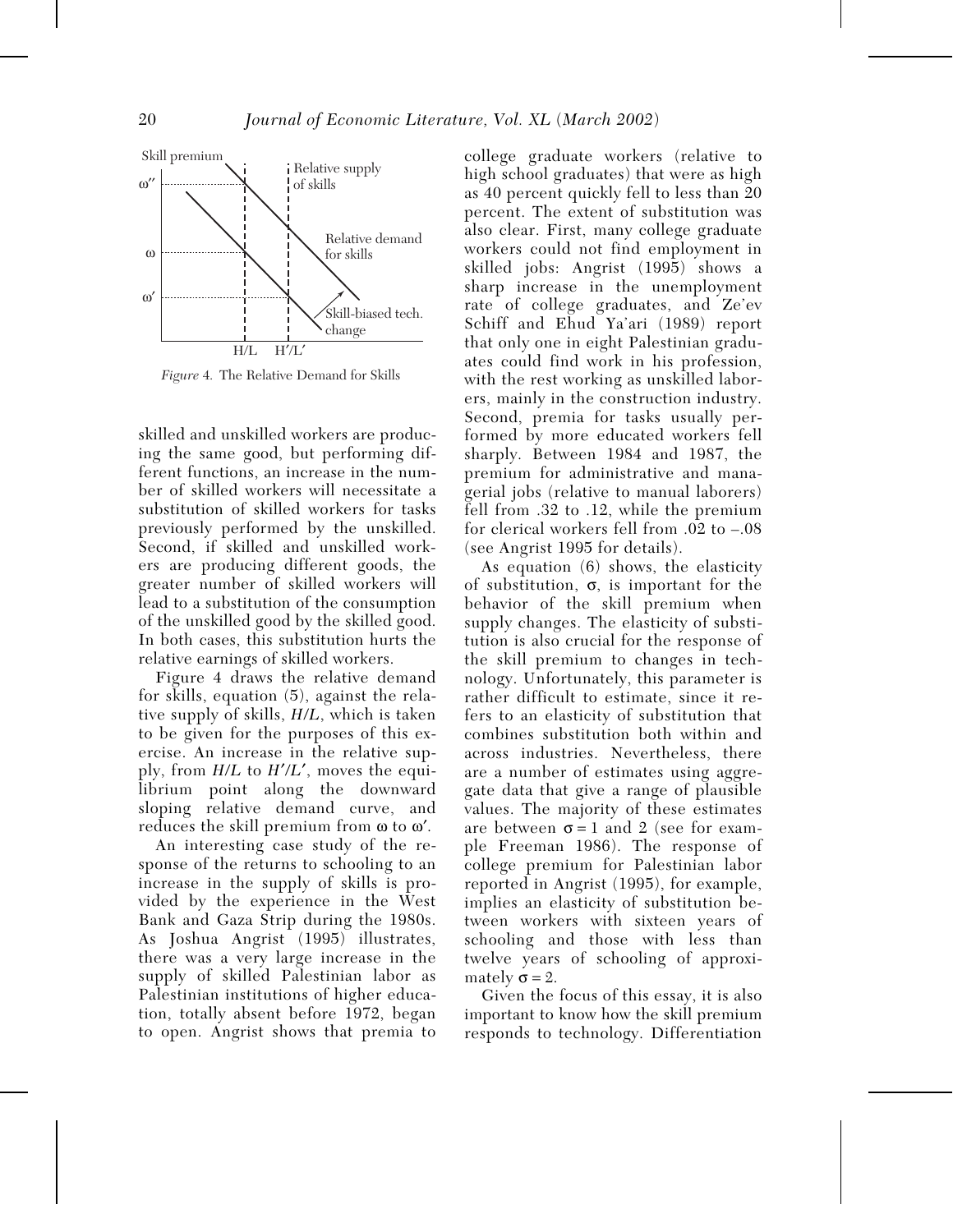of (5) shows that the result depends on the elasticity of substitution:

$$
\frac{\partial \ln \omega}{\partial \ln (A_h/A_l)} = \frac{\sigma - 1}{\sigma}.
$$

Therefore, if  $\sigma > 1$  (i.e.,  $\rho \in (0, 1]$ ), then improvements in the skill-complementary technology increase the skill premium. This can be seen in figure 4 as a shift out of the relative demand curve, moving the skill premium from ω to ω′′. The converse is obtained when  $\sigma$ <1: that is, when  $\sigma$ <1, an improvement in the productivity of skilled workers, *Ah*, relative to the productivity of unskilled workers, *Al*, shifts the relative demand curve in and reduces the skill premium. This case appears paradoxical at first, but is, in fact, quite intuitive. Consider, for example, a Leontieff (fixed proportions) production function. In this case, when *Ah* increases and skilled workers become more productive, the demand for unskilled workers increases by more than the demand for skilled workers. In some sense, in this case, the increase in *Ah* is creating an "excess supply" of skilled workers given the number of unskilled workers. This excess supply increases the unskilled wage relative to the skilled wage. This observation raises an important caveat. It is tempting to interpret improvements in technologies used by skilled workers, *Ah*, as "skill-biased." However, when the elasticity of substitution is less than 1, it will be advances in technologies used with unskilled workers, *Al*, that increase the relative productivity and wages of skilled workers, and an increase in *Ah* relative to *Al* will be "skill-replacing."

Nevertheless, the conventional wisdom is that the skill premium increases when skilled workers become relatively more—not relatively less—productive, which is consistent with  $\sigma > 1$ . In fact, as noted above, most estimates show an

elasticity of substitution between skilled and unskilled workers greater than 1.

It is also useful to compute the average wage in this economy. Without controlling for changes in the educational composition of the labor force, the average wage is

$$
w = \frac{Lw_L + Hw_H}{L + H} = \frac{[(A_l L)^{\rho} + (A_h H)^{\rho}]^{1/\rho}}{1 + H/L}, \quad (7)
$$

which is also increasing in *H/L* as long as the skill premium is positive (i.e.,  $\omega > 1$ or  $A_l^{\rho}(H/L)^{\rho} - A_l^{\rho} > 0$ . Intuitively, as the skill composition of the labor force improves, wages will increase.

Therefore, the results so far imply that in response to an increase in *H/L*:

- 1. The relative wages of skilled workers, the skill premium  $\omega = w_H/w_L$ , decreases.
- 2. Wages of unskilled workers increase.
- 3. Wages of skilled workers decrease.
- 4. The average wage (without controlling for education) rises.

It is also useful to highlight the implications of an increase in *Ah* on wage levels. First, an increase in *Ah*, with *Al* constant, corresponds to an increase in  $A_h/A_l$ ; the implications of this change on the skill premium were discussed above. Moreover if *Ah* increases, everything else being equal, we expect both the wages of unskilled and skilled workers (and therefore the average wage) to increase: in this framework, technological improvements always increase all wages.

The most central result for our purposes is that as *H/L* increases, the skill premium, ω, should fall. In terms of figure 4, the increase in supply corresponds to a rightward shift in the vertical line from  $H/L$  to  $H'/L'$ , which would move the economy along the downward sloping demand curve for skills. But this tendency of the skill premium to fall could be counteracted by changes in technology, as captured by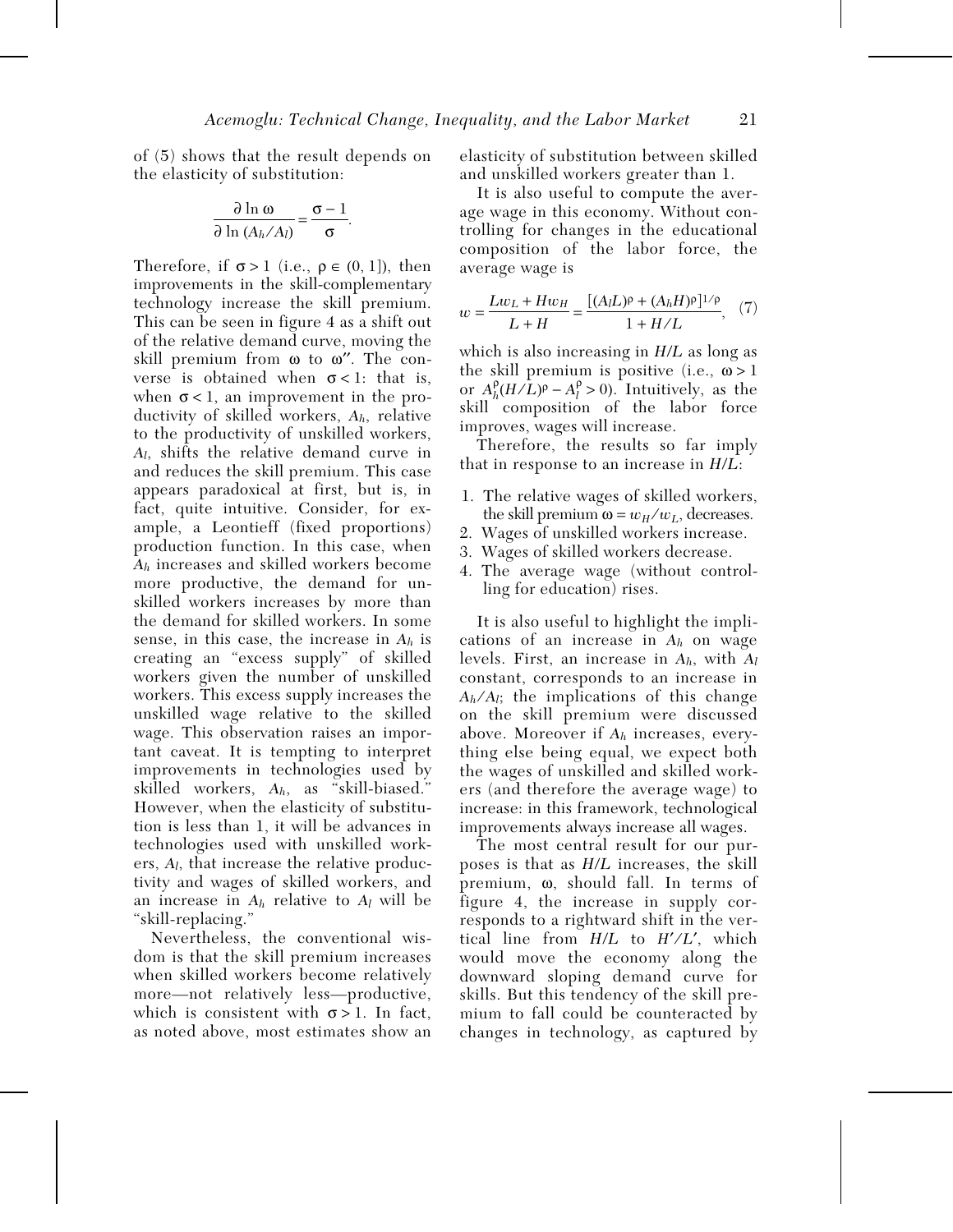$\frac{\sigma-1}{\sigma}$  In (*A<sub>h</sub> / A<sub>l</sub>*). Therefore, this simple formulation encapsulates the essence of the two forces that Tinbergen (1975) emphasized:

The two preponderant forces at work are *technological development*, which made for a relative increase in demand and hence in the income ratio . . . and *increased access to schooling*, which made for a relative decrease. (p. 35, italics in original)

As discussed in the empirical trends section, the past sixty years, and particularly the past thirty years, have witnessed a rapid increase in the supply of skills, *H/L*, but no corresponding fall in the skill premium. This implies that the demand for skills *must have increased* as a result of Tinbergen's "technological development"—to prevent the relative wages of skilled workers from declining. Although in richer models there could be other factors leading to such a steady increase in the demand for skills, the cause highlighted by this simple framework, skill-biased technical change, is a natural candidate. More explicitly, the relative productivity of skilled workers,  $(A_h/A_l)^{(\sigma-1)/\sigma}$ , must have increased.

The increase in  $(A_h/A_l)^{(\sigma-1)/\sigma}$  can be interpreted in a number of different ways. In a two-good economy, such skillbiased technical change corresponds to an increase in  $A_h/A_l$  and  $\rho > 0$  ( $\sigma > 1$ ) —i.e., skilled workers becoming more productive. Skill-biased technical change could also take the form of a decrease in  $A_h/A_l$  and  $\rho < 0$  ( $\sigma < 1$ ). In this case the "physical" productivity of unskilled workers would increase, but their relative wages would fall due to relative price effects. Alternatively, with the one-good interpretation, skill-biased technical change simply corresponds to a change in the production function that increases  $(A_h/A_l)^{(\sigma-1)/\sigma}$ .

Some back-of-the-envelope calculations provide a sense of the rise in *Ah* ⁄ *Al* implied by the changes in the structure of wages and employment. Autor, Katz, and Krueger (1998) report employment and wage-bill shares for different groups of workers in their appendix table A1. If we assume a specific value for σ, we can translate these numbers into changes in *Ah* ⁄ *Al*. In particular, notice that the relative wage bill of skilled workers is given by

$$
S_H = \frac{w_H H}{w_L L} = \left(\frac{A_h}{A_l}\right)^{(\sigma - 1)/\sigma} \left(\frac{H}{L}\right)^{(\sigma - 1)/\sigma}.
$$
 (8)

Hence, we have

$$
\frac{A_h}{A_l} = \frac{S_H^{\sigma/(\sigma - 1)}}{H/L}.
$$
\n(9)

In table 1, I calculate the implied *Ah*/*Al* values for  $\sigma = 1.4$  and for  $\sigma = 2$ using workers with some college, college graduates, and college equivalents definitions of Autor, Katz, and Krueger (1998)—see their paper for a more detailed analysis that controls for potential composition effects. In all cases, there is a large implied increase in *Ah* ⁄ *Al* and  $(A_h/A_l)^{(\sigma-1)/\sigma}$ . For example, the numbers indicate that, assuming an elasticity of substitution of 1.4, the relative productivity of college graduates, *Ah* ⁄ *Al*, which was approximately 0.030 in 1960, increased to 0.069 in 1970, and to 0.157 in 1980. Between 1980 and 1990, it increased by a factor of almost three to reach 0.470. As equation (5) shows, changes in the demand index  $D = (\widetilde{A}_h/A_l)^{\frac{\sigma-1}{\sigma}}$  may be more informative than changes in  $A_h/A_l$ , so table 1 also gives the evolution of *D*.

The view that the post-war period is characterized by skill-biased technical change also receives support from the within-industry changes in employment patterns. With constant technology, an increase in the relative price of a factor should depress its usage in all sectors. Since the college premium increased after 1979, with constant technology, there should be fewer college graduates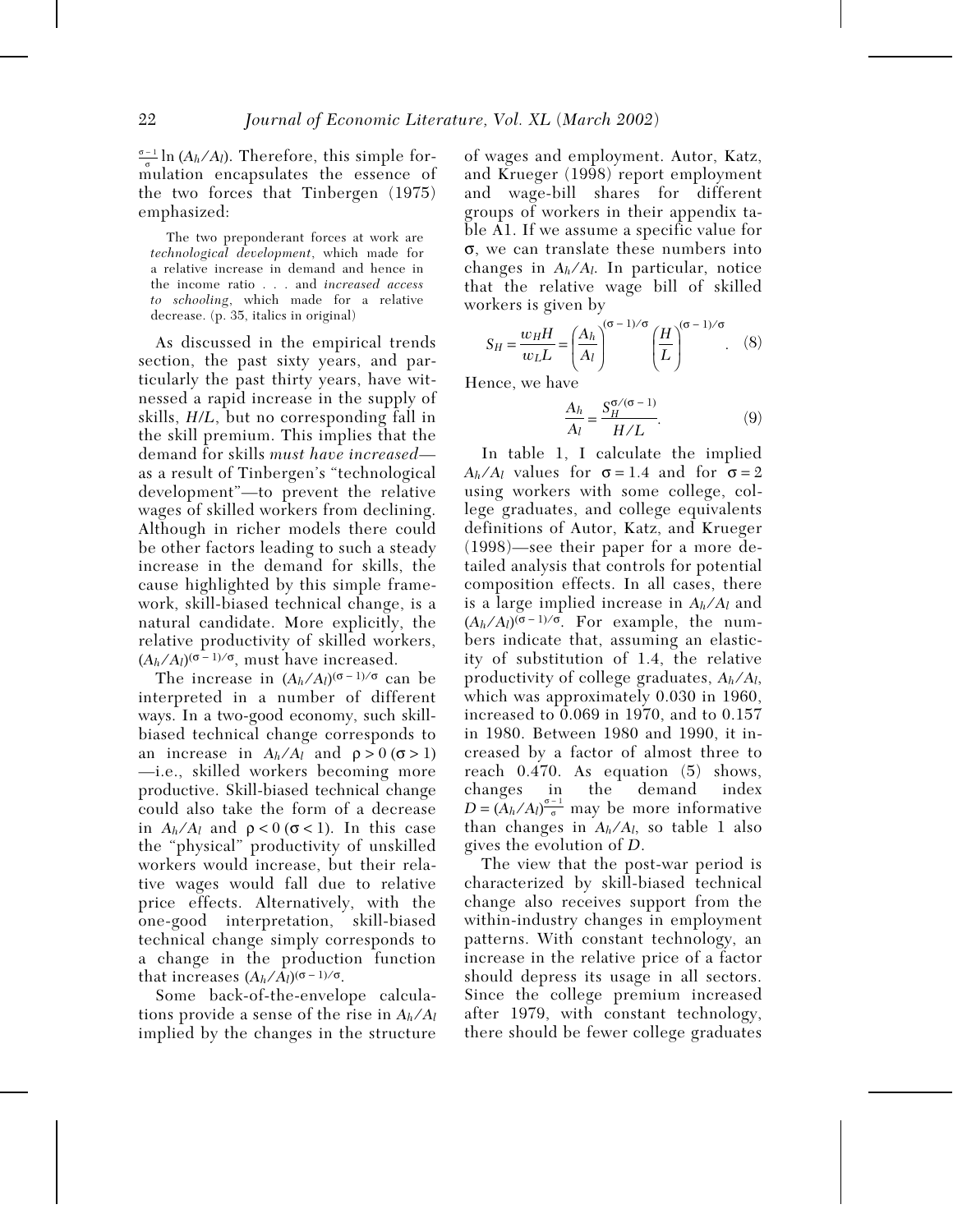|      | <b>Employment Share</b>                |                  |                     |                       |                       |      |                   | Wage Bill Share  |                     |                  |                       |      |  |
|------|----------------------------------------|------------------|---------------------|-----------------------|-----------------------|------|-------------------|------------------|---------------------|------------------|-----------------------|------|--|
|      | College<br>Some<br>college<br>graduate |                  |                     | College<br>equivalent |                       |      | Some<br>college   |                  | College<br>graduate |                  | College<br>equivalent |      |  |
| 1940 | 6.4                                    |                  | 6.1                 |                       | 9.3                   |      | 8.9               |                  | 12.3                |                  | 16.7                  |      |  |
| 1950 | 9.5                                    |                  | 7.7                 |                       |                       | 12.4 |                   | 11.0             |                     | 11.9             |                       | 17.4 |  |
| 1960 | 12.5                                   |                  |                     | 16.4<br>10.1          |                       |      |                   | 14.1             |                     | 16.4             |                       | 23.4 |  |
| 1970 | 16.4                                   |                  |                     | 13.4                  | 21.5                  |      |                   | 16.5             |                     | 21.5             |                       | 29.7 |  |
| 1980 |                                        | 23.6             |                     | 19.2                  | 31.0                  |      |                   | 22.4             |                     | 28.1             |                       | 39.3 |  |
| 1990 | 30.8<br>Some<br>college                |                  | 24.0                |                       |                       | 39.3 |                   | 28.5             |                     | 36.7             |                       | 51.0 |  |
|      |                                        |                  | $\sigma = 1.4$      |                       |                       |      | $\sigma = 2$      |                  |                     |                  |                       |      |  |
|      |                                        |                  | College<br>graduate |                       | College<br>equivalent |      | Some<br>college   |                  | College<br>graduate |                  | College<br>equivalent |      |  |
|      | $\frac{A_h}{A_l}$                      | $\boldsymbol{D}$ | $\frac{A_h}{A_l}$   | D                     | $\frac{A_h}{A_l}$     | D    | $\frac{A_h}{A_l}$ | $\boldsymbol{D}$ | $\frac{A_h}{A_l}$   | $\boldsymbol{D}$ | $\frac{A_h}{A_l}$     | D    |  |
| 1940 | 0.004                                  | 0.21             | 0.016               | 0.31                  | 0.035                 | 0.38 | 0.140             | 0.37             | 0.303               | .055             | 0.392                 | 0.63 |  |
| 1950 | 0.006                                  | 0.24             | 0.011               | 0.28                  | 0.030                 | 0.37 | 0.146             | 0.38             | 0.219               | 0.47             | 0.313                 | 0.56 |  |
| 1960 | 0.013                                  | 0.29             | 0.030               | 0.37                  | 0.080                 | 0.48 | 0.189             | 0.43             | 0.343               | 0.59             | 0.476                 | 0.69 |  |
| 1970 | 0.017                                  | 0.32             | 0.069               | 0.47                  | 0.179                 | 0.61 | 0.199             | 0.45             | 0.485               | 0.70             | 0.652                 | 0.81 |  |
| 1980 | 0.042                                  | 0.40             | 0.157               | 0.59                  | 0.486                 | 0.81 | 0.270             | 0.52             | 0.643               | 0.80             | 0.933                 | 0.97 |  |
| 1990 | 0.090                                  | 0.50             | 0.470               | 0.81                  | 1.777                 | 1.18 | 0.357             | 0.60             | 1.064               | 1.03             | 1.673                 | 1.29 |  |
|      |                                        |                  |                     |                       |                       |      |                   |                  |                     |                  |                       |      |  |

TABLE 1 EMPLOYMENT SHARES AND SKILL-BIASED TECHNICAL CHANGE, 1940–1990

*Note:* The first panel gives the ratio of the employment of skilled relative to unskilled workers, and the wage bill of skilled to unskilled workers for the corresponding skill categories. These data are taken from Autor, Katz, and Krueger (1998). Some college refers to those with more than high school (hence the measure is those with more than high school divided by those with high school or less). College graduate refers to all those with a college degree, and college equivalent is defined, as in Autor et al., as those with a college degree  $+0.5 \times$  those with some college (correspondingly, the unskilled are defined as those with high school and less  $+0.5 \times$  those with some college). The bottom panel gives the implied technology shifts using equation (9) above for different values of the elasticity of substitution. The demand index *D* is defined as  $(A_h/A_l)^{\frac{d-1}{\sigma}}$ .

employed in all sectors—and the sectoral composition should adjust in order to clear the market. The evidence is very much the opposite. Berman, Bound, and Griliches (1994) and Murphy and Welch (1993) show a steady increase in the share of college labor in all sectors.

This discussion leads to my first conclusion, which I highlight for future reference.

*Conclusion 1.* The past sixty years must have been characterized by skill-biased technical change.

Furthermore, Goldin and Katz (1998) provide evidence of technology-skill

complementarity during the 1910s and 1920s. In light of this evidence, one might consider the bulk of the twentieth century to have been characterized by skill-biased technical change, though whether technical change during the early twentieth century was or was not skill-biased is not central for the focus of this paper.

#### 4. *Steady-Demand and Acceleration Hypotheses*

The previous section highlighted the importance of skill-biased technical change over the past several decades. A first hypothesis is that skill-biased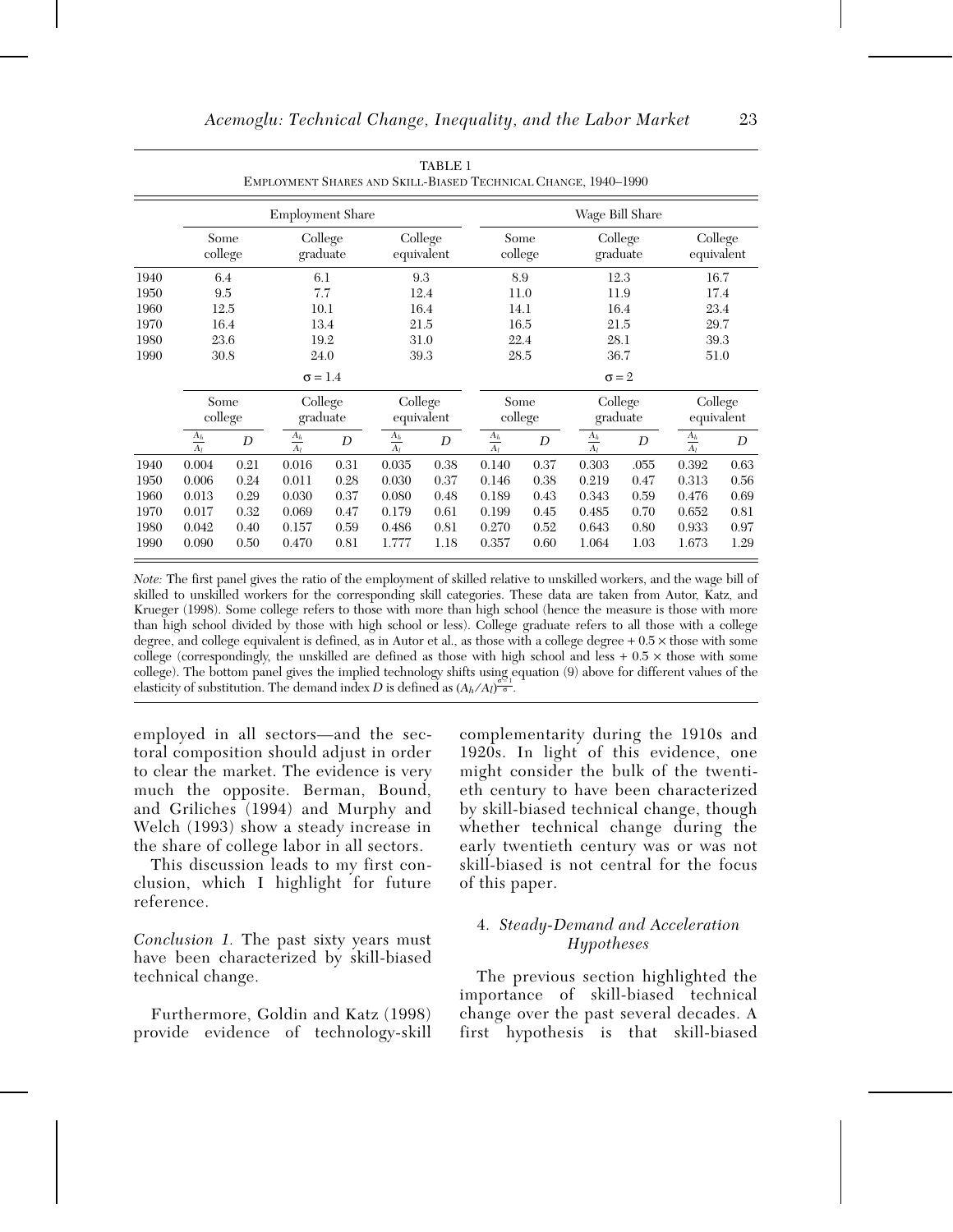technical change takes place steadily at a constant pace—over time. Alfred Marshall begins *The Principles of Economics* by reiterating the eighteenth-century taxonomist Carl Linneaus' motto that "Nature does not make leaps." It is also natural in this context to begin with a hypothesis in which skill-biased technical change does not make jumps, but progresses steadily. The alternative would be a process that is at times more skill-biased than others—or even unskillbiased during some episodes. In this section, I contrast the steady-demand hypothesis, which maintains that skillbiased technical change has progressed at a constant pace over the post-war period, against the acceleration hypothesis, which sees a break with past trends in recent decades.

#### 4.1 *Steady-Demand Hypothesis*

According to this hypothesis, there has been no major change in the structure of demand for skills. Versions of this story have been suggested by Freeman (1976), and it has been proposed as an explanation for the changes in the wage structure during the 1970s and the 1980s by Katz and Murphy (1992), and more recently by Murphy, Riddell, and Romer (1998) and Card and Lemieux (2000).

In a simple form, this hypothesis can be captured by writing

$$
\ln\left(\frac{A_h(t)}{A_l(t)}\right) = \gamma_0 + \gamma_1 t,\tag{10}
$$

where *t* is calendar time. Substituting this equation into (5), we obtain

$$
\ln \omega = \frac{\sigma - 1}{\sigma} \gamma_0 + \frac{\sigma - 1}{\sigma} \gamma_1 t - \frac{1}{\sigma} \ln \left( \frac{H}{L} \right). \quad (11)
$$

It is useful to link this equation to the two forces discussed above, and emphasized by Tinbergen (1975). According to equation (11), "technological developments" take place at a constant rate, but the supply of skilled workers could grow at different rates. Therefore, changes in the returns to skills are caused by uneven growth in the supply of skills. When *H/L* grows faster than the rate of skill-biased technical change,  $(\sigma - 1)\gamma_1$ , the skill premium will fall. And when the supply growth falls short of this rate, the skill premium will increase. The story has obvious appeal because the 1970s, when returns to schooling fell sharply, were a period of faster than usual increase in the supply of college graduate workers as figure 1 and table 1 show. In contrast, the 1980s were a period of slow increase in the supply of skills relative to the 1970s. Katz and Murphy (1992) estimate a version of equation (11) above using aggregate data between 1963–87.15 They find

$$
\ln \omega = 0.033 \cdot t \quad -0.71 \cdot \ln \left( \frac{H}{L} \right) \tag{0.01}
$$

This approach does fairly well in capturing the broad features of the changes in the college premium between 1963 and 1987. The predicted values from the above equation are quite close to the observed movements in the college premium, suggesting that the U.S. labor market since 1963 can be characterized by an elasticity of substitution between college graduate workers and noncollege workers of about  $\sigma = 1/0.71 \approx 1.4$ , and an annual increase in the demand for skills at the rate of about 3.3 percent (or  $\gamma_1 \approx \frac{\sigma}{\sigma-1} \cdot 0.033 \approx 0.115$ . The increase in the college premium during the 1980s is then explained by the slowdown in the

15 They use the relative supply of college equivalent workers. This is defined as college graduates +  $0.29 \times$  some college –  $0.05 \times$  high school dropouts divided by high school graduates +  $0.69 \times$  some college +  $0.93 \times$  high school dropouts.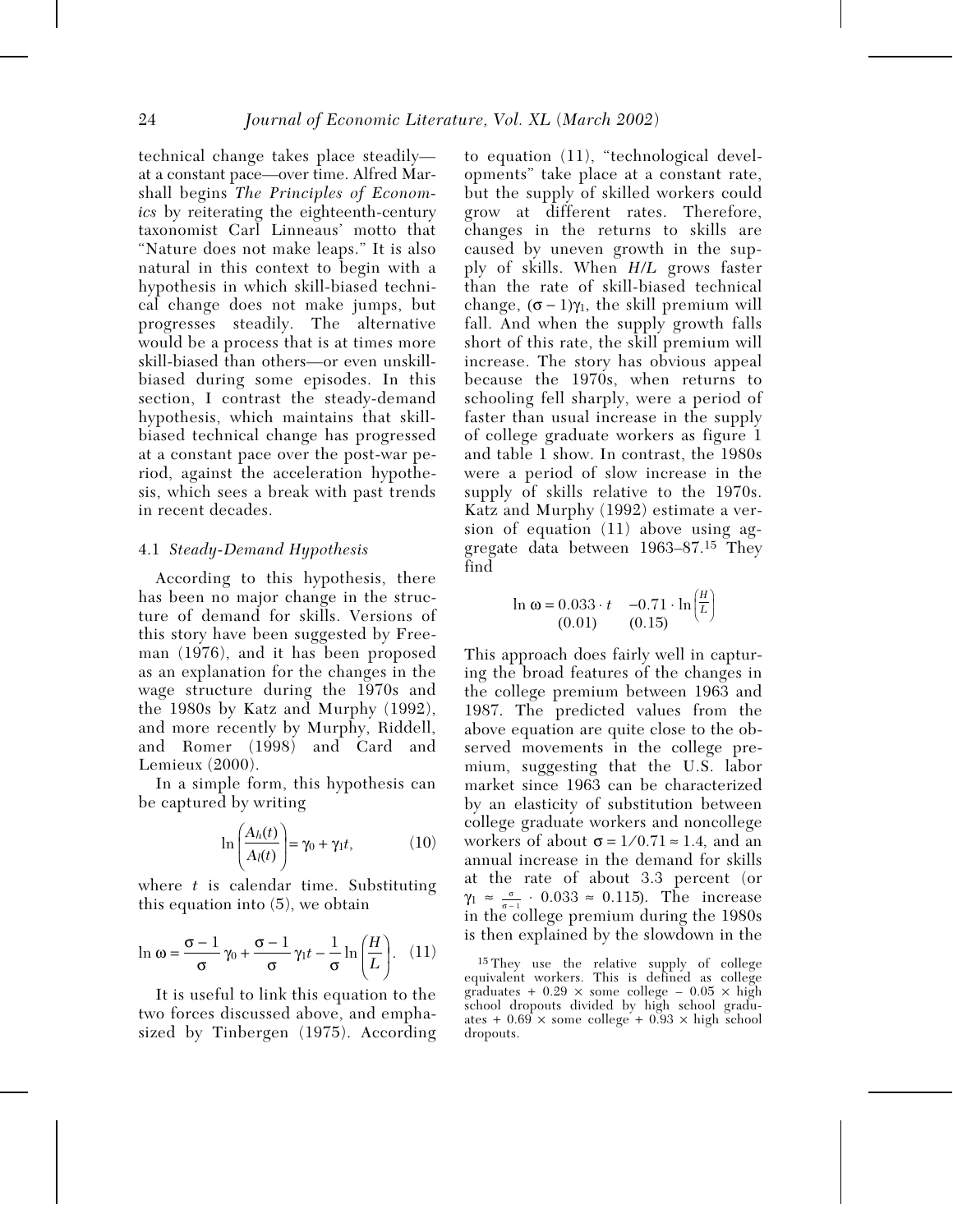growth rate of the supply of college graduate workers.

Nevertheless, there are a number of reasons for preferring a cautious interpretation of this regression evidence. The regression uses only 25 aggregate observations, and there is significant serial correlation in the college premium (as also noted by Katz and Murphy). If the true data were generated by an acceleration in skill bias and a larger value of the elasticity of substitution, this regression could estimate a smaller elasticity of substitution and no acceleration in the demand for skills (see below on this). For example, Katz and Murphy show that if the true elasticity of substitution is  $\sigma = 4$ , a significant acceleration in the skill bias of technical change is required to explain the data. Moreover, from the wage-bill share data reported above, Autor, Katz, and Krueger (1998) conclude that even for the range of the values for the elasticity of substitution between  $\sigma = 1$  and 2, skill-biased technical change is likely to have been more rapid during the 1980s than the 1970s. This can also be seen in table 1 above, where, for most measures, the increase in  $\left(A_{h}/A_{l}\right)^{\frac{\sigma-1}{\sigma}}$  appears much larger between 1980 and 1990 than in other decades. We therefore need to discuss more detailed evidence on this issue.

#### 4.2 *Evidence on Steady-Demand versus Acceleration*

The first piece of evidence often put forth in support of an acceleration relates to the role of computers in the labor market. Krueger (1993) argued that computers changed the structure of wages, and showed that workers using computers are paid more, and this computer wage premium has increased over time. Although this pattern is striking, it is not particularly informative about the presence or acceleration of skillbiased technical change. It is hard to know whether the computer wage premium is for computer skills, or whether it is even related to the widespread use of computers in the labor market. For example, DiNardo and Jorn-Steffen Pischke (1997), Horst Enthorf and Francis Kramartz (1998) and Lex Borghans and Bas Ter Weel (2000) show that the computer wage premium is likely to be a premium for unobserved skills.16

The second set of evidence comes from the cross-industry studies of, among others, Berman, Bound, and Griliches (1994), Autor, Katz and Krueger (1998), and Stephen Machin and John Van Reenan (1998). These papers document that almost all industries began employing more educated workers during the 1970s and the 1980s. They also show that more computerized industries experienced more rapid *skill upgrading*, i.e., they increased their demand for college-educated workers more rapidly. For example, Autor, Katz, and Krueger run regressions of changes in the college wage-bill share in threedigit industries on computer use between 1984 and 1993. They find:

$$
\Delta Sc_{80-90} = .287 + .147 \cdot \Delta cu_{84-93}
$$
  
(.108) (.046)  

$$
\Delta Sc_{90-96} = -.171 + .289 \cdot \Delta cu_{84-93}
$$
  
(.196) (.081)

where ∆*Sc* denotes the annual change in the wage-bill share of college graduates in that industry (between the indicated dates), and ∆*cu*<sup>84</sup> <sup>−</sup> <sup>93</sup> is the increase in the fraction of workers using computers in that industry between 1984 and 1993. These regressions are informative since

<sup>16</sup> Equally, however, it would be wrong to interpret the findings of DiNardo and Pischke (1997) and Enthorf and Kramartz (1998) as evidence against an acceleration in skill-biased technical change, since, as argued below, such technical change would increase the market prices for a variety of skills, including unobserved skills.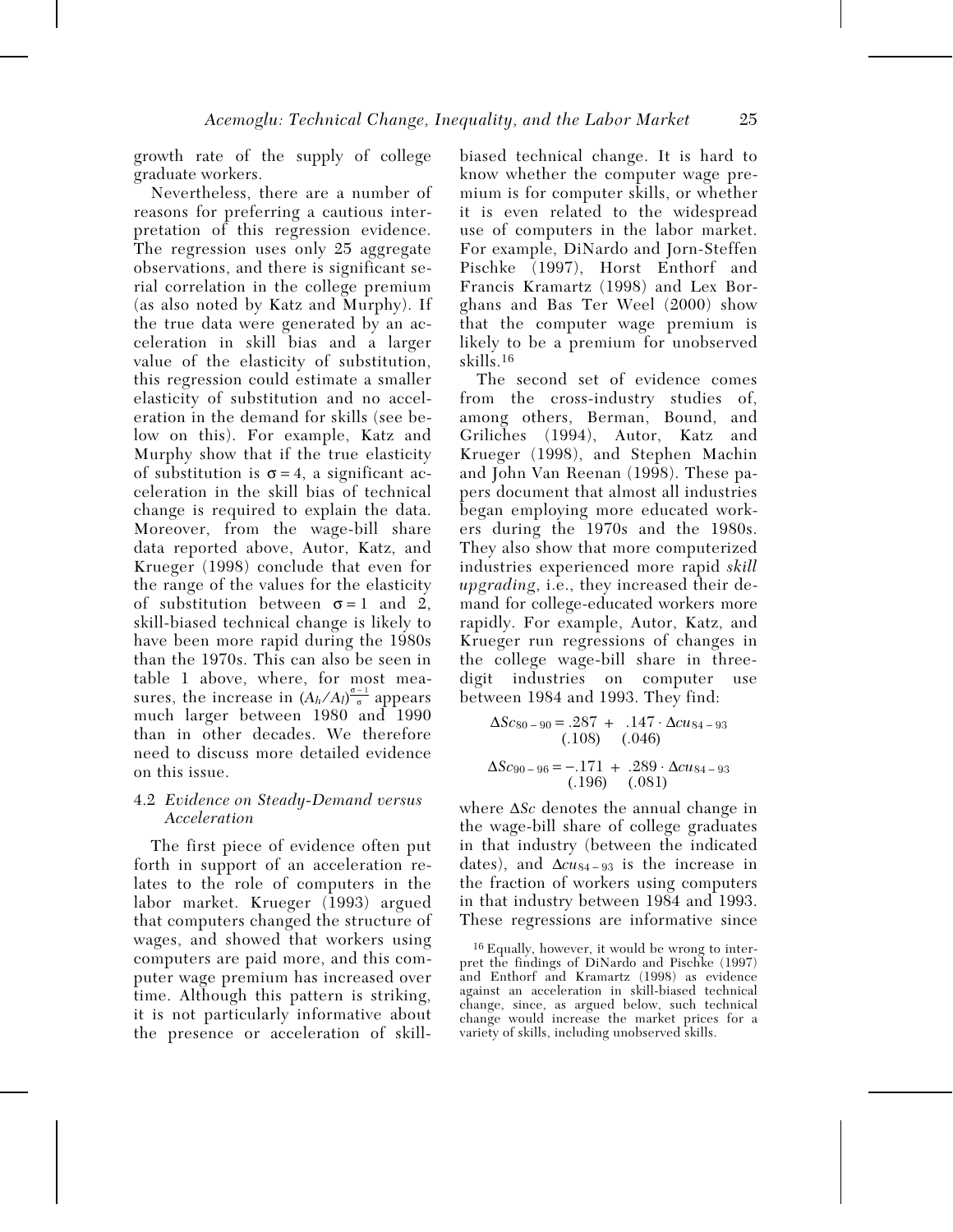the college wage-bill share is related to the demand for skills as shown by equation (9). The results indicate that in an industry where computer use increased by 10 percent, the college wage-bill share grew by about 0.15 percent *a year* faster between 1980 and 1990, and 0.3 percent faster *a year* between 1990 and 1996.

Although this evidence is suggestive, it does not establish that there has been a change in the trend growth of skillbiased technology. As pointed out in conclusion 1 above, the only way to make sense of the post-war trends is to incorporate skill-biased technical change over the whole period. Moreover, Goldin, and Katz (1998) present evidence suggesting that capital-skill complementarity may have been as high during the 1910s as during the recent period because of increased demand for skills coming from the introduction of electricity in most manufacturing processes. Similarly, even though there were few computers in workplaces before the 1970s, other technological developments may have increased the demand for skills as rapidly as—or more rapidly than—computers. Therefore, the question is whether computers and the associated information technology advances increased the demand for skills *more* than other technologies did during the 1950s and the 1960s, or even earlier. This question *cannot be answered* by documenting that computerized industries demand more skilled workers.17

Cross-industry studies also may not reveal the true impact of computers on the demand for skills, since industries that are highly computerized may demand more skilled workers for other reasons as well.18 In fact, when Autor, Katz, and Krueger (1998) run the above regressions for the 1960–70 college wage-bill shares, they obtain

$$
\Delta Sc_{60-70} = .085 + .071 \cdot \Delta cu_{84-93}.
$$
  
(.058) (.025)

Therefore, industries investing more in computers during the 1980s were already experiencing more skill upgrading during the 1960s, before the spread of computers (though perhaps slower than after the 1980s, since the coefficient here is about half of that between 1980 and 1990). This suggests that at least part of the increase in the demand for skills coming from highly computerized industries may not be the direct effect of computers, but reflect a secular long-run shift toward more skilled workers. So faster skill upgrading by highly computerized industries is not inconsistent with the steady-demand hypothesis.

The third, and probably most powerful, piece of evidence in favor of an acceleration in skill bias also comes from Autor, Katz, and Krueger (1998). They document that the supply of skills grew faster between 1970 and 1995 than between 1940 and 1970—by 3.06 percent a year during the latter period compared to 2.36 percent a year during the earlier thirty years. In contrast, the college premium increased between 1970 and 1995 by about 0.39 percent a year, while it fell by about 0.11 percent a year during the earlier period. If demand for skills had increased at a steady  $^{17}$ This argument is related to a point first raised pace, the college premium should have

18 Mark Doms, Timothy Dunne, and Kenneth Troske (1997) show that new technologies (but not computers) are adopted by plants that have more skilled and more highly paid workers, and these plants do not increase their wages or demand for skills after the implementation of these technologies.

by Lawrence Mishel and Jared Bernstein (1994). They pointed out that much of the evidence presented in favor of the impact of technology on inequality shows that there has been skill-biased technical change during the 1980s, *not* that skillbiased technical change has *accelerated* relative to earlier periods.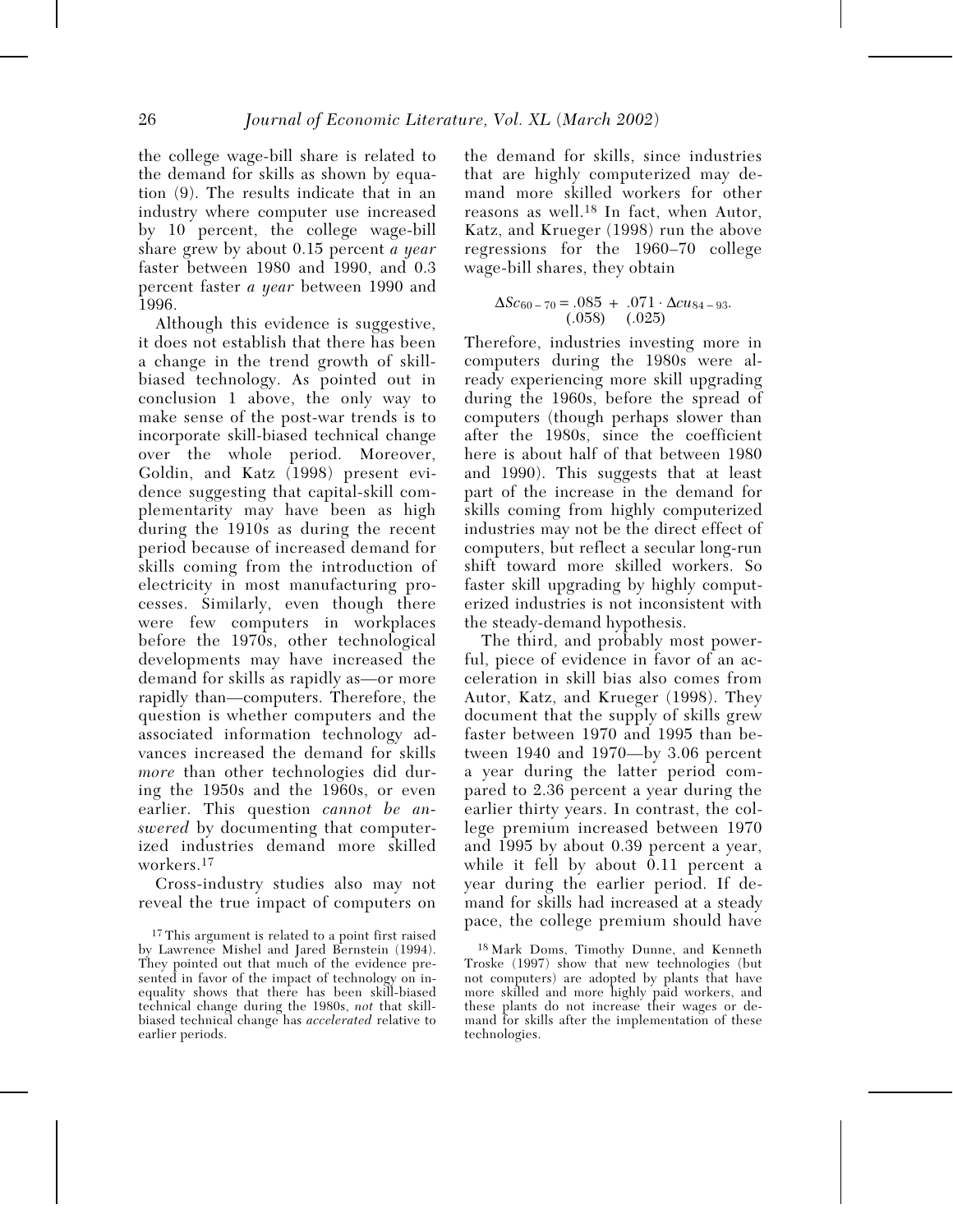also fallen since 1970.19 Moreover, Autor, Katz, and Krueger (1998) document greater within-industry skill upgrading in the 1970s, 1980s, and 1990s than in the 1960s, which is also consistent with more rapid skill-biased technical change during these later decades.

A simple regression analysis also confirms this point. I combined the data from the March CPSs and decennial censuses used in figure 1 above. Using these data, a regression similar to that of Katz and Murphy for the period 1939–96 yields similar results:

$$
\ln \omega = 0.025 \cdot t - 0.56 \cdot \ln\left(\frac{H}{L}\right),\tag{0.20}
$$

with an  $R^2$  of 0.63 and an implied elasticity of substitution of 1.8, which is somewhat larger than the estimate of Katz and Murphy. However, adding higher order terms in time (i.e., time squared, time cubed, etc.) improves the fit of the model considerably, and these higherorder terms are significant. In figure 5, I plot the implied time trends from regressions with higher-order terms as well as the linear trend (all numbers were rescaled to fit in one graph). All three of these

19 The college premium fell between 1940 and 1970 in part because it is estimated to be very high in the 1940 census. There may be reasons to be suspicious of data quality from this census, because (i) the education variable was different, (ii) there may have been an overstatement of years of schooling, possibly by as much as a factor of 1.5 or 2 for some cohorts, and (iii) there was no selfemployment income in this census. But it is not clear whether any of these measurement problems will cause an upward bias in the college premium. In any case, the level of the college premium from this census is not out of line with other historical evidence (see, e.g., Goldin and Katz 2000; and Piketty and Saez 2001). Moreover Autor, Katz, and Krueger show that even ignoring data from the 1940 census, there is evidence for an acceleration in the skill bias of technical change. For example, for the range of the values for the elasticity of substitution between  $\sigma = 1$  and 2, skill-biased technical change appears more rapid during the 1980s than in the 1970s and the 1960s.

more flexible time trends show an acceleration in the relative demand for skills during the 1970s or the 1980s (the cubic and quartic time trends are almost identical, hence practically indistinguishable in the figure).

A fourth piece of evidence comes from Greenwood and Yorukoglu (1997) and Per Krusell et al. (2000). These authors argue, based on the work of Griliches (1969), that equipment capital is more complementary to skilled workers than unskilled workers. This premise may be reasonable since advances in equipment often appear to substitute machines for tasks previously performed by unskilled workers. Following the work by Robert Gordon (1990) and Greenwood, Zvi Hercowitz, and Krusell (1997), these papers document that the post-war period has witnessed a secular decline in the relative price of equipment capital, and argue that the associated increase in the stock of equipment capital led to skill-biased technical change. Moreover, they argue that this relative decline accelerated in the early 1970s, and the associated acceleration in the stock of equipment capital increased the demand for skills.

Krusell et al. (2000) formalize their approach by assuming the following production function:

$$
Y = K_s^{\alpha} [b_1 L^{\mu} + (1 - b_1)(b_2 K_e^{\lambda} + (1 - b_2) H^{\lambda})^{\mu/\lambda}]^{(1 - \alpha)/\mu}
$$

where  $K_s$  is structures capital (such as buildings), and *Ke* is equipment capital (such as machines). The parameter  $\sigma_1 = 1/(1 - \lambda)$  is the elasticity of substitution between equipment and skilled workers, and  $\sigma_2 = 1/(1 - \mu)$  is the elasticity of substitution between unskilled workers and the equipment-skilled worker aggregate. If  $\sigma_1 > \sigma_2$  (i.e.,  $\mu > \lambda$ ), equipment capital is more complementary to skilled workers than unskilled workers, and an increase in *Ke* will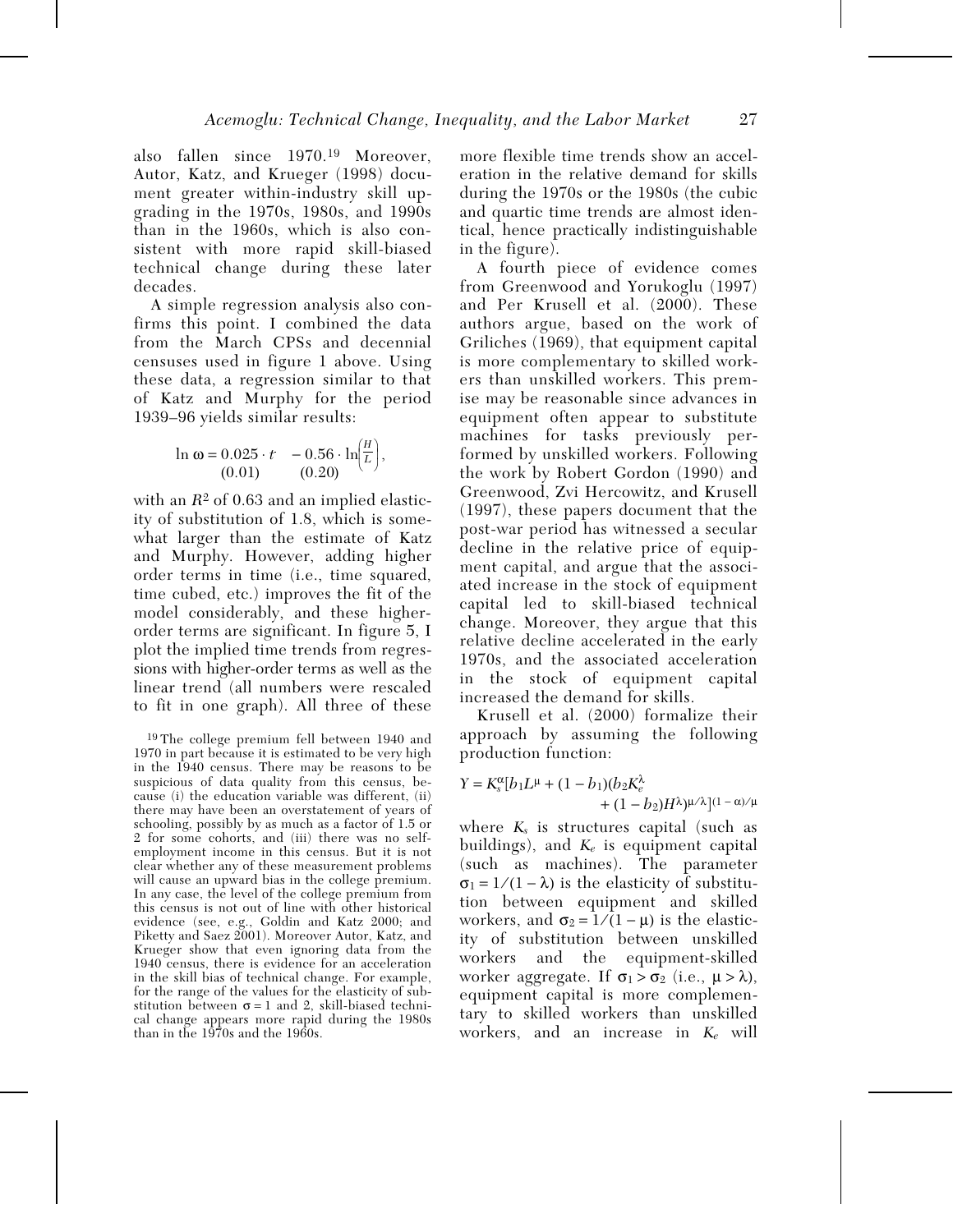

Alternative Time Trends for the Relative Demand for Skills

*Figure* 5. Estimates of Time Trends from Regressions of  $\ln \omega$  on  $\ln(H/L)$ , *year*, *year*<sup>3</sup>, *year*<sup>3</sup> and *year*<sup>4</sup> between 1939 and 1996 (with observations in 1939, 1949, 1959 from the decennial censuses and observations for 1963–96 from the March CPSs)

increase the wages of skilled workers more than the wages of unskilled workers. More formally, the skill premium in this model is

$$
\omega = \frac{w_H}{w_L}
$$
\n
$$
= \frac{(1 - b_2)(1 - b_1)H^{\lambda - 1}(b_2K_e^{\lambda} + (1 - b_2)H^{\lambda})(\mu - \lambda)/\lambda}{b_1L^{\mu - 1}}.
$$
\n(12)

Differentiation of (12) shows that as long as  $\mu > \lambda$ , which corresponds to equipment capital being more complementary to skilled workers than unskilled workers, we have ∂ω⁄∂*K<sub>e</sub>* > 0. So provided that equipment capital is more complementary to skilled workers than unskilled workers, an increase in the quantity of equipment capital will increase the demand for skills. Since the post-war period has been characterized by a decline in the relative price of equipment goods, there will be an associated increase in the quantity of equipment capital, *Ke*, increasing the demand for skills steadily.

Figure 6, which plots the log of this relative price series, shows the faster proportional decline after the 1970s. The behavior of the relative price series then suggests that there may have been an acceleration in the substitution of equipment capital for labor, causing more rapid skill-biased technical change.

Nevertheless, because there are serious difficulties in adjusting capital prices for quality, we may want to be cautious in interpreting this evidence. Another problem comes from the fact that, as I discuss in more detail below, a variety of other evidence does not support the notion of faster technological progress since 1974, which is a basic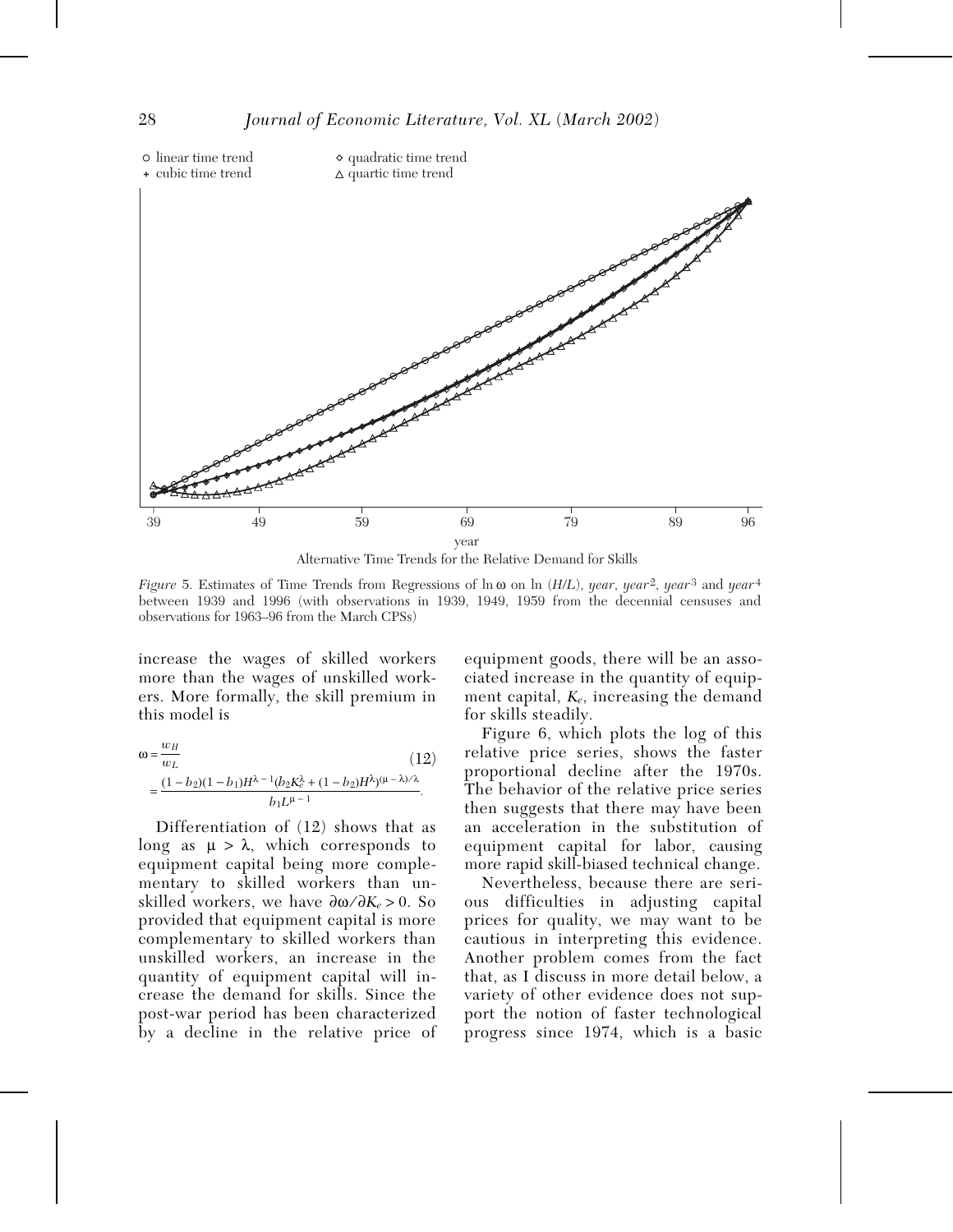

*Figure* 6. Behavior of the Log Relative Price of Equipment Capital, 1963–92

tenet of this approach. Finally, one would presume that if, in fact, the decline in the relative price of equipment capital is related to the increase in the demand for skills, then in a regression of equation (11), it should proxy for the demand for skills and perform better than a linear time trend. Table 2 reports a series of regressions which show that, on the contrary, the level or the log of the relative price of equipment capital is not significant in such regressions. Column 1 shows the equivalent of the regression by Katz and Murphy (1992) with only a time trend and the relative supply of skills. Columns 2 and 3 show regressions that replace the time trend with the level and log of the relative price of equipment capital. These terms are significant, but the fit of the regression is worse than the one in

column 1. The remainder of the table shows that once these terms are entered simultaneously with the time trend, the time trend is significant, while there is no evidence that the relative price of equipment capital matters for the demand for skills. While this evidence may simply reflect the fact that the relative price of equipment is measured with error, it casts some doubt on the view that the relative price of equipment capital is directly linked to the demand for skills and that its faster decline since the 1970s indicates an acceleration in skill bias.

A final piece of evidence for acceleration comes from the behavior of overall and residual inequality over the past several decades. The sharp rise in both overall and residual wage inequality since the early 1970s, documented in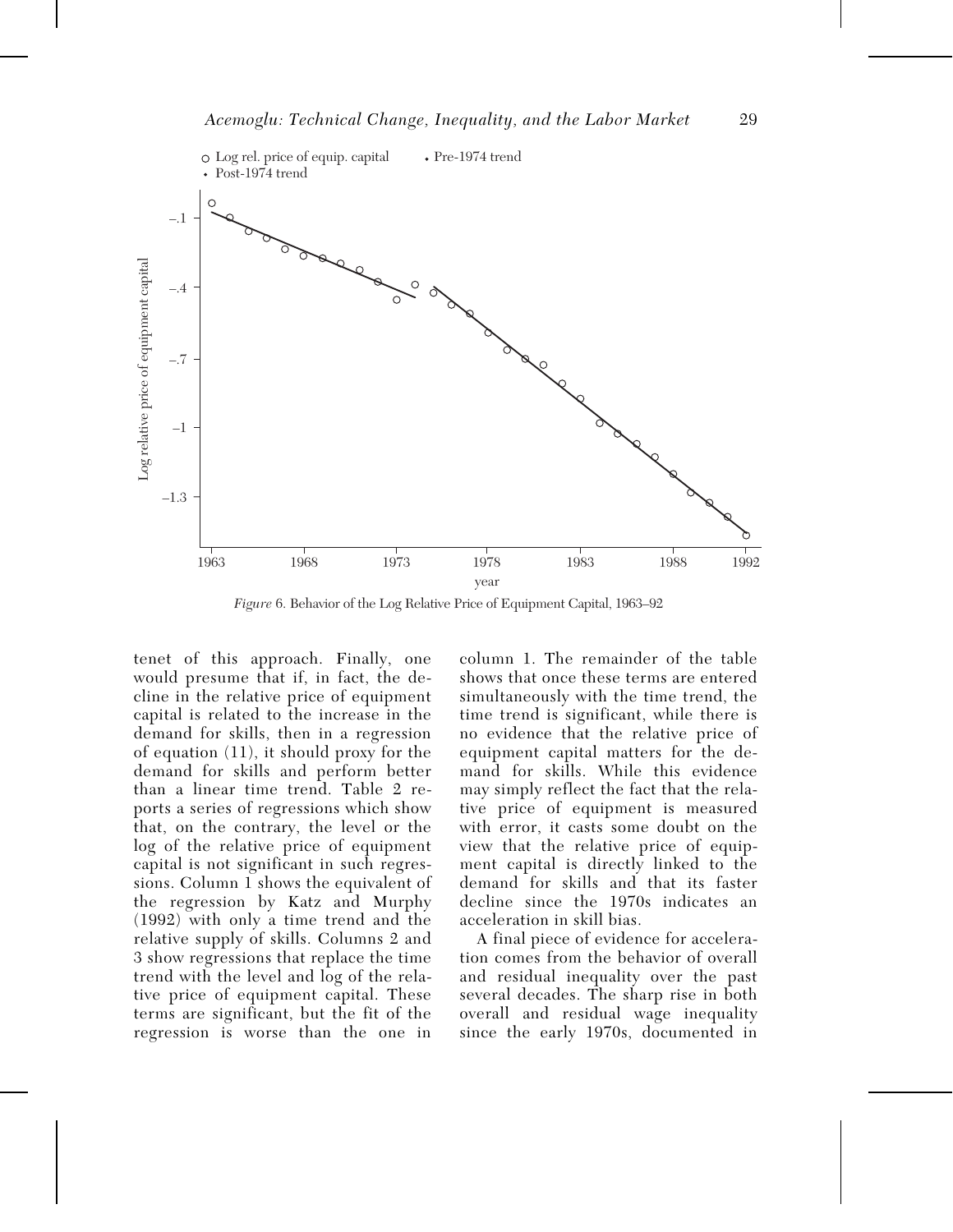| Dependent variable is log college premium |                     |                     |                     |                     |                     |
|-------------------------------------------|---------------------|---------------------|---------------------|---------------------|---------------------|
|                                           | (1)                 | (2)                 | (3)                 | (4)                 | (5)                 |
| Relative supply                           | $-0.742$<br>(0.053) | $-0.388$<br>(0.037) | $-0.610$<br>(0.068) | $-0.691$<br>(0.100) | $-0.740$<br>(0.054) |
| Time                                      | 0.026<br>(0.002)    |                     |                     | 0.022<br>(0.007)    | 0.024<br>(0.005)    |
| Log relative price                        |                     | $-0.323$<br>(0.024) |                     | $-0.051$<br>(0.084) |                     |
| Relative price                            |                     |                     | $-0.875$<br>(0.086) |                     | $-0.056$<br>(0.167) |
| Adjusted $\mathbb{R}^2$                   | 0.900               | 0.864               | 0.795               | 0.898               | 0.897               |

TABLE 2

*Note:* This table reports the regression of the log college premium on a linear time trend, the log relative supply of skilled workers and various measures of the relative price of equipment capital. For comparability, all data taken from Krusell et al. (2000).

section 2, weighs in favor of a marked change in labor market prices and demand for skills during recent decades. This argument is based on the view that changes in residual inequality reflect changes in labor market prices, a thesis put forth by Chinhui Juhn, Murphy, and Brooks Pierce (1993).20 This view is important for an interpretation for the recent changes in wage structure for two reasons. First, as the evidence in section 2 indicates, much of the recent increase in overall inequality is due to the rise in residual inequality. If residual inequality were unrelated to the demand and supply of skills, the framework here could only account for a relatively small fraction of the increase in overall inequality. The Juhn-Murphy-

20 Of course, an alternative—and more cynical view would be to interpret residual inequality as "a measure of our ignorance" (as Moses Abramovitz 1957 did for TFP). When a standard wage regression such as (1) provides a good fit, the residuals will be less disperse. Nevertheless, given the variety of skills that we are unable to measure in standard data sets, much of the residual will plausibly reflect rewards to some unobserved skills.

Pierce view, instead, suggests that the increase in residual inequality and the bulk of the rise in overall inequality are related to changes in labor market prices, and therefore to the supply and demand for skills. Second, according to this view, the rise in residual inequality is an important piece of evidence in the debate on acceleration: residual inequality, which was stable during the 1960s, began to increase rapidly during the early 1970s (figures 2 and 3), indicating a discontinuity in labor market prices and, most likely, in the rate of increase of the demand for skills.

A concrete example is useful for clarifying why residual inequality is linked to labor market prices. Suppose that two otherwise identical individuals differ in terms of their unobserved skills (for example, in terms of interpersonal skills, motivation, specific skills for their job, or IQ).21 Denote the unobserved

21 By unobserved skills, I mean skills that are not observed by the econometrician. These skills could be—and are likely to be—observed by employers. These types of skills are often referred to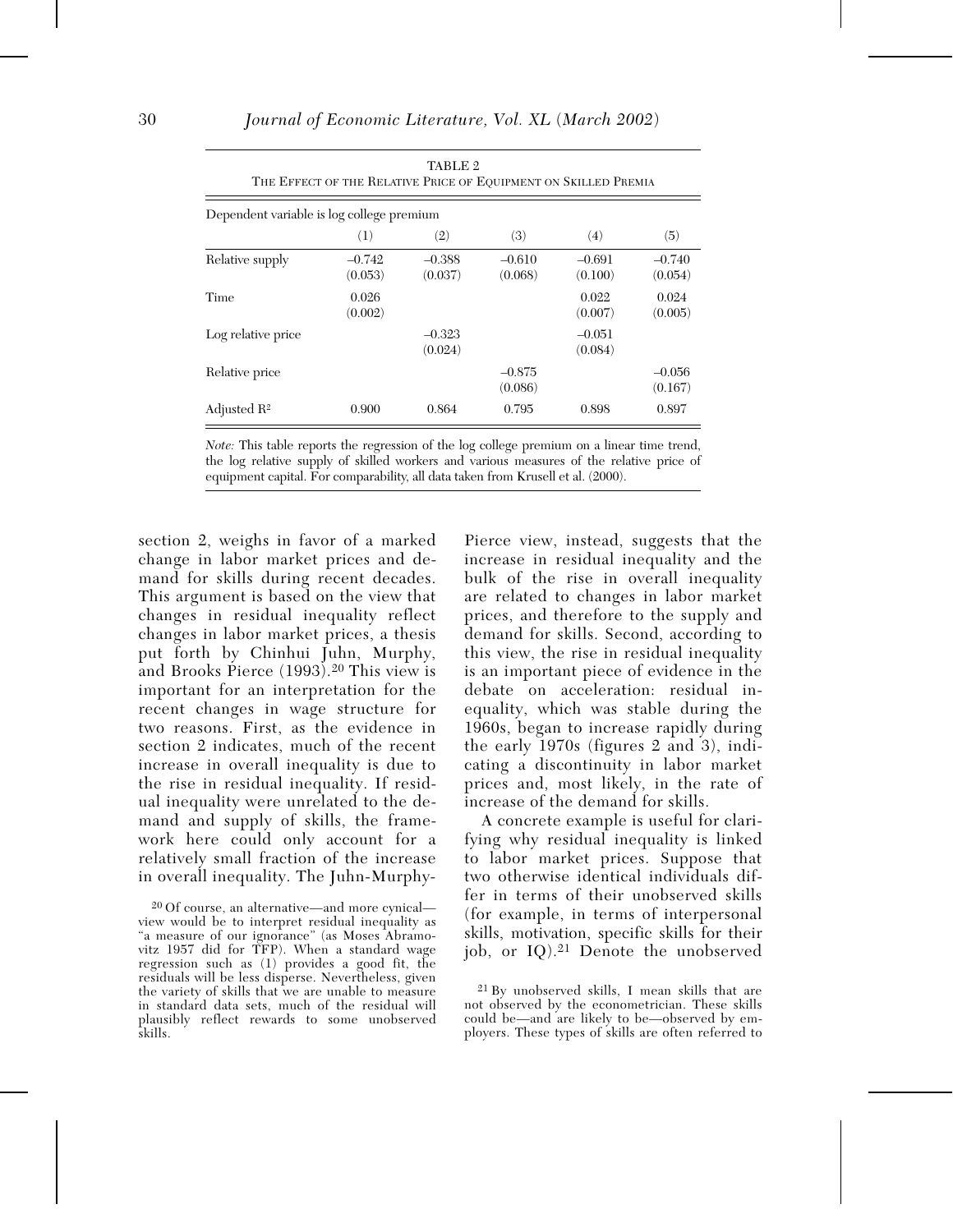skill of individual 1 by *a*<sup>1</sup> and that of individual 2 by  $a_2 > a_1$ , and assume that wages are given by

$$
\ln w_{it} = 2\theta_t a_i + \gamma_t h_i, \tag{13}
$$

where  $\gamma_t$  is the price of *h* skills at time *t*, while  $\theta_t$  is the price of *a* skills. Since these individuals are identical in all respects other than their unobserved skills, *a*, we have the variance of log wages (or of residual wages) among these two individuals as:

$$
Var(\ln w) = \theta_t^2 (a_2 - a_1)^2.
$$

Now if at a later date, *t*′, this variance increases to *Var*(ln *w*)′, and we know that these two individuals are still identical in all other respects and that  $a_2 - a_1$  has not changed, we can interpret the increase in *Var*(ln *w*) as reflecting an increase in the price of unobserved skills, θ*t*. The discussion in the appendix shows that the bulk of the increase in overall and residual inequality cannot be explained by composition effects, i.e., by changes in  $a_2 - a_1$ , so this increase is most likely due to a rise in the price of and demand for unobserved skills during the 1970s.<sup>22</sup> Therefore, with this interpretation, the rapid rise in the residual inequality during the 1970s and the 1980s indicates a more rapid increase in demand for skills during these decades than earlier.

Overall, there is a variety of evidence suggesting an acceleration in skill bias over the past 25–30 years. Although not all evidence is equally convincing, the rise in the returns to schooling over the past thirty years, despite the very rapid increase in the supply of skills, and the

behavior of overall and residual inequality since the 1970s suggest a marked shift in the demand for skills over the past several decades. I therefore *tentatively* conclude:23

*Conclusion 2.* The behavior of returns to schooling and residual inequality over the past three decades suggests an acceleration in the demand for skills beginning in the 1970s or 1980s.

#### 5. *Acceleration in Skill Bias*

What explains the more rapid increase in the demand for skills over the past several decades? The first possibility is a change in labor market institutions. The second is the role of increased international trade. The third is more rapid skill-biased technical change. I argue in section 6 that changes in labor market institutions and the increased importance of international trade cannot explain the change in labor market prices by themselves. Moreover, the evidence discussed in section 4 is consistent with new technologies playing an important role in changing the wage structure. So here I begin with changes in technologies, and in particular, I discuss "pure technological" approaches where technology is the only factor determining the demand for skills.

#### 5.1 *"Technological Revolutions" and Acceleration in Skill Bias*

The first group of technological theories links the acceleration in skill bias to exogenous technological developments, and argues that a "technological revolution" led to more rapid skill-biased technical change beginning in the 1970s

as "unobserved ability." This does not imply that these unobserved skills are necessarily synonymous with IQ or other single dimensional skill indices.

<sup>22</sup> Put differently, the absence of large composition effects indicates that the rise in residual inequality likely reflects changes in the demand for unobserved skills rather than changes in the "supply of unobserved skills."

<sup>23</sup> The most important caveat is that the available data suggest relatively slow skill-biased technical change during the second half of the 1990s (see Mishel, Bernstein, and John Schmitt 1998; and Murphy and Welch 2000).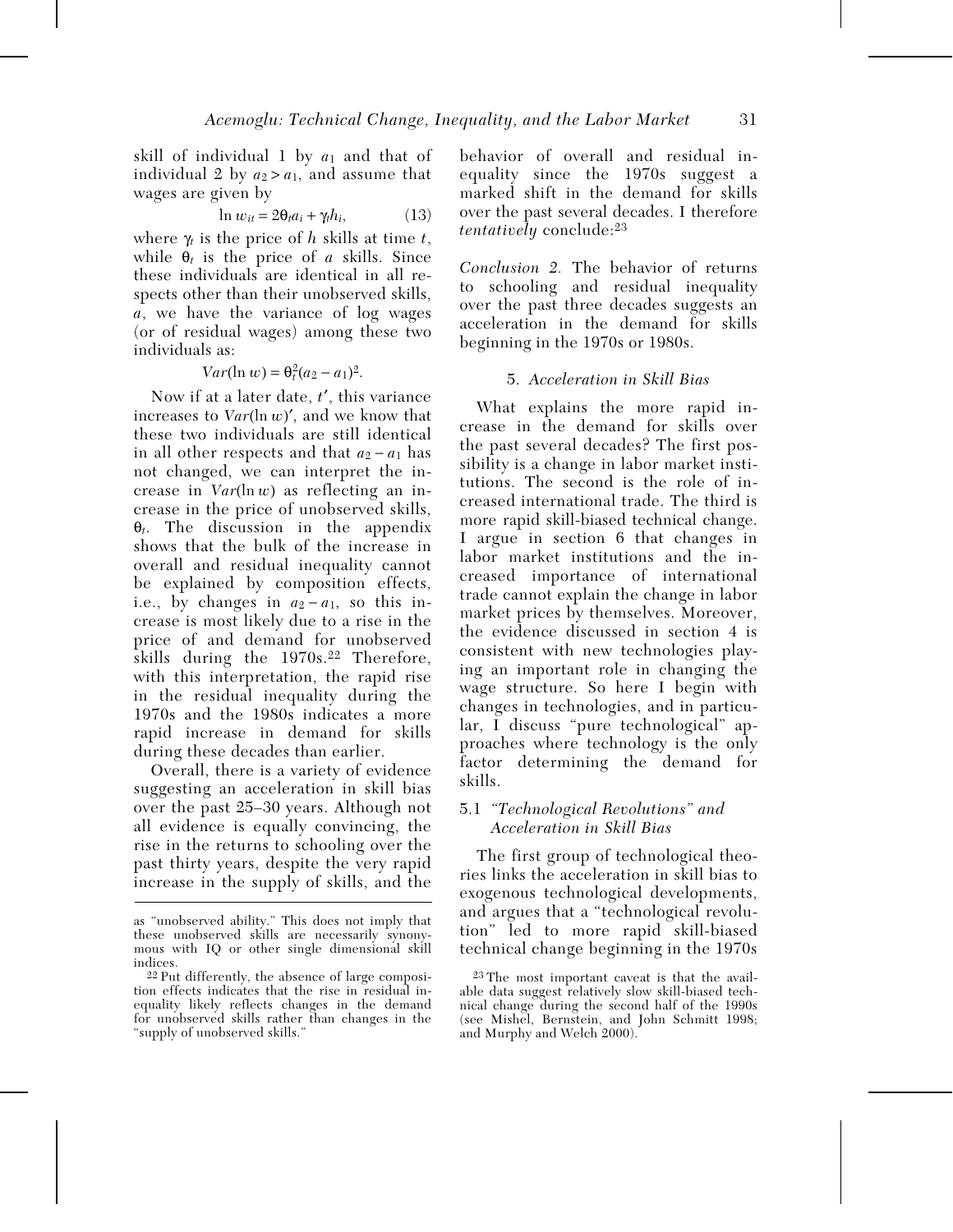or the 1980s. In terms of the model developed above, this corresponds to a more rapid increase in  $A_h/A_l$  during this period, translating into greater skill premia. Many of the proponents of this view argue that the acceleration in skill bias is, at least in part, related to information technology and computers (for example, Krueger 1993; Berman, Bound, and Griliches 1994; Autor, Katz, and Krueger 1998; Berman, Bound, and Machin 1998).

An interesting version of this story is the one developed by Krusell et al. (2000) discussed above. They argue that the demand for skills accelerated as a result of the more rapid decline in the relative price of capital equipment beginning in the early 1970s.24 The Krusell et al. theory is attractive since it provides a unified framework in which we can identify both the cause of the steady increase in the demand for skills, and the source of the more rapid skillbiased technical change, though the evidence provided in the previous section casts some doubt on the link between the relative price of equipment and the demand for skills.

The main idea of all these theories of

24 I classify this approach as one of exogenous technology, since the driving force, the decline in the relative price of equipment capital, is assumed exogenous.

An alternative interpretation of the approach by Krusell et al. (2000) is that the main determinant of the demand for skills is not technology-skill complementarity, but capital-skill complementarity. I believe that the distinction between technologyskill versus capital-skill is not very useful. Capitalskill complementarity could play an important role only in a model as in Greenwood et al. (1997) or Krusell et al. (2000), where new capital embeds superior technologies. In this sense, it is a combination of new capital and new technologies that is increasing the demand for skills. Moreover, Autor, Katz, and Krueger (1998) show that demand for more educated workers across industries is affected by high-tech capital (e.g., computers), but not by equipment capital, suggesting further that it is new technologies, not simply capital intensity, that matters for inequality.

acceleration is that new technologies are more complementary to skilled workers than to unskilled workers—for example, there are more rapid advances in the technologies used by skilled workers, as captured by *Ah* above. Rapid technological progress then corresponds to an *acceleration in skill bias*. An alternative perspective, building on an idea originally suggested by Nelson and Phelps (1966), also focuses on the effect of rapid technical change on inequality, but puts the emphasis on the ability of skilled workers to deal with the introduction of new technologies. According to this view, demand for skills will automatically increase during periods of rapid technological change. Welch (1970) gave an early succinct summary of these two views. The first view, which we may call the *acceleration hypothesis*, sees human capital as a factor of production, and the more rapid increase in the demand for skills results from an acceleration in technical change that favors this factor of production. In other words:

[T]echnical change may not be neutral between skill classes. It may be that increments in technology result in increments in the relative productivity of labor that are positively related to skill level. (Welch 1970, p. 38)

#### In contrast, the second view—*the Nelson-Phelps hypothesis*—argues that<sup>25</sup>

25 A recent paper by Samuel Bowles, Herbert Gintis, and Melissa Osborne (2001) has a similar classification of different approaches. They call the first view Walrasian, and the second Schumpeterian. In the first, skills that enable workers to produce more are valued, while in the second, it is skills that enable workers to deal with changes in economic and social environments. They also propose an alternative, Coasian, view, where "skills" are workers' capacity to work within organizations and follow authority. From the point of view of the analysis here, this view is not fundamentally different from the Walrasian view, since workers are paid more for skills that increase their marginal contribution to the profits of their employers.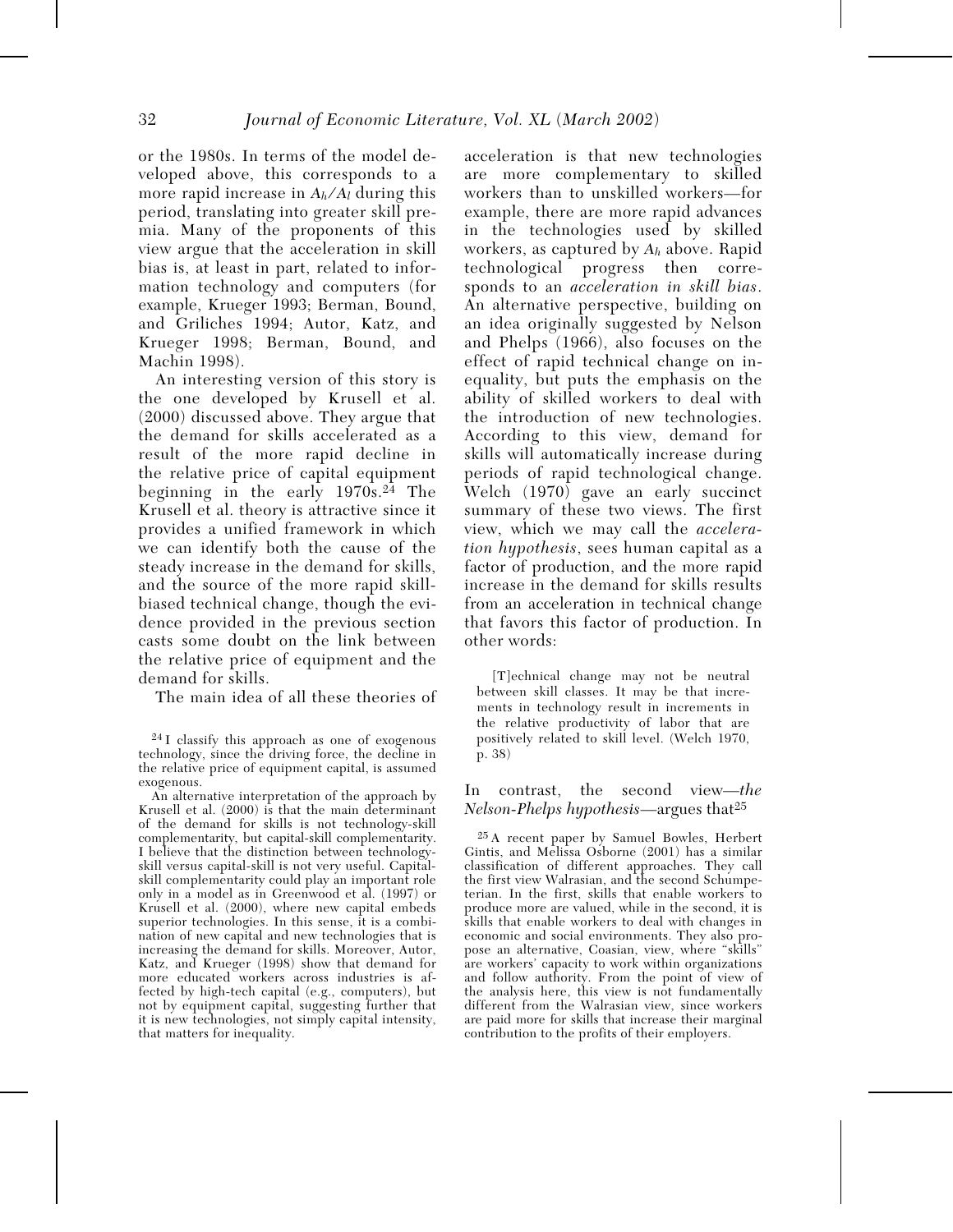[T]he productivity of education would be positively related to the rate of change in useful technology (the ability to change) and to the size of the technological gap (room for innovation). In this case, if the rate of utilization of technology is accelerating, or if the technology gap is growing, the return to education will rise relative to other inputs. (p. 38)

Studies building on the Nelson-Phelps hypothesis include Galor and Tsiddon (1997), Greenwood and Yorukoglu (1997), Caselli (1999), Aghion and Howitt (1998, ch. 9), Galor and Moav (2000), Violante (2000), Rubinstein and Tsiddon (1999), Aghion, Howitt and Violante (2000), and Gould, Moav and Weinberg (2000).<sup>26</sup> These papers argue that there has been a technological revolution in the U.S. economy starting in the 1970s and relate the rise in inequality to the increased demand for skills resulting from the technological revolution. For example, Greenwood and Yorukoglu (1997) draw a parallel between the First and the Second Industrial Revolutions and what has been happening in the U.S. economy since 1974. Caselli (1999) develops a similar theory where a technological revolution increases the demand for workers who can switch to the sectors that benefit from the introduction of new technologies.27

To get a basic understanding of these

approaches, it is useful to consider a simple model based on Galor and Moav (2000). Suppose that

$$
A_l = \phi_l(g)a \text{ and } A_h = \phi_h a \tag{14}
$$

where *a* is a measure of aggregate technology, and *g* is the growth rate of *a*, i.e.,  $g \equiv \frac{a}{a}$ . The presumption that skilled workers are better equipped to deal with technological progress can be captured by assuming that φ′*<sup>l</sup>* < 0. Galor and Moav (2000) refer to this assumption as the "erosion effect," since it implies that technical change erodes some of the established expertise of unskilled workers, and causes them to benefit less from technological advances than skilled workers do. Substituting from (14) into (4), the skill premium is

$$
\omega = \frac{w_H}{w_L} = \left(\frac{A_h}{A_l}\right)^{(\sigma - 1)/\sigma} \left(\frac{H}{L}\right)^{-1/\sigma}
$$

$$
= \left(\frac{\phi_h}{\phi_l(g)}\right)^{(\sigma - 1)/\sigma} \left(\frac{H}{L}\right)^{-1/\sigma}.
$$
(15)

Therefore, as long as φ′*<sup>l</sup>* < 0, more rapid technological progress, as captured by a higher level of *g,* will increase the skill premium.

Theories that explain the increase in inequality as a result of rapid technological progress have a number of attractive features.28 First, many economists and commentators view the advances in computer and information technology as a break with the technologies of the past, and so are open to

<sup>26</sup> See Aghion (2001) for an approach that combines the Nelson-Phelps insights with the Schumpeterian notion of creative-destruction to discuss the impact of the diffusion of computers on inequality.

 $27$ The explanation offered by Rubinstein and Tsiddon (1999), and Aghion, Howitt, and Violante (2000) is somewhat different. They argue that there is increased uncertainty at times of rapid technological change, and more skilled workers are better able to cope with uncertainty. This idea is also related to a thesis first put forth by Michael Piore and Charles Sabel (1984) that the oil price shocks increased the uncertainty faced by producers, and induced them to change the organization of production toward organizational forms that require adaptable workers.

<sup>28</sup> These theories also predict that inequality should increase when new technologies are being introduced, but should decline when these new technologies are standardized and being used routinely by many firms (see, for example, Galor and Tsiddon 1997, or Aghion, Howitt, and Violante 2000). So far, there seems to be no evidence of a decline in inequality in the United States, but perhaps the years to come will see a return to the levels of inequality experienced during the 1960s, vindicating this approach.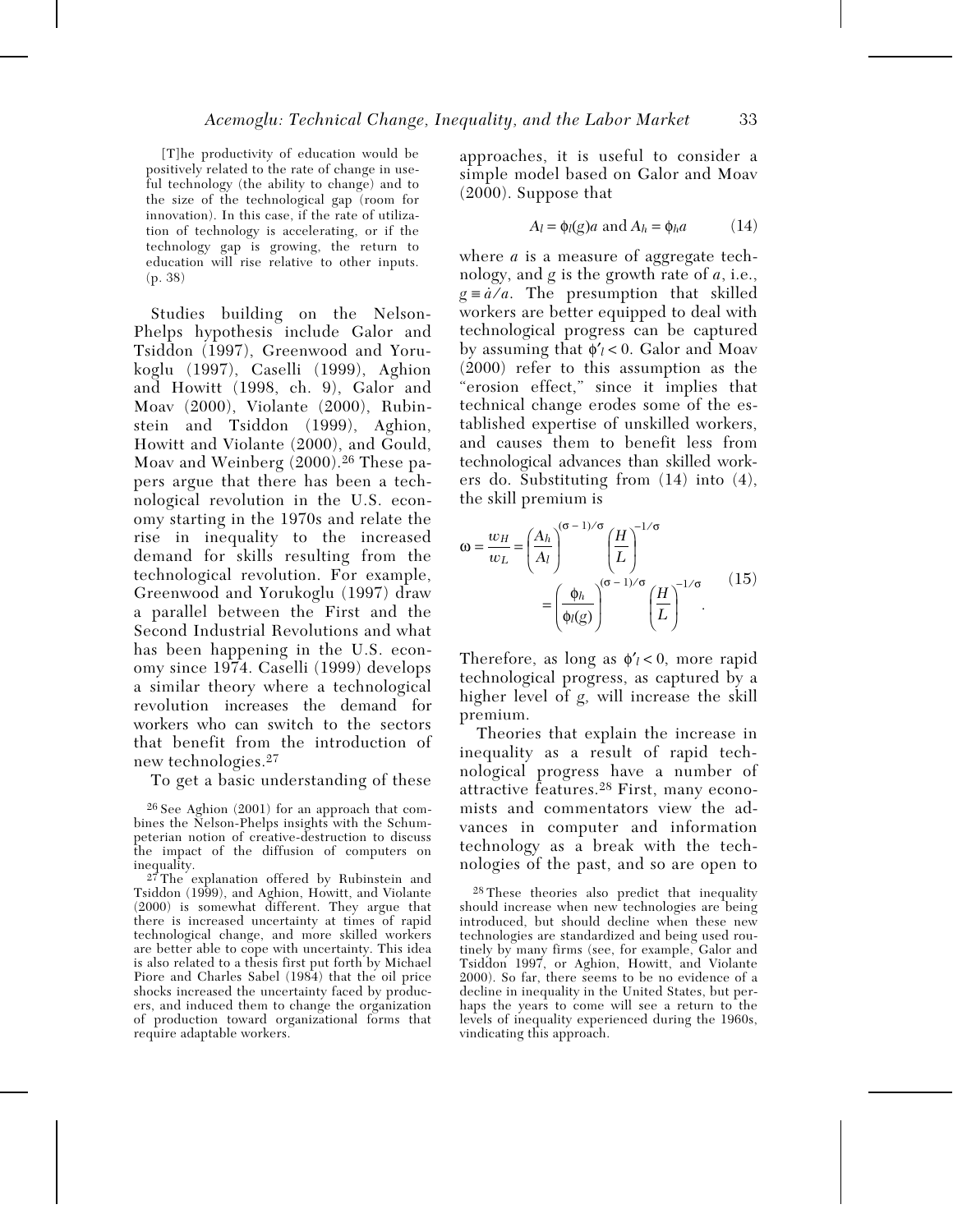the idea that we might be in the midst of a technological revolution. Second, a variety of evidence supports the notion that skilled workers have a comparative advantage in coping with rapid technical change. Ann Bartel and Frank Lichtenberg (1987) show that firms introducing new technologies hire more skilled workers. Bartel and Nachum Sicherman (1998) document that returns to unobserved ability appear to be higher in industries with more rapid technical change. Andrew Foster and Mark Rosenzweig (1996) provide evidence from developing countries that more educated workers are better placed to take advantage of advances in agricultural technology.

The main difficulty with both the theories based on the acceleration and the Nelson-Phelps hypotheses is that they rely explicitly on rapid technical change in recent decades.29 There is little direct evidence that the decades between 1970 and 1995 have been a period of rapid technical change, however. First, this period has experienced sluggish TFP and output growth relative to earlier periods. Greenwood and Yorukoglu (1997) and Hornstein and Krusell (1996) argue that the slow TFP growth itself may be an outcome of the more rapid technical change. According to this argument, new revolutionary technologies first reduce productivity growth as firms and workers spend time learning to use these technologies.

It is difficult to imagine how a new and radically more profitable technology will first lead to 25 years of substantially slower growth. Although, in an influential paper, Paul David (1990) argues that the spread of electricity to American manufacturing was also slow and productivity gains from electrification were limited until the 1920s, the parallel with the recent productivity slowdown should not be overstated. First, though productivity growth from electrification was sluggish during the early 1900s, the U.S. economy overall had a much higher level of output growth than the growth levels experienced over the past three decades. Data from table A-XVIII of John Kendrick (1961) imply that output growth between 1899 and 1909 in the U.S. economy was 4.2 percent a year, while between 1909 and 1919, it was 3 percent, and between 1920 and 1929, output grew by 3.6 percent a year. Second, as noted by Stephen Oliner and Daniel Sichel (1994), computers and other advanced office equipment have only been a trivial part of the aggregate capital stock of the U.S. economy until the mid-1990s. It is therefore unlikely that the whole of the U.S. economy has been adapting to the changes in this relatively small part of the capital stock. Finally, as shown by Ernie Brendt, Catherine Morrison, and Larry Rosenblum (1994), more computerized sectors did not perform any better in terms of labor productivity growth over this period; this pattern is also difficult to reconcile with a computer-led technological revolution.

It is also useful to note that although computers have no doubt increased our standards of living and quality of life over the past thirty years, they may be much less radical innovations than certain previous new technologies (see Gordon 1998). To gain perspective,

<sup>29</sup> Another argument that applies only against approaches based on the Nelson-Phelps hypothesis is that historical evidence is not necessarily in line with a view that demand for skills always increases during times of rapid technical change. As discussed in the introduction, the major technological changes of the early nineteenth century appear to have been largely skill-replacing (unskillbiased), even though they seem as radical as computer technology. This suggests that it is the skill bias of technology, not merely its rapid arrival, that is important for the demand for skills.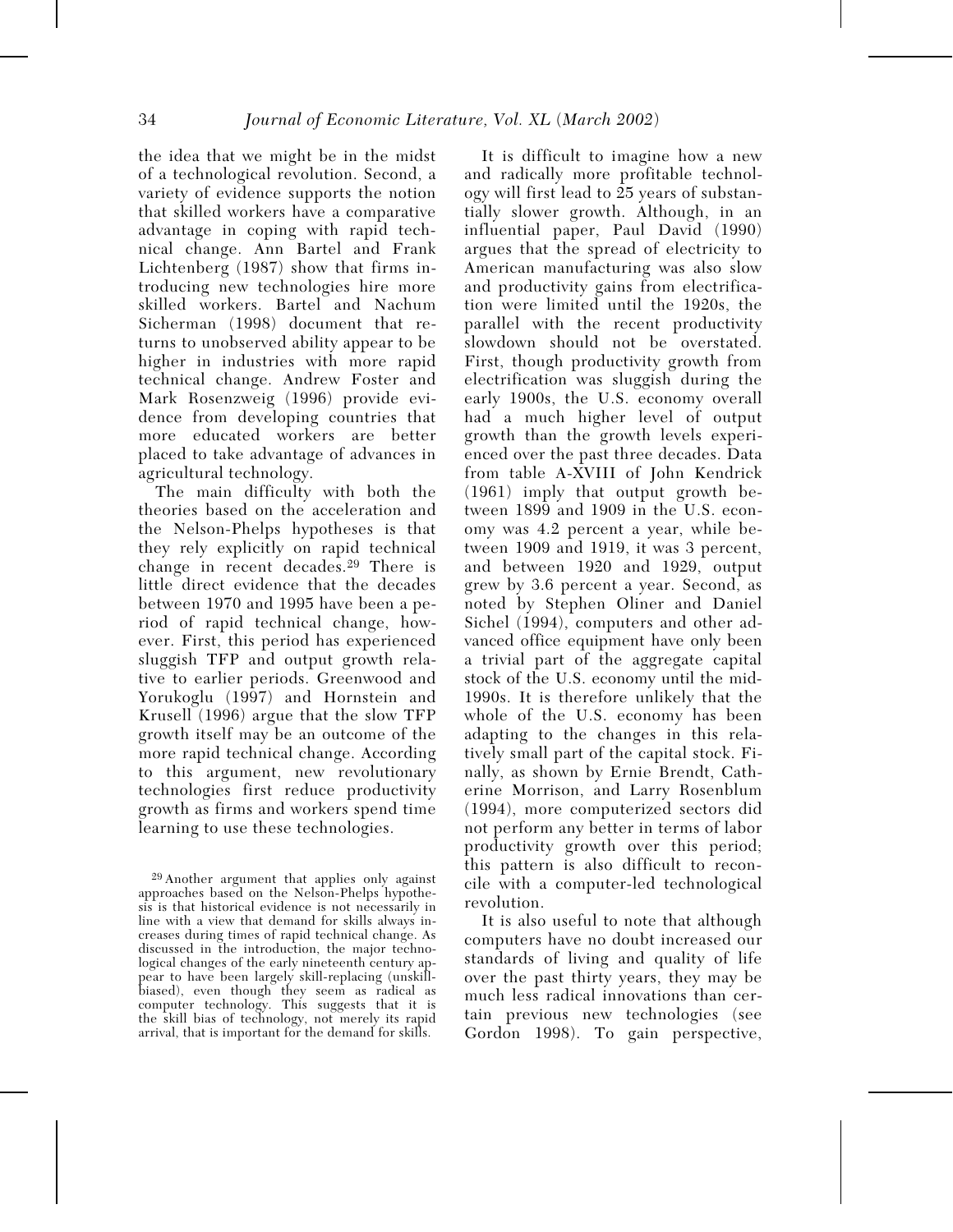consider the difference that the telegraph made to a world in which the fastest medium of communication was pigeons. Mokyr (1990, p. 124) describes this as follows:

The telegraph had an enormous impact on 19th-century society—possibly as great as that of the railroad. Its community and political value was vast, as was its effect in coordinating international financial and commodity markets. Unlike the railroad, it had no close substitutes, the closest being homing pigeons and semaphore.

Or consider the difference that the automobile and air conditioning made to the quality of life, and electricity and interchangeable parts made to the manufacturing sector. As also pointed out by Gordon (1998), compared to these improvements, the switch from mainframes to PCs, or from telephone to e-mail, or from the typewriter to the word processor may be modest.30

A final problem for all of the approaches based on exogenous technological developments is the coincidence in the timing of this change, and the rapid increase in the supply of skilled workers. Recall that there was a very large increase in the supply of college graduate workers during the late 1960s and the early 1970s (figure 1 and table 1 show the large increase in the employment share of college workers between 1970 and 1980). So the acceleration in skill bias is either concurrent with, or immediately follows, this large

30 Another argument is that our ability to measure TFP growth may have deteriorated following a change in technological regime. However, as Martin Bailey and Gordon (1988) document, productivity slowdown has been concurrent in many sectors, some of them with little problems in measuring output or output quality. It is interesting to note, however, that evidence in favor of this hypothesis may yet emerge, especially since productivity growth has been quite rapid during the past three years (but see Gordon 1998, and more recently, Dale Jorgensen and Kevin Stiroh 2000, on this).

increase in the supply of skills. There is no a priori reason to expect the acceleration in skill bias to coincide with the rapid increase in the supply of skills. Those who want to subscribe to the exogenous technological progress view have to explain this as a chance event.<sup>31</sup>

## 5.2 *Endogenous Skill-Biased Technical Change*

The theories discussed so far presume technical change to be skillbiased *by nature* (or, at the very least, recent technologies to have increased the demand for skills due to exogenous reasons). A different perspective is to link the types of technologies that are developed and adopted to (profit) incentives, or to *demand pull* as emphasized by Schmookler (1966).32

Historical evidence is consistent with the notion that profit incentives and opportunities are important for the development and introduction of new

31 One could argue that the supply of skilled workers increased because, during the 1960s, workers anticipated that there was going to be a technological discontinuity in the decades to come, and responded to this by increasing their education. This story appears quite unreasonable, however. There is no evidence that anyone, let alone teenagers, foresaw the technological developments of the 1970s and the 1980s as early as the 1960s. Moreover, the increase in the supply of skills can be largely explained by two factors. First, the Vietnam era draft laws encouraged young males to stay in college longer (and indirectly also influenced female enrollments). Second, college enrollments were on an upward trend since the early 1950s, and much of the increase in the supply of college graduate workers is accounted for by the interaction of this upward trend with the very large relative size of the baby boom cohorts.

32 This is also the approach taken by the endogenous growth theory, which determines the overall rate of technical change—but not the degree of skill bias—from profit incentives (e.g., Romer 1990; Gene Grossman and Elhanan Helpman 1991; Aghion and Howitt 1992). An advantage of the endogenous-technology perspective in this context is that it provides clear reasons for the degree of skill bias to increase even without a change in the overall pace of technological improvement —see below.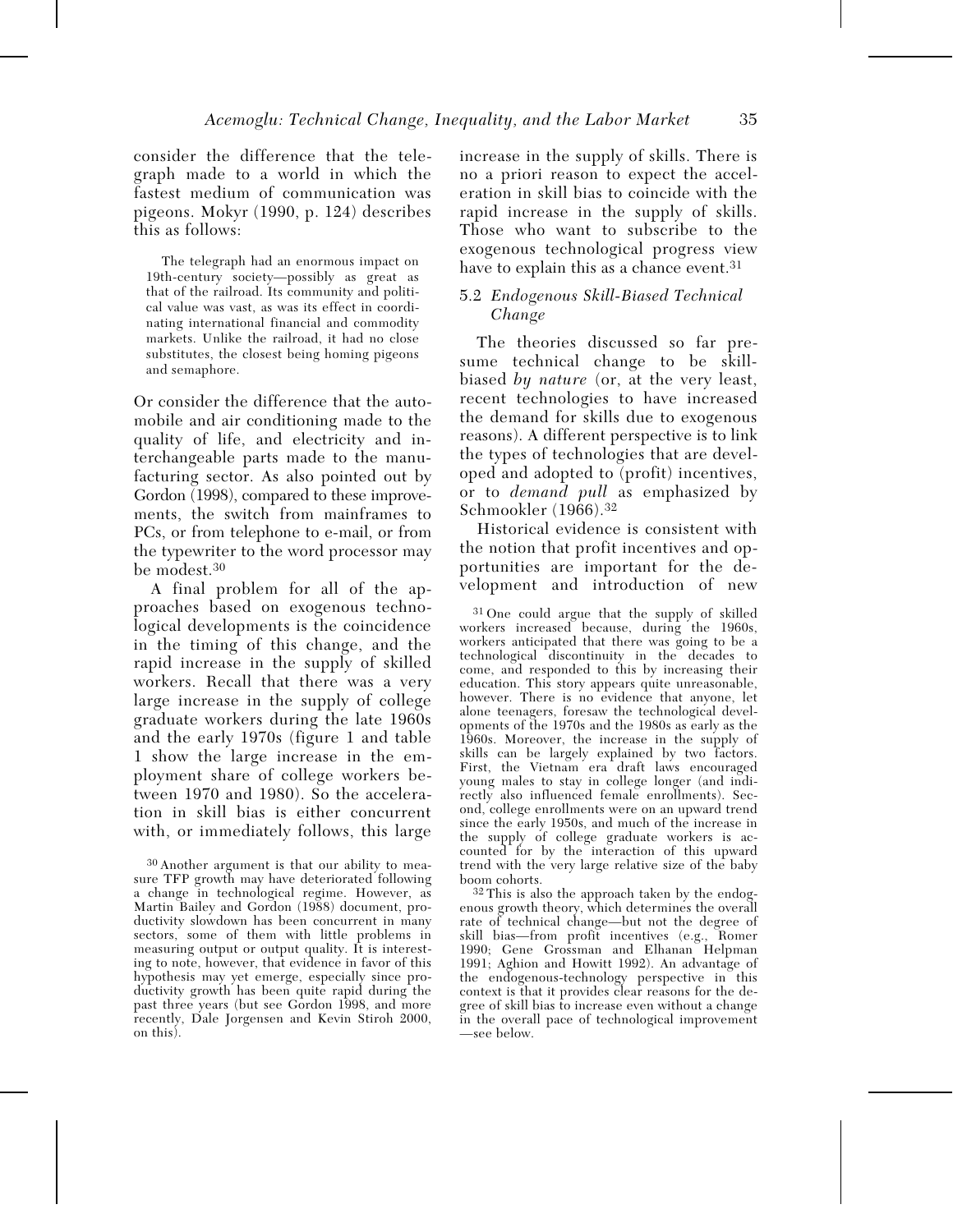technologies. Fernand Braudel (1984, p. 566) took a strong position on this:

[T]he efficient application of technology lags, by definition, behind the general movement of the economy; it has to be called on, sometimes several times, to meet a precise and persistent demand.

An interesting example of the timing of technological development responding to profit incentives is given by the introduction of the electric street car in U.S. cities during the late nineteenth century. In his history of electricity in the United States, David Nye (1990) describes this as follows:

Cities grew larger, better transportation was needed, so the [electric] trolley was invented, called into being by the crowded late nineteenth century cities . . . . By the 1870s large cities had ceased to be accessible by foot, or built to the scale of pedestrians, and traffic congestion was terrible. (p. 85)

This created the profit opportunities to develop and introduce the electric trolley. The technological requirements had been met long before, and awaited these profit opportunities. Nye writes, "However great the need for the electric trolley after 1870, it was hardly a new idea; it had been the object of experiment during four decades" (p. 86).

Another example of the type of innovation responding to profit incentives is provided by the cotton gin. In the late eighteenth and early nineteenth centuries, only green seed cotton, which was difficult to clean, could be grown in most of the American South, and Britain imported most of its cotton from the West Indies, Brazil, and India. A machine to remove the seeds was essential for the success of American cotton. In contrast to almost all other textile innovations that were taking place in England and Europe, such a machine, the cotton gin, was developed in the United States in 1793 by Eli Whitney in response to this need. The impact of the cotton gin on the South was nothing short of spectacular. In the court case over the patent rights, Judge Johnson wrote:

"[. . . as a result of the cotton gin] . . . individuals who were depressed with poverty, and sunk with idleness, have suddenly risen to wealth and respectability. Our debts have been paid off, our capital increased; and our lands are treble in value." (Quoted in Constance Green 1956, p. 92)

Within a short time, Eli Whitney's gin turned the United States from a cotton importer into the largest cotton exporter in the world.

Schmookler (1966) provides a famous argument for the importance of *demand pull* in the development of many technologies. He documents rapid innovations in railroads following increased purchases of railroad equipments, and more generally argues that industries with greater investments experience faster technological progress because the returns to such progress are greater. A natural next step is then to argue that the degree of skill bias in technical change is also determined by profit opportunities and by the demand for different types of technologies. Here, by endogenous (skill bias) technology approach I mean the view that the degree of skill bias in technical change is influenced by profit incentives.33

A key determinant of profitability is market size. As Schmookler (1966) stated in the title of two of his chapters: "*The amount of invention is governed by the extent of the market*." The most successful businessmen have always been aware of this. For example, Matthew

33 An alternative explanation for the increase in wage inequality based on endogenous technical change is offered by Huw Lloyd-Ellis (1999). In his model, it is the interaction between endogenous technical change and the slowdown in the growth of labor quality that leads to increased inequality. Skill bias is not endogenous in Lloyd-Ellis' model.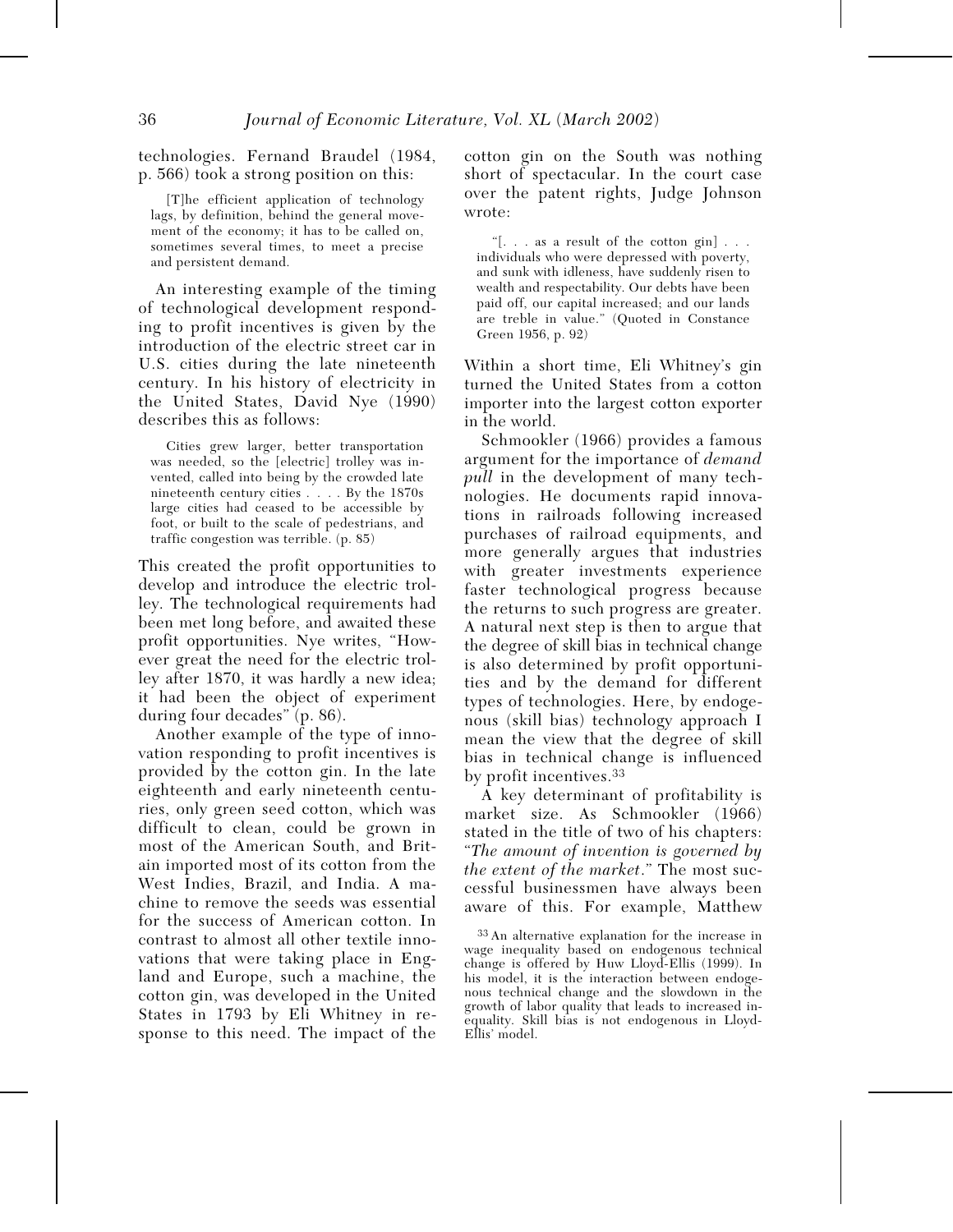Boulton wrote to his business partner, James Watt, "It is not worth my while to manufacture your engine for three countries only, but I find it very well worth my while to make it for all the world" (quoted in Michael Scherer 1984, p. 13). Schmookler (1966) similarly provided many examples where market size was crucial in determining the directions of technical change. The horseshoe is perhaps the most interesting one. Schmookler documented that there was a very high rate of innovation throughout the late nineteenth and early twentieth centuries in this very ancient technology, invented in the second century B.C., and no tendency for inventors to run out of additional improvements. On the contrary, inventions and patents increased because demand for horseshoes was high. Innovations came to an end only when "the steam traction engine and, later, internal combustion engine began to displace the horse . . ." (p. 93).

According to this reasoning, the development of skill-biased technologies will be more profitable when they have a larger market size—i.e., when there are more skilled workers. Therefore, the equilibrium degree of skill bias could be an increasing function of the relative supply of skilled workers. An increase in the supply of skills will then lead to skill-biased technical change. Furthermore, an acceleration in the supply of skills can lead to an acceleration in the demand for skills. It is useful to link this approach to technological development with the above framework. While the above supply-demand framework explains the prices of skills by supply and technology, the perspective of endogenous skill bias relates technology to the supply of skills.34 Tinbergen, in

his pioneering study of the supplydemand framework, in fact, foresaw this possibility, and wrote  $(1975, p. 61)$ : "... an inequality-furthering phenomenon is technological development. But need it be? Increasingly we get the feeling that technological development is not simply something given, but that it may be guided, within limits."

At some level, the idea that there will be more technologies developed, created and adopted for skilled workers— "within limits"—when there are more skilled workers to use them is quite appealing. An extreme form of this view is captured by my model in Acemoglu (1998), where forward-looking profitmaximizing firms create new technologies anticipating the profitability of these different investments. According to this view, it would be the Vietnam War draft laws and the high college enrollment rates of the baby boom cohorts that *induced* the development of computers. Such an interpretation is not literal. A more plausible interpretation may be that new technological platforms *macroinventions* to use Joel Mokyr's term, or *General Purpose Technologies* to use Bresnahan and Trajtenberg's term stem from advances in basic science or from labs with little profit-maximizing incentive. The development of the microchip would be such a macroinvention. But what matters for most workers in the labor force is how this new technological platform is developed, i.e., the *microinventions* that follow the macroinvention. At the expense of oversimplifying, we can say that the microchip could have been used to develop advanced scanners to increase the productivity of unskilled workers, or advanced computer-assisted machines to be used by skilled workers to replace unskilled workers. The theory of endogenous skill bias requires that the extent of the advances in these two technologies

<sup>34</sup> Naturally, it is also possible to link the supply of skills to skill premia. See below for a discussion.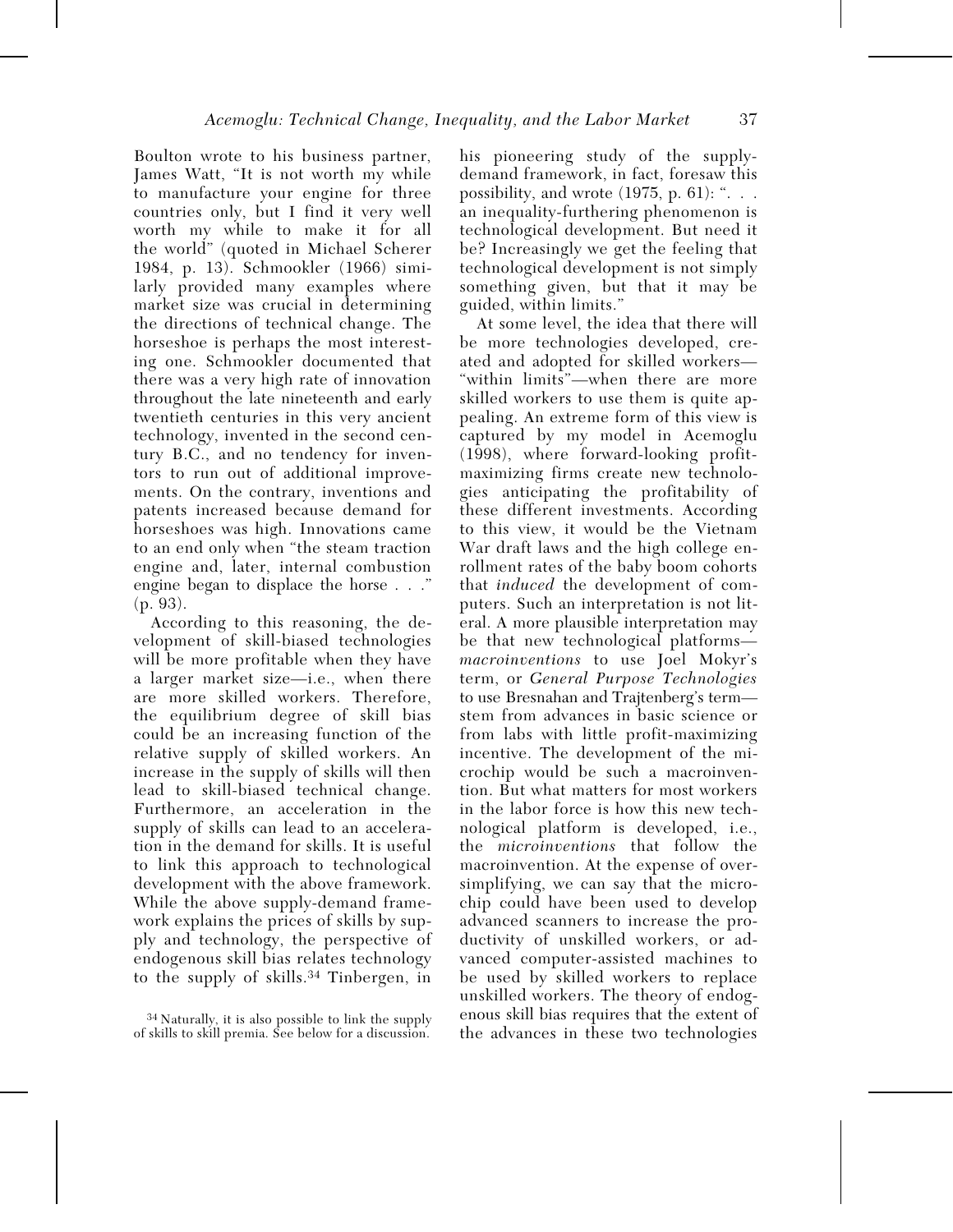is affected by profit opportunities. When there are more college graduates, computers become relatively more profitable to develop than scanners, and this explains the acceleration in skill bias.35

The endogenous response of firms to the increase in supply will raise the demand for skills. In fact, supply may not simply create its own demand, but the response of firms could be so pronounced that demand could *overshoot* the supply. In this theory, therefore, the increased supply may be the cause of the increase in the skill premium (see Acemoglu 1998, and also Michael Kiley 1999). Here I outline a simplified version of this theory based on the above framework.

Suppose that consumers have a utility function defined over  $Y = [Y_l^p + Y_h^p]^{1/p}$ , and that  $Y_h = N_h H$  and  $Y_l = N_l L$  where  $N_h$ and *Nl* can be interpreted as the number of specialized machines used with skilled and unskilled workers, respectively. This is equivalent to the above setup with  $A_h = N_h$  and  $A_l = N_l$ . An increase in *Nh* relative to *Nl* will correspond to skill-biased technical change as long as  $\sigma = 1/(1-\rho) > 1$ . From consumer maximization, the relative price of skill-intensive goods is

$$
p \equiv \frac{p_h}{p_l} = \left[\frac{N_h H}{N_l L}\right]^{\rho - 1},\tag{16}
$$

where once again *ph* denotes the price of good  $Y_h$  and  $p_l$  is the price of  $Y_l$ .

Suppose now that these specialized machines are created and sold by

profit-maximizing monopolists. Creating a new machine costs *B* units of the final good *Y*, and the marginal cost of producing these machines, once created, is zero. The marginal willingness to pay for an additional machine in the two sectors is given by the derivatives of  $p_h Y_h$  and  $p_l Y_l$  with respect to  $N_h$  and *Nl*, i.e.,

$$
p_h H \text{ and } p_l L. \tag{17}
$$

I assume that the creator of each new machine obtains this "market" marginal willingness to pay (see Acemoglu 1998, for a more rigorous and detailed discussion). Equation (17) therefore highlights two effects that encourage the creation of new technologies.

- 1. The price effect: technologies producing more expensive goods will be improved faster. Since goods using the scarce factor will command a higher price (see equation 16), this effect implies that there will be more innovation directed at the scarce factor i.e., directed at unskilled workers during the 1970s and the 1980s.
- 2. The market size effect: a larger clientele for a technology leads to more innovation. Since the clientele for a technology is the number of workers who use it, the market size effect encourages innovation for the more abundant factor, and encourages more technologies for skilled and highly educated workers during the 1970s and the 1980s.

The creation of new machines will stop when the marginal increase in profits is equal to the marginal cost of innovation in both sectors. This implies that in equilibrium

$$
\frac{p_h H}{p_l L} = 1,\tag{18}
$$

i.e., the price and market size effects have to be balanced in equilibrium. How can equation (18) be satisfied? Since *H/L*

<sup>35</sup> There is some evidence that the composition of R&D shifted toward more skill-biased technologies during the period of the rapid increase in the supply of college-educated workers. From the R&D expenditure data reported by the NSF, in 1960 company funded R&D for office computing was 3 percent of the total company funded R&D expenditure. This ratio had increased to 13 percent by 1987, suggesting that during this period of rapid increase in the supply of skills, there was significantly more R&D directed to one of the technologies most complementary to skills.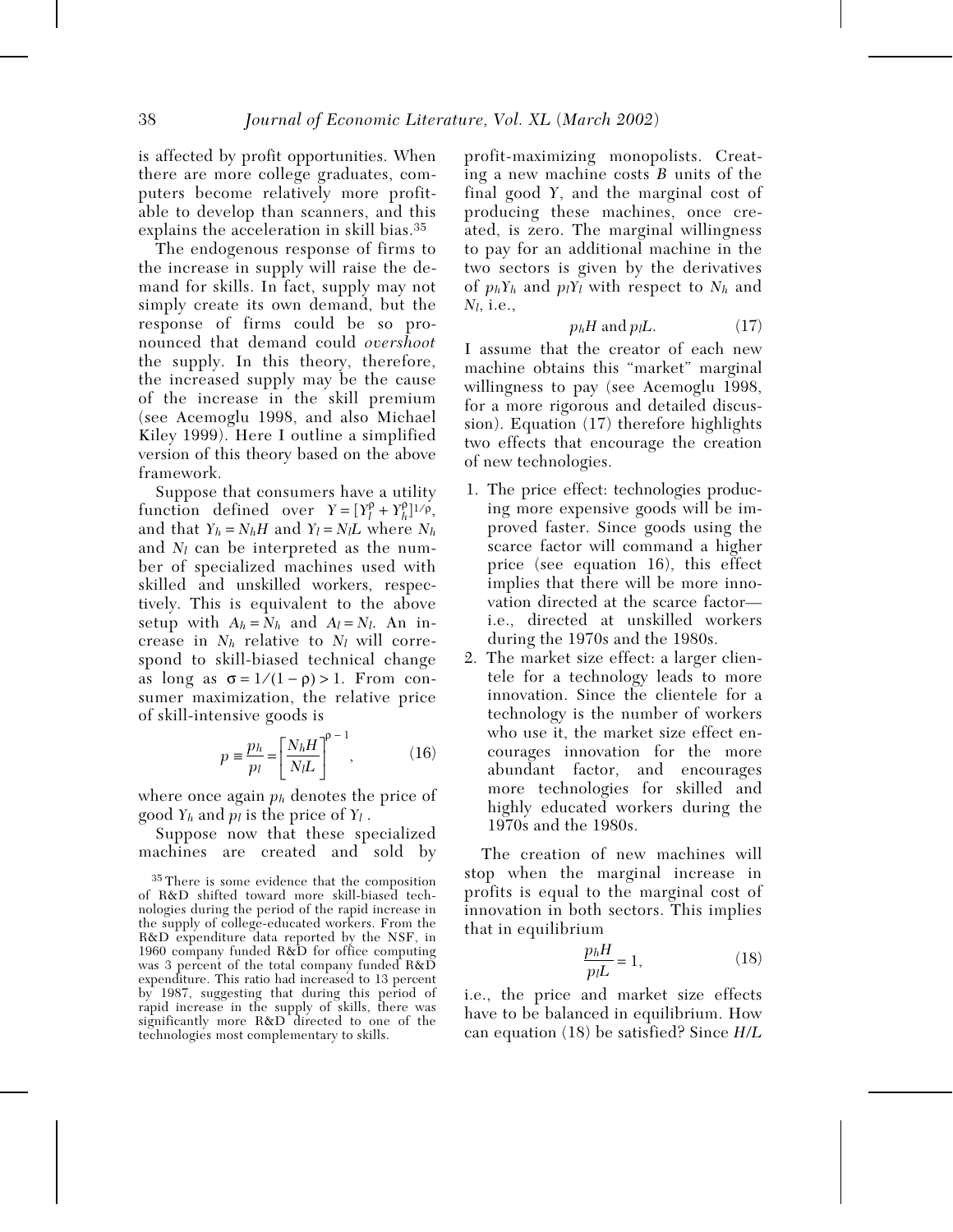is fixed, equation (18) can only hold if the relative price of skill-intensive goods,  $p = p_h / p_l$ , adjusts. From equation (16), this can only happen if  $N_h/N_l$  changes. Therefore, in this economy, the skill bias of technology has to adjust in order to "*clear the technology market.*" Combining (16) and (18), we obtain equilibrium skill bias as

$$
\frac{N_h}{N_l} = \frac{A_h}{A_l} = \left(\frac{H}{L}\right)^{\rho/(1-\rho)}.\tag{19}
$$

This equation shows that when  $\rho > 0$ , i.e., when skilled and unskilled good are gross substitutes, the market size effect will dominate the price effect, and a greater relative supply of skilled workers will lead to more skill-biased technologies—higher  $N_h/N_l$ .

Finally, by substituting from equation (19), the skill premium in this economy is

$$
\omega = \frac{p_h N_h}{p_l N_l} = \left(\frac{H}{L}\right)^{(2\rho - 1)/(1 - \rho)} = \left(\frac{H}{L}\right)^{\sigma - 2}
$$

where the final expression is obtained by combining  $(16)$  and  $(19)$ .

The most important result is that if  $\rho > 1/2$ , i.e., if the elasticity of substitution  $\sigma$  is greater than 2, the skill premium will be an *increasing* function of the relative supply of skills.36 This is because an increase in *H/L* encourages so much skill-biased technical change that the demand for skills increases more than enough to offset the increase in the supply of skills. As a result, the (longrun) relative demand for skills is an upward-sloping curve as drawn in figure 7, and an increase in the supply of skilled workers *increases* the skill premium.

There are a number of implications that follow from this approach. First, as the relative supply of skilled workers has been growing throughout the past sixty years, we expect technology to endogenously respond by becoming more skill-biased over time. If the elasticity of substitution between skilled and unskilled workers is greater than 2, i.e.,  $\rho > 1/2$ , the increase in the demand for skilled workers would be more than enough to offset the increase in the supply of skilled workers, and the economy would be moving steadily along an upward-sloping relative demand curve for skills. This would explain why returns to college have been increasing over the past half century.

A new theory for the acceleration in skill bias also emerges from this simple model. According to this theory, the rapid increase in the supply of college educated workers during the 1970s created a more pronounced shift toward skill-biased technologies, further increased the demand for skill, and raised the college premium. This story becomes more interesting once we recognize that the equilibrium skill bias of technologies,  $N_h/N_l$ , is a sluggish variable determined by the slow buildup and development of new technologies. In this case, a rapid increase in the supply of skills first reduces the skill premium as the economy moves along a constant technology (constant *Nh* ⁄ *Nl*) curve as drawn in figure 7. After a while the technology starts adjusting, and the economy moves back to the upwardsloping relative demand curve, with a very sharp increase in the college premium. This theory therefore gives an interpretation for both the decline in the college premium during the 1970s and its subsequent surge, and relates both to the large increase in the supply of skilled workers.

For the key insights of this theory,

<sup>36</sup> The result that the elasticity of substitution needs to be greater than 2 for the long-run relative demand to slope upwards is a feature of the simple model here, and does not generalize to richer environments. In any case, there are a number of estimates above 2, and a somewhat upward sloping relative demand curve for skills, even with this model's parameterization, is an empirical possibility.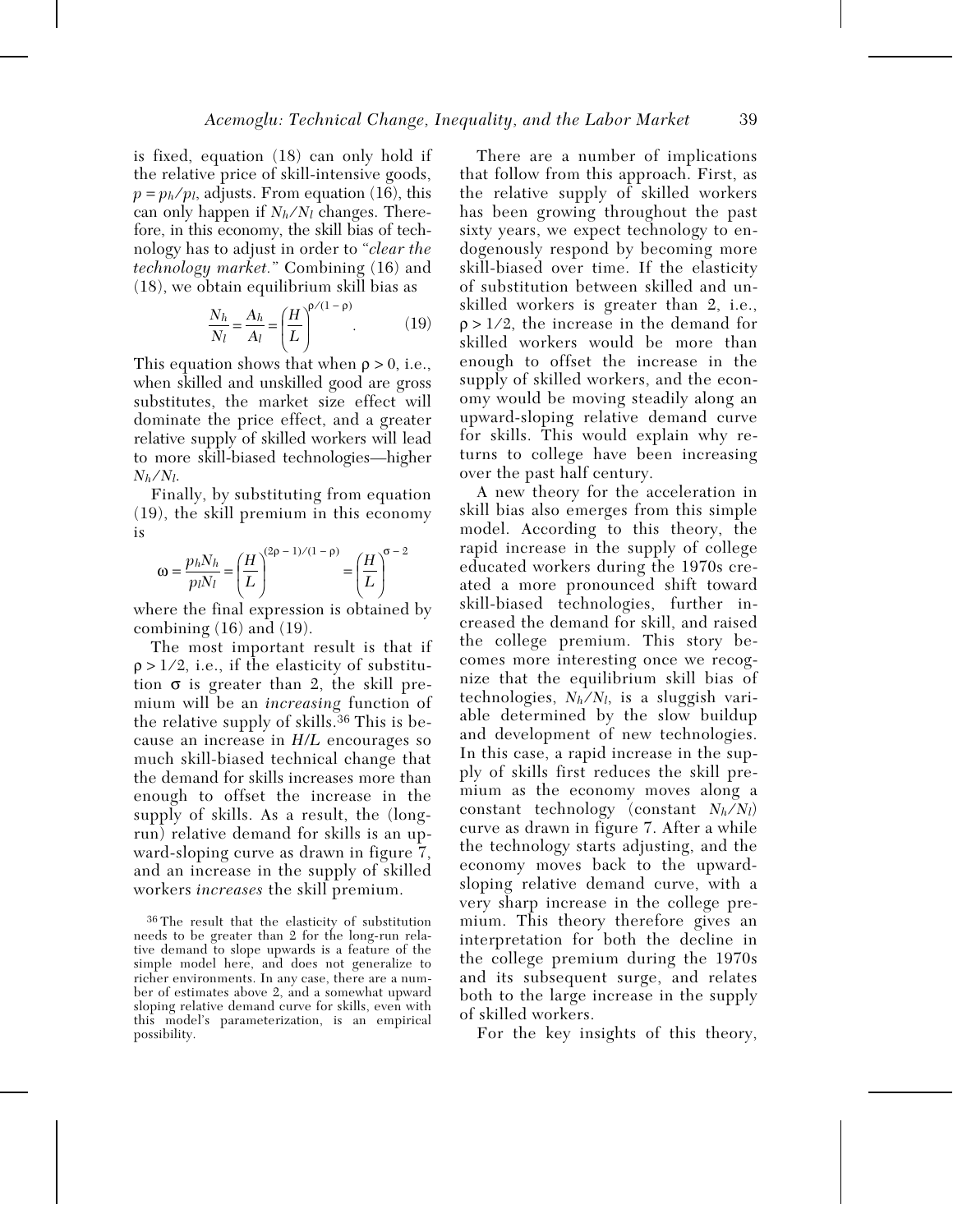

Exogenous Shift in Relative Supply

*Figure* 7. The Dynamics of the Relative Wage of Skilled Workers in Response to an Increase in the Supply of Skills with Endogenous Skill-Biased Technical Change

that increases in the relative supply of skills induce skill-biased technical change, we *do not need* the long-run relative demand curve to be upwardsloping. When  $\rho < 1/2$ , increases in the supply of skills still induce skill-biased change, but this technical change is not enough to prevent the skill premium from falling. Further "exogenous" skillbiased technical change is also necessary to explain why returns to schooling have risen over the past sixty years. With a downward-sloping long-run demand curve, the story for the 1970s and the 1980s is also different. The large increase in the supply of skills again moves the economy along a steeply downward-sloping constant technology demand curve. The response of technology then moves the economy to a less steep long-run demand curve as drawn in figure 8, raising the skill premium.

Additional exogenous skill-biased technical change is then necessary for the skill premium to increase above its initial level.

There are also other historical episodes in which a large increase in the supply of skills appears to have affected the direction of technical change. High school enrollment and graduation rates doubled in the 1910s. Goldin and Katz (1995) argue that increased enrollments were mostly driven by supply side factors; changes in the location and curricula of schools and improvements in transportation technology. The skill premium fell sharply in the 1910s. But, despite the even faster increase in the supply of high school skills during the 1920s, the skill premium levelled off and started a mild increase. Goldin and Katz (1995) conclude that the demand for high school graduates must have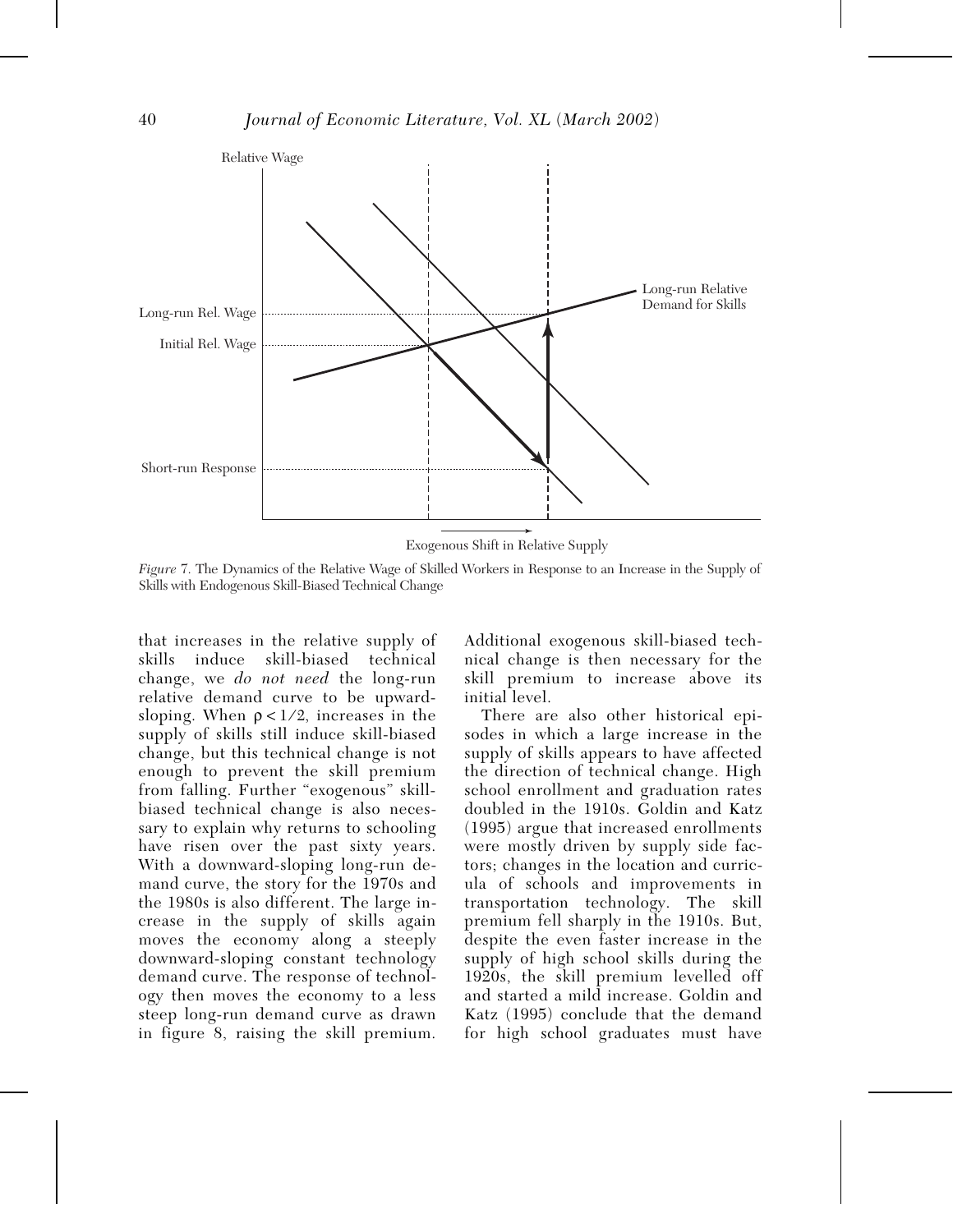

Exogenous Shift in Relative Supply

*Figure* 8. The Dynamics of the Relative Wage of Skilled Workers in Response to an Increase in the Supply of Skills with Limited Endogenous Skill-Biased Technical Change

expanded sharply starting in the 1920s, presumably due to changes in office technology and higher demand from new industries, such as electrical machinery, transport and chemicals (see also Goldin and Katz 1998).37

Another interesting case study comes from the response of the Israeli labor market to the influx of large numbers of highly educated immigrants from the former Soviet Union. The size of this influx was enormous: migration increased the Israeli population by 12 percent in the first half of the 1990s. A theory with exogenous technology would predict a large decline in the relative wages of educated workers, very much as in the case of Palestinian labor discussed above.38 In practice, the education premium did not fall (e.g., Rachel Friedberg 1997). This seems to be mainly because most industries increased their employment of more skilled workers during this large influx (Neil Gandal, Gordon Hanson, and Matthew Slaughter 2000; and Sarit

38 The key difference between the two episodes is that Palestinian labor is a relatively small fraction of the Israeli work force, so we expect much less of a technology response to changes in the educational composition of Palestinian labor. Furthermore, Palestinian college graduates are not a close substitute for Israeli college graduates, and only a limited range of occupations are open to them.

<sup>37</sup> As Goldin and Katz (2000) show using data from Iowa Prairies, returns to education were most likely higher in 1915 than in 1950. Although this evidence suggests that the long-run relative demand curve for skills was downward sloping over this period, it is consistent with the notion of skill-biased technical change induced by an increase in the supply skilled workers. Specifically, during this period, demand for skills expanded very rapidly to accommodate the very large increase in the supply of high school graduates (see Goldin and Katz 1995, 2000).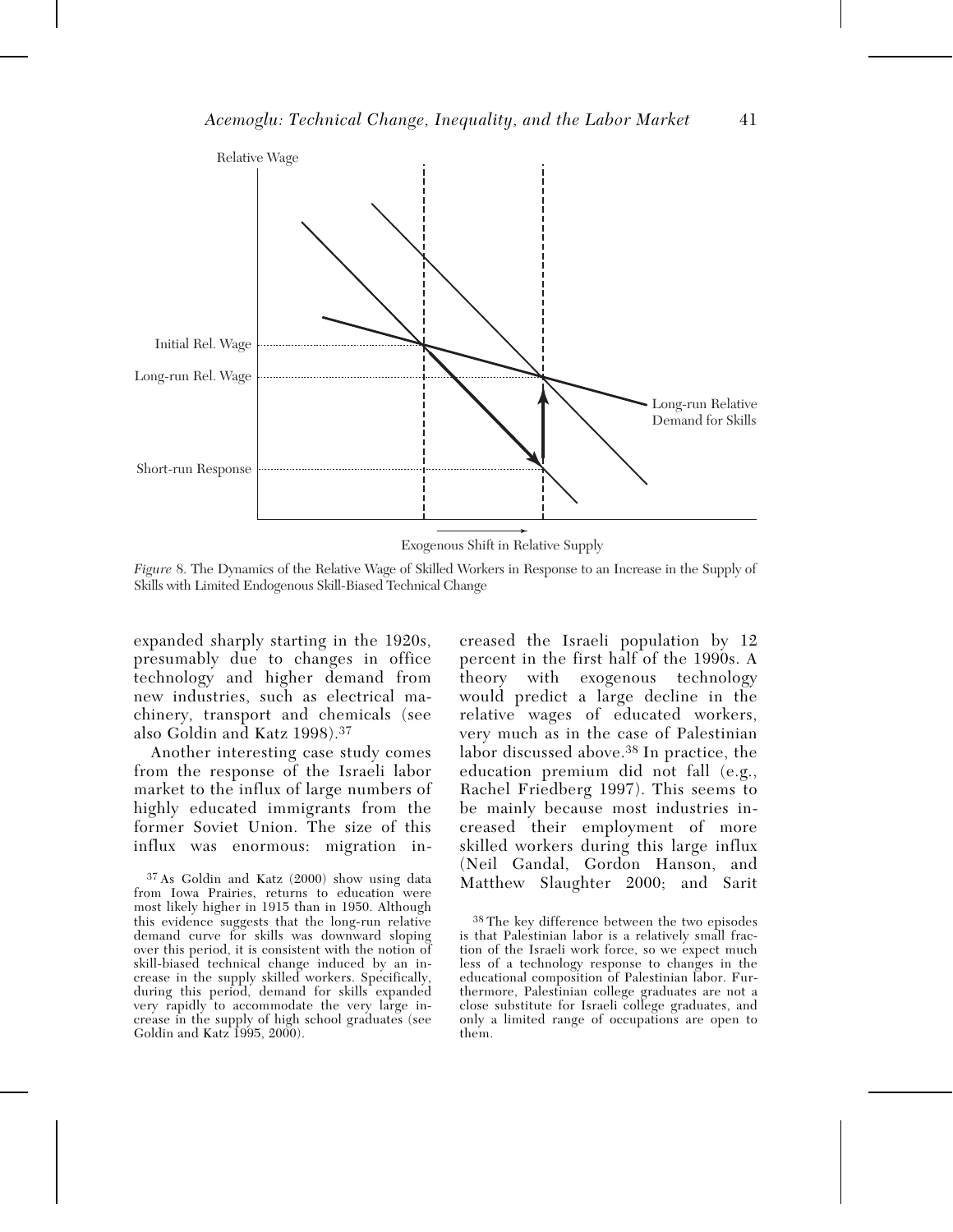Cohen and Chang-Tai Hsieh 2000). This response suggests a change in the production structure toward more skilled workers, consistent with the theories outlined in this section.39

Despite this evidence showing simultaneous increases in the supply of, and demand for, skills in a number of episodes, it is difficult to distinguish exogenous and endogenous technical change. The exogenous technical change theory maintains that technical change is often skill-biased. Endogenous technical change theory instead suggests that new technologies should be skill-biased when the supply of skills increases. Since the supply of skills has increased most of the time over the past one hundred or so years, the implications of the two theories are quite similar. The increase in the supply of unskilled labor in the English cities during the early nineteenth century provides an interesting contrasting event for the two approaches. Bairoch (1988, p. 245) describes this rapid expansion as follows: ". . . between 1740 and 1840 the population of England . . . went up from 6 million to 15.7 million. . . . while the agricultural labor force represented 60– 70% of the total work force in 1740, by 1840 it represented only 22%." Habakkuk (pp. 136–37) also emphasizes the increase in the supply of unskilled labor in English cities, and attributes it to five sources. First, enclosures released substantial labor from agriculture. Second, "population was increasing very rapidly" (p. 136). Third, labor reserves

39 Since Israel can be approximated by a small open economy, another possibility is a change in the output mix and trade patterns. Gandal, Hanson, and Slaughter (2000) and Cohen and Hsieh (2000) find no evidence for this, and show that demand for skills increased in all Israeli sectors. Cohen and Hsieh (2000) also argue that because many Russian immigrants initially worked in lowskill occupations, the supply of skills to the Israeli economy may not have increased by much.

of rural industry came to the cities. Fourth, "there was a large influx of labor from Ireland" (p. 137). Finally, "technical changes in agriculture increased the supply of labor available to industry" (p. 137).

According to the endogenous technology hypothesis, this increase in the supply of unskilled labor should encourage unskill-biased technical change. And as predicted by this approach, there were major skill-replacing (unskillbiased) technologies introduced during this period, most notably the factory system replacing tasks previously performed by skilled artisans. Moreover, in his classic study, Habakkuk argues that the increase in the supply of labor was an important inducement to the development of factory methods. He also quotes an American historian, Handlin, to explain why the adoption of factory methods in the United States was somewhat delayed. Handlin wrote:

[N]o matter what degree of standardization technical process of manufacturing reached, the absence of a cheap labor supply precluded conversion to factory methods. (p. 146)

Habakkuk placed much more importance on the role of wages in determining innovation decisions, a view that later became known as the "Habakkuk hypothesis." But he also emphasized the different availabilities of skilled labor in Britain and the United States. He wrote:

[I]n both countries this provided manufacturers with an incentive to adopt and devise methods which replaced skilled by nonskilled . . . [but ] . . . the English had a stronger incentive than the Americans to replace skilled by unskilled labor. (p. 152)

With a similar reasoning to Habakkuk and Schmookler, the endogenous technology view suggests that nineteenthcentury businessmen took advantage of the rapid increase in the supply of labor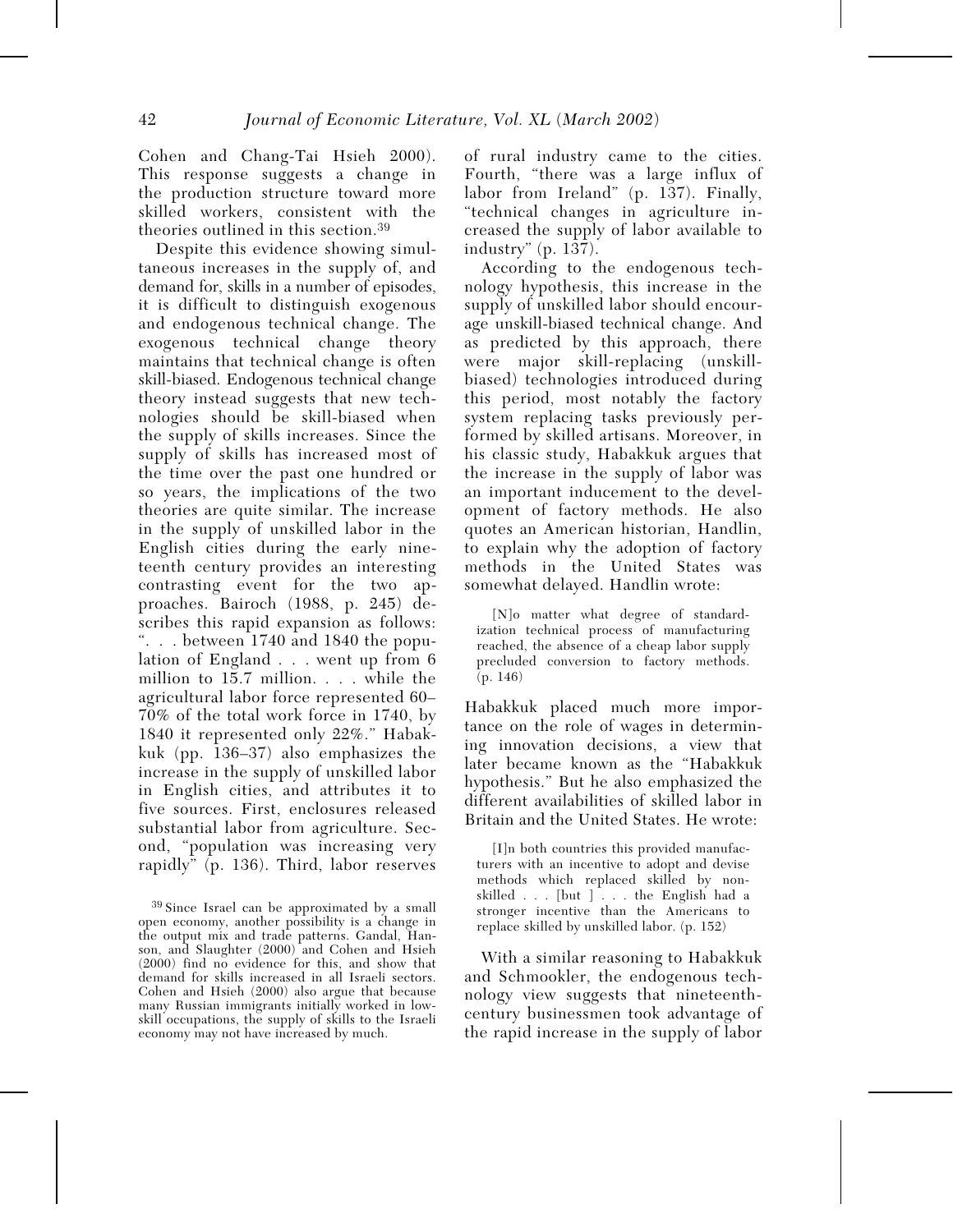in the cities by developing the factory system. According to this view, there is a close link between the skill-replacing technologies of the nineteenth century and the change in the factor supplies faced by employers—"the reserve army of unskilled labor." Although these historical examples are informative, they do not reveal whether endogenous technology choices are important in understanding more recent skill-biased technical change. A systematic study of how technologies respond to large changes in the relative supply of skills is clearly a worthwhile future research project.40

An important aspect of the endogenous technology theory is that it makes relatively tight predictions regarding the future path of technical change. While, with exogenous skill bias theories, there is no clear reason to expect a further acceleration or deceleration in the skill bias of new technologies, according to this endogenous skill bias theory, the future path of technical progress should be closely tied to the path of the supply of skills. If the relative supply of skills continues to increase, we should expect further skill-biased technical change.41

40 It is also useful to note that the skill bias of technology most likely responds not only to changes in the relative supply of skills, but to a variety of other factors. Recent work by Marcus Mobius (2000) and David Thesmar and Mathias Thoenig (2000) shows how the size of the product market, the degree of competitive pressure and instability facing firms may affect the way firms choose to organize, and therefore the demand for skills. Moreover, Mobius suggests that these changes reduced the demand for skills during the nineteenth century as there was greater standardization of products, but increased this demand during the past several decades as the need for flexibility increased. How the organization of product markets and the extent of competition affect technology choices and the demand for skills is a very promising area for future research.

41 Although evidence from the 1990s suggests that skill-biased technical change is now slower, there is not yet sufficient evidence to decide whether the rapid skill-biased technical change of

As discussed above, a major problem for the "technological revolution" models is the slowdown in TFP. Since the endogenous technology approach places the emphasis on which type of technologies are developed, it is not inconsistent with the slow growth in TFP during the past thirty years: an acceleration in the skill bias of new technologies does not require faster technical progress. The evidence presented in Richard Newell, Adam Jaffee, and Robert Stavins (1999) is consistent with the notion that changes in the direction of technical change can happen without an increase in the overall rate of productivity growth. They show that innovation in air conditioners responded to changes in energy prices by becoming more energy-efficient, but find no increase in the rate of productivity growth. In fact, Acemoglu (1998) and Kiley (1999) show that the increased effort of firms to develop more skillbiased technologies could run into decreasing returns, and hence may cause a slowdown in TFP growth. Intuitively, the overall productivity growth in the economy is maximized with a balanced distribution of resources toward developing skill-biased and unskill-biased technologies (due to decreasing returns to each activity). During periods of rapid skill-biased technical change, all resources go into developing skillbiased machines, and cause a decline in advances in unskill-biased technologies. Because of the decreasing returns to

the 1980s has come to an end. It also has to be noted that the increase in the relative supply of college educated workers in the 1990s may have been less than the previous trend (see figure 1), and this may have affected the technology choices of firms. In particular, with the increased labor force participation of less skilled workers, there may now be a sufficient number of unskilled workers supplying labor at low wages to make the further development of unskilled-labor-complementary technologies quite profitable.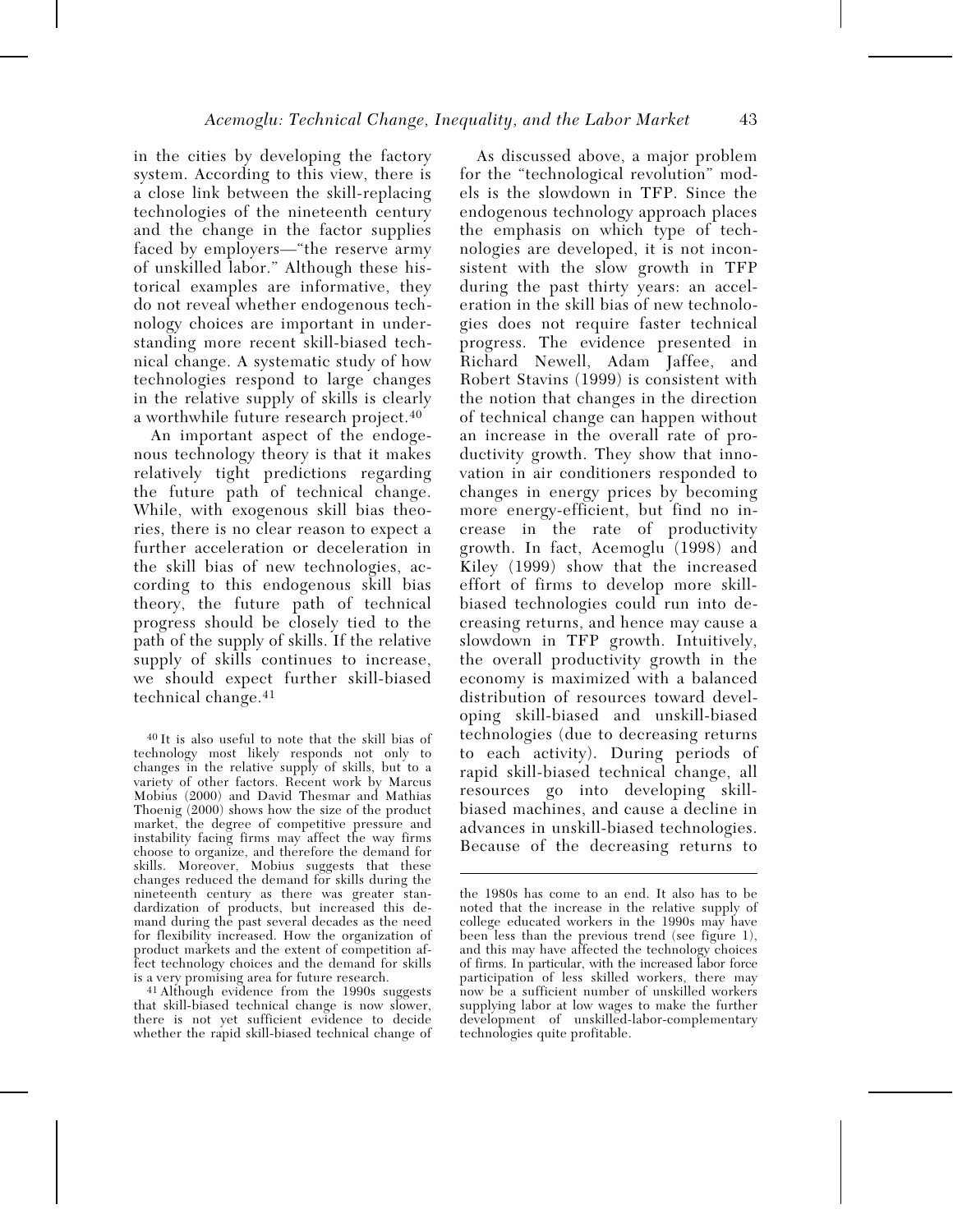scale, improvements in the other sector will not fully offset this decline, and overall TFP growth will fall.42

Finally, it is useful to discuss briefly the response of skills to technology. The analysis so far treated the supply of skills as exogenous, and investigated the implications of the supply on the demand for skills. Naturally, the supply of skills will also respond to economic incentives: more workers are likely to acquire skills when skill premia are higher. Such supply choices can be easily incorporated into this framework. Suppose, for example, that the relative supply of skills, *H/L*, is an increasing function of the skill premium, ω. In this case, if the long-run demand curve for skills is upward-sloping, we can have an equilibrium path in which both the relative supply of skills and the skill premium increase together over time (see Acemoglu 1998). This equilibrium configuration gives us an attractive interpretation for the joint behavior of college skills and the college premium in the U.S. economy over the past sixty years (see figure 1): high returns to schooling encourage education, which in turn induce more skill-biased technical change, increasing returns to schooling again.

#### 5.3 *A Puzzle: The Decline in Wages of Low-Skill Workers*

A common shortcoming of all the pure technology approaches discussed in this section is that they do not naturally predict stagnant average wages and/or falling wages for unskilled workers.43 In the basic framework of section 3, average wages always increase when the supply of educated workers increases, and all wages should rise in response to an increase in the productivity of skilled workers, *Ah*. Yet, over the past thirty years the wages of low-skill workers have fallen in real value, which contrasts with their steady increase in the previous thirty years.

Models of faster technological progress would naturally predict that unskilled workers should benefit from this faster progress. The endogenous technology approach discussed in the previous subsection, on the other hand, predicts that there may be no improvements in the technologies for unskilled workers for an extended period of time because skill-biased innovations are more profitable than unskill-biased innovations. Yet in that case, their wages should be stagnant or increase slowly, but *not fall*.

Some of the studies mentioned above have suggested explanations for the fall in the wages of low-skill workers. For example, recall that Galor and Moav (2000) argue that faster technological change creates an "erosion effect," reducing the productivity of unskilled workers. Using equation (3) from above, in the simplified version of their model discussed in section 5.1, the unskilled wage is  $w_L = \phi_l(g)a[1 + \phi_h^{\rho}(H/L)^{\rho}]^{(1 - \rho)/\rho}$ , where the φ*<sup>l</sup>* function captures the erosion effect. The rate of growth of unskilled wages will be  $\omega_L / \omega_L = g(1 + \varepsilon_\phi)$ , where εφ is the elasticity of the φ*<sup>l</sup>* function which is negative by the assumption that  $\phi'$ *l* < 0. If this elasticity is less than –1, an acceleration in economic  $42$  The view that too much effort toward im-<br>growth can reduce the wages of

proving the skill-biased technologies may be related to the TFP slowdown is consistent with the pattern of sectoral TFP growth observed recently. As Gordon (1998) and Jorgensen and Stiroh (2000) document, there has been rapid TFP growth in computer-producing sectors, but mediocre, or even disappointing, TFP growth in other sectors.

<sup>43</sup> However, recall that if the increase in nonwage benefits is taken into account, average wages increased over this period. So the more robust fact might be the fall in the real wages of low-skill workers.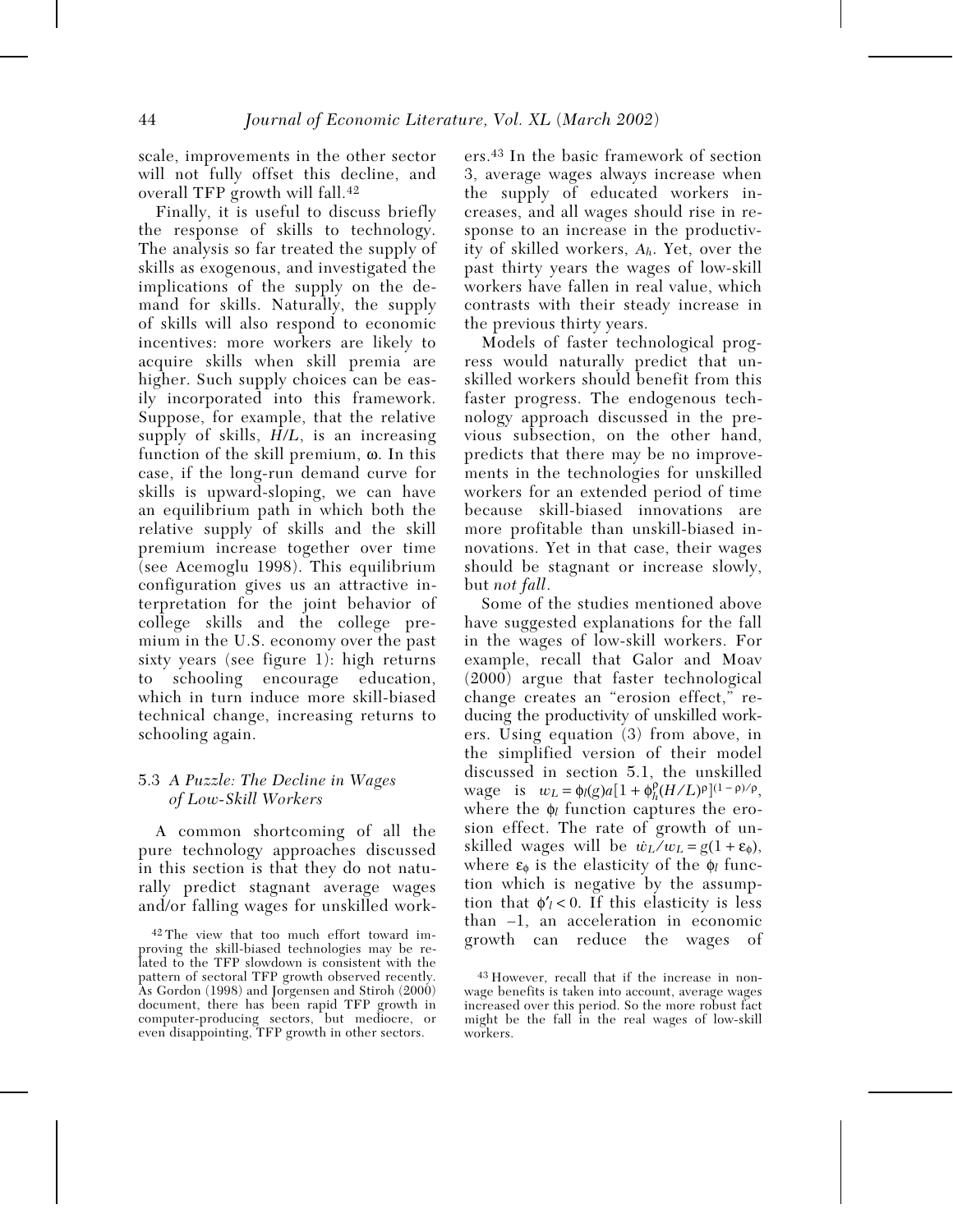low-skill workers due to a powerful erosion effect.

Acemoglu (1999a) and Caselli (1999) derive a fall in the wages of less-skilled workers because the capital-labor ratio for low-education/low-skill workers falls as firms respond to technological developments. In Caselli's model this happens because the equilibrium rate of return to capital increases, and in my paper, this happens because firms devote more of their resources to opening specialized jobs for skilled workers.

Consider the following simple example to illustrate this point. There is a scarce supply of an input *K*, which could be capital, entrepreneurial talent or another factor of production. Skilled workers work with the production function

$$
Y_h = A_h^{\alpha} K_h^{1 - \alpha} H^{\alpha},\tag{20}
$$

while unskilled workers work with the production function

$$
Y_l = A_l^{\alpha} K_l^{1-\alpha} L^{\alpha},\tag{21}
$$

where  $K_l$  and  $K_h$  sum to the total supply of *K*, which is assumed fixed. For simplicity, assume that *Yl* and *Yh* are perfect substitutes. In equilibrium, the marginal product of capital in the two sectors has to be equalized, hence

$$
\frac{K_l}{A_l L} = \frac{K - K_l}{A_h H}.
$$

Therefore, an increase in *Ah* relative to *Al* will reduce *Kl*, as this scarce factor gets reallocated from unskilled to skilled workers. The wages of unskilled workers,  $w_L = (1 - \alpha) A_l^{\alpha} K_l^{1 - \alpha} L^{\alpha - 1}$ , will fall as a result.

An innovative version of this story is developed by Paul Beaudry and David Green (2000). Suppose that equation (21) above is replaced by  $Y_l = A_l^n \overrightarrow{K}_l^{1-n} L^n$ , with  $\eta < \alpha$ , and *K* is interpreted as physical capital. This implies that unskilled workers are more "dependent" on capital than skilled workers. Beaudry and Green show that an increase in *H/L* can raise inequality, and depress the wages of low-skill workers. Although this is related to the effects of the increase in the relative supply of skills on the path of technological progress discussed in the last subsection, the mechanism in Beaudry and Green's paper is quite different. The increase in *H/L* increases the demand for capital, and pushes the interest rate up. This increase in the interest rate hurts unskilled workers more than skilled workers because of the assumption that  $\eta < \alpha$ .

A potential problem with both the Beaudry and Green and Caselli stories is that they explicitly rely on an increase in the price of capital. Although the interest rates were higher during the 1980s in the U.S. economy, this seems mostly due to contractionary monetary policy, and related only tangentially to inequality. Perhaps future research will show a major role for the increase in the interest rates in causing the decline in the wages of low-education workers, but as yet, there is no strong evidence in favor of this effect.44

Overall, a potential problem for models based on technical change is to account for the decline in the wages of low-skill workers.45 I argue in the next section that the effect of technical change on the organization of the labor

45 Another possibility is that some of the technological developments of the past two decades have been "truly labor-replacing," for example, corresponding to an increase in  $B_l(t)$  or  $b_t$  in terms of the production function in footnote 13. Autor, Levy, and Murnane (2000), for example, suggest that computers have replaced unskilled routine tasks. This possibility has not been extensively researched yet.

<sup>44</sup> Acemoglu (1999a), which is more in the spirit of the organizational theories discussed below, obtains the decline in the wages of unskilled workers through a change in the organization of production, which also entails a reallocation of capital away from them, but no increase in the rate of return to capital.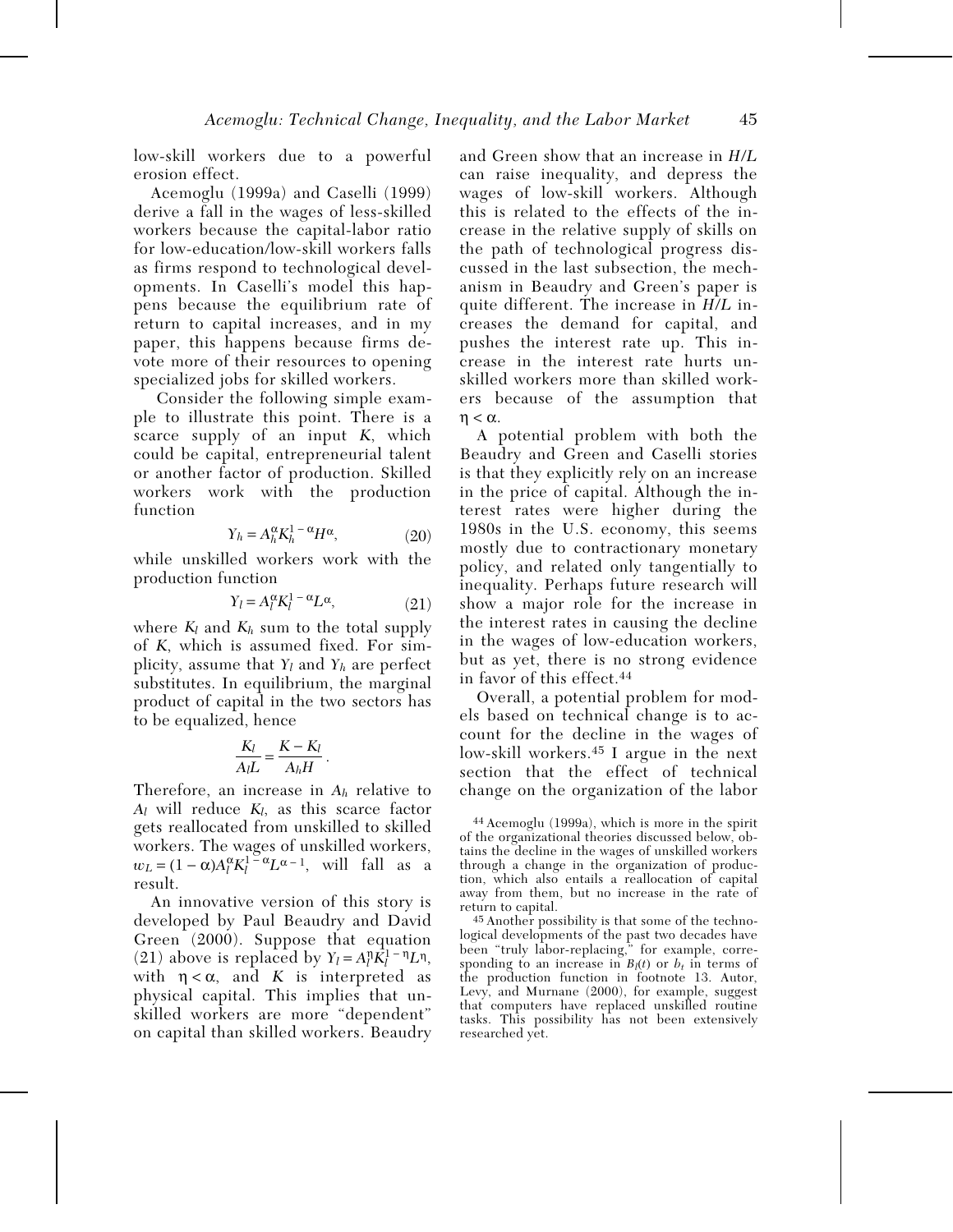market both amplifies the effect of technology on wage inequality, and provides a possible explanation for this decline.

## 6. *Ramifications of Technical Change*

This section discusses how technical change can affect labor market prices by transforming the organization of the labor market. The idea that technology affects the organization of production, and the institutions around it, is an old one. Marx put it in a dramatic fashion: "The hand-mill gives you society with the feudal lords; the steam-mill, society with the industrial capitalist." The argument here is not as extreme, but related: recent technological developments may have led to important changes in the organization of production.

My focus here is on three sets of changes that could account for the fall in the wages of low-skill workers: the transformation of the organization of firms; change in labor market "institutions,"46 particularly the decline in unionization; and the interaction between international trade and technical change. Organizational change often destroys the types of jobs that pay high wages to low-skill workers. Deunionization reduces the bargaining power of low-skill workers. And international trade with less developed countries (LDCs) increases the effective supply of unskilled labor and depresses the marginal value product of less skilled workers in the U.S. economy. Therefore, all three changes could be responsible for the changes in the U.S. wage structure and for the decline in the wages of low-skill workers. Nevertheless, I argue that these factors by themselves are not the major

cause of the increase in inequality. Instead they have become powerful actors only by interacting with technical change, amplified the direct effect of technical change on inequality, and contributed to the fall in the wages of low-skill workers.

## 6.1 *Organizational Change and Inequality*

A variety of evidence suggests that important changes in the structure of firms have been taking place in the U.S. economy over the past 25 years. Moreover, it seems clear that a major driving force for this transformation is changes in technologies (hence the view that technical change is essential for the changes in the organization of firms). For example, team production and other high-performance production methods are now widespread in the U.S. economy (e.g., Casey Ichniowski, Giovanna Prennushi, and Kathryn Shaw 1997, or Eileen Applebaum and Rosemary Batt 1994). Similarly, Peter Cappelli and Steffanie Wilk (1997) show that there has been an increase in the screening of production workers, especially from establishments that use computer technology and pay high wages.

Murnane and Levy (1996) report case study evidence consistent with this view. From their interviews with human resource personnel at a number of companies, they describe the change in the hiring practices of U.S. companies. A manager at Ford Motor company in 1967 describes their hiring strategy as follows: "If we had a vacancy, we would look outside in the plant waiting room to see if there were any warm bodies standing there. If someone was there and they looked physically OK and weren't an obvious alcoholic, they were hired" (p. 19). In contrast, comparable companies in the late 1980s use a very

<sup>46</sup> I am using the term institutions loosely here, to capture the rules of the game in the labor market, patterns of bargaining, as well as government labor market policy.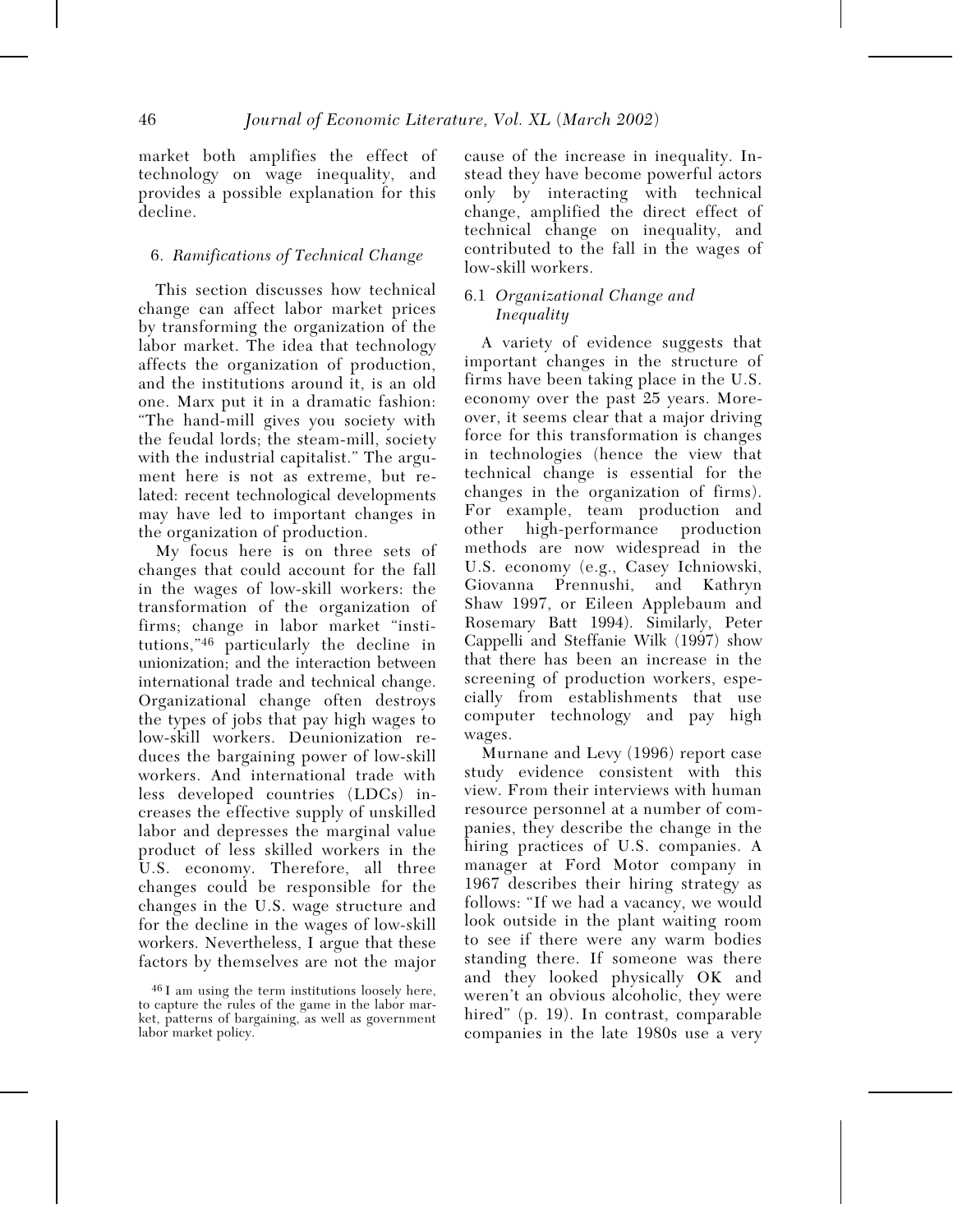

*Figure* 9. The Evolution of the Percentage of Employment in the Top and Bottom 25 Percentile Industry-Occupation Cells (weight-at-the-tails of the job quality distribution)

different recruitment strategy. Murnane and Levy discuss the cases of Honda of America, Diamond Star Motors, and Northwestern Mutual Life. All three companies spend substantial resources on recruitment and hire only a fraction of those who apply. Kremer and Maskin (1999) provide evidence of more segregation of workers across establishments. It seems that high-wage workers are now much more concentrated in certain establishments. Similarly, in Acemoglu (1999a) I documented a change in the composition of jobs over the past twenty years. Figure 9 here replicates a pattern found in that paper, and plots the total percentage of workers employed in the top 25-percent and bottom 25-percent industry-occupation cells (what I called weight-at-the-tails of the job quality distribution). These are the cells (job types) that pay relatively high or relatively low wages. In 1983, 35 percent of employment was in the top and bottom 25-percent job categories. By 1993, this number had risen to just under 38 percent. So, approximately 2.5 percent more workers now have either higher or lower quality jobs rather than medium quality jobs. The actual changes in the distribution of jobs may be much larger than this, since substantial changes in the types of jobs often take place within given occupations.

The view that changes in the organization of firms have had a fundamental effect on the labor market is often expressed in the popular press, and in the organizational literature (e.g., Shohana Zuboff 1988). This organizational approach is formalized by Kremer and Maskin (1999), Acemoglu (1999a), Mobius (2000), Thesmar and Thoenig (2000),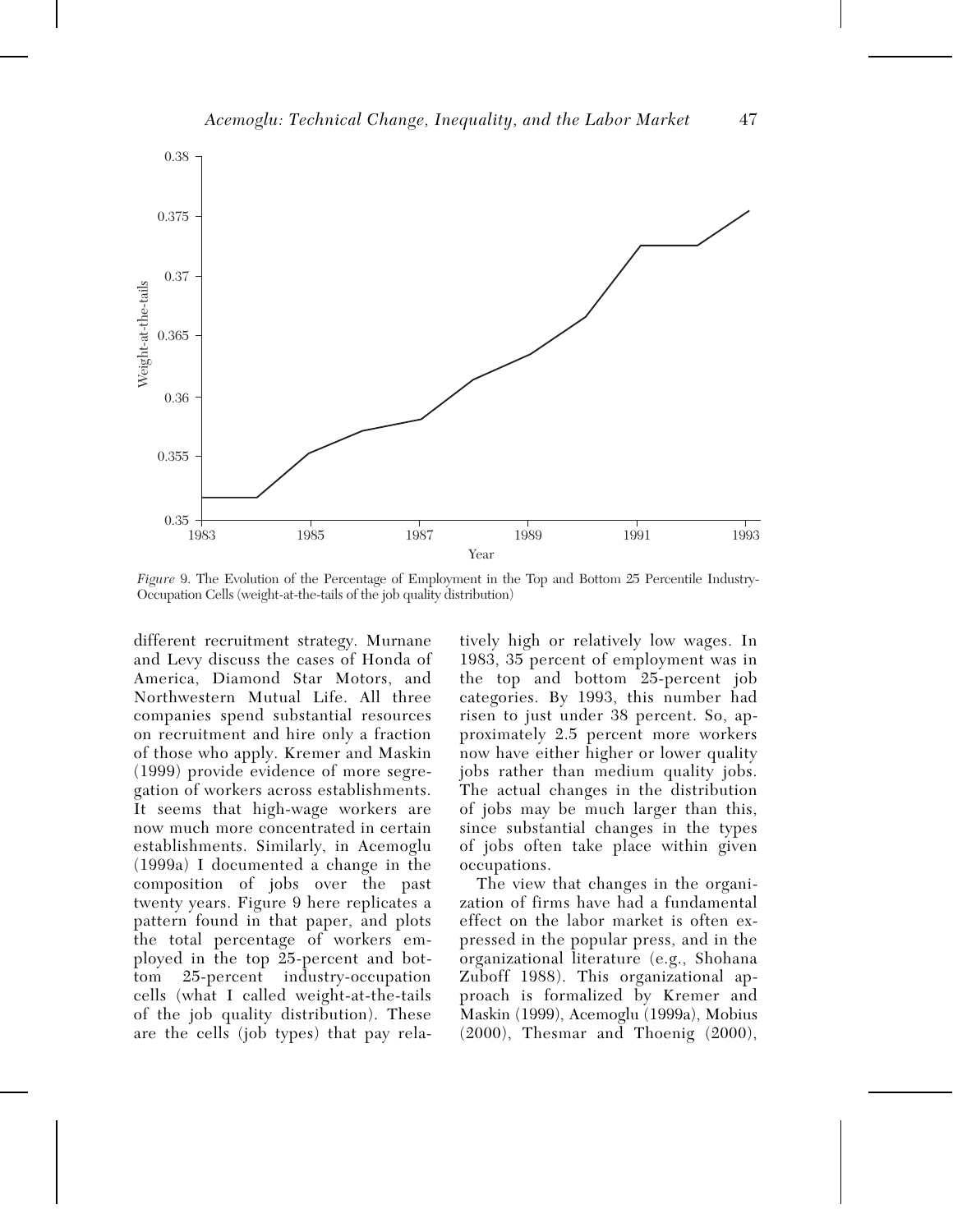and Gilles Duranton (2001). Kremer and Maskin consider a production function which distinguishes between managers and workers. They show that a change in technology or an increase in the dispersion of skills may encourage high-skill workers to match with other high-skill workers, rather than work as managers in establishments employing low-skill workers.

Here I outline a simple model, synthesizing Kremer and Maskin (1999) and Acemoglu (1999a), that captures the effect of the technical change on the organization of production, and via this channel, on wage inequality. The basic idea is simple. As the productivity of skilled workers increases, it becomes more profitable for them to work by themselves in separate organizations rather than in the same workplace as the unskilled workers. This is because when the skilled and the unskilled work together, their productivities interact, and unskilled workers may put downward pressure on the productivity of skilled workers (for example, because unskilled workers have to implement part of the production process designed by skilled workers).

Specifically, suppose that firms have access to the following production functions

the old-style production function:

$$
Y = B_p[(A_lL)^p + (A_hh_O)^p]^{1/p},
$$
 the new-organization production function:

$$
Y=B_sA_h^{\beta}h_N,
$$

where  $h<sub>O</sub>$  is the number of skilled workers employed in the old-style firms, and  $h_N$  is the number of skilled workers employed in new organizations separately from unskilled workers. The fact that when they are employed in the same firm these two types of workers affect each other's productivity is captured by the CES production function. This formulation implies that if the productivity (ability) of unskilled workers, *Al*, is very low relative to *Ah*, they pull down the productivity of skilled workers. In contrast, when they work in separate firms, skilled workers are *unaffected* by the productivity of unskilled workers. Moreover,  $β > 1$ , which implies that improvements in the productivity of skilled workers has more effect on the productivity of new-style organizations. The parameters  $B_p$  and  $B_s$  capture the relative efficiency of old and new-style production functions.

The labor market is competitive, so the equilibrium organization of production will maximize total output, given by  $B_p[(A_lL)^p + (A_hh_O)^p]^{1/p} + B_sA_h^{\beta}(H - h_O)$ , where  $h_0 \in [0, H]$  is the number of skilled workers employed in the old-style organizations. For all cases in which  $h<sub>O</sub> > 0$ , the solution to this problem will involve

$$
w_H = B_p A_h^{\rho} h_O^{\rho - 1} [A_f^{\rho} L^{\rho} + A_h^{\rho} h_O^{\rho}]^{(1 - \rho)/\rho}
$$
  
=  $B_s A_h^{\beta}$ , (22)

i.e., skilled workers need to be paid *BsAh* β to be convinced to work in the same firms as the unskilled workers. The unskilled wage is

$$
w_L = B_p A_l^{\rho} L^{\rho - 1} [A_l^{\rho} L^{\rho} + A_h^{\rho} h_O^{\rho}]^{(1 - \rho)/\rho}
$$
  
<  $w_H$ . (23)

Now consider an increase in *Ah*. Differentiating (22) yields ∂*hO* ⁄ ∂*Ah* < 0, that is, there will be fewer skilled workers working with the unskilled. Moreover, differentiation also gives ∂(*AhhO*)⁄∂*Ah* < 0, so the efficiency units of skilled workers that the unskilled work with declines. From  $(23)$ , this implies that  $dw_L / dA_h < 0$ . Therefore, skill-biased technical change encourages skilled workers to work by themselves, and as a result, unskilled wages fall. Intuitively, because, in the old-style organizations, the productivity of skilled workers depends on the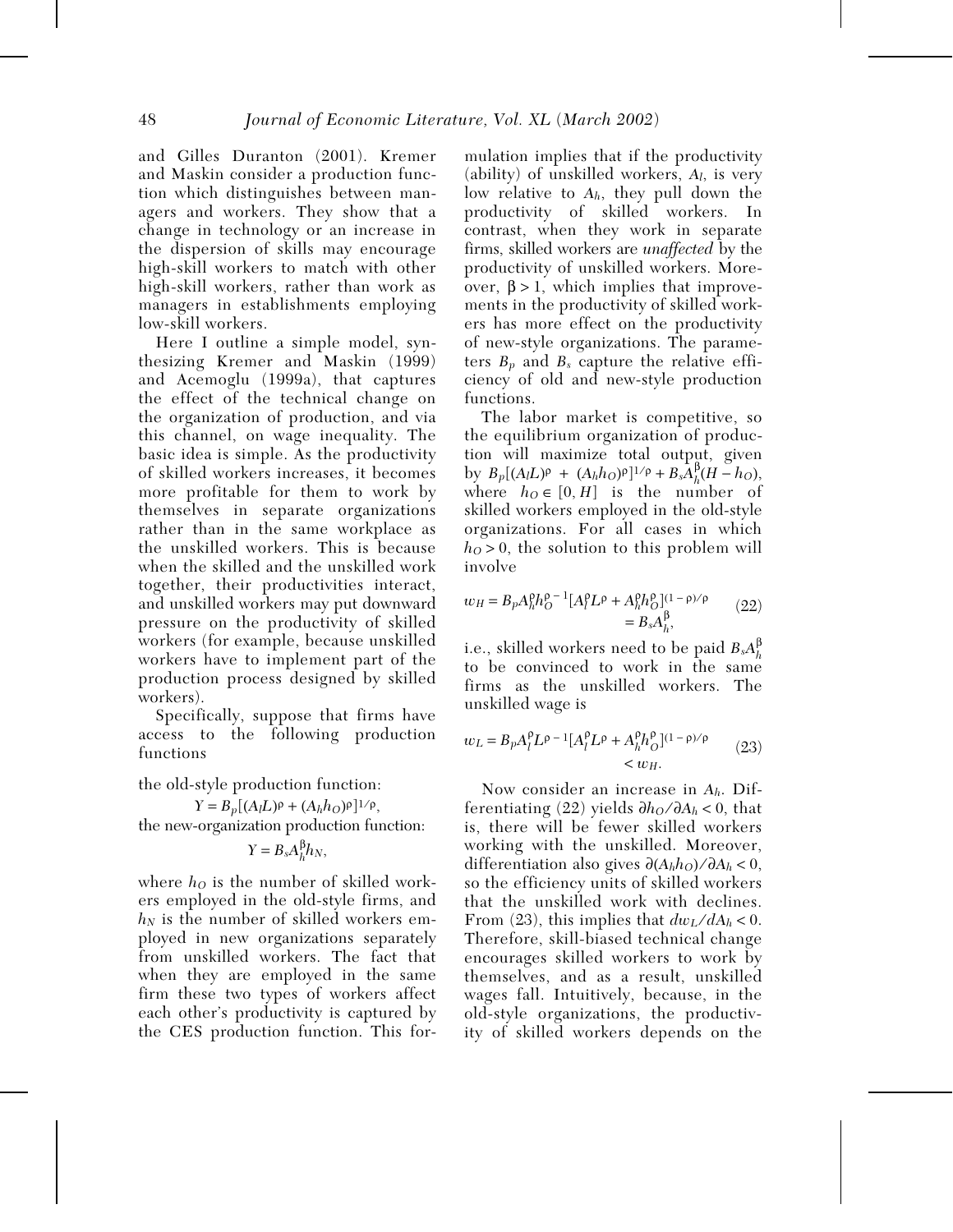ability of unskilled workers, when the skilled become even more productive, the downward pull exerted on their productivity by the unskilled workers becomes more costly, and they prefer to work in separate organizations. This reduces the ratio  $A_h h_O/L$  and depresses unskilled wages. As a result, improvements in technology, which normally benefit unskilled workers as in section 3, may hurt unskilled workers because they transform the organization of production.

An increase in  $B_s/B_p$ , which raises the relative profitability of the new organizational form, also leads to further segregation of skilled and unskilled workers in different organizations. This last comparative static result is useful since Bresnahan (1999) and Autor, Levy and Murnane (2000) argue that by replacing workers in the performance of routine tasks, computers enabled a radical change in the organization of production.47 This is reminiscent of a technological change that makes the new-organization production function more profitable.

These organizational stories are attractive since they provide a unified explanation for the changes in the wage structure and the apparent changes in the organization of firms. An interesting recent paper by Eve Caroli and Van Reenan (1999) provides evidence suggesting that changes in wages have been accompanied by changes in organizational forms. Acemoglu (1999a) and Kremer and Maskin (1999) also provide evidence suggesting a number of organizational changes in the U.S. economy during the past 25 years. Nevertheless,

47 A related perspective is offered by Aghion (2001), who also argues that computers replace unskilled tasks. He suggests that computers are a "general-purpose technology," so their diffusion follows an inverted S shaped pattern. He suggests that as more and more firms adopted computers over the past decades, demand for unskilled workers fell rapidly.

this evidence does not yet enable an assessment of whether changes in organizational forms have been an important contributor to the changes in labor market prices, and future research is required to determine the role of organizational change in the rise in inequality.

## 6.2 *Institutional Change*

Labor market "institutions," including minimum wage laws, the importance of collective bargaining in wage determination, and perhaps social norms, undoubtedly have an important effect on the distribution of wages. The Great Compression in the wage distribution after the Second World War is difficult to explain without invoking changes institutions and social norms (see, e.g., Goldin and Robert Margo 1992). Could changes in labor market institutions also account for the increase in wage inequality and the discontinuity in that demand for skills during the past decades?

Two major changes in labor market institutions over the past 25 years are the decline in the real value of state and federal minimum wages and the reduced importance of trade unions in wage determination. Although many economists suspect that these institutional changes may be responsible for the changes in the structure of the U.S. labor market (see Freeman 1991; DiNardo, Fortin, and Lemieux 1995; Lee 1999), I will argue that these changes are unlikely to be the major cause of the recent increase in U.S. wage inequality.

The real value of the minimum wage was eroded throughout the 1980s as the nominal minimum wage remained constant for much of this period. Since the minimum wage is likely to increase the wages of low-paid workers, this decline may be responsible for increased wage dispersion. DiNardo et al. (1995) and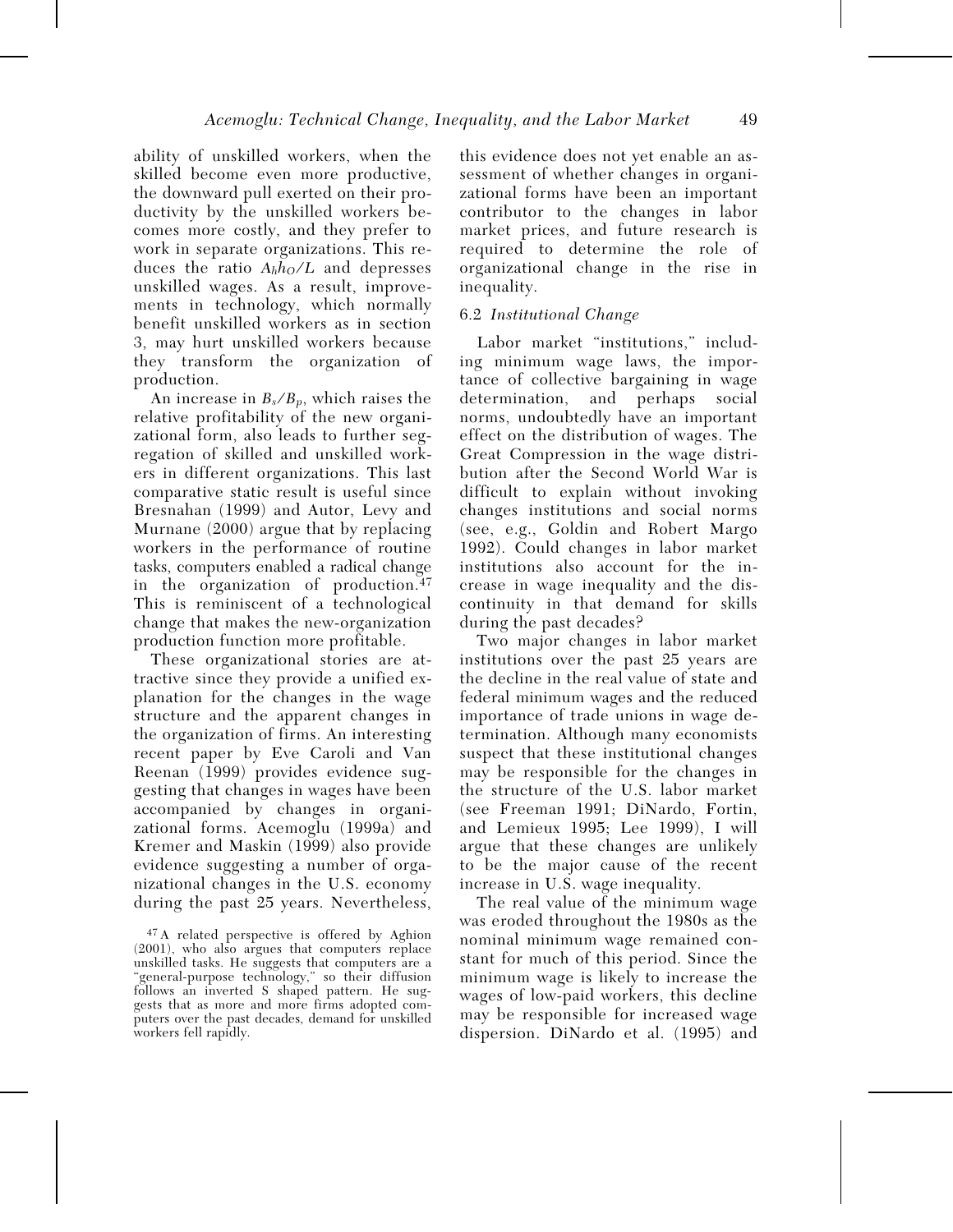Lee (1999) provide evidence in support of this hypothesis. Although the contribution of the decline in the minimum wage to increased wage dispersion cannot be denied, most economists believe that this is unlikely to have been a major factor in the changes in the U.S. wage structure. First, only a small fraction of male workers are directly affected by the minimum wage (even in 1992, after the minimum wage hike of 1990–91, only 8 percent of all workers between the ages of 18 and 65 were paid at or below the minimum wage). Although the minimum wage may increase the earnings of some workers who are not directly affected, it is unlikely to affect the wages above the median of the wage distribution. But as figure 3 shows, the difference between the 90th percentile and the median behaves very similarly to the difference between the median and the 10th percentile.48 This implies that whatever factors were causing increased wage dispersion at the top of the distribution are likely to have been the major cause of the increase in wage dispersion throughout the distribution. Second, the erosion in the real value of the minimum wage started in the 1980s, whereas, as shown above, the explosion in overall wage inequality began in the early 1970s (subject to the caveat raised in footnote 11).

The declining importance of unions may be another important factor in the increase in wage inequality. Unions often compress the structure of wages and reduce skill premia (see for example Lloyd Reynolds 1951; or Freeman and James Medoff 1984). Throughout the postwar period in the U.S. economy, unions negotiated the wages for many occupations, even indirectly influenced managerial salaries (see DiNardo, Kevin Hallock, and Pischke 2000). Unions also explicitly tried to compress wage differentials. This suggests that the decline of unions may have been a major cause of the changes in the structure of wages.

Although deunionization could in principle be an important factor in the structure of wages, the extent and timing of deunionization suggests that it is not the major driving force of the increase in inequality. First, wage inequality increased in many occupations in which prices were never affected by unions (such as lawyers and doctors). Moreover, in the United States, deunionization started in the 1950s, a period of stable wage inequality. During the 1970s, though unionization fell in the private sector, overall unionization rates did not decline much because of increased unionization in the public sector. Overall union density was approximately constant, around 30 percent of the work force, between 1960 and 1975. It was the anti-union atmosphere of the 1980s and perhaps the defeat of the airtraffic controllers' strike that led to the largest declines in unionization, dating much of deunionization after the rapid increase in inequality during the early 1970s.49 Evidence from other countries also paints a similar picture. For example, in the United Kingdom, wage inequality started its sharp increase in the

<sup>48</sup> Except during the early 1980s when there is a more rapid increase in inequality at the bottom of the wage distribution, most likely due to the falling real value of the minimum wage. There are substantially larger increases in inequality at the bottom of the distribution among female workers or in a sample that combines male and female workers. This reflects the larger effect of minimum wage laws on female earnings. Figure 3 shows that there are factors, other than the decline in the real value of the minimum wage, having a major effect on the top and the bottom of the male wage distribution.

<sup>49</sup> An interesting recent paper by Henry Farber and Bruce Western (2000) dates the major decline in union activity to the early 1980s, a few months before the air-traffic controllers' strike.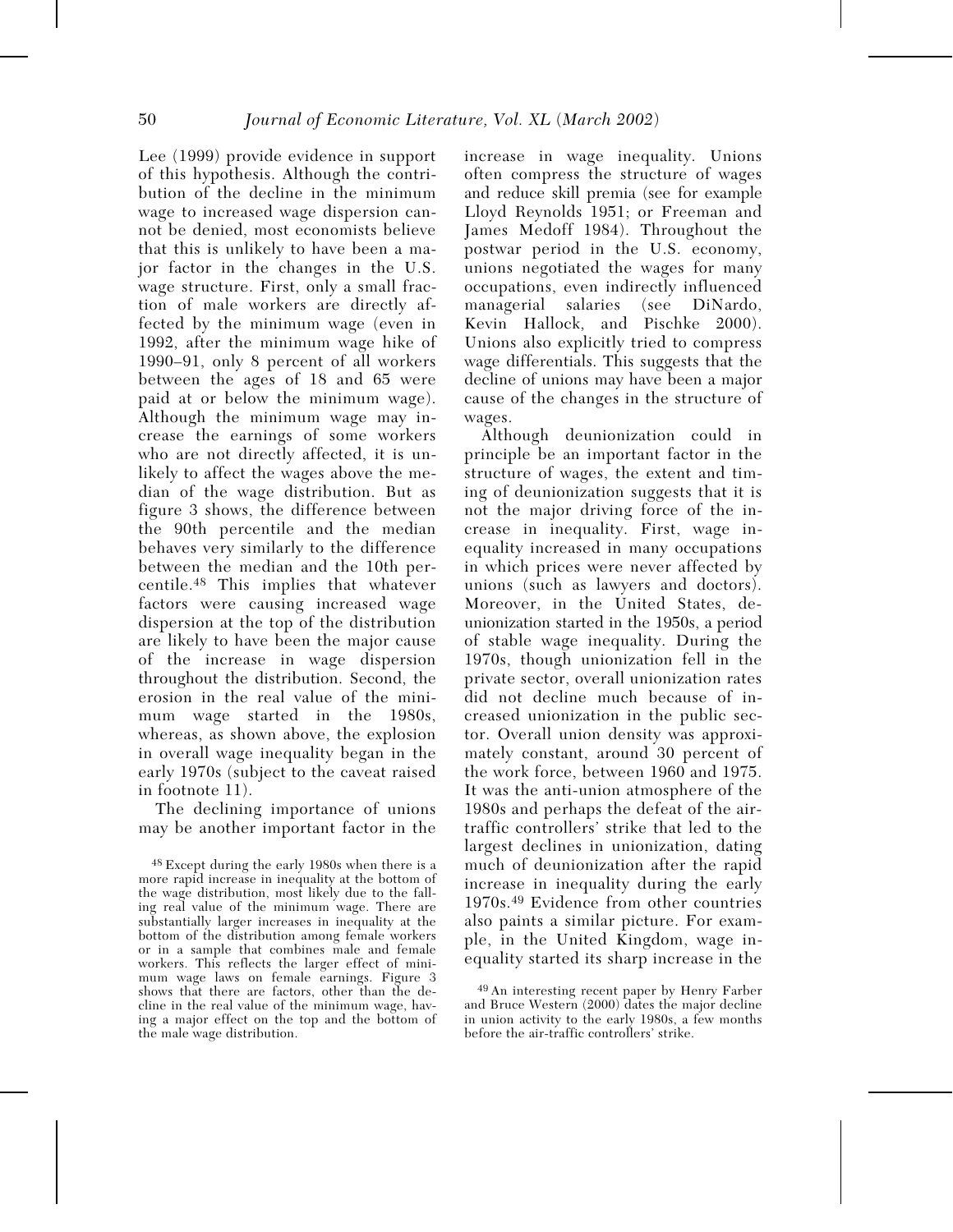mid-1970s, while union density increased until 1980 and started a rapid decline only during the 1980s (Amanda Gosling 1998). In Canada, while unionization rates increased from around 30 percent in the 1960s to over 36 percent in the late 1980s (Riddell 1993, table 4.1), wage inequality also increased (see for example Freeman and Karen Needels 1993, figure 2.4).

Although the timing of deunionization does not appear to be consistent with this institutional change being the major cause of the changes in wage inequality, deunionization could clearly affect the wages of unskilled workers. One possibility is that deunionization is a contributing factor. But in this case, why did the unions decline while technology was rapidly becoming more skillbiased? Acemoglu, Aghion, and Violante (2001) suggest that deunionization may have been caused by the technological developments of the past decades. According to this perspective, technical change is the driving force of the changes in the wage structure, but it also leads to deunionization, and the resulting deunionization can have a significant indirect effect on wage inequality, causing the wages of less-skilled workers to fall.

To see the basic argument, suppose that production can be carried out either in unionized or nonunionized firms. In nonunionized firms, workers receive their marginal products, which I denote by *Ah* and *Al* for skilled and unskilled workers. Assume that unions always compress the structure of wages—i.e., they reduce wage differentials between skilled and unskilled workers. This wage compression could be driven by a variety of factors. Acemoglu and Pischke (1999), for example, argue that unions encourage productive training, and such training is incentive compatible for firms only when the wage structure is compressed. Alternatively, collective decision making within a union may reflect the preferences of its median voter, and if this median voter is an unskilled worker, he will try to increase unskilled wages at the expense of skilled wages. It is also possible that union members choose to compress wages because of ideological reasons or for social cohesion purposes. The empirical literature supports the notion that unions compress wages, though it does not distinguish among the various reasons (see Freeman and James Medoff 1984). I capture wage compression in a reduced form way with the equation

$$
\omega = \frac{w_H}{w_L} \le \psi \frac{A_h}{A_l},\tag{24}
$$

where  $\psi$  < 1. Unions could never attract skilled workers unless they provided some benefits to them to compensate for the wage compression. Here I simply assume that they provide a benefit  $\beta$  to all workers, for example, because unions increase productivity (e.g., Freeman and Medoff 1984; and Freeman and Edward Lazear 1995), or because they encourage training. Alternatively, β could be part of the rents captured by the union. The zero-profit constraint for firms would be:  $(w_H - \beta)H + (w_L - \beta)L \leq A_hH + A_lL$  (in the case where β stands for rents, the zeroprofit condition ensures that the firm does not wish to open a non-union plant). Combining this equation with (24), and assuming that both hold as equality, we obtain

$$
w_H = \frac{(A_h + \beta)H + (A_l + \beta)L}{A_hH + \psi^{-1}A_lL}A_h.
$$
 (25)

Skilled workers will be happy to be part of a union as long as  $w_H$  given by  $(25)$  is greater than  $A_h$ . As  $A_h/A_l$  increases—i.e., as skill-biased technical change raises the productivity of skilled workers relative to the unskilled—*w<sub>H</sub>* will fall relative to *Ah*. Therefore, skill-biased technical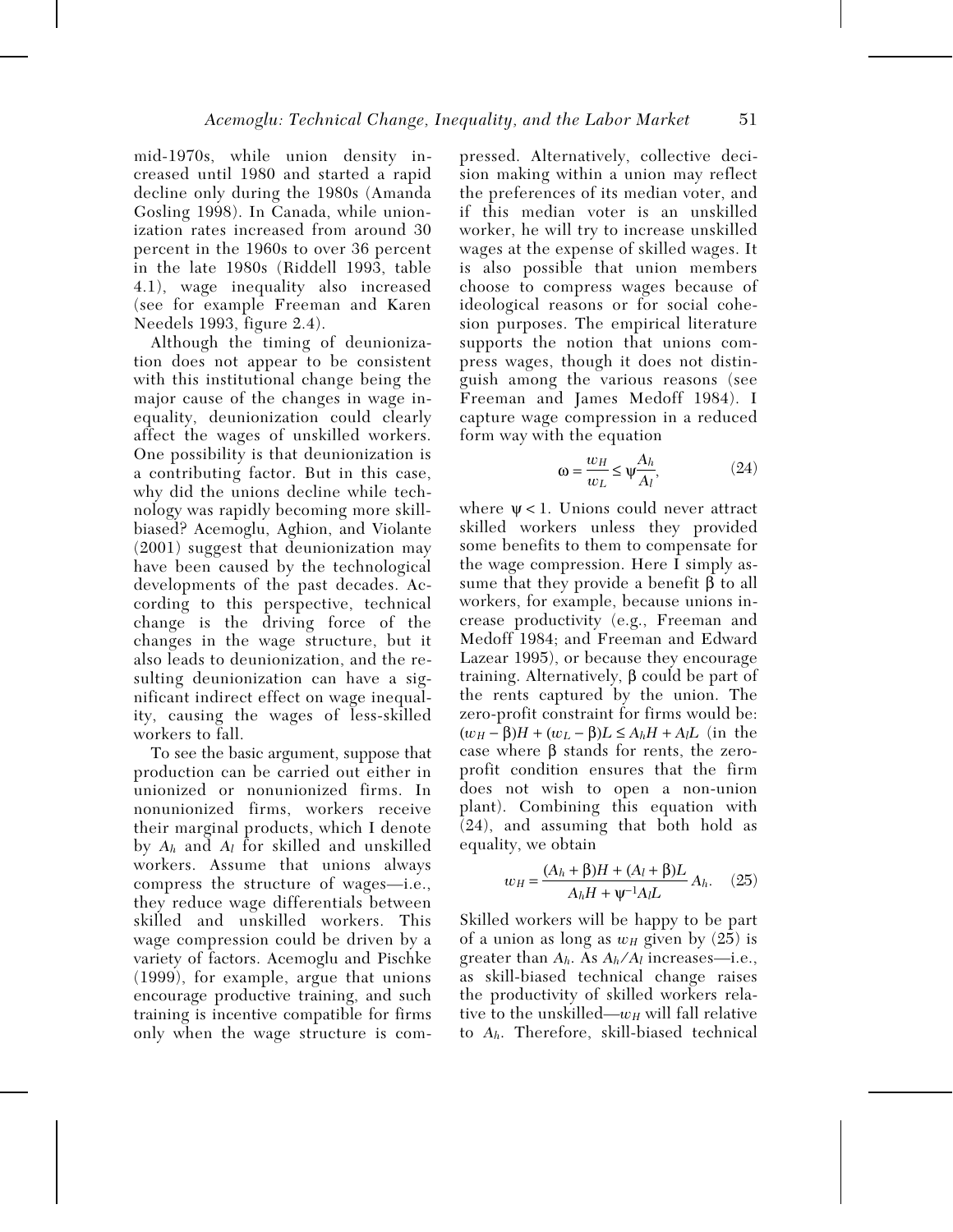change makes wage compression more costly for skilled workers, eventually destroying the coalition between skilled and unskilled workers that maintains unions.

The important point is that deunionization causes a decline in the wages of un $s$ killed workers from  $w_L = \frac{(A_h + \beta)H + (A_l + \beta)L}{1^{A_h H + \psi^{-1} A_l L}} \Psi A_l$ *AhH* + ψ<sup>−1</sup>*A<sub>l</sub>*. Ψ<sup>1</sup>*A<sub>l</sub>* τοπιάΣ viously benefiting from wage compression imposed by unions, now experience a fall in real earnings. Therefore, technical change not only affects wage inequality directly, but also induces a change in labor market institutions. The effect of this change in institutions on inequality can be potentially larger than the direct effect of technical change, and explain the decline in the real wages of less-skilled workers.

Although Acemoglu, Aghion, and Violante (2001) provide some evidence consistent with these patterns, whether deunionization was important in the decline of the wages of low-skill workers and whether technical change is responsible for deunionization are open questions. It might also be interesting to investigate whether changes in technology may have also affected the coalition supporting the minimum wage, and hence played a role in the decline in the minimum wage during the 1980s. For example if unions, which have traditionally supported minimum wages, were weakened by the technological developments of that decade as argued in this subsection, technical change may have indirectly contributed to the weakening of the coalition in support of the minimum wage.50

 $50$  Finally, both the decline in the role that unions play and in the value of the minimum wage may have been caused by changes in certain social norms, for example, the norm of "equal work equal pay." The decline of the same norms could also be responsible for the increase in inequality (e.g., the emergence of the winner-take-all society as claimed by Robert Frank and Philip Cook

#### 6.3 *Trade, Technical Change, and Inequality*

Finally, I discuss another major change affecting the U.S. economy: the increased volume of international trade. I argue that increased international trade by itself is not the cause of the changes in the U.S. wage structure, but trade may have been an important factor in the rise of wage inequality by affecting the degree of skill bias of technical change. This subsection is somewhat different from the previous two, since it is not about the effect of technology on the organization of the labor market, but on the effect of a major change in regulations on technological developments.

Standard trade theory predicts that increased international trade with lessdeveloped countries (LDCs), which are more abundant in unskilled workers, should increase the demand for skills in the U.S. labor market. So the increase in international trade may have been an underlying cause of the changes in U.S. wage inequality.

To discuss these issues, consider the two-good interpretation of the model in section 3. Consumer utility is defined over  $[Y_l^{\rho} + Y_h^{\rho}]^{1/\rho}$ , with the production functions for two goods being  $Y_h = A_h H$ and  $Y_l = A_l L$ . Both goods are now tradable. For simplicity, let me just compare the U.S. labor market equilibrium without any trade (as characterized in section 3) to the equilibrium with full international trade without any trading costs.

Before trade, the U.S. relative price of skill-intensive goods, *ph* ⁄ *pl*, is given by

$$
p^{US} = \frac{p_h}{p_l} = \left[\frac{A_h H}{A_l L}\right]^{p-1},\tag{26}
$$

<sup>1996).</sup> Unfortunately, there is currently little research on the effect of social norms on inequality and on why inequality norms may have changed over the past thirty years.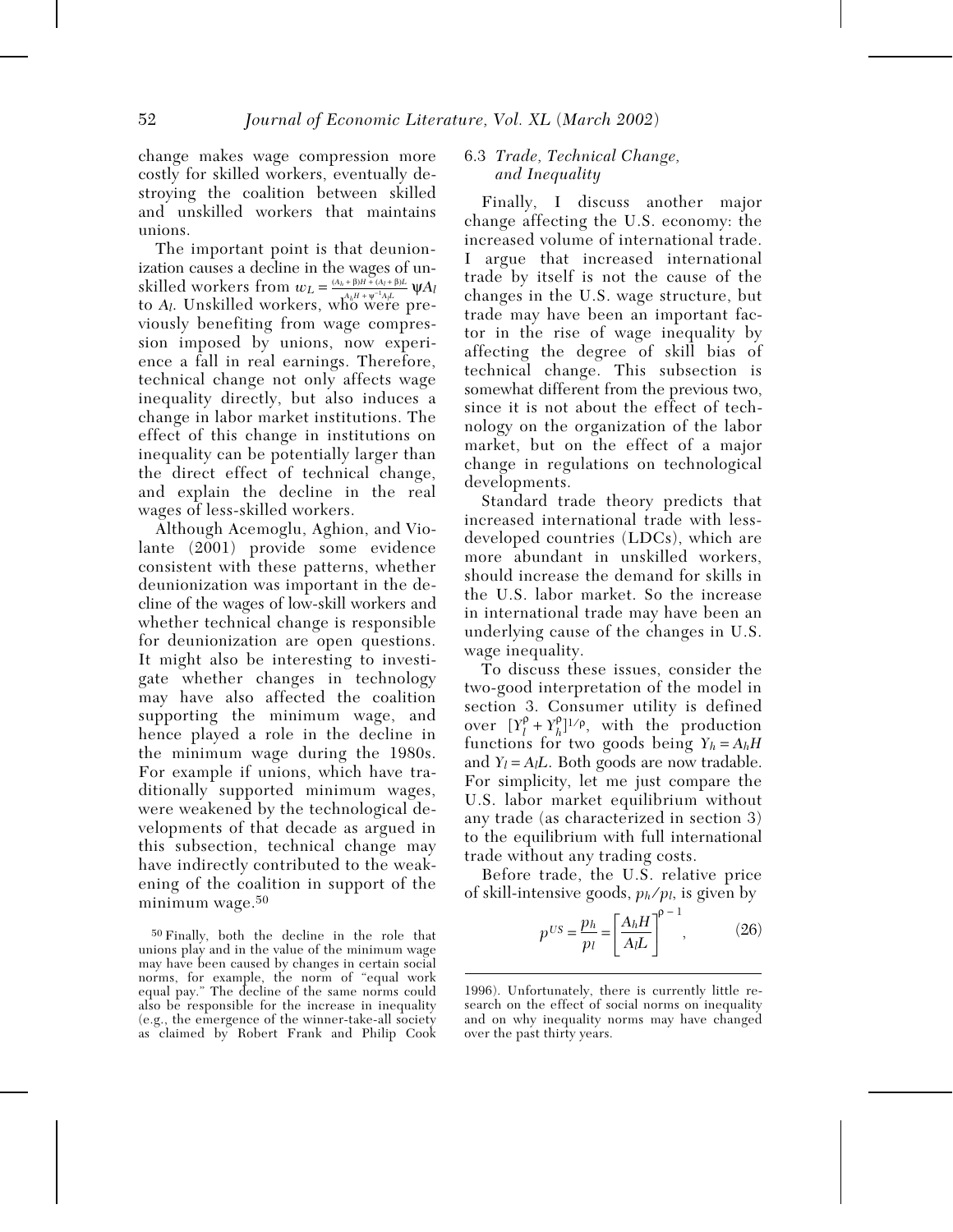where *H* and *L* denote the supplies of skilled and unskilled labor in the United States. The skill premium is then simply equal to the ratio of the marginal value products of the two types of workers, that is,  $\omega^{US} = p^{US} A_h / A_l$ . Next, suppose that the United States starts trading with a set of LDCs that have access to the same technology as given by *Ah* and *Al*, but are relatively scarce in skills. Denote the total supplies of skilled and unskilled workers in the LDCs by  $\hat{H}$  and  $\hat{L}$  where  $\hat{H}/\hat{L}$  <  $H/L$ , which simply reiterates that the United States is more abundant in skilled workers than the LDCs.

After full trade opening, the product markets in the United States and the LDCs are joined, so there will be a unique world relative price. Since the supplies of skill- and unskill-intensive goods are  $A_h(H + \hat{H})$  and  $A_l(L + \hat{L})$ , the relative price of the skill-intensive good will be

$$
p^{W} = \left[\frac{A_h(H+\hat{H})}{A_l(L+\hat{L})}\right]^{\rho-1} < p^{US}.\tag{27}
$$

The fact that  $p^W > p^{US}$  follows immediately from  $\hat{H}/\hat{L} < H/L$ . Intuitively, once the United States starts trading with skill-scarce LDCs, demand for skillintensive goods increases and pushes the prices of these goods up.

Labor demand in this economy is derived from product demands. The skill premium therefore follows the relative price of skill-intensive goods. After trade opening, the U.S. skill premium increases to

$$
\omega^W = p^W \frac{A_h}{A_l} > \omega^{US} \tag{28}
$$

where the fact that  $\omega^W > \omega^{US}$  is an immediate consequence of  $p^w > p^{US}$ . Therefore, trade with less developed countries increases wage inequality in the United States.

The skill premium in the LDCs will also be equal to ω*<sup>W</sup>* after trade opening since the producers face the same relative price of skill-intensive goods, and have access to the same technologies. Before trade, however, the skill premium in the LDCs was  $\hat{\omega} = \hat{p} A_h / A_l$ , where  $\hat{p} = (A_h \hat{H} / A_l \hat{L})^{\rho - 1}$  is the relative price of skill-intensive goods in the LDCs before trade. The same argument as above implies that  $\hat{p} > p^W$ , i.e., trade with the skill-abundant United States reduces the relative price of skill-intensive goods in the LDCs. This implies that  $\omega^W < \hat{\omega}$ ; after trade wage inequality should fall in the LDCs.

Although in theory increased trade with the LDCs can be the cause of the rapid increase in the demand for skills, most evidence suggests that the direct effect of increased international trade on the U.S. labor market has been relatively minor. First, as equation (27) shows, the effect of international trade works through a *unique intervening mechanism*: more trade with the LDCs increases the relative price of skillintensive goods, *p*, and affects the skill premium via this channel. In fact, in this simple framework, the percentage increase in the skill premium is proportional to the percentage increase in the relative price of skill-intensive goods. Perhaps the most damaging piece of evidence for the trade hypothesis is that most studies suggest the relative price of skill-intensive goods did not increase over the period of increasing inequality. Robert Lawrence and Slaughter (1993) found that during the 1980s the relative price of skill-intensive goods actually fell. Jeffrey Sachs and Howard Shatz (1994) found no major change or a slight decline. A more recent paper by Krueger (1997) criticized the methods and data used by these studies, and found an increase in the relative price of skill-intensive goods. Nevertheless, the increase in these prices is relatively small, so would not be able to account for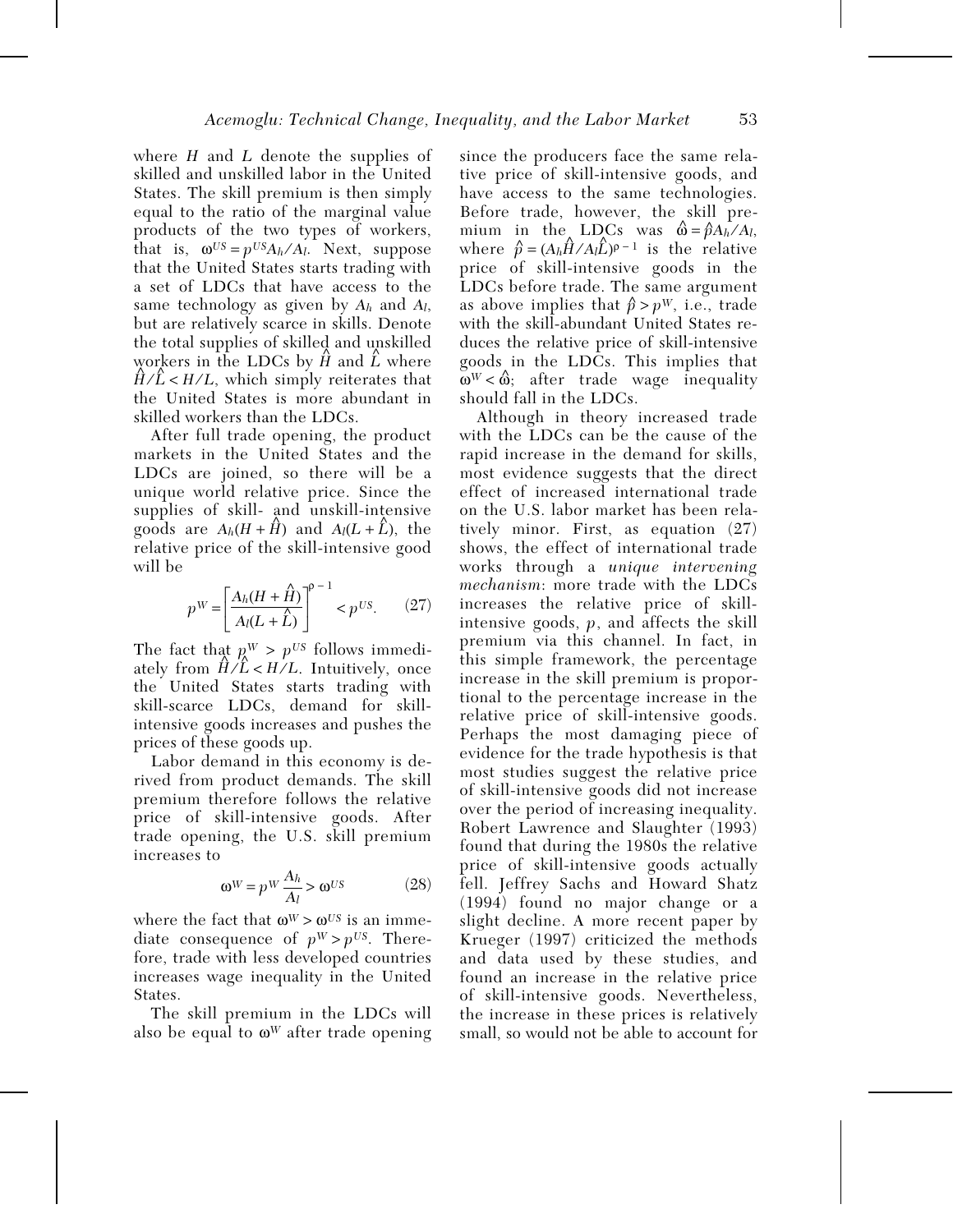the large increase in the skill premium experienced in the U.S. economy.

Second, with trade as the driving force, increased production of skillintensive goods should be drawing workers away from other sectors. In contrast, as documented by Murphy and Welch (1993), Berman, Bound, and Griliches (1994) and Autor, Katz, and Krueger (1998), all sectors, even those producing less-skilled goods, increased their demands for more-educated workers. This pattern is not consistent with trade being the main driving force of the increase in the demand for skilled workers (though one has to bear in mind the increase in outsourcing in interpreting this fact; see Robert Feenstra and Hanson 1999).

Third, a direct implication of the trade view is that, as shown above, while demand for skills and inequality increased in the United States, the converse should have happened in the LDCs that have started trading with the more skill-abundant U.S. economy. The evidence, however, suggests that more of the LDCs experienced rising inequality after opening to international trade (see Hanson and Ann Harrison 1994; or Donald Robbins 1995). Although the increase in inequality in a number of cases may have been due to concurrent political and economic reforms, the preponderance of evidence is not favorable to this basic implication of the trade hypothesis.

Finally, a number of economists have pointed out that U.S. trade with the LDCs is not important enough to have a major impact on the U.S. product market prices and consequently on wages. Paul Krugman (1995) illustrates this point by undertaking a calibration of a simple North-South model. Katz and Murphy (1992), Berman, Bound, and Griliches (1994) and George Borjas, Freeman, and Katz (1997) emphasize

the same point by showing that the content of unskilled labor embedded in the U.S. imports is small relative to the changes in the supply of skills taking place during this period.51

Although the above arguments suggest that increased international trade with the LDCs is not the major cause of the changes in the wage structure by itself, they do not rule out a powerful effect of international trade when it interacts with technical change. In a world with endogenous technical change, increased international trade could affect the types of technologies developed and adopted by firms, and have a large effect through this channel. This possibility was first raised by Wood (1994), who argued that trade with the LDCs will lead to *defensive skill-biased innovations*. Wood, however, did not develop the mechanism through which such defensive innovations could occur. I now illustrate how trade causes skill-biased technical change using the endogenous technology model developed in section 5.2 (this analysis draws on Acemoglu 1999b).

Suppose that the United States starts trading with the LDCs as discussed above, and assume that the LDCs always use U.S. technologies. Therefore, the supply of skilled and unskilled goods in the LDCs is  $Y_h = A_h \hat{H}$  and  $Y_l = A_l \hat{L}$  where as before  $\hat{H}/\hat{L} < H/L$ . The immediate effect will be an increase in the relative price of skill-intensive goods as illustrated by

<sup>51</sup> This is probably the weakest criticism against the trade view, and many studies have pointed out how international trade could have a larger effect on U.S. labor market prices in the presence of labor market rents. For example, George Borjas and Valerie Ramey (1995), Dani Rodrik (1997), and Dube and Reddy (1999) have argued that the threat of international trade may reduce wages, especially in sectors with substantial rents, and this change in bargaining power may affect the earnings of unskilled workers more, increasing inequality.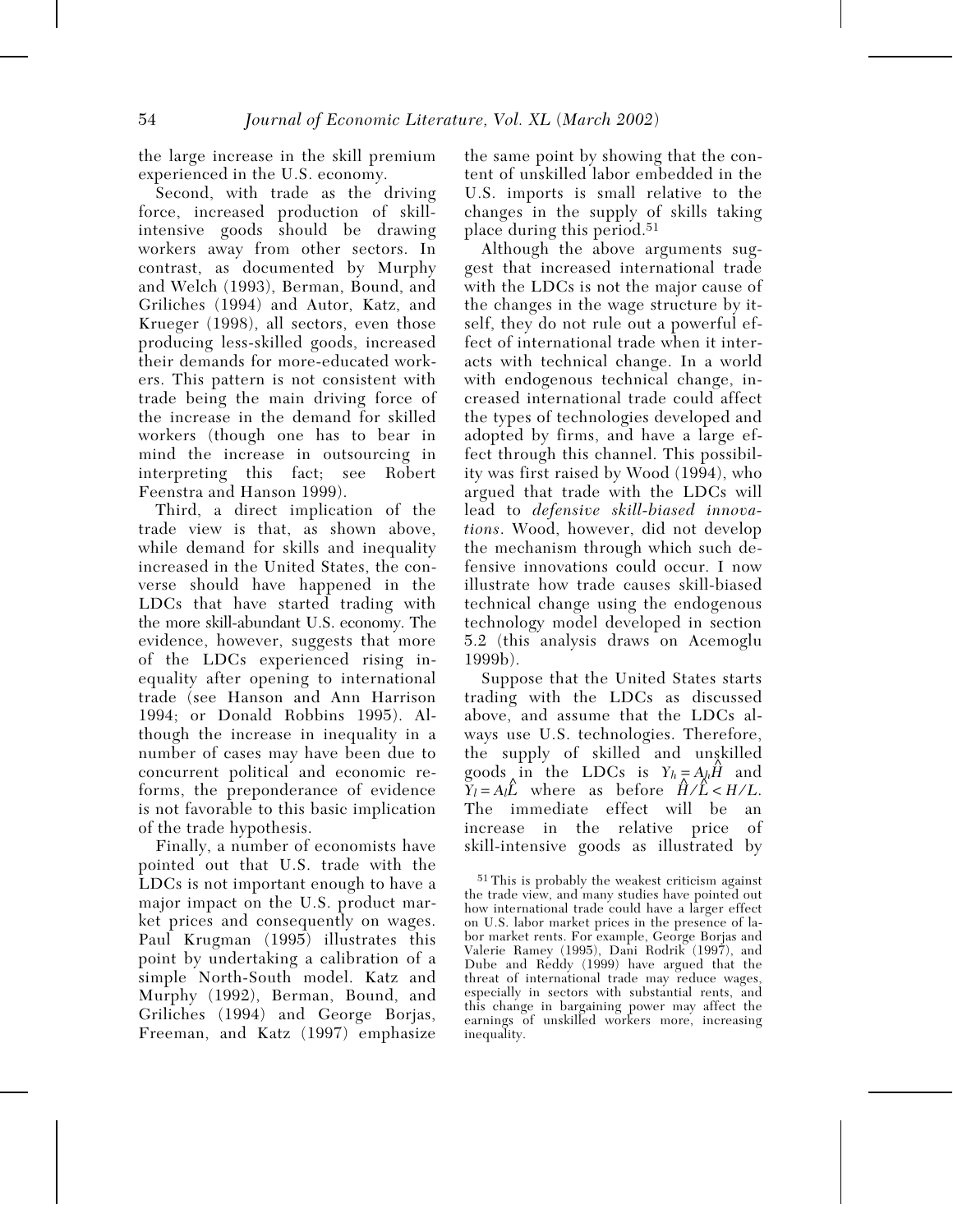equation (27). Now, recall from the analysis in section 5.2 that there is a relative price effect on the direction of technical change (because developing technologies to produce the more expensive good is more profitable). Therefore, trade, by making the skill-intensive goods more expensive, encourages more skill-biased technical change.

To determine exactly how the direction of technical change will be affected by trade, we need to know the market sizes for new technologies after trade opening. It is plausible to assume that trade opening with the LDCs will not have a major effect on the enforcement of intellectual property rights in the South. In that case, trade opening will induce skill-biased technical change in the United States. Specifically, as long as after trade opening the United States does not start producing technologies for unskilled workers in the LDCs, the relative market sizes for the two types of technologies remain at *H/L*. This implies that the technology market clearing condition, equation (18), no longer holds. In particular, since  $p_h^W H > p_l^W L$ from equation (27), there will now only be incentives for skill-biased technical change. This process continues until  $p^W = p_h^W/p_l^W = (H/L)^{-1}$ , so that incentives to develop the two different types of technologies are balanced. This implies that the skill bias of technical change is still determined by equation (18) from section 5.2, i.e., by U.S. domestic relative supplies alone. Intuitively, the relative price of skill-intensive goods plays two roles in this model. The first is to clear the market for goods (i.e., equation 27), and the second is to ensure equilibrium in the technology market (cfr. equation 18). Since the technology market clearing condition relates the relative price of skill-intensive goods to the relative supplies in the U.S. market, which do not change, the long-run equilibrium price of skill-intensive goods cannot change either. Combining equations (18) and (27) gives the post-trade skill bias of technology as

$$
\frac{A_h^W}{A_l^W} = \left[\frac{(H+\hat{H})}{(L+\hat{L})}\right]^{-1} \left(\frac{H}{L}\right)^{1/(1-\rho)}
$$

$$
> \frac{A_h^{US}}{A_l^{US}} = \left(\frac{H}{L}\right)^{\rho/(1-\rho)}
$$

where  $A_h^{US}/A_l^{US}$  is the pre-trade skill bias of technology in the United States.

The implication is that when the direction of technical change is endogenous, trade between the United States and the LDCs will induce skill-biased technical progress. The result is not only that trade leads to an increase in skill premia, but that this can happen without the counterfactual implications of the standard trade models discussed above.

The first implication of this induced skill bias is that the impact of trade on labor markets may be much larger than predicted by the standard trade models, which helps against the criticism that the amount of trade the United States undertakes with the LDCs is not large enough. Second, because trade causes skill-biased technical change, the fact that all sectors have increased the employment of skilled workers is consistent with trade being the underlying cause of the increase in inequality. Third, for the same reason, there is a force counteracting the decline in inequality in the LDCs implied by trade: these economies use U.S. technologies, which are becoming more skill-biased. Finally, and quite strikingly, trade leaves the relative price of skill-intensive goods in the United States unchanged in the long-run. Recall that changes in relative prices are the usual intervening mechanism in trade models, so a number of studies have concluded that trade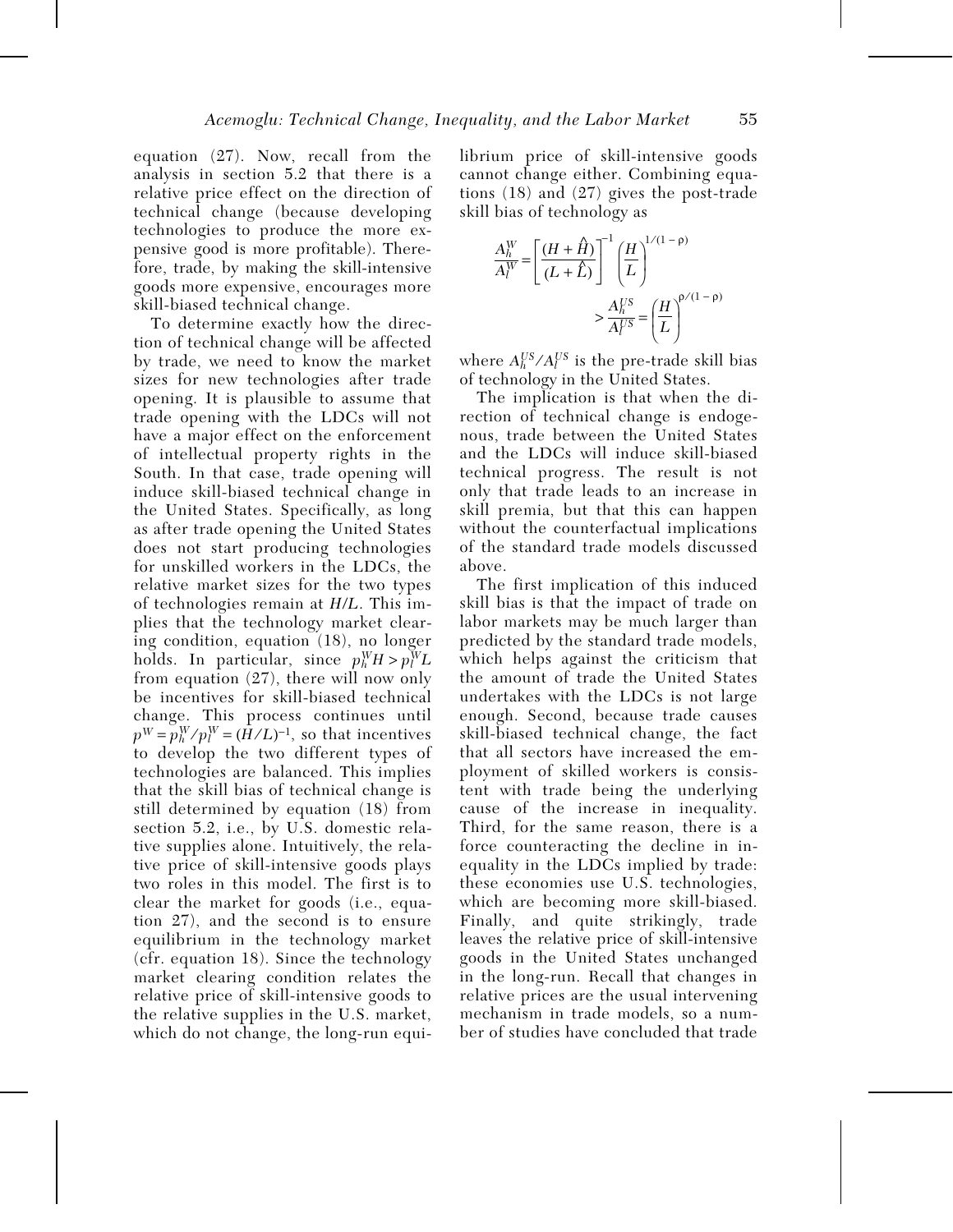has not been an important factor in the increase in inequality because the relative price of skill-intensive goods has not increased much (e.g., Lawrence and Slaughter 1994; Sachs and Shatz 1995). In this model, the long-run relative price of skill-intensive goods in the United States is unaffected by trade. More generally, induced skill-biased technical change in the United States implies that trade will increase the price of skill-intensive goods by only a limited amount, while still having a major effect on the U.S. labor market.

Notice finally that the interaction between international trade and technical change may help to explain the decline in the wages of low-skill workers. Increased international trade acts as an increase in the supply of unskilled workers, and as shown in our basic framework in section 3, this would put downward pressure on unskilled wages. Borjas, Freeman, and Katz (1987), for example, provide evidence that increased international trade during the 1980s reduced the wages of high school graduate workers (though they also suggest that the effect of the immigration of less-skilled workers was greater).

Overall, international trade could still be a major driving force of the changes in the wage structure. However, for increased trade to have such a large effect on the structure of wages—and to avoid the aforementioned counterfactual implications—it must cause a change in the path of technological progress. So the combination of trade opening and endogenous technical change gives an alternative theory for acceleration: skill-biased technical change accelerates, neither exogenously nor in response to the changes in the supply of skilled workers, but due to trade opening.

# 7. *Changes in Residual Inequality*

The previous sections highlighted that there are major unanswered questions regarding the causes of the increase in inequality, the reasons for the faster skill-biased technical change in the past few decades, and the determinants of the fall in the wages of lowskill workers. These questions awaiting further research notwithstanding, we have a reasonably simple and useful framework, and the beginnings of consistent answers. In contrast, in this and the next section, I discuss areas where answers are much more tentative, and there is a greater need for future research. I begin with residual inequality. A major issue that most models discussed so far failed to address is the differential behavior of returns to schooling and residual inequality during the 1970s. I argue in this section that an explanation for this pattern requires models with multi-dimensional skills.

## 7.1 *A Single Index Model of Residual Inequality*

The simplest model of residual inequality is a single index model, in which there is only one type of skill, though this skill is only imperfectly approximated by education (or experience). Expressed alternatively, in a single index model observed and unobserved skills are perfect substitutes. Consider, for example, the model developed above, but suppose that instead of skills, we observe education, e.g., whether the individual is a college graduate, which is imperfectly correlated with true skills. A fraction φ*<sup>c</sup>* of college graduates are highly skilled, while a fraction φ*<sup>n</sup>* < φ*<sup>c</sup>* of noncollege graduates are highly skilled. Denote the skill premium by  $\omega = w_H/w_L$ . The college premium, i.e., the ratio of average college to noncollege wages, is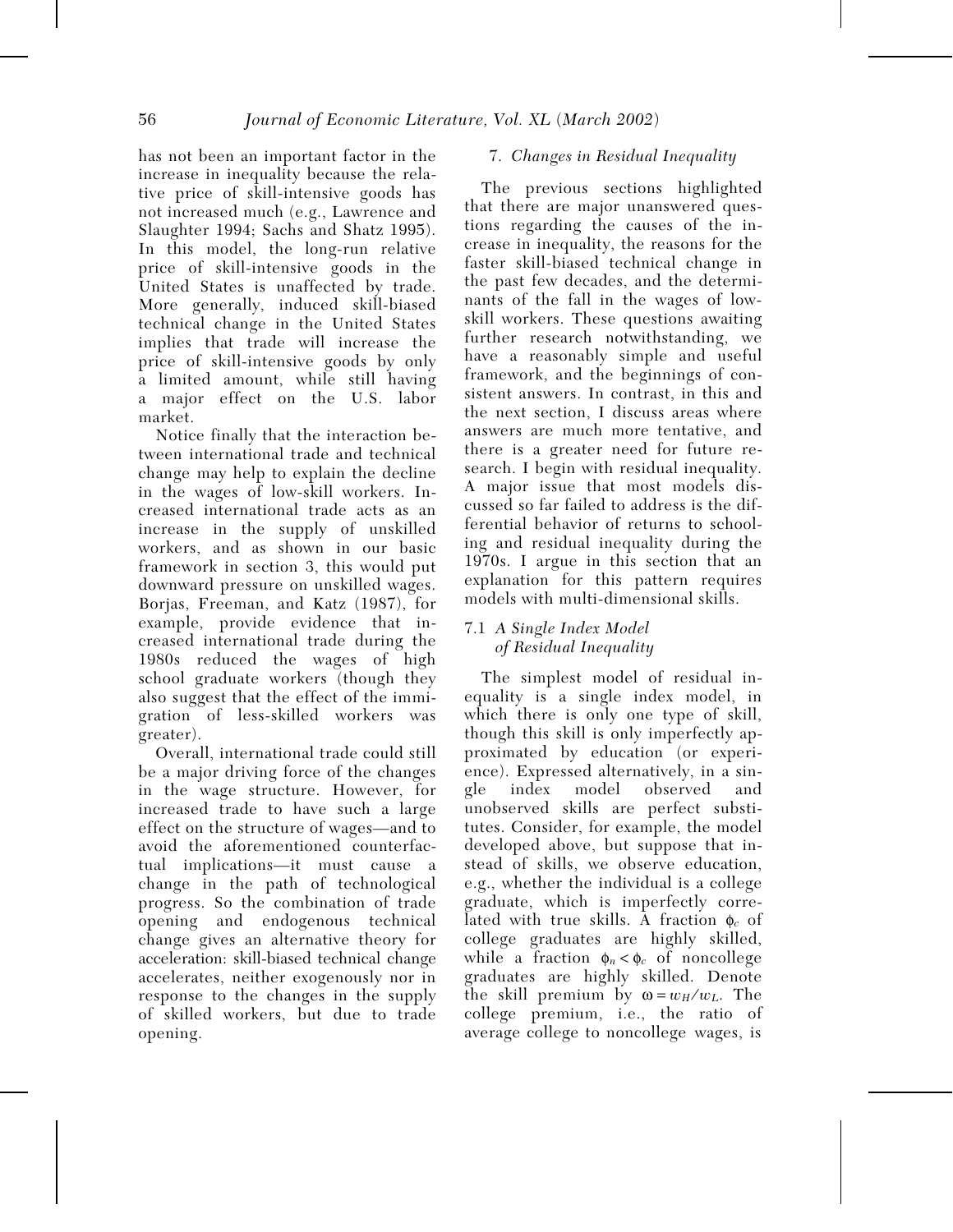$$
\omega^c = \frac{w_C}{w_N} = \frac{\phi_c w_H + (1 - \phi_c) w_L}{\phi_n w_H + (1 - \phi_n) w_L}
$$

$$
= \frac{\phi_c \omega + (1 - \phi_c)}{\phi_n \omega + (1 - \phi_n)},
$$

while within-group inequality, i.e., the ratio of the wage of high-wage college graduates (or noncollege graduates) to that of low-wage college graduates (or noncollege graduates), is  $\omega^{within} = \omega$  (since high-wage workers in both groups earn *wH*, while low-wage workers earn *wL*). As long as φ*<sup>c</sup>* and φ*<sup>n</sup>* remain constant, ω*<sup>c</sup>* and ω*within* will always move together. Therefore, an increase in the returns to observed skills—such as education—will also be associated with an increase in the returns to unobserved skills.

This framework provides a natural starting point, linking between- and within-group inequality. It predicts that within- and between-group inequality should move together. But during the 1970s, returns to schooling fell while residual (within-group) inequality increased sharply. We can only account for this fact by positing a decline in φ*<sup>c</sup>* relative to φ*<sup>n</sup>* of a large enough magnitude to offset the increase in ω; this would ensure that during the 1970s the college premium could fall despite the increase in within-group inequality. A large decline in φ*<sup>c</sup>* relative to φ*<sup>n</sup>* would predict a very different behavior of the college premium within different cohorts. Yet the appendix shows little evidence in favor of this. I therefore conclude that the single index model cannot explain the changes in residual inequality during the 1970s and the 1980s.

#### 7.2 *Sorting and Residual Inequality*

Another approach would combine educational sorting with an increase in the demand for skills. Suppose that wages are given by  $\ln w_{it} = \theta_t a_i + \gamma_t h_i + \varepsilon_{it}$ where *hi* is a dummy for high education,  $a_i$  is unobserved ability, and  $\varepsilon_{it}$  is a mean zero disturbance term. Here γ*<sup>t</sup>* is the price of observed skills, while θ*<sup>t</sup>* is the price of unobserved skills. The education premium can be written as

$$
\ln \omega_t \equiv E(\ln w_{it} \mid h_{it} = 1) - E(\ln w_{it} \mid h_{it} = 0)
$$
  
=  $\gamma_t + \Theta_t(A_{1t} - A_{0t})$ 

where  $A_{1t} \equiv E(\ln w_{it} \mid h_{it} = 1)$  and  $A_{0t}$  is defined similarly. Residual inequality can be measured by  $Var(A_{it} | h = 0)$  and  $Var(A_{it} | h = 1)$ .

To simplify the discussion, assume that there is perfect sorting into education, in the sense that there exists a threshold  $\bar{a}$  such that all individuals with unobserved ability above *ā* obtain education. Then within-group inequality among high and low-education workers will move in opposite directions as long as the price of observed skills, θ, is  $\overline{\text{constant}}$ : as  $\overline{a}$  declines (and average education increases),  $Var(A_{it} | h = 1)$  will increase, but  $Var(A_{it} | h = 0)$  will fall. Intuitively, there are more and more "marginal" workers added to the higheducation group, creating more unobserved heterogeneity in that group and increasing within-group inequality. But in contrast, the low-education group becomes more homogeneous. Therefore, without a change in the prices for unobserved skills, this approach cannot account for the simultaneous increase in inequality among both low- and high-education groups.<sup>52</sup>

## 7.3 *Churning and Residual Inequality*

Another approach emphasizes that workers of all levels of education may face difficulty adapting to changes. This

<sup>52</sup> A natural variation on this theme would be a situation in which  $γ$  and  $θ$  move together. However, this will run into the same problems as the single index model: if  $\gamma$  and  $\theta$  always move together, then such a model would predict that within-group inequality should have fallen during the 1970s. Therefore, models based on sorting also require a mechanism for the prices of observed and unobserved skills to move differently during the 1970s.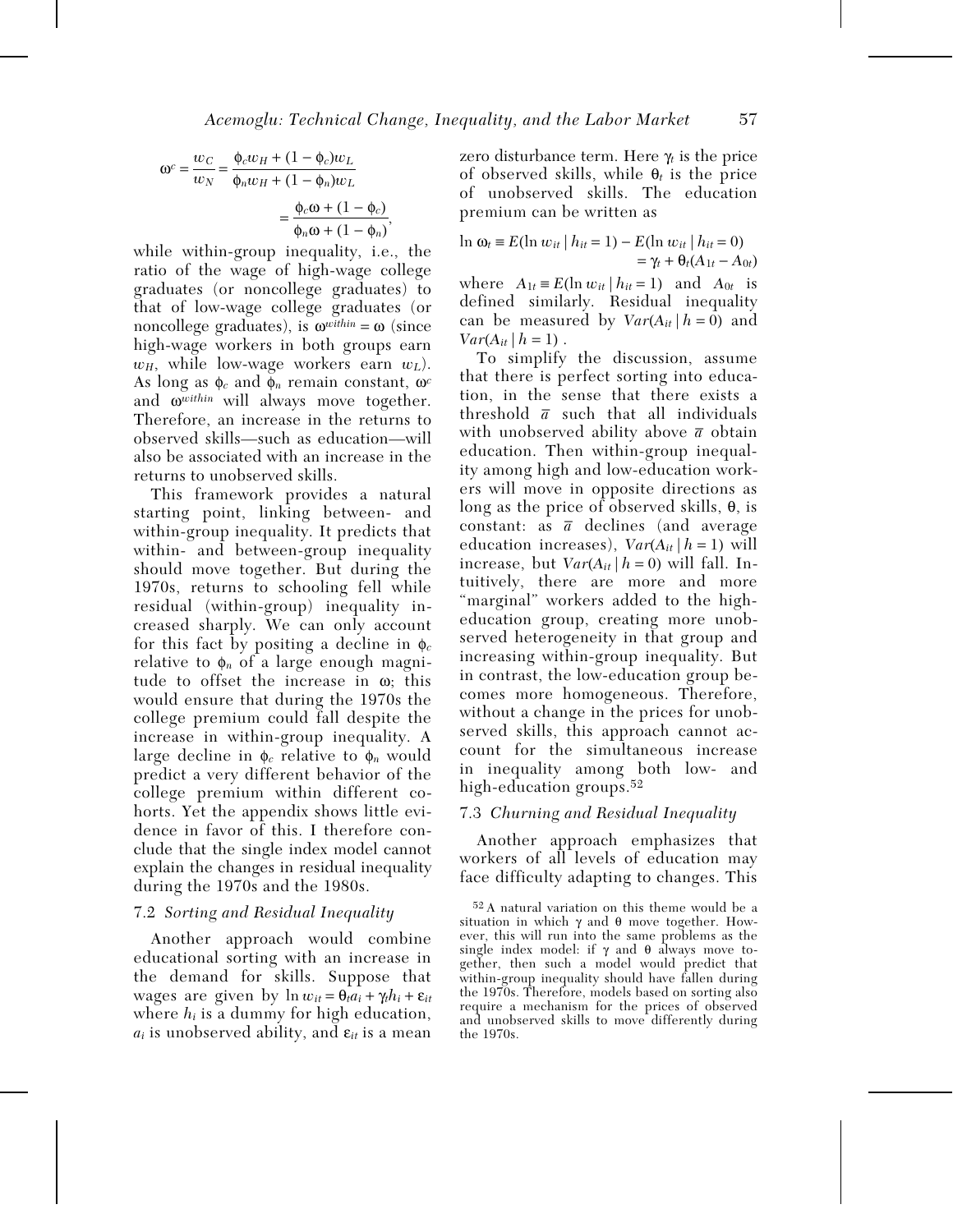has been argued by Piore and Sabel (1984), and more recently by Aghion, Howitt, and Violante (2000) and Gould, Moav, and Weinberg (2000). Violante (2000) offers an alternative, but related theory, where increased churning is driven by the greater productivity gap between different firms (because of faster embodied technical change) and increased skill dynamics of ex ante identical workers (which he contrasts with the argument that it is innate ability differences that matter). According to all these approaches, an increase in inequality results from more rapid technical change, not because of skill bias but because of increased "churning" in the labor market. Aghion, Howitt, and Violante (2000), for example, suggest that only some workers will be able to adapt to the introduction of new technology, and this will increase wage inequality.

An advantage of this approach is that it is in line with the increased earnings instability pointed out by Gottschalk and Robert Moffit (1994). However, there is relatively little evidence, other than this increase in earnings instability, supporting the notion that there is more churning in the labor market. The data on job creation and job destruction reported by Steven Davis, John Haltiwanger, and Scott Schuh (1996) shows no increase in job reallocation during the 1980s or the early 1990s, and most evidence does not indicate much of a decline in job stability over this period (e.g. Francis Diebold, David Neumark, and Daniel Polsky 1997; or Henry Farber 1995).53 Also theories based on churning do not naturally predict a divergence between returns to education and residual inequality during the

1970s. Therefore, a mechanism that could lead to differential behavior in the prices to observed and unobserved skills is still necessary.54

## 7.4 *A Two-Index Model of Residual Inequality*

Since models based on a single index of skill (or models where different types of skills are perfect substitutes) are inconsistent with the differential behavior of returns to schooling and within-group inequality during the 1970s, an obvious next step is to consider a two-index model where observed and unobserved skills are imperfect substitutes. There are good reasons to expect that in the real world skills are multidimensional. For example, the social psychologist Howard Gardner (1988) makes a strong case that we should always think of skills as multidimensional, and that the standard IQ measures fail to capture this multidimensionality. There is a long tradition in economics building on the Roy model which uses models with multidimensional skills to analyze wages and returns to schooling (e.g., Robert Willis and Sherwin Rosen 1975). In the context of the determinants of earnings, a recent paper by Bowles, Gintis, and

54 An interesting theory similar to the churning models that could lead to such a differential behavior is advanced by Galor and Tsiddon (1997). They draw a distinction between ability and education, and argue that returns to ability increase faster during periods of rapid technological change. If we view the 1970s as a period of rapid technological change, as suggested above, this theory would imply an increase in the returns to ability (unobserved skills) during this period. Nevertheless, this explanation is still not consistent with the facts because high-ability individuals are more likely to be high education, so rapid technological progress should also increase returns to schooling. Perhaps a combination of this mechanism with differential sorting into education, or with imperfect substitution between high- and low-education workers, might be able to account for the divergence between returns to schooling and residual inequality during the 1970s, but such a model has not been developed yet.

<sup>53</sup> More recent evidence indicates that there may have been a decrease in job tenure during the later parts of the 1990s (see Neumark, Polsky, and Daniel Hansen 1999).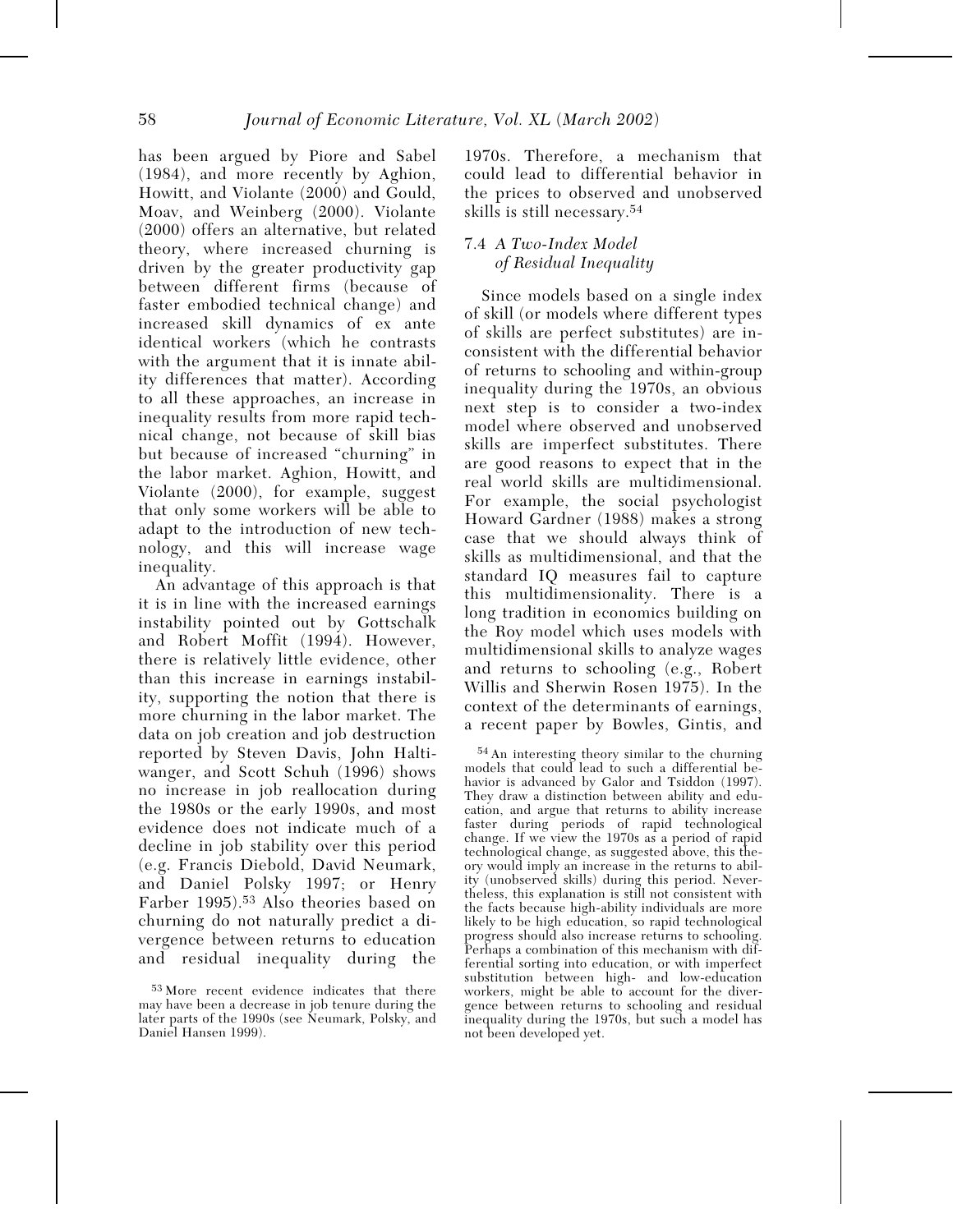Osborne (2001) also forcefully argues that there are many dimensions to skills including the ability to function in hierarchies and other social situations. To discuss these issues, I now consider a simple two-index model (see Acemoglu 1998). Suppose that there are four types of workers, differentiated by both education and unobserved skills. The economy has an aggregate production function

$$
Y = [(A_{lu}L_u)^{\rho} + (A_{ls}L_s)^{\rho} + (A_{hu}H_u)^{\rho} + (A_{hs}H_s)^{\rho}]^{1/\rho},
$$

where  $L_u$  is the supply of low-skill loweducation workers, and other terms are defined similarly. Within-group inequality corresponds to the ratio of the wages of skilled low-education workers to those of unskilled low-education workers, and/or to the ratio of the wages of skilled high-education workers to those of unskilled high-education workers. A natural starting point is to presume that the fraction of high-skill workers in each education group is constant, say at  $\phi_l = L_s/L_u$  and  $\phi_h = H_s/H_u > \phi_l$ , which implies that there are more high-ability workers among higheducation workers. With this assumption, within-group inequality will be

$$
\frac{w_{Ls}}{w_{Lu}} = \left(\frac{A_{ls}}{A_{lu}}\right)^{\rho} \phi_l^{-(1-\rho)} \quad \text{and}
$$
\n
$$
\frac{w_{Hs}}{w_{Hu}} = \left(\frac{A_{hs}}{A_{hu}}\right)^{\rho} \phi_h^{-(1-\rho)}.
$$
\n(29)

The college premium, on the other hand, is

$$
\omega = \frac{\phi_h^{\rho} A_{hs}^{\rho} + A_{hu}^{\rho}}{\phi_l^{\rho} A_{ls}^{\rho} + A_{lu}^{\rho}} \left( \frac{1 + \phi_l}{1 + \phi_h} \right)^{\rho} \left( \frac{H}{L} \right)^{-(1 - \rho)}
$$

.

Using this framework and the idea of endogenous technology, we can provide an explanation for the differential behavior of returns to schooling and within-group inequality during the 1970s. Recall that according to the endogenous technology approach, it is the increase in the supply of more-educated workers that triggers more rapid skill-biased technical change. Because technology adjusts sluggishly, the first effect of an increase in the supply of educated workers, as in the 1970s, will be to depress returns to schooling. This will continue until technology has changed enough to offset the direct effect of the higher supply of skills (see figure 7). This change in returns to schooling has no obvious implication for within-group inequality in a multi-skill set-up, since it is the education skills that are becoming abundant, not unobserved skills—in fact, in equation (29), within-group inequality is invariant to changes in the supply of educated workers unless there is a simultaneous change in φ*<sup>h</sup>* and φ*l*.

Under the plausible assumption that more skilled workers within each education group also benefit from skill-biased technical progress, technical change spurred by the increase in the supply of educated workers will immediately benefit workers with more unobserved skills, raising within-group inequality. Therefore, an increase in the supply of educated workers will depress returns to schooling, while increasing within-group inequality. After this initial phase, technical change will increase both returns to schooling and within-group inequality.55

55 If the 1960s are also characterized by steady skill-biased technical change, equation  $(29)$  suggests that there should have been an increase in residual inequality during this decade as well. The data presented in section 2 do not support this prediction. Therefore, it seems that to explain the basic trends, one needs to posit that improvements in technology take the form  $\ln A_j(t) = \gamma \overline{f} + \gamma_j \cdot t$  with  $\gamma_{hs} = \gamma_{hu} > \gamma_{ls} = \gamma_{lu}$  during regular times, but when there is an acceleration in skill bias, the pattern changes to favor workers with more unobserved skills, i.e., γ*hs* > γ*hu* and γ*ls* > γ*lu*. Although this assumption can generate stable residual inequality before the 1970s, and an increase in residual inequality during the 1970s, it is simply *reverse engineered* to fit the facts. Future research to investigate whether there are natural reasons for this pattern to arise would be useful.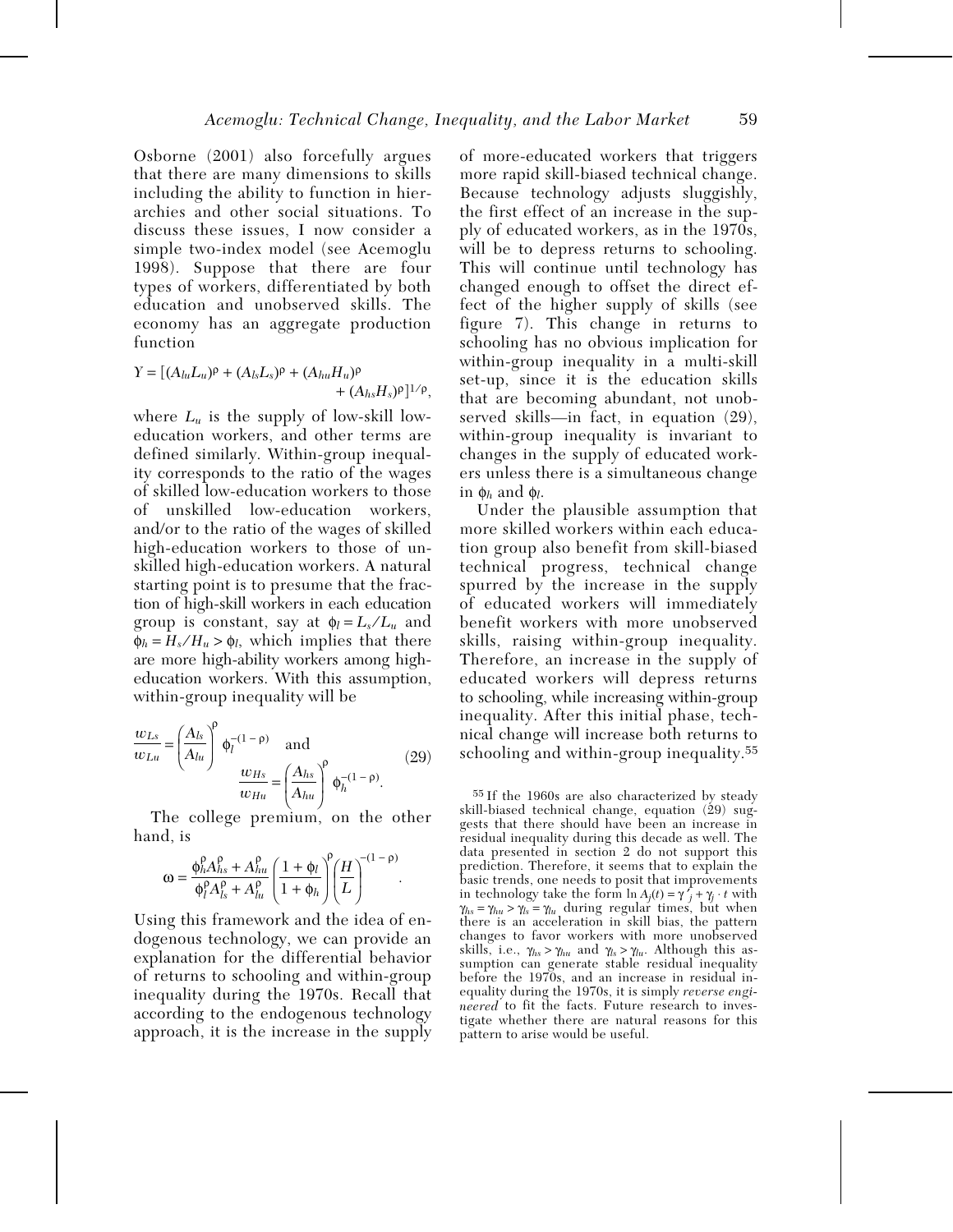Overall, single index models are not capable of explaining the changes in residual inequality over the past thirty years, and we do not yet know how important various factors are. Analysis of the determinants of residual inequality and the reasons why there was an explosion in overall inequality beginning in the 1970s remains a major research area.

#### 8. *Cross-Country Patterns*

So far, I have focused on U.S. wage inequality patterns and on the incentives to develop new technologies coming from the U.S. supply of skills. The cross-country dimension presents a number of challenges, in particular because it is difficult to explain why inequality increased much more in some countries than others. In addition, for the endogenous technology view, it is important to know whether it is the relative supply of skills in each country or in the world as a whole that determines the direction of technical change. I now briefly discuss these issues.

## 8.1 *Differences in Inequality Patterns*

Although the tendency toward greater inequality has been a feature in many developed and less developed countries (see Freeman and Katz 1995; and Berman and Machin 2000), there are also marked differences in the behavior of within- and between-group inequality across these countries. Katz, David Blanchflower, and Gary Loveman (1995), Murphy, Riddell, and Romer (1998), and Card and Lemieux (2000) show that the differential behavior of the supply of skills can go a long way toward explaining the differences in the returns to schooling, especially between the United States, Canada, and the United Kingdom. Nevertheless, it is puzzling that wage inequality increased

substantially in the United States and the United Kingdom, but remained fairly stable in many continental European economies (see for example Davis 1995; Gottschalk and Timothy Smeeding 1999).

The standard explanation for this divergent behavior, succinctly summarized by Krugman (1994) and OECD (1994), and sometimes referred to as the Krugman hypothesis, maintains that inequality did not increase as much (or not at all) in Europe because labor market institutions there encourage wage compression, limiting the extent of inequality. This can be captured in the competitive framework of section 3, where firms are always along their relative demand curve, by assuming that labor market institutions impose an ex- $\frac{1}{\omega}$  = *w<sub>H</sub>*/*w<sub>L</sub>*. This implies:

$$
\frac{H}{l} = \left(\frac{A_h}{A_l}\right)^{\rho/(1-\rho)}\overline{\omega}^{-1/(1-\rho)}.\tag{30}
$$

where the level of employment of unskilled workers, *l*, will generally be less than their labor supply *L* because of wage compression. A more compressed wage structure—i.e., a lower  $\overline{\omega}$ —will increase the unemployment of unskilled workers, given by  $L - l$ .

The view that wages are more compressed in Europe clearly has some merit. Francine Blau and Lawrence Kahn (1995) show that the major difference in overall inequality between the United States and many continental European economies is not in the 90– 50 differential, but in the 50–10 differential. This suggests that the minimum wage, strong unions, and generous transfer programs in Europe are in part responsible for the relative wage compression in Europe.

Nevertheless, the Krugman hypothesis runs into two difficulties. First, unless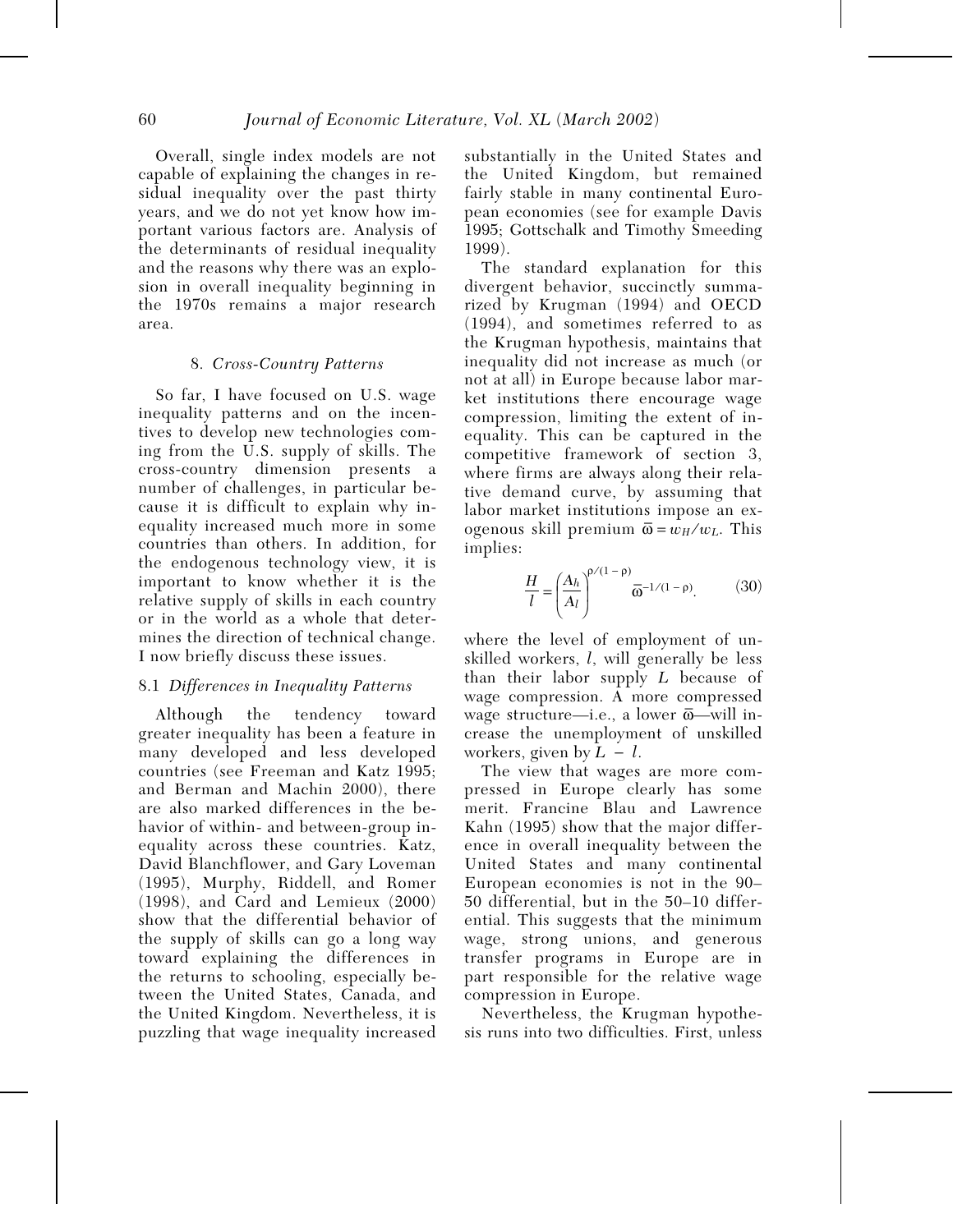there are extremely rigid institutions that fix the skill premium exogenously, skill-biased technical change should increase wage inequality irrespective of the degree of exogenously imposed wage compression. In contrast, in many continental European economies, most notably in Germany, wage inequality was very stable (see, e.g., Freeman and Katz 1995).

Second, the Krugman hypothesis makes an explicit prediction: profitmaximizing employment decisions of firms should lead to a decline in the employment of unskilled workers relative to that of skilled workers. In fact, skill-biased technical change might even reduce the unemployment rates of skilled workers. Yet, in Europe, the unemployment of skilled and unskilled workers increased together (e.g. Stephen Nickell and Brian Bell 1996; Krueger and Pischke 1997), and unskilled employment did not grow faster in the United States than in European economies (Card, Kramartz, and Lemieux 1996; Krueger and Pischke 1997).

It is possible that bargaining arrangements in Europe between firms and unions, imply not only wage compression, but also deviations from the relative demand curve for "skills" given by (30). This may be because European institutions force firms to pay uniform wages to all educated workers irrespective of their exact skills (marginal product), making the employment of skilled workers less profitable as well. Alternatively, if unions represent both skilled and unskilled workers, and are committed to wage compression, they may not want to suffer a large decrease in the employment of unskilled workers, and prefer to make certain concessions in wage levels in order to induce firms to employ more unskilled workers at a compressed wage structure. Although such deviations from equation (30) are

a possibility, we have no direct evidence to assess how far off the relative demand curve European economies may be, and how they would respond to skill-biased technical change when they are away from the relative demand curve for skills.56

My preferred approach to explaining cross-country differences is to consider the effect of labor market institutions on technology choices. In particular, the European labor market institutions, which compress the structure of wages, will give greater incentives to adopting labor-complementary technologies, and will reinforce wage compression. I give a simple example to illustrate the point here. Suppose the productivity of a skilled worker is  $A_h = a\eta$ , whereas the productivity of an unskilled worker is  $A_l = a$ , where *a* is a measure of aggregate technology in use, and  $\eta > 1$ . Suppose that wages are determined by rent sharing, unless they fall below a legally mandated minimum wage, in which case the minimum wage binds. Hence,  $w_j = \min \{\beta A_j, w\}$ , where  $j = l$  or  $h$ , and  $\beta$ is worker's share in rent sharing. Note that the cost of technology upgrading does not feature in this wage equation, because rent sharing happens after technology costs are sunk. To capture wage compression, suppose the minimum wage is binding for unskilled workers in Europe. Now consider technology adoption decisions. In particular,

56 An alternative view suggested by Nickell and Bell (1996) explains the differences in the wage structure across countries by differences in the skill distribution. According to this view, because of the relative weakness of the U.S. high school system, American noncollege workers are less skilled than their European counterparts. However, recent work by Dan Devroye and Freeman (2001) shows that differences in skill distribution have little to do with cross-country differences in wage dispersion. They document that dispersion of internationally comparable test scores among native-born Americans are similar to those in Europe, but wage inequality among native-born Americans is much higher.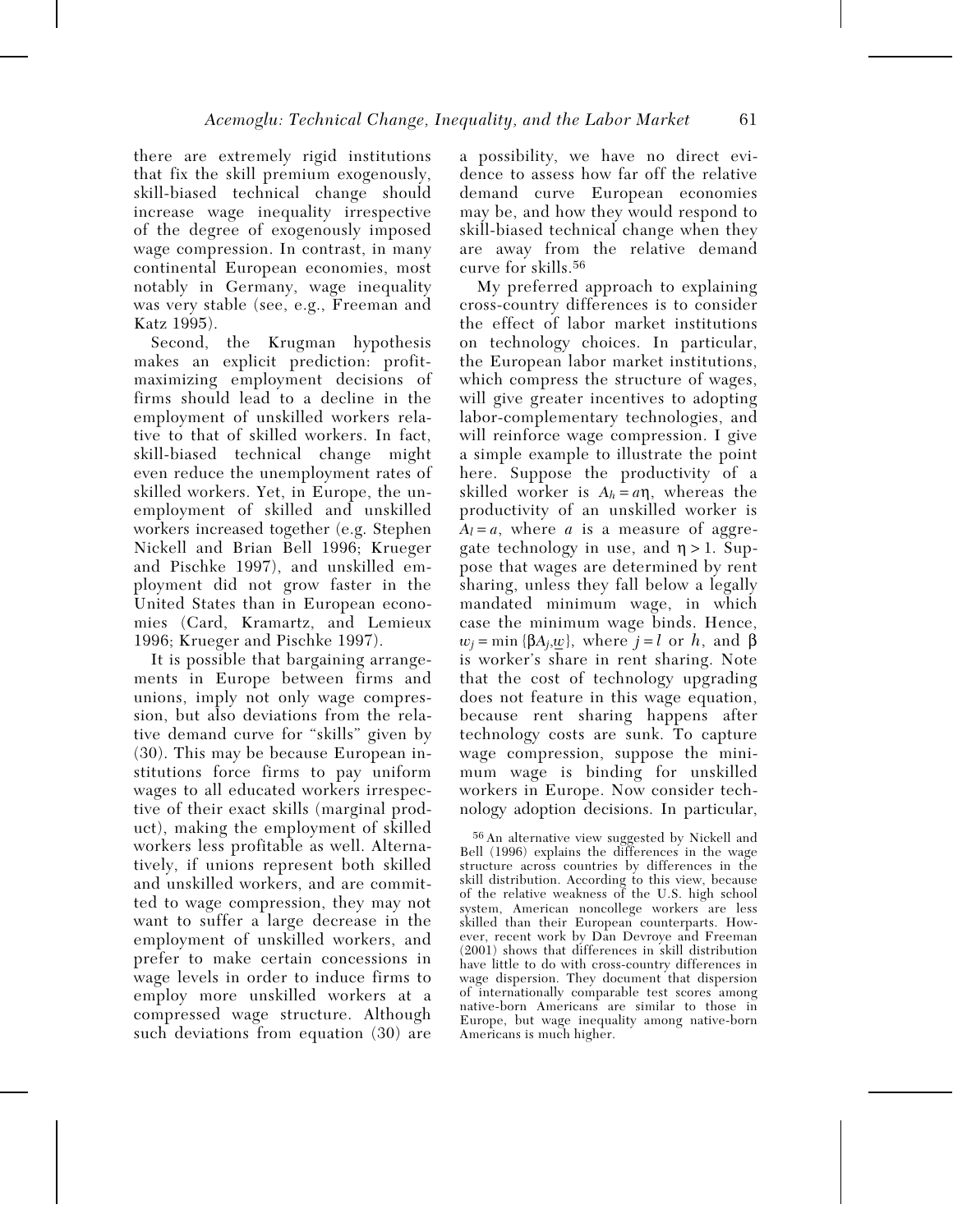firms can either produce with some existing technology, *a*, or upgrade to a superior technology,  $a' = a + α$ , at cost γ. The profit to upgrading the technology used by a skilled worker is  $(1 – β)αη – γ$ , both in the United States and Europe. The new technology will therefore be adopted when

$$
\gamma \leq \gamma^s \equiv (1-\beta)\alpha\eta.
$$

Note that there is a holdup problem, discouraging upgrading: a fraction β of the productivity increase accrues to the worker due to rent sharing (Paul Grout 1984; Acemoglu 1996).

The incentives to upgrade the technology used by unskilled workers, on the other hand, differ between the United States and Europe. In the United States, this profit is given by (1 − β)α − γ. So, the new technology will be adopted with unskilled workers if

$$
\gamma \le \gamma^U \equiv (1 - \beta)\alpha.
$$

Clearly,  $\gamma U < \gamma$ <sup>*S*</sup>, so adopting new technologies with skilled workers is more profitable. The returns to introducing the new technology are different in Europe because the minimum wage is binding for unskilled workers. To simplify the discussion, suppose that even after the introduction of new technology, the minimum wage binds, i.e.,  $w > \beta(A + \alpha)$ . Then, the return to introducing the new technology in Europe with unskilled workers is  $\alpha - \gamma$ , and firms will do so as long as  $γ < α$ . Since  $α > γ<sup>U</sup>$ , firms in Europe have greater incentives to introduce advanced technologies with unskilled workers than in the United States. This is because the binding minimum wage in Europe makes the firm *the full residual claimant* of the increase in the productivity of unskilled workers. This highlights that in an economy with a compressed wage structure, firms may have a greater incentive to increase the

productivity of unskilled workers (see Acemoglu and Pischke 1999 for this argument in the context of training).

As long as the cost of upgrading to the new technology, γ, is small, i.e., less than γ*<sup>U</sup>*, firms will upgrade both with skilled and unskilled workers in the United States and Europe. In this case, cross-country inequality levels will be stable. This corresponds to the situation in the 1950s and the 1960s. In contrast, if γ is high, for example, because the technological improvements of the 1980s are more expensive to implement, there may be a divergence in inequality between the two economies. For instance, if γ ∈(γ*U*,α), then new technology will not be adopted with unskilled workers in the United States, but it will be used with unskilled workers in Europe. As a result, while wage inequality increases in the United States, it will remain stable in Europe. Therefore, a simple story for cross-country differences in inequality trends emerges from this model: wage compression encourages the use of more advanced technologies with unskilled workers, and acts to reinforce itself in Europe. In contrast, technological developments can harm the earnings of low-skill U.S. workers who are not protected by this type of wage compression. Whether the interaction between wage compression and technology choice could be important in explaining European inequality and unemployment patterns is an area for future study.

#### 8.2 *International Determinants of Technology*

The endogenous technology framework developed above links the skill bias of technology to the relative supply of skills. There are a number of interesting and difficult issues that arise when we consider the international dimension. Here I simply mention some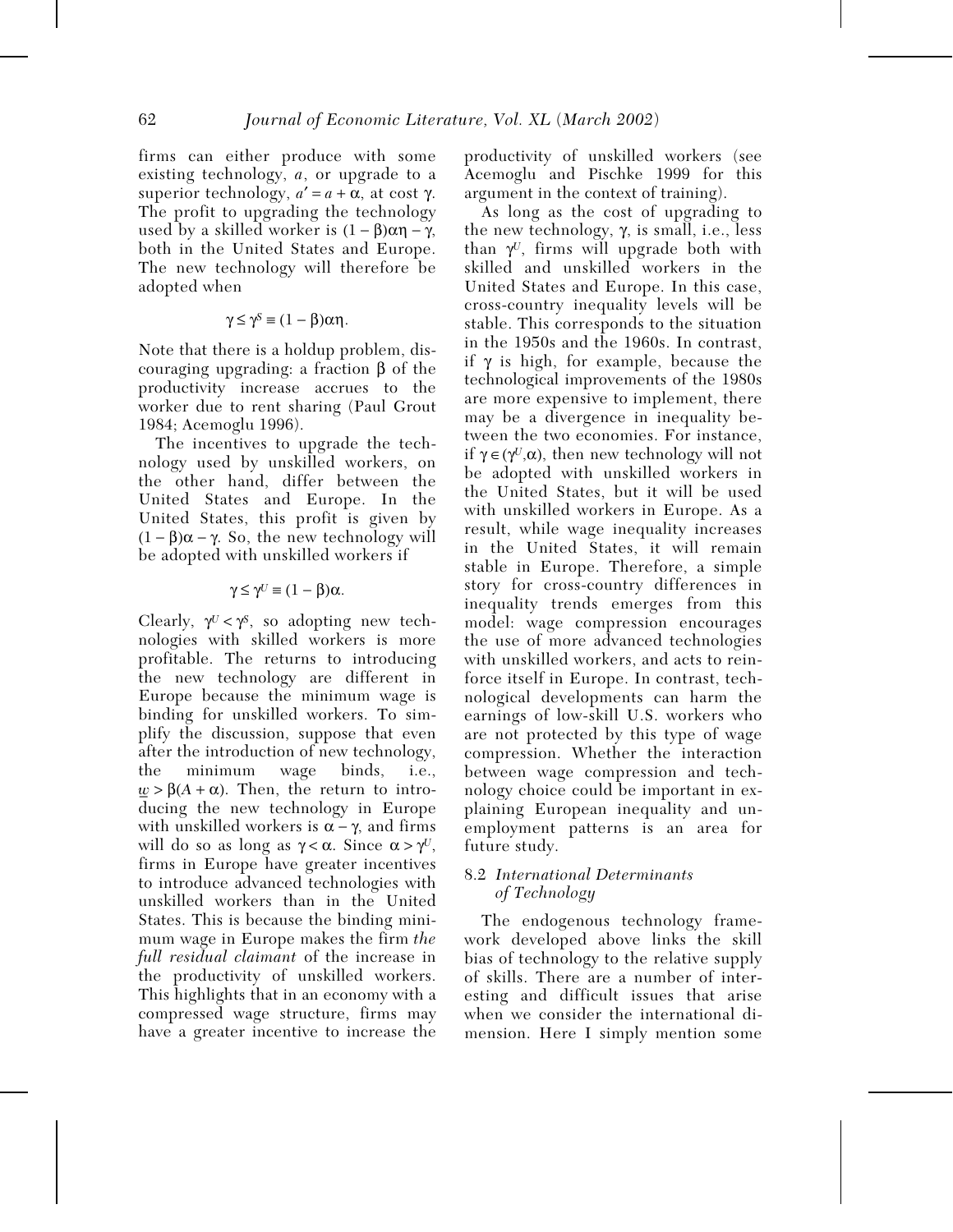preliminary approaches, but clearly much theoretical and empirical work remains to be done.

A first extension of the endogenous technology idea to an international context might be to suppose that skill bias in each country is determined by the country's relative supply of skills. Yet it may be more plausible to imagine a situation where new technologies spread across countries. In this case, it may be the incentives in the technologically most advanced country (the technological leader) that determine the skill bias of world technologies. This description may be adequate for understanding the skill bias of technologies used by less developed countries (see for example Acemoglu 1999b). But it is also possible for other technologically advanced economies to pursue a different path of technological development than the leader, in which case domestic incentives may be important in shaping skill bias.

What determines the skill bias of technologies developed by the technological leader? This depends on the market sizes for different types of technologies, hence on the international enforcement of intellectual property rights. For example, in the discussion on the effect of trade on technology, I supposed that there were no intellectual property rights for United States companies enforced in less developed economies. In this case, incentives to develop new technologies are shaped by the United States (or OECD) supplies. This may be a good starting point, since even when property rights are enforced, there will be a number of difficulties facing U.S. companies marketing their technologies in other countries, especially in the case of technologies that will be used with relatively low-skill workers. For example, technologies may need to be adapted to conditions in local markets, or producers in LDCs may

be unable to pay for these technologies because of credit problems.

It is also worth noting that even when a country is using U.S. technologies, its effective skill bias may be influenced by its domestic skill supply. This is because U.S. technologies need to be adapted to local conditions, and firms will have a greater incentive to do this when there is a larger supply of workers to use these technologies. So it may be not only technological change that is endogenous to relative supplies, but also *technology adoption*.

Finally, another interesting crosscountry dimension comes from looking at wage inequality trends in LDCs. As discussed in section 6.3, the first-order predictions of the standard trade theory are not borne out: instead of a decline in inequality, which would have been expected due to the greater integration of these economies into world trade, inequality increased in most LDCs. A recent paper by Berman and Machin (2000) shows an interesting pattern: while there has been rapid skill upgrading in many middle income countries, there is much less evidence for rapid skill upgrading in the poorest economies. A possible explanation for these patterns is that middle income countries are adopting advanced technologies much more rapidly than the poorest countries, and since these technologies are more skill-biased, these economies are undergoing rapid skill upgrading and increases in inequality. Furthermore, if, as claimed by Acemoglu and Zillibotti (2001), new technologies developed in the rich economies are typically "too skill-biased" for LDCs, the recent acceleration in skill bias could have negative implications for the LDCs. More generally, the impact of technologies developed in the advanced economies on LDC labor markets is an area that requires further research.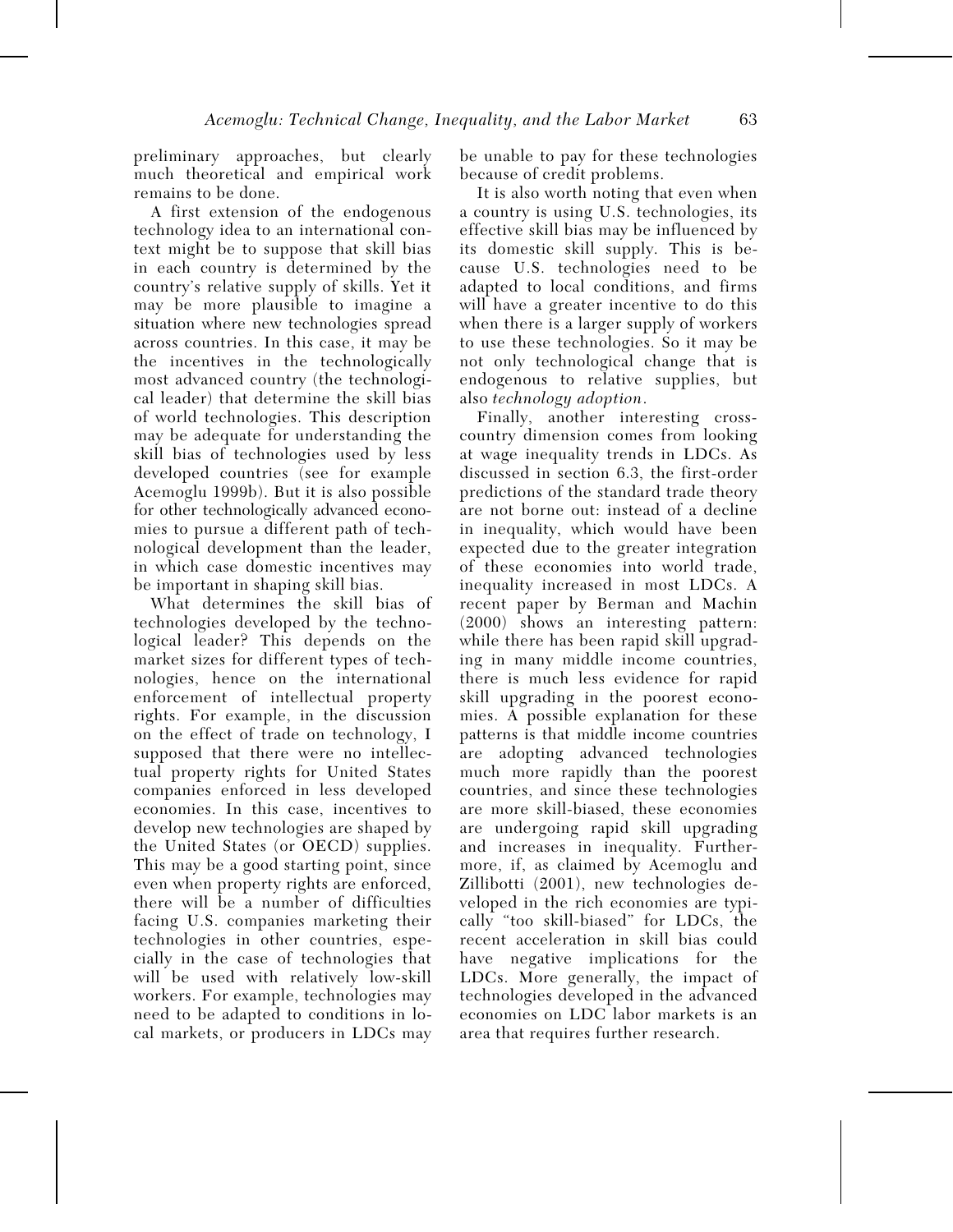#### 9. *Conclusion*

This essay discussed the link between technical change and the labor market, with special emphasis on the recent changes in the U.S. wage structure. In this process, I surveyed part of the large literature on the determinants of the rise in inequality, and put forth a different interpretation of the changes in technologies and their impact on the labor market than the most widely accepted view. It is difficult to summarize this large literature, and therefore, even more difficult to summarize this essay. Nevertheless, it may be useful to reiterate some of the main points:

- 1. The behavior of wages and returns to schooling in the United States indicates that technical change has been skill-biased during the past sixty years, and probably for most of the twentieth century.
- 2. Though more controversial, the evidence also points to an acceleration in skill bias during the past few decades.
- 3. In contrast, much of what we know suggests that technical change was not skillbiased during the nineteenth century, and most likely, it was skill-replacing.
- 4. We can understand the behavior of technical change by recognizing that the development and use of technology respond to profit incentives. When developing skill-biased techniques is more profitable, new technology will tend to be skill-biased. According to this perspective, the early nineteenth century was characterized by skill-replacing developments because the increased supply of unskilled workers in the English cities made the introduction of these technologies profitable.
- 5. In contrast, the twentieth century has been characterized by skill-biased technical change because the rapid increase in the supply of skilled work-

ers has *induced* the development of skill-complementary technologies.

- 6. The acceleration in skill-biased technical change is then likely to have been a response to the rapid increase in the supply of skills during the past several decades, though this perspective does not suggest that we are necessarily in the midst of a "Technological Revolution"; what has changed is not necessarily the overall rate of progress, but the types of technologies that are being developed.
- 7. The recent technological developments are also likely to have affected the organization of the labor market—including the way firms organize production, labor market policies, and the form of labor market "institutions"—and may have had a large effect on the structure of wages through this channel.

Many of these conclusions are tentative. There is much research to be done to understand the process of technical change and how it impacts the labor market. In particular, what determines wage differences among observationally similar workers, why the trajectories of the Anglo-Saxon and continental European economies have diverged, and how technical change and institutional change interact are important areas for future research.

#### *Appendix*

#### A1. *Data Sources*

The samples are constructed as in Katz and Autor (2000). I thank David Autor for providing me with data from this study. Data from 1939, 1949, and 1959 come from 1940, 1950, and 1960 censuses. The rest of the data come from 1964–97 March CPSs. The college premium is the coefficient on workers with a college degree or more relative to high school graduates in a log weekly wage regression. The regression also includes dummies for other education categories, a quartic in experience, three region dummies, a nonwhite dummy, a female dummy, and interactions between the female dummy and the nonwhite dummy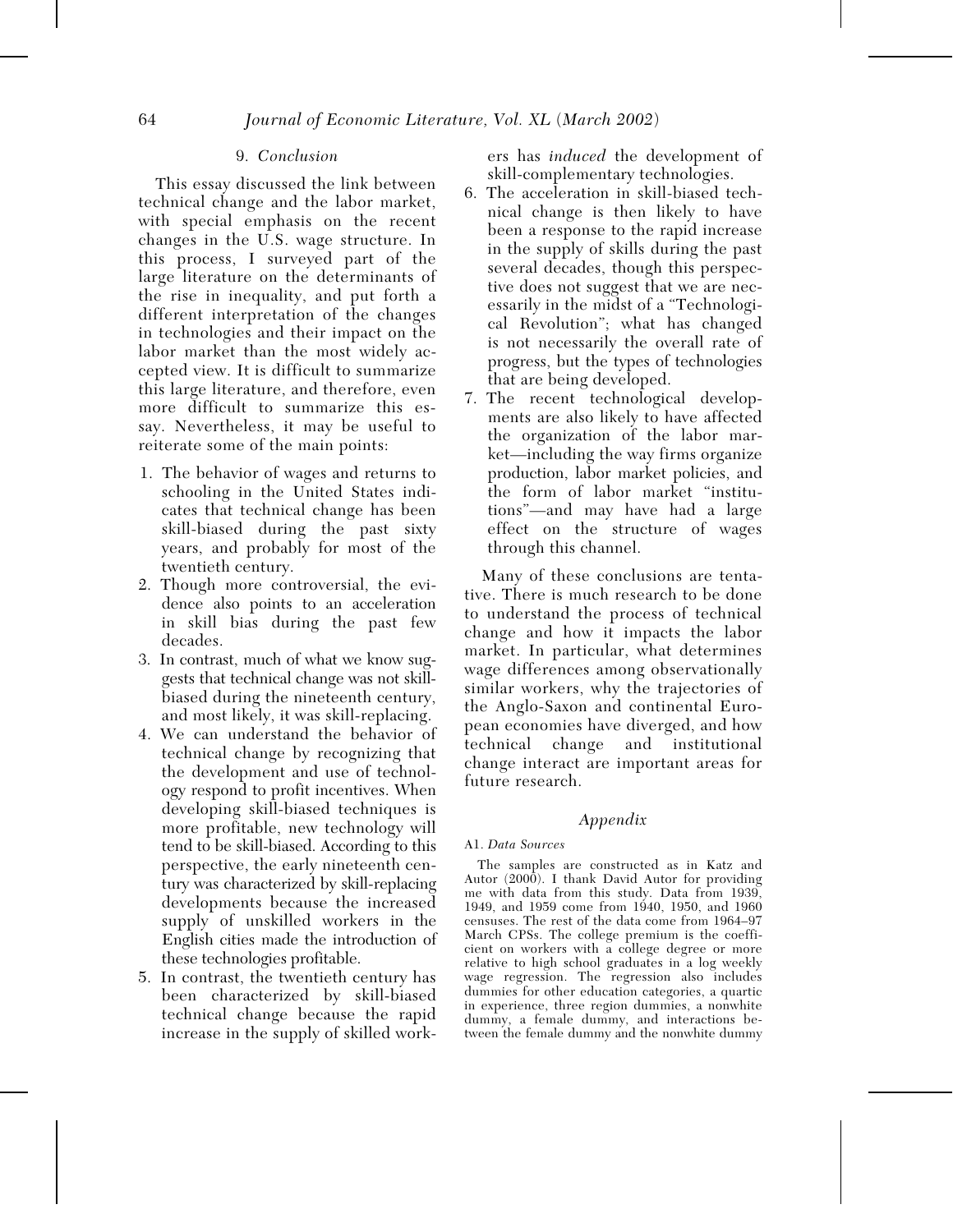|       | Census                         |           |           | March CPSs | May CPSs (ORGs) |           |  |
|-------|--------------------------------|-----------|-----------|------------|-----------------|-----------|--|
|       | $90 - 10$                      | $50 - 10$ | $90 - 10$ | $50 - 10$  | $90 - 10$       | $50 - 10$ |  |
|       | Changes in overall inequality  |           |           |            |                 |           |  |
| 1960s | 0.10                           | 0.03      | $-0.03$   | $-0.11$    |                 |           |  |
| 1970s | 0.10                           | 0.11      | 0.10      | 0.11       | 0.01            | 0.10      |  |
| 1980s | 0.17                           | 0.06      | 0.20      | 0.09       | 0.26            | 0.10      |  |
| 1990s |                                |           | 0.11      | $-0.03$    | 0.05            | 0.00      |  |
|       | Changes in residual inequality |           |           |            |                 |           |  |
| 1960s | 0.03                           | 0.01      | $-0.01$   | $-0.01$    |                 |           |  |
| 1970s | 0.09                           | 0.05      | 0.11      | 0.08       | 0.11            | 0.08      |  |
| 1980s | 0.07                           | 0.02      | 0.12      | 0.06       | 0.15            | 0.08      |  |
| 1990s |                                |           | 0.07      | 0.03       | 0.06            | 0.02      |  |

| TABLE A1                                                                         |  |
|----------------------------------------------------------------------------------|--|
| ANNUALIZED CHANGES IN OVERALL AND RESIDUAL WAGE INEQUALITY (FROM KATZ AND AUTOR) |  |

*Note:* The numbers give 10  $\times$  annualized changes from Table 4 of Katz and Autor (2000). 90–10 is the difference between the 90th and 10th percent of the log wage or residual distribution, and 50–10 is the difference between the median and 10th percent of the corresponding distribution. The residuals are estimated from log earnings regressions with nine education dummies, a quartic in experience and their interactions. See notes to Tables 3 and 4 in Katz and Autor (2000).

and the experience controls. The sample includes all full-time full-year workers between the ages of 18 and 65, and except those with the lowest 1 percent earnings. Earnings for top coded observations are calculated as the value of the top code times 1.5. The relative supply of skills is calculated from a sample that includes all workers between the ages of 18 and 65. It is defined as the ratio of college equivalents to non-college equivalents, calculated as in Autor, Katz, and Krueger (1998) using weeks worked as weights. In particular, college equivalents = college graduates +  $0.5 \times$  workers with some college, and noncollege equivalents = high school dropouts + high school graduates +  $0.5 \times$ workers with some college.

Samples used for overall and residual wage inequality include only white male full-time full year workers between the ages of 18 and 65, and exclude those earning less than half the real value of the 1982 minimum wage converted from nominal dollars using the personal consumption expenditure deflator (see Katz and Autor 2000). Earnings for top coded observations are calculated as the value of the top code times 1.5.

#### A2. *The Behavior of Overall Inequality During the 1970s*

In an important paper on the effect of labor market institutions on inequality, DiNardo, Fortin, and Lemieux (1995) provide evidence suggesting that in the May CPSs, there is no increase in inequality during the 1970s. In table A1, I display numbers from the survey by Katz and Autor (2000), who report changes in residual inequality for the past four decades from three different sources: decennial censuses, and March CPSs and May CPSs (and later Outgoing Rotation Group files—ORGs). These numbers show no significant change in residual or overall inequality during the 1960s, and consistent increases in inequality from all sources during the 1970s and the 1980s. For example, the data from the Census and the March CPSs indicate that the 90–10 differential increased about 0.10 a year between 1970 and 1979, while the 50–10 differential increased by about 0.11 a year during the same period. The May CPS data show a smaller increase in the 90–10 differentials during this period, but a comparable increase in the 50–10 differential. Overall, although there is less uniformity among data sources regarding the behavior of residual inequality than returns to schooling (see Katz and Autor 2000), there is considerable evidence that residual and overall inequality started to increase during the 1970s.

#### A3. *Can Composition Effects Explain Inequality Changes?*

A possible explanation for the patterns we observe could be changes in the distribution of unobserved skills— or more concretely, *composition effects*. For example, the average ability of workers with high education may have increased relative to that of workers with low education over time. Here, I document that the increase in the returns to education and residual inequality are not smply due to composition effects. Note first that composition effects cannot by themselves explain the recent changes in inequality: as noted in subsection 7.2, composition effects suggest that inequality among educated and uneducated workers should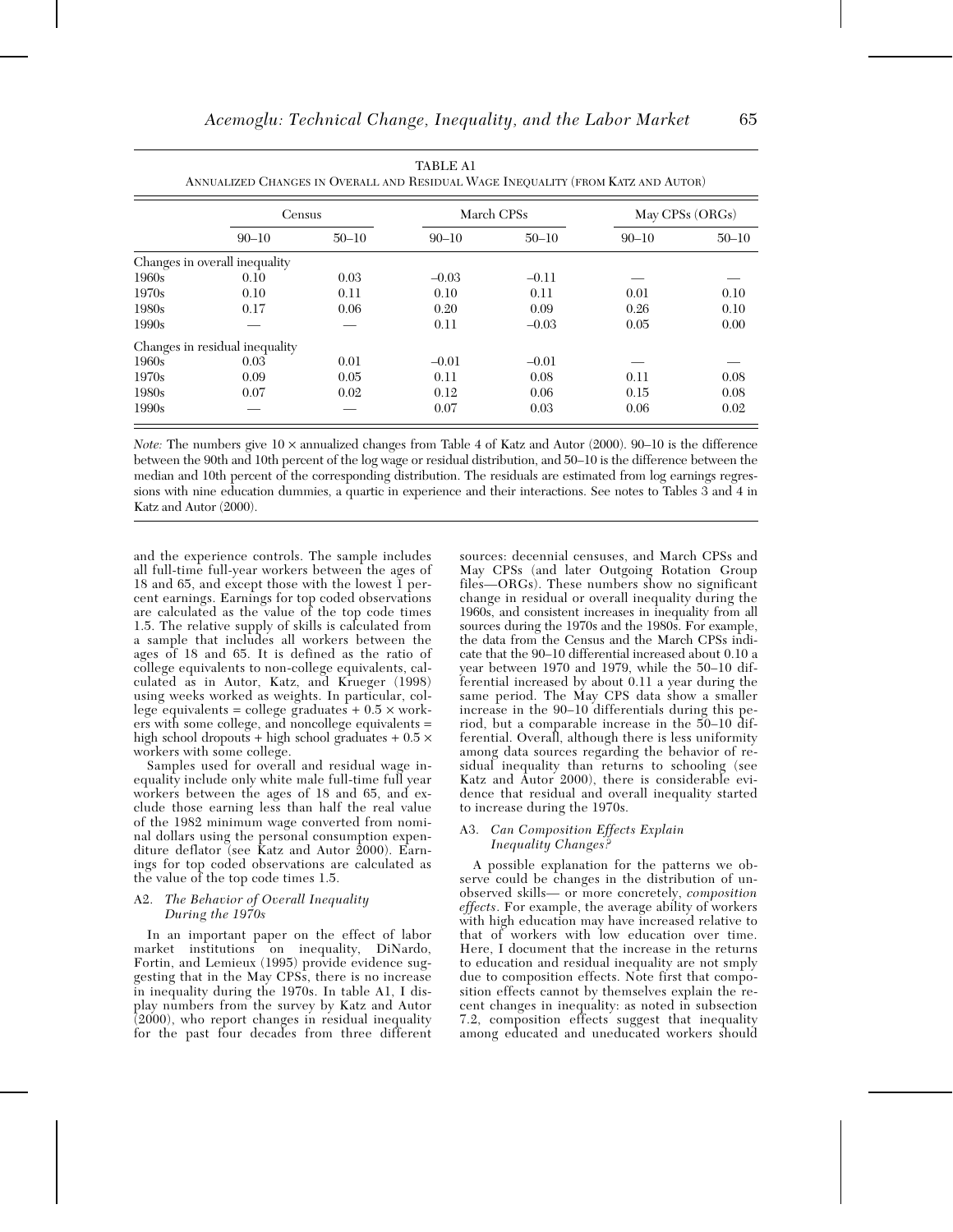|                                                                                                                                 |                |                |                         |                         | TABLE A2<br><b>COMPOSITION EFFECTS</b> |                         |                         |                         |                |                |
|---------------------------------------------------------------------------------------------------------------------------------|----------------|----------------|-------------------------|-------------------------|----------------------------------------|-------------------------|-------------------------|-------------------------|----------------|----------------|
| Born in 19-<br>Year $\downarrow \rightarrow$                                                                                    | $06 - 10$      | $11 - 15$      | $16 - 20$               | $21 - 25$               | $26 - 30$                              | $31 - 35$               | $36 - 40$               | $41 - 45$               | $46 - 50$      | $51 - 55$      |
| Panel A                                                                                                                         |                |                |                         |                         |                                        |                         |                         |                         |                |                |
| 1950<br>1960<br>1970<br>1980<br>1990                                                                                            | 1.448<br>1.551 | 1.370<br>1.564 | 1.175<br>1.525<br>1.680 | 1.093<br>1.421<br>1.656 | 1.303<br>1.613<br>1.567                | 1.132<br>1.539<br>1.560 | 1.392<br>1.538<br>1.798 | 1.153<br>1.402<br>1.761 | 1.222<br>1.723 | 1.063<br>1.674 |
| Panel B                                                                                                                         |                |                |                         |                         |                                        |                         |                         |                         |                |                |
| $\Delta$ ln $\omega_{50-60}$<br>$\Delta$ ln $\omega_{60-70}$<br>$\Delta$ ln $\omega_{70-80}$<br>$\Delta \ln \omega_{\rm 80-90}$ | 0.103          | 0.194          | 0.350<br>0.155          | 0.328<br>0.234          | 0.311<br>$-0.047$                      | 0.407<br>0.021          | 0.146<br>0.260          | 0.249<br>0.359          | 0.500          | 0.611          |
| Panel C                                                                                                                         |                |                |                         |                         |                                        |                         |                         |                         |                |                |
| $\Delta^2$ ln $\omega_{50-70}$<br>$\Delta^2$ ln $\omega_{60-80}$<br>$\Delta^2$ ln $\omega_{70-90}$                              |                |                | 0.051                   | 0.040                   | $-0.040$<br>$-0.201$                   | 0.079<br>$-0.213$       | $-0.165$<br>0.307       | $-0.158$<br>0.338       | 0.354          | 0.362          |

*Note:* The top panel gives the college premium from the census indicated at the beginning of the row for cohorts born in the five-year intervals indicated at the head of the column. For example, the first number is for individuals born between 1906–10 from the census of 1950. The college premium is defined as the wages of workers from that cohort with a college degree or more divided by the wages of workers from that cohort with twelve years of schooling. The bottom panel gives the change in the college premium for a given cohort between the two indicated dates and the difference between the wage growth of two neighboring cohorts as indicated by equations (34) and (35). All data are from the decennial censuses for white males born in the United States.

move in opposite directions. This suggests that changes in the true returns to skills have played at least some role in the changes in inequality.

More generally, to get a sense of how important composition effects may be, consider a variant of equation (13) above with two education levels, high  $h = 1$  and low  $h = 0$ , and suppose wages are given by

$$
\ln w_{it} = a_i + \gamma_t h_i + \varepsilon_{it} \tag{31}
$$

where  $h_i$  is a dummy for high education,  $a_i$  is unobserved ability, and  $\varepsilon_{it}$  is a mean zero disturbance term. Define the (log) education premium—the difference between the average wages of high and low education workers—can be written as

$$
\ln \omega_t \equiv E(\ln w_{it} \mid h_i = 1) - E(\ln w_{it} \mid h_i = 0)
$$
  
=  $\gamma_t + A_{1t} - A_{0t}$ 

where  $A_{1t} \equiv E(a_i \mid h_i = 1)$  and  $A_{0t}$  is defined similarly. The increase in the education premium can be caused by an increase in  $\gamma_t$  (a true increase in the returns to skills) or an increase in  $A_{1t} - A_{0t}$ . There are basically two reasons for an increase in  $A_{1t} - A_{0t}$ : (1) changes in cohort quality, or (2) changes in the pattern of selection into education.

Consider changes in cohort quality first. If, as many claim, the U.S. high school system has become worse, we might expect a decline in  $A_{0t}$  without a corresponding decline in *A*1*t*. As a result,  $A_{1t} - A_{0t}$  may increase. Alternatively, as a larger fraction of the U.S. population obtains higher education, it is natural that selection into education (i.e., the abilities of those obtaining education) will change. It is in fact possible that those who are left without education could have very low unobserved ability, which would translate into a low level of  $A_{0t}$ , and therefore into an increase in  $A_{1t} - A_{0t}$ .

Although these scenarios are plausible, theoretically the opposite can happen as well. For example, many academics who have been involved in the U.S. education system for a long time complain about the decline in the quality of universities, while the view that American high schools have become much worse is not shared universally (e.g., Krueger 1998). The selection argument is also more complicated than it first appears. It is true that, as long as those with high unobserved abilities are more likely to obtain higher education, an increase in education will depress  $A_{0t}$ . But it will also depress  $A_{1t}$ . To see why, assume that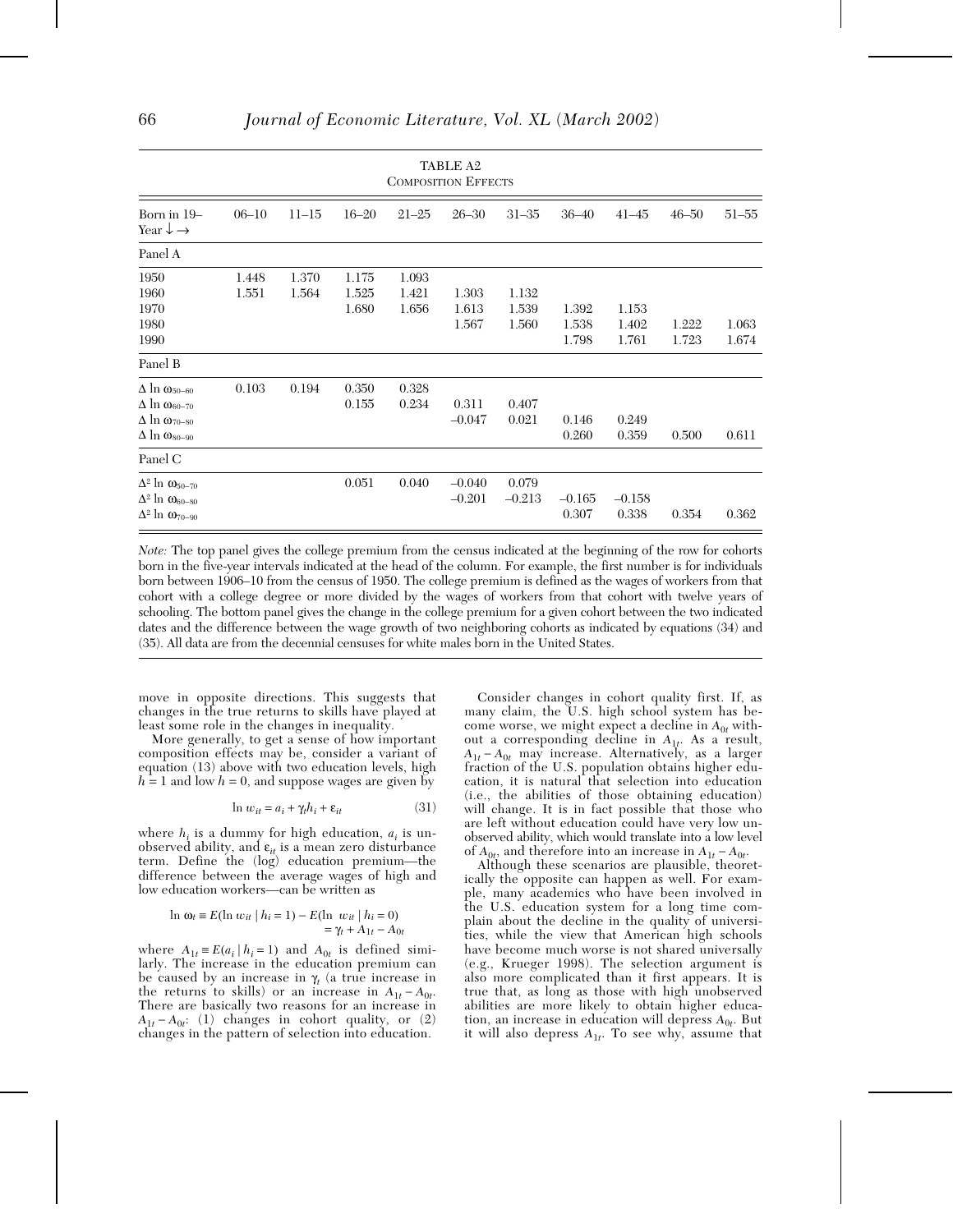there is perfect sorting—i.e., if an individual with ability *a* obtains education, all individuals with ability *a*′ > *a* will do so as well. In this case, there will exist a threshold level of ability,  $\bar{a}$ , such that only those with  $a > \overline{a}$  obtain education. Next consider a uniform distribution of  $a_i$  between  $b_0$  and  $b_0 + b_1$ . Then,

$$
A_0 = \frac{1}{\overline{a} - b_0} \int_{b_0}^{\overline{a}} a da = \frac{\overline{a} + b_0}{2}
$$

and

$$
A_1 = \frac{1}{b_1 - b_0 - \overline{a}} \int_{\overline{a}}^{b_0 + b_1} a da = \frac{b_0 + b_1 + \overline{a}}{2}.
$$

So both  $A_0$  and  $A_1$  will decline when  $\overline{a}$  decreases to  $\overline{a}$ <sup>'</sup>. Moreover,  $A_1 - A_0 = b_1/2$ , so it is unaffected by the decline in  $\bar{a}$ . Intuitively, with a uniform distribution of  $a_i$ , when  $\bar{a}$  increases, both  $A_0$  and  $A_1$  fall by exactly the same amount, so the composition effects have no influence on the education premium. Clearly, with other distributions of ability, this extreme result will no longer hold, but it remains true that both  $A_0$  and  $A_1$  will fall, and whether this effect will increase or decrease the education premium is unclear. Overall, therefore, the effects of changes in composition on education premia is an empirical question.

Empirically, the importance of composition effects can be uncovered by looking at inequality changes by cohort (see McKinley Blackburn, David Bloom, and Freeman 1992; Juhn, Murphy, and Pierce 1993). To see this, rewrite equation (31) as

$$
\ln w_{ict} = a_{ic} + \gamma_t h_{ic} + \varepsilon_{cit} \tag{32}
$$

where *c* denotes a cohort—i.e., a group of individuals who are born in the same year. I have imposed an important assumption in writing equation (32): returns to skills are assumed to be the same for all cohorts and ages; γ*t*—though clearly they vary over time. We can now define cohort specific education premia as

$$
\ln \omega_{ct} \equiv E(\ln w_{ict} \mid h_i = 1) - E(\ln w_{ict} \mid h_i = 0)
$$
  
=  $\gamma_t + A_{1ct} - A_{0ct}$ 

where  $A_{1ct} \equiv E(a_{ic} \mid h_i = 1)$  and  $A_{0ct}$  is defined similarly. Under the additional assumption that there is no further schooling for any of the cohorts over the periods under study, we have ln ω*ct* = γ*<sup>t</sup>* + *A*1*<sup>c</sup>* − *A*0*c*, which implies

$$
\Delta \ln \omega_{c,t'-t} \equiv \ln \omega_{ct'} - \ln \omega_{ct} = \gamma_{t'} - \gamma_t, \qquad (33)
$$

i.e., changes in the returns to education within a cohort will reveal the true change in the returns. Yet, the assumption that returns to skills are constant over the lifetime of an individual may be too restrictive. Murphy and Welch (1992), for example, show quite different age-earning profiles by education. Nevertheless, a similar argument can be applied in this case too. For example, suppose  $\ln \omega_{cst} = \gamma_{st} + A_{1c} - A_{0c}$  for cohort *c* of age *s* in

| TABLE A3                        |
|---------------------------------|
| CHANGES IN INEQUALITY BY COHORT |
| (FROM JUHN ET AL. 1993)         |

| Panel A: 90-10 Differentials for Log Weekly Wages   |      |      |      |      |      |
|-----------------------------------------------------|------|------|------|------|------|
| Year of                                             |      |      |      |      |      |
| market entry                                        | 1964 | 1970 | 1976 | 1982 | 1988 |
| 1983-88                                             |      |      |      |      | 1.38 |
| 1977-82                                             |      |      |      | 1.27 | 1.38 |
| 1971-76                                             |      |      | 1.13 | 1.24 | 1.38 |
| 1965-70                                             |      | 1.08 | 1.12 | 1.29 | 1.42 |
| 1959-64                                             | 1.13 | 1.01 | 1.13 | 1.30 | 1.40 |
| 1953-58                                             | 1.02 | 1.07 | 1.16 | 1.32 | 1.43 |
| 1947-52                                             | 1.02 | 1.11 | 1.15 | 1.30 |      |
| 1941-46                                             | 1.02 | 1.07 | 1.16 |      |      |
| 1935-40                                             | 1.06 | 1.09 |      |      |      |
| 1929-34                                             | 1.09 |      |      |      |      |
|                                                     |      |      |      |      |      |
| Panel B: 90-10 Differentials for Log Wage Residuals |      |      |      |      |      |
| Year of                                             |      |      |      |      |      |
| market entry                                        | 1964 | 1970 | 1976 | 1982 | 1988 |
| 1983-88                                             |      |      |      |      | 1.09 |
| 1977-82                                             |      |      |      | 1.06 | 1.16 |
| 1971-76                                             |      |      | .96  | 1.09 | 1.18 |
| 1965-70                                             |      | .86  | .96  | 1.12 | 1.23 |
| 1959-64                                             | .92  | .86  | .98  | 1.12 | 1.21 |
| 1953-58                                             | .88  | .91  | .99  | 1.15 | 1.26 |
| 1947-52                                             | .89  | .94  | .99  | 1.14 |      |
| 1941-46                                             | .94  | .94  | 1.05 |      |      |
| 1935-40                                             | .95  | .98  |      |      |      |

*Note:* This table replicates Table 3 of Juhn, Murphy, and Pierce (1993). The top panel reports the 90–10 differential for log weekly wages of the cohorts that have entered the labor market in the corresponding six-year interval. Panel B gives the 90–10 differential for the residuals from a regression of log weekly wages on education controls.

year *t*, and that  $\gamma_{st} = \gamma_s + \gamma_t$  (this assumption is also not necessary, but simplifies the discussion). Then  $\Delta \ln \omega_{c,t'-t} = \gamma_{s'} - \gamma_{s} + \gamma_{t'} - \gamma_{t}$ , where obviously *s*′ − *s* = *t*′ − *t*. Now consider a different cohort, *c*′′ that is age *s*′ in the year *t* and age *s* in the year *t*′′. Then  $\Delta \ln \omega_{c''t-t''} = \gamma_{s'} - \gamma_s + \gamma_t - \gamma_{t''}.$  So, the true change in the returns to skills between the dates *t*′′ and  $t^{\prime}$  is

$$
\Delta^2 \ln \omega \equiv \Delta \ln \omega_{c,t'-t} - \Delta \ln \omega_{c'',t-t''} = \gamma_{t'} - \gamma_{t''}. \quad (34)
$$

Using data from the 1950–90 censuses, table A2 gives some of the single and double differences of cohort inequality for white men aged 26–55. The single differences show increases in the returns to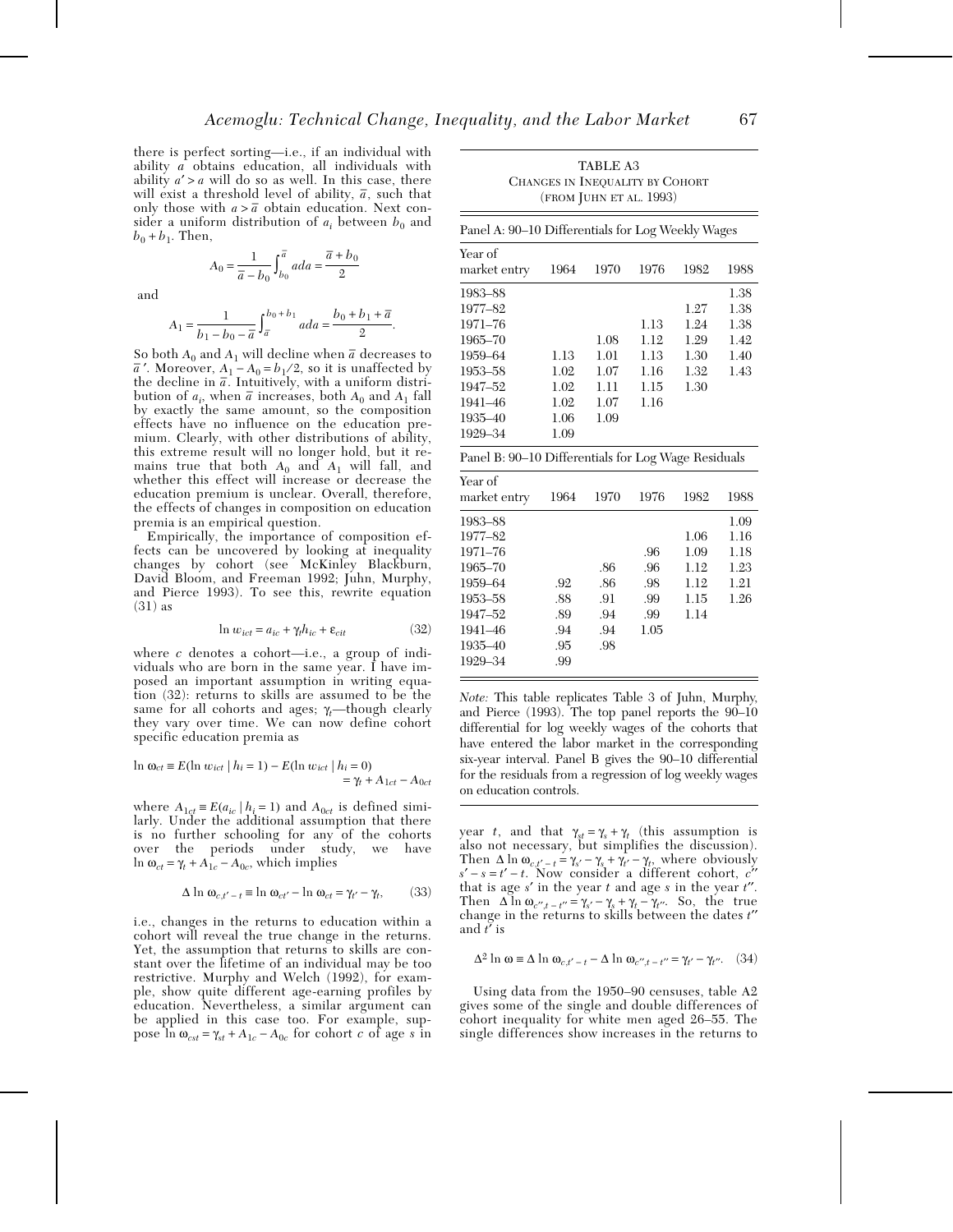college within most cohorts, with the exception of the years between 1970 and 1980. Therefore, these increases are likely to reflect differential age effects by education. In contrast, the numbers in panel C for the 1950–70 period show no increases, suggesting that the double difference does a good job of controlling for composition effects. The numbers for the 1960–80 period are negative, which likely reflect the decline in the college premium between 1960 and 1980. The final row gives the most important results of this table. The 1970– 90 double differences are large and positive, suggesting that the true returns to education increased over this time period. Interestingly, despite the well-known evidence that the college premium increased faster for younger workers over the 1980s, the results in table A2 show that the true increase in returns to skills between 1970 and 1990 are comparable for cohorts born between 1936 and 1955. These results therefore indicate that the major component of the increase in that college premium during the 1980s and 1990s was changes in true skill prices, not composition effects.

Table A3, which replicates table 3 from Juhn, Murphy, and Pierce (1993), shows that the increase in overall and residual inequality cannot be explained by composition effects either. Panel A shows that the 90–10 differential for cohorts entering the market between 1935 and 1964 is approximately constant between 1964 and 1970, but increases sharply for each cohort between 1970 and 1976, and then increases further between 1982 and 1988. Panel B shows a similar picture for log wage residuals. These results suggest that the changes in the structure of wages observed over the past thirty years cannot be explained by pure composition effects, and reflect mainly changes in the true returns to observed and unobserved skills.

#### **REFERENCES**

- Abramovitz, Moses. 1956. "Resource and Output Trends in the United States since 1870," *Amer. Econ. Rev*. 46, pp. 5–23.
- Acemoglu, Daron. 1996. "A Microfoundation for Social Increasing Returns in Human Capital Accumulation," *Quart. J. Econ*. 111:3, pp. 779– 804.
	- ———. 1998. "Why Do New Technologies Complement Skills? Directed Technical Change and Wage Inequality," *Quart. J. Econ*. 113:4, pp. 1055–89.
	- ———. 1999a. "Changes in Unemployment and Wage Inequality: An Alternative Theory and Some Evidence," *Amer. Econ. Rev*. 89:5, pp. 1259–78.
	- ———. 1999b. "Patterns of Skill Premia," NBER work. paper 7018.
- <sup>2000</sup> "Labor- and Capital-Augmenting" Technical Change," NBER work. paper 7544.
- Acemoglu, Daron; Phillipe Aghion and Gianluca Violante. 2001. "Technical Change, Deunioniza-

tion and Inequality," MIT mimeo, forthcoming *Carnegie-Rochester Conf. Ser. Public Pol.*

- Acemoglu, Daron and Jorn-Steffen Pischke. 1999. "The Structure of Wages and Investment in General Training," *J. Polit. Econ*. 107:3, pp. 539–72.
- Acemoglu, Daron and Fabrizio Zilibotti. 2001. "Productivity Differences," *Quart. J. Econ*. 116:2, pp. 563–606.
- Aghion, Philippe. 2000. "Technical Change, Institutions, and the Dynamics of Inequality," Harvard mimeo; forthcoming *Econometrica*.
- Aghion, Philippe and Peter Howitt. 1998. *Endogenous Growth Theory*. MA: MIT Press.
- Aghion, Philippe; Peter Howitt and Gianluca Violante. 2000. "Technology, Knowledge, and Inequality," mimeo, Harvard U.
- Ahmad, Syed. 1966. "On the Theory of Induced Invention," *Econ. J*. 56, pp. 344–57.
- Angrist, Joshua. 1995. "The Economic Returns to Schooling in the West Bank and Gaza Strip," *Amer. Econ. Rev*. 85:5, pp. 1065–87.
- Appelbaum, Eileen and Rosemary Batt. 1994. *The New American Workplace*. NY: ILR Press.
- Autor, David; Alan Krueger and Lawrence Katz. 1998. "Computing Inequality: Have Computers Changed the Labor Market?" *Quart. J. Econ*. 113:4, pp. 1169–213.
- Autor, David; Frank Levy and Richard Murnane. 2001. "The Skill Content of Recent Technological Change: An Empirical Exploration," MIT mimeo.
- Bailey, Martin and Robert Gordon. 1988. "The Productivity Slowdown: Measurement Issues and Explosion of Computer Power," *Brookings Pap. Econ. Act*., Macroecon. 2, pp. 379–431.
- Bairoch, Paul. 1988. *Cities and Economic Development: From the Dawn of History to the Present*. Christopher Braider, trans. Chicago: U. Chicago Press.
- Bartel, Ann P. and Frank Lichtenberg. 1987. "The Comparative Advantage of Educated Workers in Implementing New Technology," *Rev. Econ. Statist*. 69:1, pp. 1–11.
- Bartel, Ann and Nachum Sicherman. 1998. "Technological Change and the Skill Acquisition of Young Workers," *J. Labor Econ*. 16:4, pp. 718–55.
- Beaudry, Paul and David Green. 1999. "What Is Driving U.S. and Canadian Wages: Exogenous Technical Change or Endogenous Choice of Technique?" NBER work. paper 6853.
- Berman, Eli; John Bound and Zvi Griliches. 1994. "Changes in the Demand for Skilled Labor within U.S. Manufacturing Industries: Evidence from the Annual Survey of Manufactures," *Quart. J. Econ*. 109, pp. 365–67.
- Berman, Eli; John Bound and Stephen Machin. 1998. "Implications of Skill-Biased Technological Change: International Evidence," *Quart. J. Econ*. 113, pp. 1245–80.
- Berman, Eli and Stephen Machin. 2000. "SBTC Happens! Evidence on the Factor Bias of Technological Change in Developing and Developed Countries," Boston U. mimeo.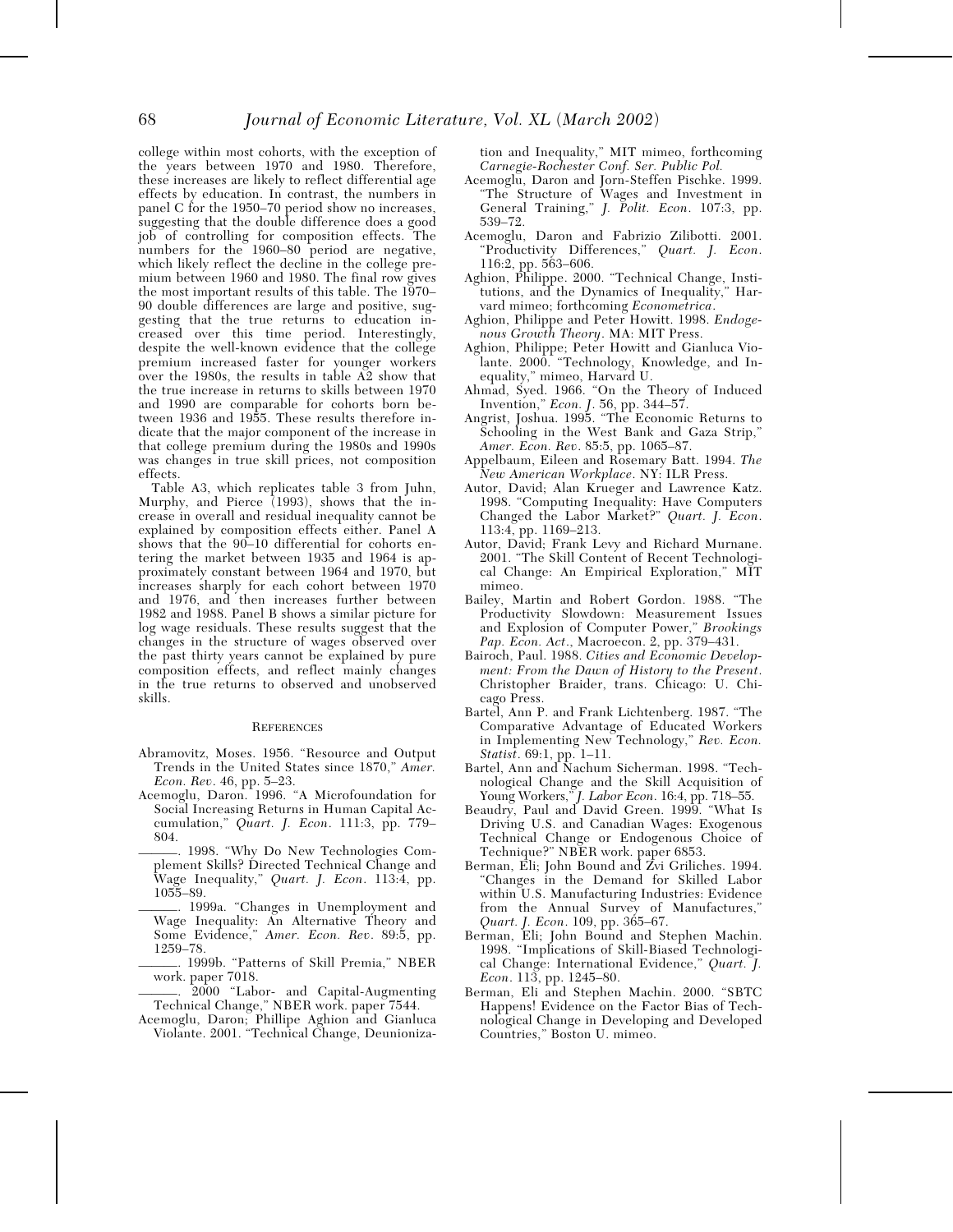- Blackburn, McKinley; David Bloom and Richard Freeman. 1992. "Changes in Earnings Differentials in the 1980s: Concordance, Convergence, Causes, and Consequences," NBER work. paper 3901.
- Blau, Francine D. and Lawrence M. Kahn. 1996. "International Differences in Male Wage Inequality: Institutions versus Market Forces," *J. Polit. Econ*. 104:4, pp. 791–836.
- Borghans, Lex and Bas Ter Weel. 2000. "Do We Need Computer Skills to Use a Computer: Evidence from the United Kingdom," Maastricht mimeo.
- Borjas, George J.; Richard B. Freeman and Lawrence F. Katz. 1997. "How Much Do Immigration and Trade Affect Labor Market Outcomes?" *Brookings Pap. Econ. Act*. 0:1, pp. 1– 67.
- Borjas, George J. and Valerie Ramey. 1995. "Foreign Competition, Market Power and Wage Inequality," *Quart. J. Econ*. 110:4, pp. 1075–110.
- Boskin Michael; Ellen Dulberger, Robert Gordon, Zvi Griliches and Dale Jorgenson. 1998. "Consumer Prices, the Consumer Price Index, and the Cost of Living," *J. Econ. Perspect*. 12:1, pp. 3–26.
- Bound, John and George Johnson. 1992. "Changes in the Structure of Wages in the 1980s: An Evaluation of Alternative Explanations," *Amer. Econ. Rev*. 82:3, pp. 371–92.
- Bowles, Samuel; Herbert Gintis and Melissa Osborne. 2001. "The Determinants of Earnings: A Behavioral Approach," *J. Econ. Lit*. 39:4, pp. 1137–76.
- Braverman, Harry. 1974. *Labor and Monopoly Capital: The Degradation of Work in the Twentieth Century*. NY: Monthly Review Press.
- Brendt, Ernie; Catherine Morrison and Larry Rosenblum. 1994. "High-tech Capital Formation and Labor Composition in U.S. Manufacturing Industries: An Exploratory Analysis," *J. Econometrics* 65, pp. 9–43.
- Bresnahan, Timothy F. 1999. "Computerization and Wage Dispersion: An Analytical Reinterpretation," Stanford U. mimeo.
- Bresnahan, Timothy F.; Erik Brynjolfsson and Lorin M. Hitt. 1999. "Information Technology, Workplace Organization and the Demand for Skilled Labor: Firm-level Evidence," NBER work. paper 7136.
- Cappelli, Peter and Steffanie Wilk. 1997. "Understanding Selection Processes: Organization Determinants and Performance Outcomes," mimeo, Wharton School, U. Pennsylvania.
- Card, David E. and Alan Krueger. 2000. "School Quality and Black–White Relative Earnings: A Direct Assessment," *Quart. J. Econ*. 107, pp. 151–200.
- Card, David and Thomas Lemieux. 2001. "Can Falling Supply Explain the Rising Return to College for Younger Men?" *Quart. J. Econ*. 116:2, pp. 705–46.
- Card, David; Francis Kramartz and Thomas Lemieux. 1996. "Changes in the Relative Struc-

ture of Wages and Employment: A Comparison of the United States, Canada and France," *Can. J. Econ*.

- Caroli, Eve and John van Reenen. 1999. "Wage Inequality and Organizational Change," UCL mimeo.
- Caselli, Francesco. 1999. "Technological Revolutions," *Amer. Econ. Rev*. 89:1, pp. 78–102.
- Cohen, Sarit and Chang-Tai Hsieh. 2000. "Macroeconomic and Labor Market Impact of Russian Immigration in Israel," Princeton U. mimeo.
- David, Paul. 1975. *Technical Choice, Innovation and Economic Growth: Essays on American and British Experience in the Nineteenth Century*. London: Cambridge U. Press.
- David, Paul. 1990. "The Dynamo and the Computer: An Historical Perspective on the Modern Productivity Paradox," *Amer. Econ. Rev*. 80:2, pp. 355–61.
- Davis, Steven J. 1992. "Cross-Country Patterns of Changes in Relative Wages," in *NBER Macroeconomics Annual 1992*. Olivier Jean Blanchard and Stanley Fischer, eds. Cambridge and London: MIT Press, pp. 239–92.
- Davis, Steven J.; John Haltiwanger and Scott Schuh. 1996. *Job Creation and Destruction*. MA: MIT Press.
- Devroye, Dan and Richard Freeman. 2000. "Does Inequality in Skills Explain Inequality of Earnings across Countries?" Harvard U. mimeo.
- Diebold, Francis; David Neumark and Daniel Polsky. 1997. "Job Stability in the United States," *J. Labor Econ*. 15:2, pp. 206–33.
- DiNardo, John; Nicole Fortin and Thomas Lemieux. 1995. "Labor Market Institutions and the Distribution of Wages, 1973–1992: A Semiparametric Approach," *Econometrica* 64:5, pp. 1001–44.
- DiNardo, John; Kevin Hallock and Jorn-Steffen Pischke. 2000. "Unions and Managerial Pay," London School Econ. mimeo.
- DiNardo, John and Jorn-Steffen Pischke. 1997. "The Returns to Computer Use Revisited: Have Pencils Changed the Wage Structure Too?" *Quart. J. Econ*. 112:1, pp. 291–303.
- Doms, Mark; Timothy Dunne and Kenneth Torske. 1997. "Workers, Wages and Technology," *Quart. J. Econ*. 112, pp. 217–52.
- Duranton, Gilles. 2001. "The Economics of Production Systems: Segmentation and Skill-Biased Change," mimeo, London School of Economics.
- Entorf, Horst and Francis Kramartz. 1998. "Does Unmeasured Ability Explain the Higher Wages of New Technology Workers?" *Europ. Econ. Rev*. 41, pp. 1489–509.
- Farber, Henry. 1995. "Are Lifetime Jobs Disappearing? Job Duration in the United States," NBER work. paper 5014.
- Farber, Henry and Bruce Western. 2000. "Round Up the Usual Suspects: The Decline of Unions in the Private Sector," Princeton U. Ind. Rel. work. paper 437.
- Feenstra, Robert and Gordon Hanson. 1999. "The Impact of Outsourcing and High-Technology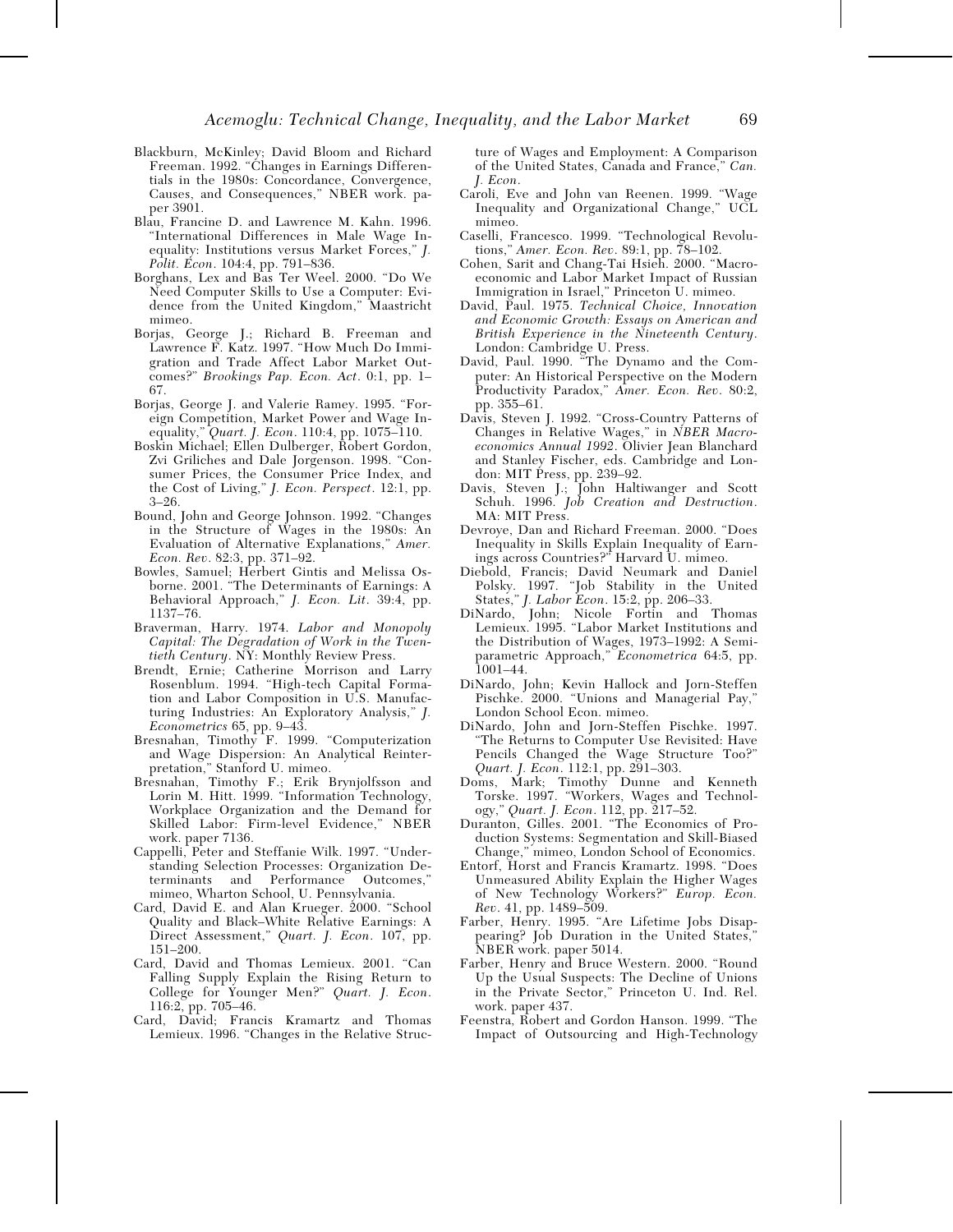Capital on Wages: Estimates for the United States, 1979–1990," *Quart. J. Econ*. 114:3, pp. 907–40.

- Foster, Andrew and Mark Rosenzweig. 1996. "Technical Change in Human Capital Return and Investments: Evidence from the Green Revolution," *Amer. Econ. Rev*. 86, pp. 931–53.
- Frank, Robert H. and Phillip J. Cook. 1995. *The Winner-Take-All Society*. NY: Free Press.
- Freeman, Richard. 1976. *The Overeducated American*. NY: Academic Press.
- ———. 1986. "Demand for Education," in *Handbook of Labor Economics*, Vol. I. Orley Ashenfelter and Richard Layard, eds. North-Holland: Elsevier.
- ———. 1991. "How Much Has De-unionization Contributed to the Rise of Male Earnings Inequality?" NBER working paper 3826.
- Freeman, Richard and Lawrence F. Katz. 1995. "Introduction and Summary," in *Differences and Changes in Wage Structures*. R. Freeman and L. Katz, eds. Chicago: U. Chicago Press.
- Freeman, Richard and Edward Lazear. 1995. "An Economic Analysis of Works Councils," in *Works Councils: Consultation, Representation, and Cooperation in Industrial Relations*. Joel Rogers and Wolfgang Streeck, eds. NBER Compar. Labor Markets Series, Chicago: U. Chicago Press.
- Freeman, Richard and James Medoff. 1984. *What Unions Do*. NY: Basic Books.
- Freeman, Richard and Karen Needles. 1993. "Skill Differences in Canada in an Era of Rising Labor Market Inequality," in *Small Differences That Matter*. D. Card and R. Freeman, eds. Chicago: U. Chicago Press and NBER.
- Friedberg, Rachel. 1997. "The Impact of Mass Migration on the Israeli Labor Market," RI: Brown U. Population Studies and Training Center work. paper 97–11.
- Galor, Oded and Daniel Tsiddon. 1998. "Technological Progress, Mobility and Economic Growth," *Amer. Econ. Rev*. 87, pp. 363–82.
- Galor, Oded and Omer Maov. 2000. "Ability Biased Technological Transition, Wage Inequality and Economic Growth," *Quart. J. Econ*. 115, pp. 469–98.
- Gandal, Neil; Gordon H. Hanson and Matthew J. Slaughter. 2000. "Technology, Trade, and Adjustment to Immigration in Israel," mimeo, Dartmouth College.
- Goldin, Claudia and Lawrence F. Katz. 1995. "The Decline of Non-Competing Groups: Changes in the Premium to Education, 1890 to 1940," NBER work. paper 5202.
	- ———. 1998. "The Origins of Technology–Skill Complementarity," *Quart. J. Econ*. 113:3, pp. 693–732.
- ———. 2000. "Education and Income in the Early 20th-century: Evidence from the Prairies," forthcoming, *J. Econ. Hist*.
- Goldin, Claudia and Robert A. Margo. 1992. "The Great Compression: The Wage Structure in the United States at Mid-Century," *Quart. J. Econ*. 107:1, pp. 1–34.
- Gordon, Robert. 1990. *Measurement of Durable Goods Prices*. IL: U. Chicago Press.
- ———. 1998. "Current Productivity Puzzles from a Long-term Perspective," Northwestern U. mimeo.
- Gosling, Amanda. 1998. "The Determination of Union Status and Wages in British Establishments," U. Essex, discuss. paper 491.
- Gottschalk, Peter. 1997. "Inequality in Income, Growth and Mobility: The Basic Facts," *J. Econ. Perspect*. 11, pp. 21–40.
- Gottschalk, Peter and Robert Moffitt. 1994. "The Growth of Earnings Instability in the U.S. Labor Market," *Brookings Pap. Econ. Act*. 2, pp. 217–72.
- Gottschalk, Peter and Timothy M. Smeeding. 1997. "Cross-National Comparisons of Earnings and Income Inequality," *J. Econ. Lit*. 35:2, pp. 633–87.
- Gould, Eric D.; Omer Moav and Bruce A. Weinberg. 2000. "Precautionary Demand for Education, Inequality, and Technological Progress," mimeo, MIT.
- Green, Constance M. 1956. *Eli Whitney and the Birth of American Technology*. MA: Little, Brown.
- Greenwood, Jeremy; Zvi Hercowtiz and Per Krusell. 1997. "Long-Run Implications of Investment-Specific Techological Change," *Amer. Econ. Rev*. 87:3, pp. 342–62.
- Greenwood, Jeremy and Mehmet Yorukoglu. 1997. "1974," *Carnegie-Rochester Conf. Ser. Public Pol*. 46, pp. 49–95.
- Griliches, Zvi. 1957. "Hybrid Corn: An Exploration in the Economics of Technological Change," *Econometrica* 25, pp. 501–22.
- ———. 1969. "Capital-Skill Complementarity," *Rev. Econ. Statist*. 51, pp. 465–68.
- Grossman, Gene and Elhanan Helpman. 1991. *Innovation and Growth in the Global Economy*. MA: MIT Press.
- Grout, Paul. 1984. "Investment and Wages in the Absence of Binding Contracts: A Nash Bargaining Approach," *Econometrica* 52, pp. 449–60.
- Habakkuk, H. J. 1962. *American and British Technology in the Nineteenth Century*. London: Cambridge U. Press.
- Hanson, Gordon H. and Ann Harrison. 1995. "Trade Technology, and Wage Inequality: Evidence from Mexico," NBER work. paper 5110.
- Hayami, Yujiro and Vernon Ruttan. 1970. "Factor Prices and Technical Change in Agricultural Development: the U.S. and Japan, 1880–1960," *J. Polit. Econ*. 77, pp. 1115–41.
- Hornstein, Andres and Per Krusel. 1996. "Can Technology Improvements Cause Productivity Slowdowns?" *NBER Macroeconomics Annual*, pp. 209–59.
- Ichniowski, Casey; Kathryn Shaw and Giovanna Prennushi. 1997. "The Effects of Human Resource Management Practices on Productivity: A Study of Steel Finishing Lines," *Amer. Econ. Rev*. 87:3, pp. 291–313.
- James, John A. and Jonathan S. Skinner. 1985.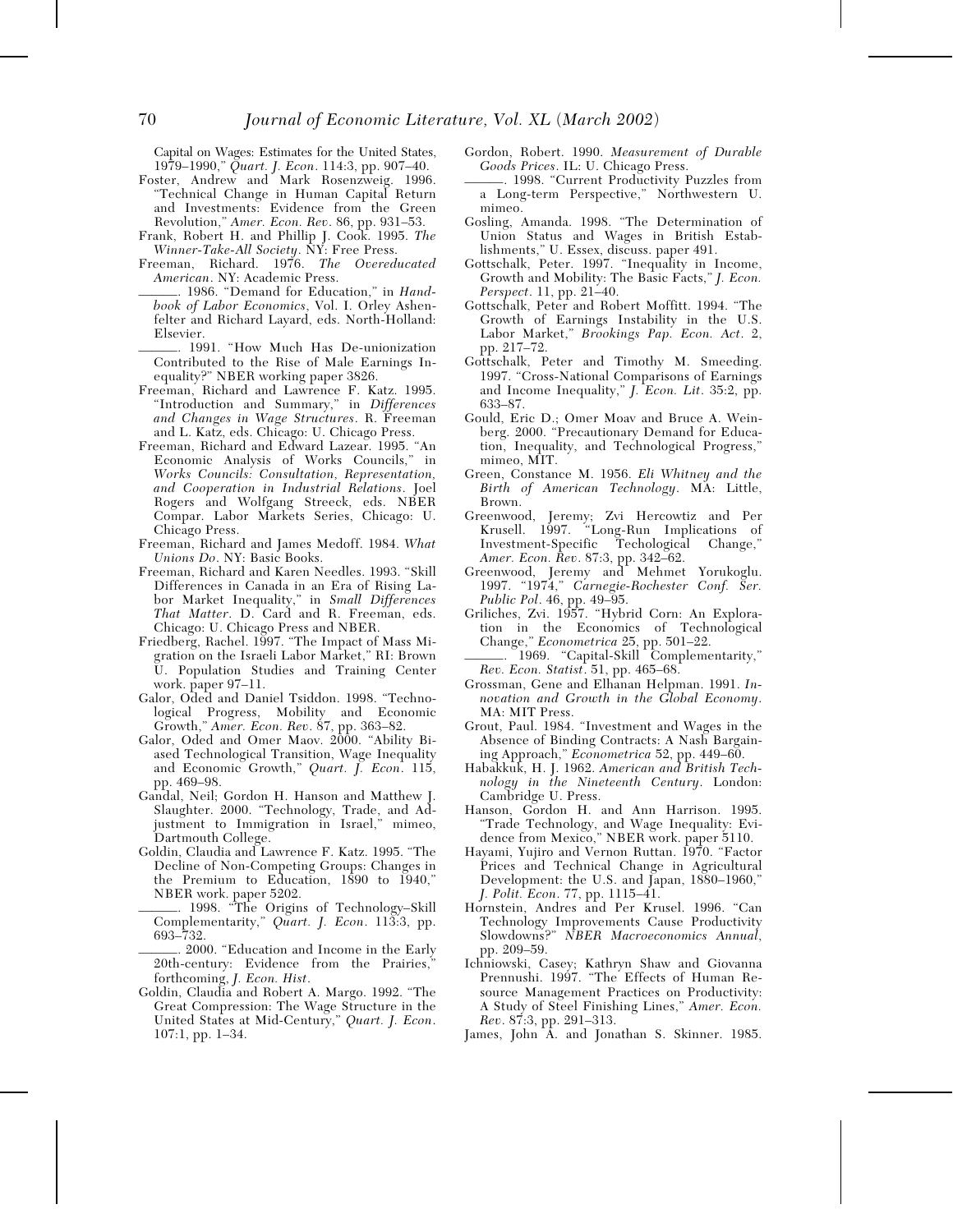"The Resolution of the Labor-Scarcity Paradox," *J. Econ. Hist*. 45, pp. 513–50.

- Jerome, Harry. 1934. *Mechanization in History*. NY: NBER.
- Johnson, George. 1997. "Changes in Earnings Inequality: The Role of Demand Shifts," *J. Econ. Perspect*. 11, pp. 41–54.
- Jorgensen, Dale W. and Kevin J. Stiroh. 2000. "Raising the Speed Limit: U.S. Economic Growth in the Information Age," *Brookings Pap. Econ. Act*. 1, pp. 125–236.
- Juhn, Chinhui; Kevin M. Murphy and Brooks Pierce. 1993. "Wage Inequality and the Rise in Returns to Skill," *J. Polit. Econ*. 101, pp. 410– 42.
- Katz, Lawrence and David Autor. 2000. "Changes in the Wage Structure and Earnings Inequality," in *Handbook of Labor Economics* vol. III. Orley Ashenfelter and David Card, eds. Amsterdam: Elsevier.
- Katz, Lawrence and Kevin Murphy. 1992. "Changes in Relative Wages: Supply and Demand Factors," *Quart. J. Econ*. 107, pp. 35–78.
- Katz, Lawrence; Gary W. Loveman and David G. Blanchflower. "A Comparison of Changes in the Structure of Wages in Four OECD Countries" in *Differences and Changes in Wage Structures*. R. Freeman and L. Katz, eds. IL: U. Chicago Press.
- Kendrick, John W. 1961. *Productivity Trends in the United States*. NJ: Princeton U. Press.
- Kennedy, Charles. 1964. "Induced Bias in Innovation and the Theory of Distribution," *Econ. J*. 74, pp. 541–47.
- Kiley, Michael. 1999. "The Supply of Skilled Labor and Skill-Biased Technological Progress," *Econ. J*. 109, pp. 708–24.
- Kremer, Michael and Eric Maskin. 1999. "Segregation by Skill and the Rise in Inequality," Harvard mimeo.
- Krueger, Alan. 1993. "How Computers Have Changed the Wage Structure: Evidence from Microdata, 1984–1989," *Quart. J. Econ*. 110, pp. 33–60.
- ———. 1997. "Labor Market Shifts and the Price Puzzle Revisited," Princeton U. Ind. Rel. work. paper 375.
- ———. 1998. "Reassessing the View That Amer. Schools Are Broken," Princeton U. Ind. Rel. work. paper 395.
- ———. 1999. "Measuring Labor's Share," *Amer. Econ. Rev*. 89, pp. 45–51.
- Krueger, Alan B. and Jorn-Steffen Pischke. 1997. "Observations and Conjectures on the U.S. Employment Miracle," NBER work. paper 6146.
- Krugman, Paul. 1994. "Part and Prospective Causes of High Unemployment," in *Reducing Unemployment: Current Issues and Policy Options*. MO: Fed. Reserve Bank Kansas City.
- ———. 1995. "Growing World Trade: Causes and Consequences," *Brookings Pap. Econ. Act.* 1, pp. 327–77.
- Krusell, Per; Lee Ohanian, Victor Rios-Rull and Giovanni Violante. 2000. "Capital Skill Comple-

mentary and Inequality," U. Rochester mimeo; forthcoming *Econometrica*.

- Lawrence, Robert and Matthew Slaughter. 1993. "Trade and U.S. Wages: Giant Sucking Sound or Small Hiccup?" *Brookings Pap. Econ. Act*. 2, pp. 161–226.
- Leamer, Edward E. 1995. "Trade, Wages and Revolving-Door Ideas," NBER work. paper 4716.
- Lee, David S. 1999. "Wage Inequality in the U.S. During the 1980s: Rising Dispersion or Falling Minimum Wage?" *Quart. J. Econ*. 114, pp. 941– 1024.
- Lloyd-Ellis, Huw. 1999. "Endogenous Technological Change and Wage Inequality," *Amer. Econ. Rev*. 89:1, pp. 47–77.
- Machin, Stephen and John Van Reenen. 1998. "Technology and Changes in Skill Structure: Evidence from Seven OECD Countries," *Quart. J. Econ*. 113:4, pp. 1215–44.
- Marglin, Stephen A. 1974. "What Do Bosses Do? The Origins and Functions of Hierarchy in Capitalist Production," *Rev. Radical Polit. Econ*. 3, pp. 33–60.
- Mishel, Lawrence and Jared Bernstein. 1994. "Is the Technology Black Box Empty? An Empirical Examination of the Impact of Technology on Wage Inequality and the Employment Structure," mimeo, Econ. Policy Institute.
- ———. 1998. "Technology and the Wage Structure: Has Technology's Impact Accelerated since the 1970s?" *Res. Lab. Econ*. 17, pp. 305– 55.
- Mishel, Lawrence; Jared Bernstein and John Schmitt. 1998. "Wage Inequality in the 1990s: Measurement and Trends," mimeo, Econ. Policy Institute.
- Mobius, Marcus. 2000. "The Evolution of Work," mimeo, MIT.
- Mokyr, Joel. 1990. *The Levers of Riches: Technological Creativity and Economic Progress.* NY: Oxford U. Press.
- ———, ed. 1993. *The British Industrial Revolution: An Economic Perspective*. CA: Westview Press.
- Murnane, Richard J. and Frank Levy. 1996. *Teaching the Basic New Skills*. NY: Free Press.
- Murphy, Kevin M.; W. Craig Riddell and Paul M. Romer. 1998. "Wages, Skills and Technology in the United States and Canada," in *General Purpose Technologies*. E. Helpman, ed. MA: MIT Press.
- Murphy, Kevin M. and Finis Welch. 1992. "The Structure of Wages," *Quart. J. Econ*. 107, pp. 255–85.
- ———. 1993. "Industrial Change and the Rising Importance of Skill," in *Uneven Tides*. S. Danziger and P. Gottschalk, eds. NY: Russell Sage.
- 2000. "Wage Differentials in the 1990s: Is the Glass Half Full or Half Empty?" unpub. paper.
- Nelson, Richard and Edmund Phelps. 1966. "Investment in Humans, Technological Diffusion